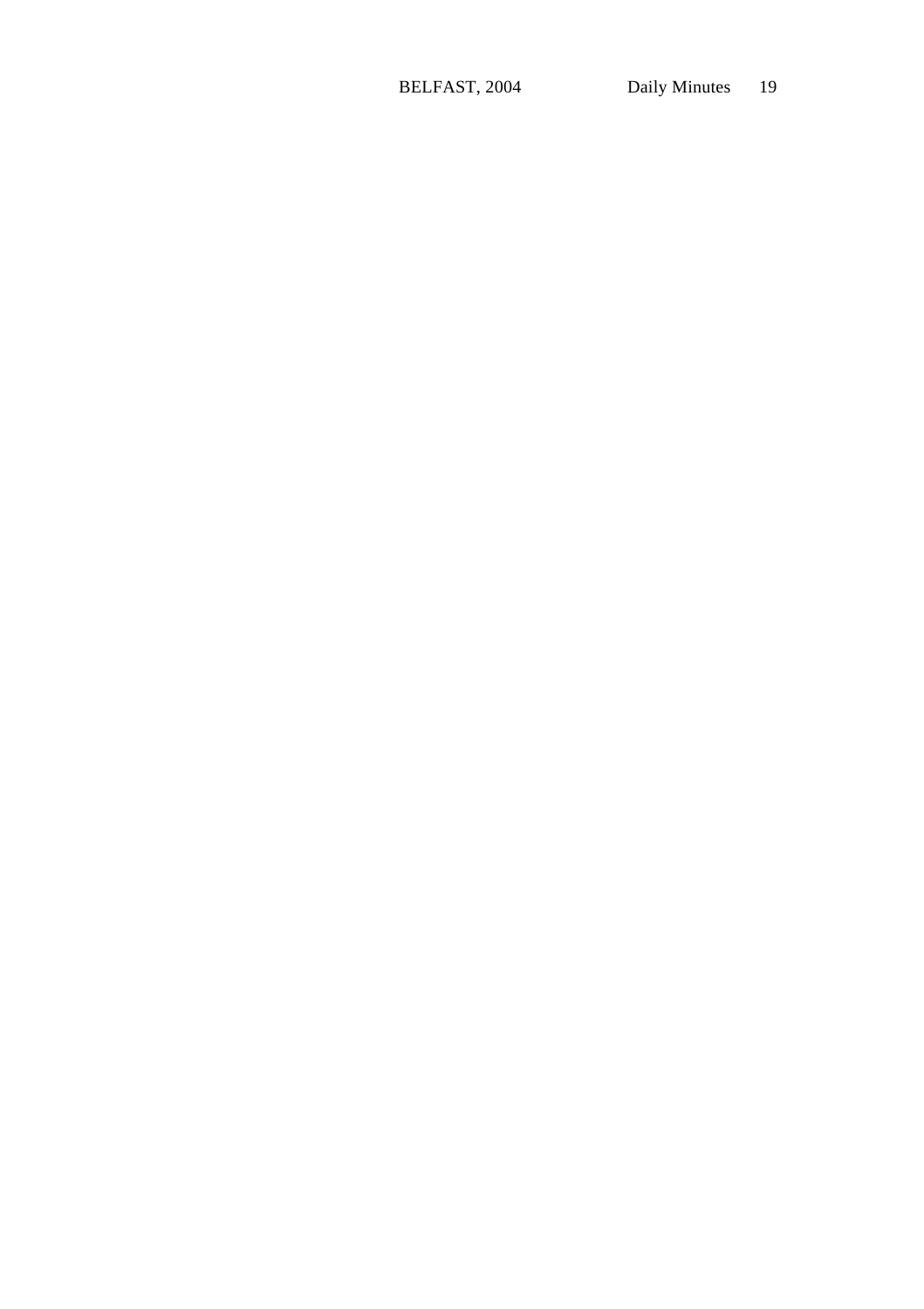|  | 20 | Daily Minutes | BELFAST, 2004 |  |
|--|----|---------------|---------------|--|
|--|----|---------------|---------------|--|

The Moderator welcomed, on behalf of the Assembly, representatives of sister Churches, of Universities and Community Organisations, and other special guests present.

The Moderator, having expressed thanks for the help he had received during the past year of office, asked the Assembly to proceed to the election and appointment of a successor to him in office for the ensuing year.

The Clerk submitted the nominations of Presbyteries for the Moderatorship as follows:-

| The Rev R E H Uprichard, BA, BD, MTh, PhD  10 votes |  |
|-----------------------------------------------------|--|
|                                                     |  |

Because of the tied vote Presbyteries voted again in March when the nominations were as follows:-

The Rev K N E Newell, BA, BD, MTh ........................... 12 votes The Rev R E H Uprichard, BA, BD, MTh, PhD ............... 9 votes

On the motion of the Rev Dr R E H Uprichard, seconded by the Rev W A Kennedy, the Rev Dr K N E Newell was unanimously called to the Chair, welcomed by the retiring Moderator and commended to God in prayer.

The Right Rev Dr K N E Newell then addressed the House.

The sederunt came to a close at 8.50 pm, the Moderator pronouncing the Benediction.

#### **SECOND SESSION**

**Tuesday, 8th June, 2004 Half past nine o'clock. Forenoon**

The Assembly convened, the Moderator leading in prayer.

The Report of the **BUSINESS BOARD** (Reports pp 90-100) was submitted BOARD by the Rev Dr D J Watts, together with the following Supplementary Report. **BUSINESS**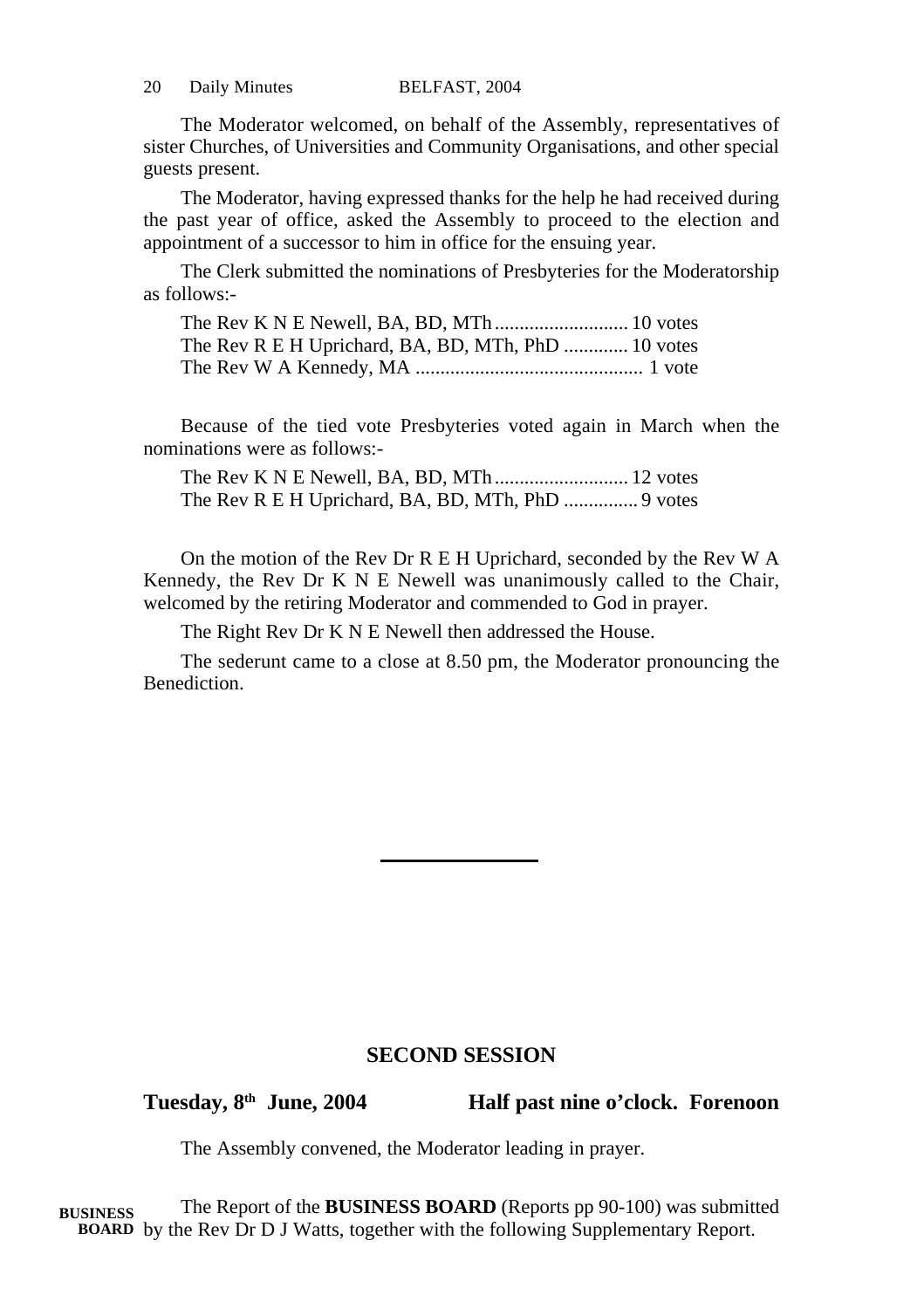#### **Supplementary Report**

#### **DELEGATES TO OTHER CHURCHES**

#### **The Church of Scotland General Assembly (2004)**

#### *The Rt Rev Dr I A. McKay reports:*

The General Assembly of the Church of Scotland met in Edinburgh from 15 May until 21 May 2004. Corresponding members from our Church were the Rt Rev Dr I A McKay, the Rev Harold Boyce and Mr William Cousins. We were warmly welcomed to the Assembly and received generous hospitality throughout the week. A pre-assembly introductory meeting for visitors and new commissioners proved useful in understanding the differences in business procedures between our two assemblies.

Dr Alison Elliot was inducted as Moderator and became the first woman and only the second ruling elder to hold the office. Procedurally the only difference was that Dr Elliot's own minister presided at the Communion Service while she assisted in serving the elements.

The Assembly was in reappraisal mode for most of the week. This was because of a falling membership and a deficit of almost five million pounds in the accounts of the main boards and committees. How is the Church to fulfil its mission in such circumstances? Central administration is being streamlined with the creation of six new councils to take over the roles of the existing boards. The aim is to prevent overlap of business and to downsize administration. The need to "radically increase the amount of flexibility within the institutional Church" was recognised, though the Assembly was resistant to the creation of a chief executive-style post. The setting up of a Council of Assembly with only about 16 voting members to carry forward the work of the Assembly was approved though many reservations were expressed about the concentration of power in so few hands. The palliative offered to those who were doubtful was in the belief that "a mission-orientated ethos should inform and effect every area of work undertaken by the Church's central administration". We could identify with the overall aspiration to engage in strategic planning which would include the setting of priorities. The more difficult pill to swallow was the prospect of some cutbacks and even redundancies in the bigger boards.

The use of ministerial resources is also being looked at in a new way. The suggestion is that ministers should be called by a presbytery (and indirectly by a congregation) and should be subject to "flexible tenure" arrangements. A presbytery would be allocated a certain number of ministers, according to pastoral needs and outreach opportunities and those ministers could be moved by the presbytery as needs and opportunities changed within its bounds. It was not immediately clear how this would work in practice particularly in relation to the provision of manses.

A report on the concept of tithing concluded that the Bible did not make this a requirement but rather taught something more radical, "sacrificial giving". The challenge of this is to be taken into local presbyteries in a series of rallies. Paradoxically the report did acknowledge that "it is probably the case that the most generous giving comes from those who do tithe".

One other knotty problem is in the shape of unwanted or underused buildings. With their number increasing there was a warning flagged to congregations that "more robust legislation will be needed to deal with the problem".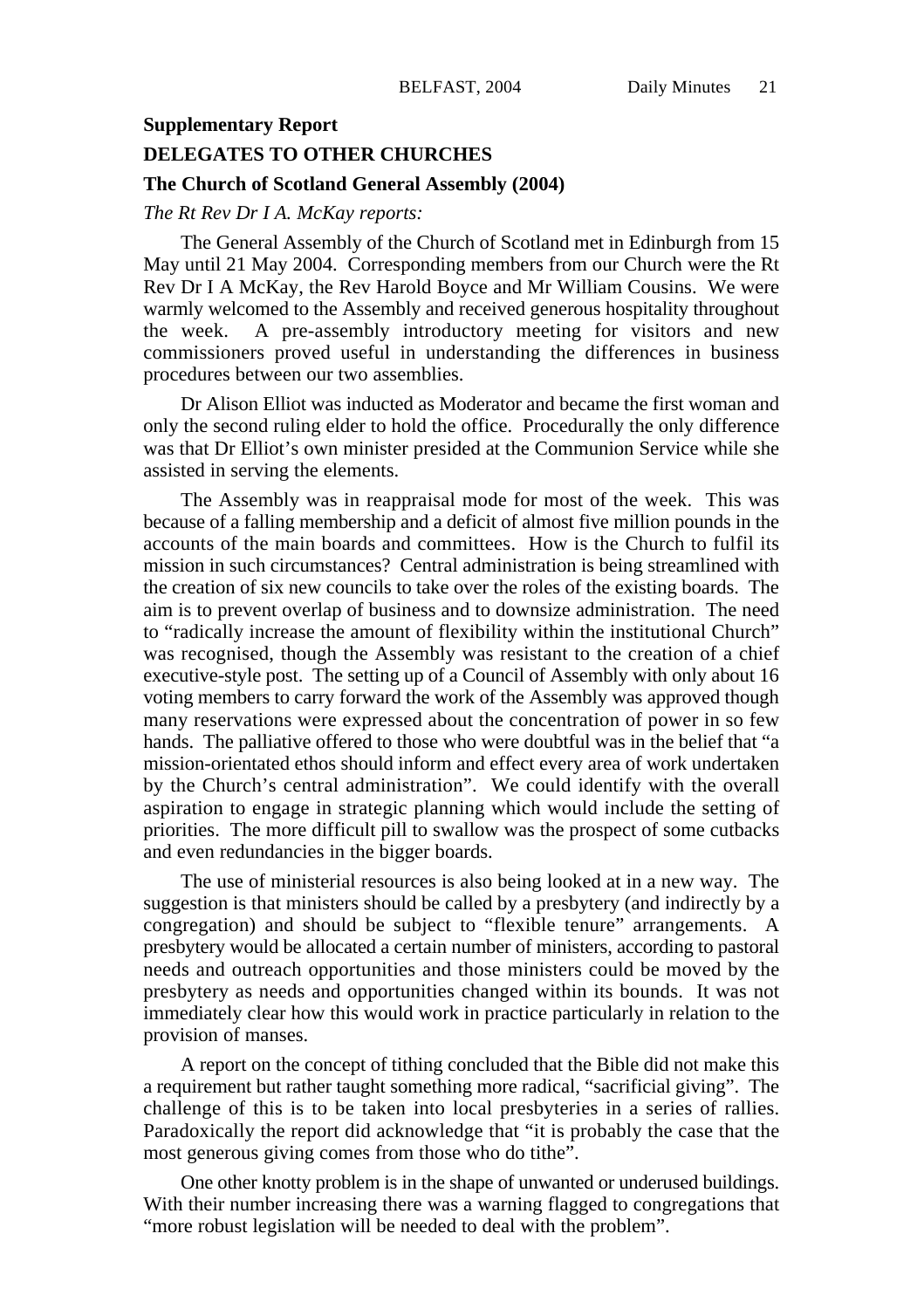Although this "flavour" of the assembly has concentrated on the difficulties the Kirk faces there was also much to encourage. The Church of Scotland has an impressively wide field of ministry and there is a desire to maintain this and at the same time prepare the church for the future. The "Church Without Walls" initiative continues to give reasons for hope and encouragement as more congregations begin to imbibe its principles.

We appreciated the opportunity to be part of the General Assembly and realised again the common challenges we face and the common gospel we preach. One other question was, worryingly, left in the air. In paraphrase it asked, "What shall we do with ex-moderators?"

#### **The General Synod of the Church of Ireland (2004)**

*The Right Rev Dr I A McKay reports:*

The General Synod of the Church of Ireland met in Armagh from 11-13 May.

The Presbyterian representatives were the Moderator and Mr Ronnie Gamble, an elder in First Armagh. They, as with other visitors, received a very warm welcome – formally and informally— and were accorded generous hospitality. The Moderator addressed the Synod and offered greetings in the name of the Presbyterian Church.

In general terms, it was a "quiet" Synod – at times "thinly" attended. This was probably because the issues of "The Hard Gospel" and the ""Revised Prayer" Book" were not as demanding as in recent years.

The major event was the launching of the revised "Book of Common Prayer". This was celebrated at a Communion Service in St Patrick's Cathedral at which the Archbishop of Canterbury was the speaker. The conduct of this service, alongside comments re the Prayer Book (e.g.'"This is the Church of Ireland"), underlined the emphasis on a liturgical approach to worship. This was an""historic" moment.

Archbishop Eames presided over the business sessions and delivered a lengthy "state of the nation" address. The parliamentary procedures – first, second and third reading of Bills plus Committee stage for detailed examination – sounded complicated to Presbyterian ears but the end was always achieved.

Many areas run parallel to our own situation: dealing with sectarianism (through the–"Hard Gospel" project); deficiency in Clergy Pension Fund requiring a 3.1% increase in contributions; sabbatical leave for ministers; reform of synod membership; increasing use of the Church website (442,600 "hits" last year!); issues of heritage protection of buildings; mission in Ireland today; the influence of the Gospel in all of society.

It is always profitable to observe how another denomination approaches its work and witness. This was no exception. We face common problems and challenges but serve the same Gospel. For them, as for us, there remains the priority of how best to proclaim the good news of Jesus Christ in the changing Ireland of today.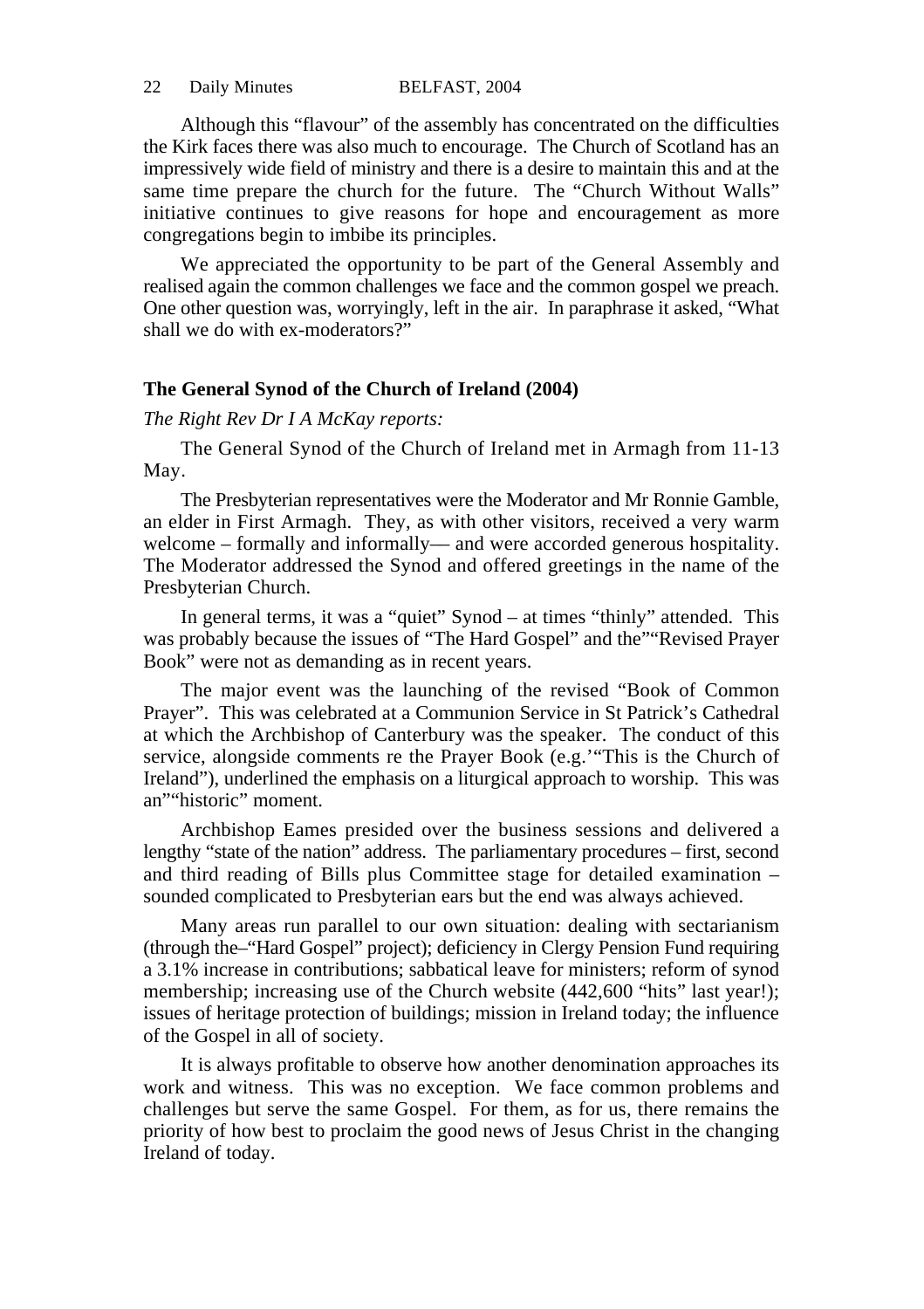### **The National Synod of the Église Réformée de France.**

#### *The Rev K D W Crowe reports:*

The National Synod of our partner church, the Église Réformée de France, was held in Cognac, in that Church's western region, from Thursday 20 - Sunday 23 May 2004. (Cognac will sound familiar to some of our members as the place of origin of a famous strong drink, but should also be remembered as the place where Gordon Campbell, currently working in Aix-en-Provence, used to pastor the four local ERF congregations at the start of the very successful partnership between PCI and ERF). Gordon was also present at the Synod in his role as translator, which he carried out with his usual great skill.

The Synod, under the watchful eye of the *Modératrice* (lady Moderator) Janine Pirotte, was held in the town's conference centre – but note that the Moderator is elected to oversee the business of the Synod, and is not a year-long appointment such as ours. Over 90 delegates from the various "*régions*" of the Church were present, as well as several overseas invited guests, such as myself. It was interesting to see how the number and range of such guests has increased since my last attendance at a synod seven years ago, reflecting perhaps an increase in the ERF's overseas links.

Each year the Synod deals with the usual in-house issues of finances and reports from its various organisations and boards, but it also chooses a central theme for debate. This year that theme was "Ministry", with a particular focus on the role of the minister. This was discussed both in plenary and in group sessions. Important points to emerge by the final day were:

- that authority for ministry derives from Christ and His Word
- that all church members are involved in ministry, although "ministers" have a specialist role.
- that Ministers need time for rest, study and in-service training
- that ministry should be evaluated regularly, through visitation and oversight by the regional presidents  $(=$  presbytery moderators)
- that Ministers seek to divide their time and gifts fairly between the local congregation and the wider church
- that the teamwork role of Kirk Sessions is emphasised, and that local congregations formulate "mission statements"
- that mission receive a greater emphasis
- that other forms of personal ministry are appreciated and that the church's ministry is not the personal property of any one person. Every local congregation and minister must work together for the glory of God and the advancement of His Kingdom.

The delegates to the Synod were treated to wonderful hospitality, including a tour of local places of interest. One of these was a visit to a memorial situated in the middle of a forest, commemorating where local Protestants used to have to meet secretly during the times of fierce persecution in previous centuries. The Synod concluded on Sunday with a dignified communion service in the church in Segonzac (one of the four Cognaçais churches), during which the General Secretary and other national office bearers were dedicated. I would like to thank PCI for according me the privilege of attending this Synod.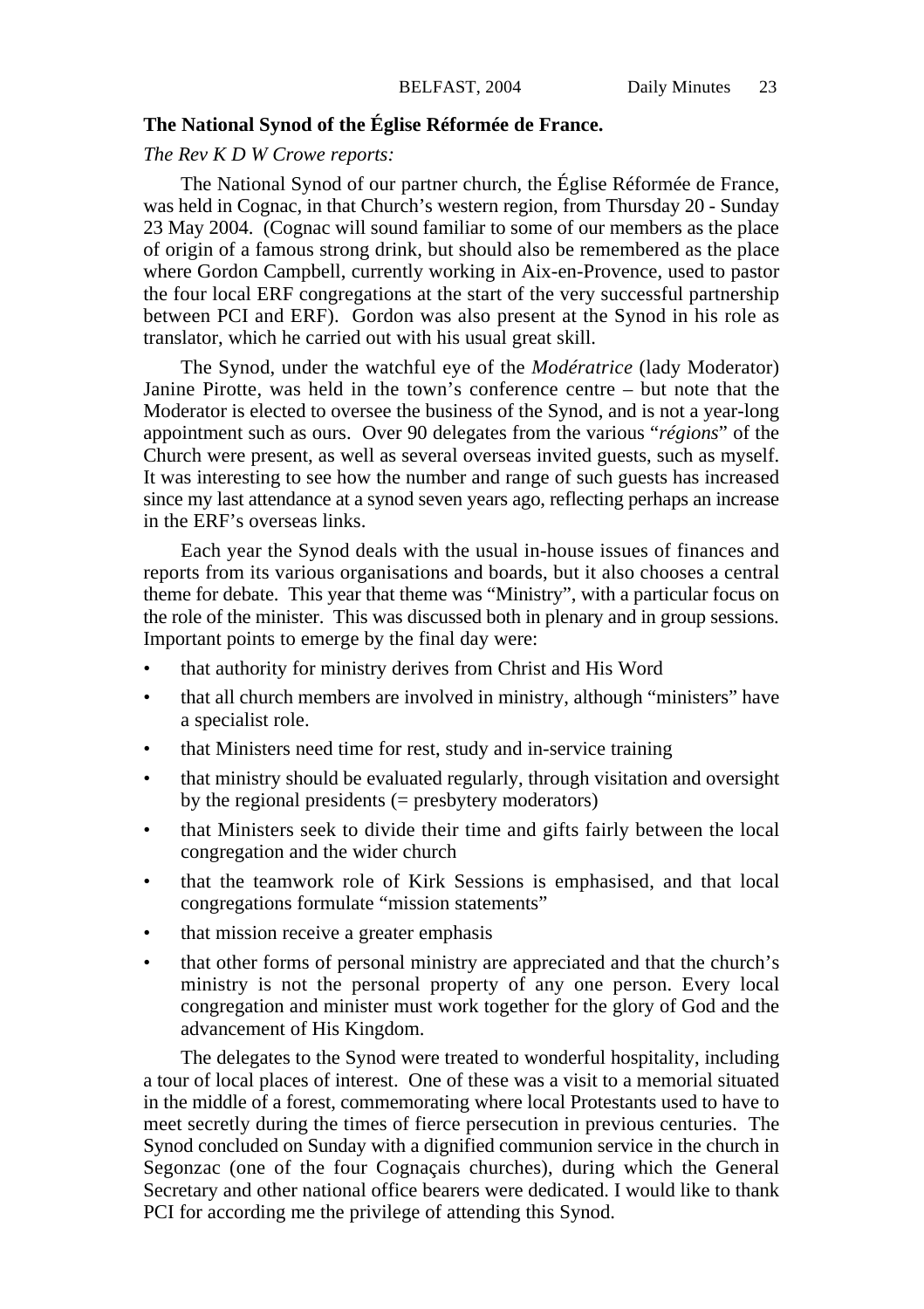Moved by the Rev Dr D J Watts, seconded by the Rev T C Morrison, and agreed:

1. That the Report be received.

2. That the recommended Order of Business be adopted.

3. That the professional amplification controller and the visual display operator be admitted to the private session.

4. That a grant of £16,000 be made from the Incidental Fund to the Arrangements Committee.

5. That the Business Board, with its associated working committee, for the ensuing year beginning 15 March 2005, be appointed in accordance with Par 275 of the Code.

The Report of the **Synods and Presbyteries** (Reports pp 79-89) was submitted by the Rev Dr D J Watts, together with the following Addition. **Synods and Presbyteries**

#### **Reports of Synods and Presbyteries – Addition**

The ARDS PRESBYTERY report that the Rev C Burcombe, BSc, BD, Associate Minister of Greenwell Street, resigned on 2 October, 2003 and was furnished with credentials to the East Belfast Presbytery.

The EAST BELFAST PRESBYTERY report that the Rev C Burcombe, BSc, BD, having presented credentials from the Presbytery of Ards, was installed as Minister of Mersey Street on 3 October, 2003; Alastair Dunlop is a Student for the Ministry under the care of the Presbtery.

Moved by the Rev Dr D J Watts, seconded by the Rev J H Robinson, and agreed:

1. That the Report be received.

The **Corresponding Members** were received from the Church of Scotland. These were Dr Alison Elliot, the Rev Johnston McKay, Mr. Andrew F Stewart, and from the Conference of European Churches, the Rev Matthew Ross. **Corresponding Members**

> The Moderator welcomed the Corresponding Members. Dr Alison Elliot replied and conveyed greetings.

> The Moderator welcomed the Rev Alasdair Pratt and the Rev Richard Mortimer, Corresponding Members from the United Reformed Church of the United Kingdom, and the Rev Dafydd Owen, a delegate from the Presbyterian Church of Wales. The Rev Alasdair Pratt replied and conveyed greetings.

> The Moderator welcomed the Rev. Canon W A Lewis and Mr Roy Totten, delegates from the Church of Ireland; the Rev Harold Good, OBE, and Mrs Sandra Dickson, delegates from the Methodist Church in Ireland. Mr Roy Totten replied and conveyed greetings.

> The Moderator welcomed other delegates from: the Presbyterian Church of East Africa, the Rev David Riitho Gathanju; Church of North India, the Right Rev Vinod Malaviya; Church of Central Africa Presbyterian, the Rev Binnie Mwakasungula.

The Right Rev Vinod Malaviya replied and conveyed greetings.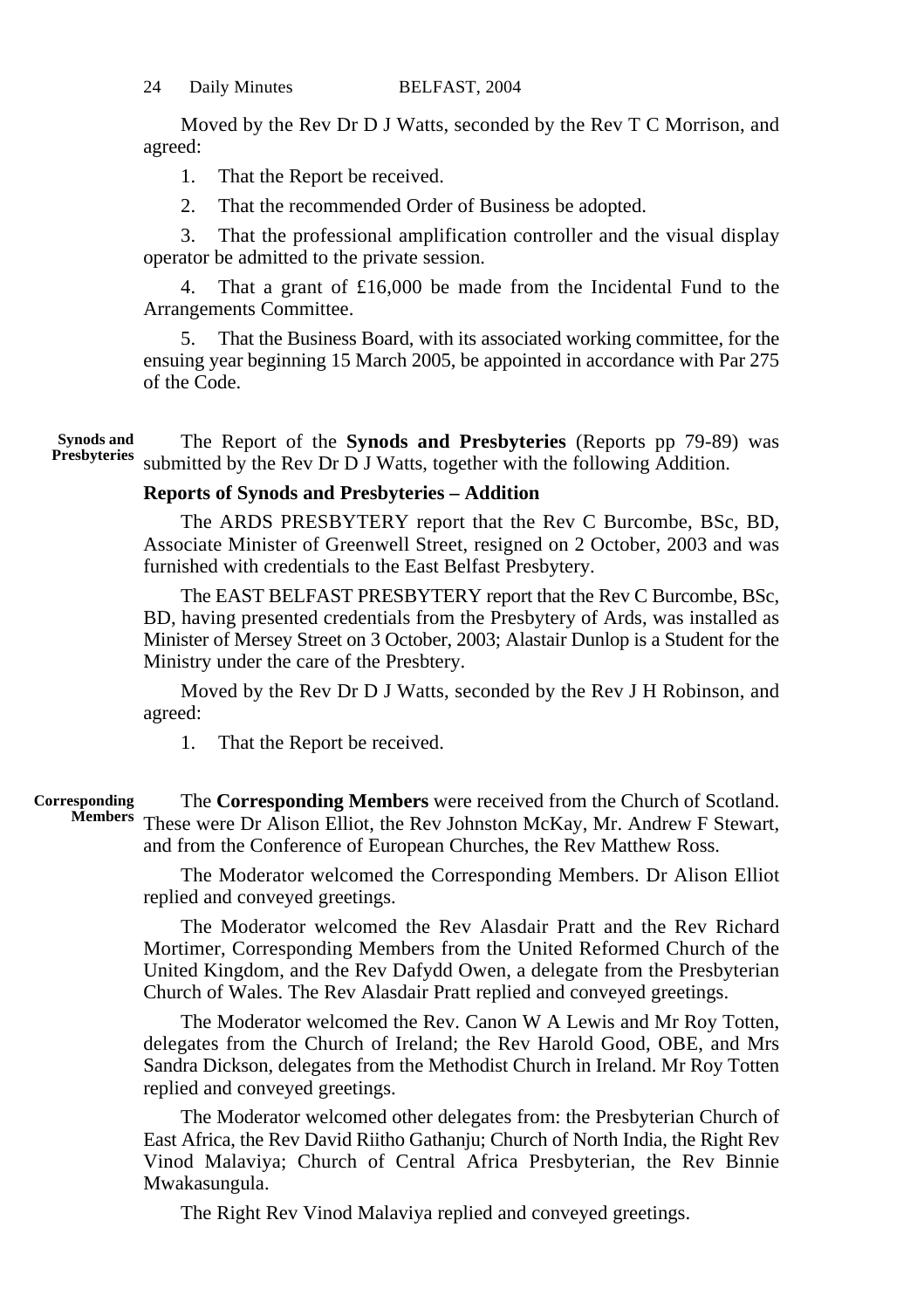The Report of the **BOARD OF EDUCATION** (Reports pp 277 – 292) was **BOARD OF EDUCATION** submitted by the Rev J McAllister, OBE.

Moved by the Rev J McAllister, OBE, seconded by the Rev S Stewart, and agreed:

1. That the Report be received.

2. That the General Assembly welcome the work being undertaken by the Transferor Representatives' Council on "ethos" in the controlled sector.

3. That the General Assembly, grateful for the diligent work of the **State Education** Religious Education Curriculum Review Group, offer thanks especially to Mr **Committee** Tom Shaw CBE and Dr Aidan Donaldson.

4. That the General Assembly note the initiative of the Board in providing training for patron's representatives in Presbyterian schools.

5. That the work of the Church Education Committee, particularly in the **Church** "Moving On" project and the "Building Blocks" Children's Ministry Conferences, **Education Committee** be commended to the support and prayers of the church.

6. That a grant of £2,000 be paid to the Presbyterian Family Holiday from **General**the Incidental Fund.

7. That the University Chaplains be thanked for their dedicated work and commended in prayer.

Moved by the Rev Dr D J Watts, seconded by the Rev S Stewart, and agreed:

8. That the resignation of the Rev James McAllister, OBE, as Convener of the Education Board be accepted, that he be thanked for his services and the Rev R Herron be appointed in his place.

Moved by the Rev J McAllister, OBE, seconded by the Rev S Stewart, and agreed:

9. That the resignation of the Rev Dr Derek Poots, OBE, as Convener of the State Education Committee be accepted, that he be thanked for his services and Mr W J Caves appointed in his place.

10. That the Board of Education, with its associated working committees for the ensuing year, be appointed in accordance with Par 284 of the Code as follows:

#### **Rev R Herron, Convener Rev S Stewart, Secretary**

**(a) The Moderator and Clerk of Assembly, the Principal UTC, University Chaplains, Conveners of RE in Day Schools, Representative on Stranmillis Management, Transferors' Representatives on the NI Area Boards, Deputy Clerk, Rev J McAllister, R. Herron, S. Stewart.**

**(b) Revs W Sinclair, WJ Carlisle'— Revs JWP McConnell, TA McNeely — Rev JL Keenan; WA Wilson — Dr J Davis, J Wilkinson—— Rev HSW Cubitt; George Beattie — Revs BD Colvin, JKA McIntyre.**

**(c) Rev KWJ Hanna; W McCartney — Rev GAJ Farquhar; E Crawford — Rev Dr R Kane; N Lyttle—— Rev Dr CA Grant; JL Snodgrass — T Nicholl, W Hoy.**

**(d) Rev JN Seawright; R Manson — Rev Dr I Hart; H Ruddell —**

**\_\_\_\_\_\_\_\_\_\_\_\_\_\_\_, \_\_\_\_\_\_\_\_\_\_\_\_\_\_\_.**

**<sup>(</sup>e) Rev DW Reid; WA McIlwaine — Rev TV Mawhinney; R Graham — James Cochrane, Mrs. C. Trimble — Rev AS Thompson; Mrs E Farr.**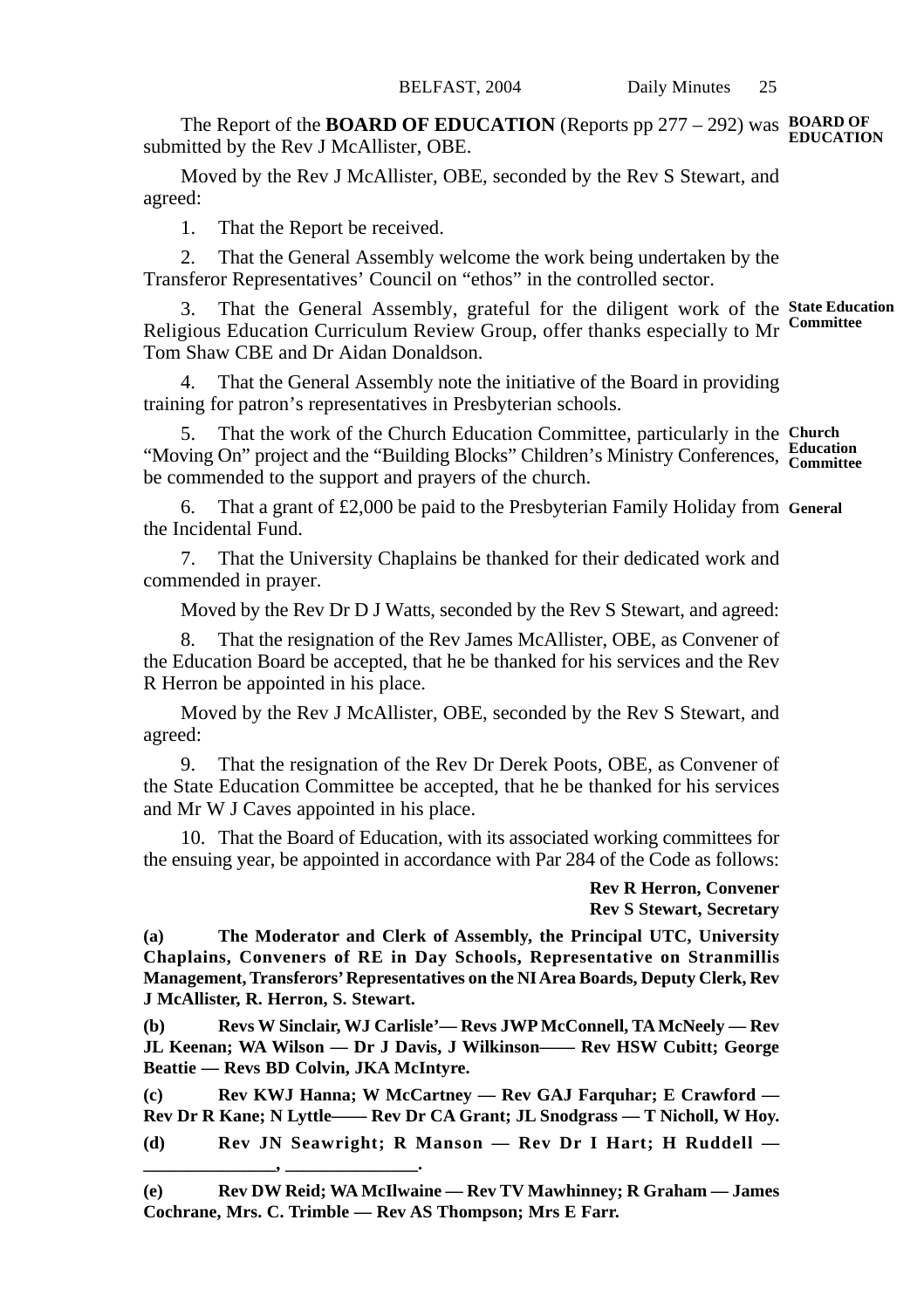| 26 | Daily Minutes | BELFAST, 2004 |
|----|---------------|---------------|
|----|---------------|---------------|

**(f) Ian McCracken, AO Buchanan — Rev GD Campbell; Dr Mary Carson—— Rev RI Carton; Mrs D Holmes-Greer.**

**(g) Revs Dr John Thompson, Prof LS Kirkpatrick; Dr TD Alexander, TJ Shaw, Mrs S Lewis, Mrs R Clements, Mrs L Gibson, Mrs D McKee, Alan S Kennedy.**

- **A. STATE EDUCATION COMMITTEE (5) WJ Caves, Convener**
- **(a) The Moderator and Clerk of Assembly, Revs Dr RFS Poots, Nancy Cubitt, IT McKee, J McAllister, Dr TR Buick, Education Secretary; J Magowan, BT Duffy, WJ Caves.**
- **(x) TJ Shaw, W Steele, Mrs J Campbell.**
- **(y) Revs GAJ Farquhar, JA Curry, S Stewart, ME Taylor, W Sinclair; JL Snodgrass, J Wilkinson, Mrs M Patterson.**
- **B. UNIVERSITY EDUCATION COMMITTEE (5)**

**Rev Dr TR Buick, Convener**

- **(a) The Moderator and Clerk of Assembly, Revs IT McKee, J McAllister, TR Buick; Director of Youth Ministry, Education Secretary, Convener of War Memorial Hostel Committee, Secretary Board of Social Witness.**
- **(x) Rev Prof WP Addley; TJ Shaw, N Todd, Mrs CM Poots.**
- **(y) Revs AS Thompson, DW Reid, Dr RA Kane; Dr Mary Carson, N Lyttle, Mrs E Farr.**

The Report of the **2004 Assembly Conference Committee** (Reports p 353) Conference was submitted by the Rev I F Smith. **2004 Assembly Committee**

> Moved by the Rev I F Smith, seconded by the Rev Dr M A Barry, and agreed:

1. That the Report be received.

2. That the General Assembly encourage congregations to participate fully in the 'GET A LIFE' process by praying for the Conference, and by using the follow-up resource materials in Mid-weeks, Youth Groups, and other appropriate meetings.

3. That the ad hoc Committee for the Residential Assembly Conference be reappointed for a further year as follows:

**Revs JH Robinson, IF Smith, Co-Conveners**

**The Moderator and Clerk of Assembly; Revs JH Robinson, IF Smith.**

**Revs TD Gribben, Dr MA Barry, H Boyce, R Hill, KA McBride, DJ Montgomery, AJMcL Smith, C Meban; Dr TD Alexander, Miss A Houston, S Lynas, S McDowell, D Thomson, L Conway.**

**Intermission**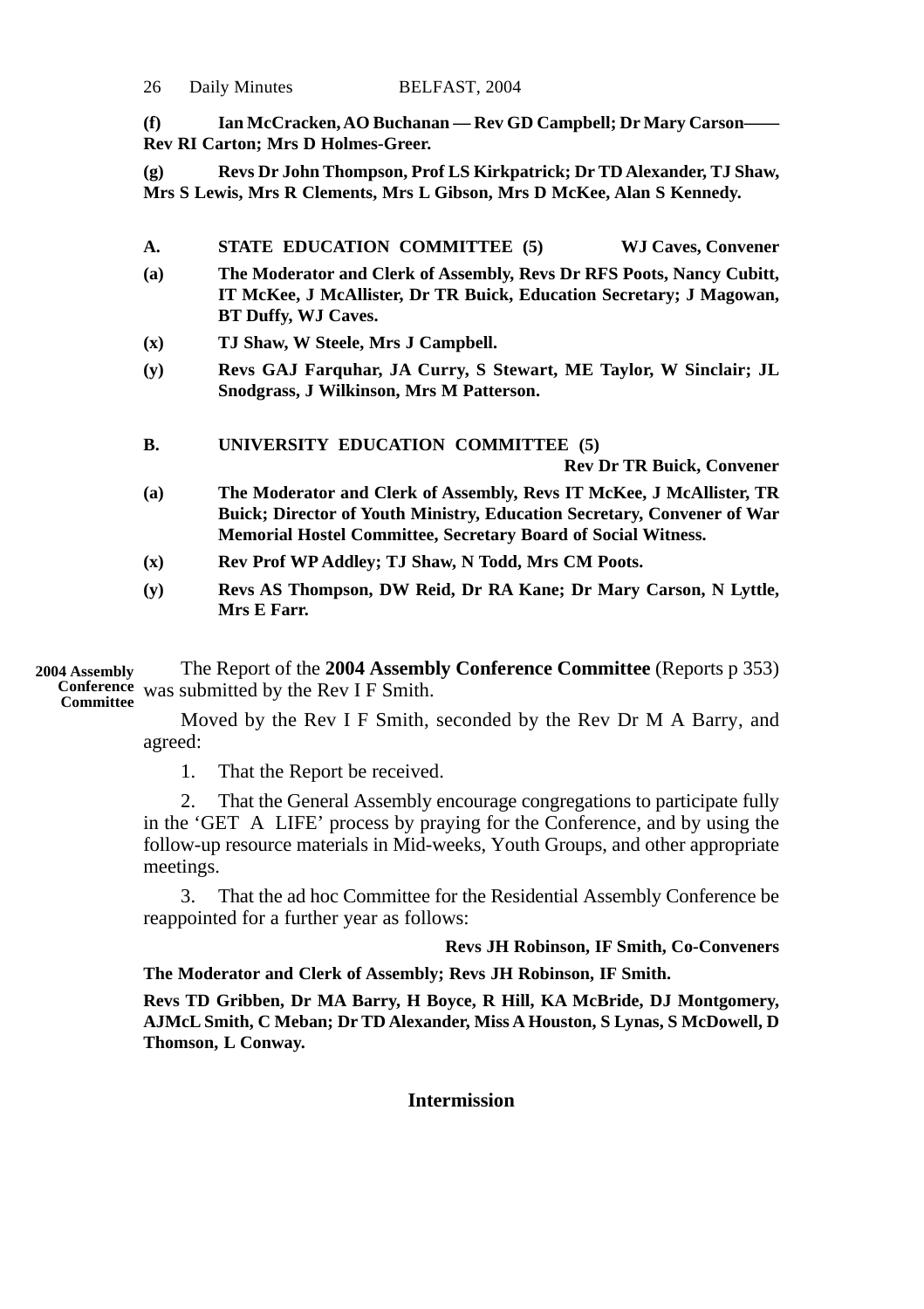Members of Assembly were joined by others to participate in the Sacrament of the Lord's Supper, conducted by the Moderator, assisted by the Very Rev Dr I A McKay and the Clerk.

The sederunt came to a close at 1.15pm, the Moderator pronouncing the Benediction.

#### **THIRD SESSION**

### **Tuesday, 8th June, 2004 A quarter past two o'clock. Afternoon**

The Assembly again convened, the Moderator leading in prayer.

The Report of the **PRESBYTERIAN WOMEN'S ASSOCIATION PWA** (Reports pp 201-205) was submitted by Mrs Margaret Myers, together with the following Supplementary Report.

| PRESBYTERIAN WOMEN'S ASSOCIATION - Supplementary Report<br><b>JOB DESCRIPTION</b>         |                                                                                                                                                                                                                                                                                                                                                                                                              |                                          |
|-------------------------------------------------------------------------------------------|--------------------------------------------------------------------------------------------------------------------------------------------------------------------------------------------------------------------------------------------------------------------------------------------------------------------------------------------------------------------------------------------------------------|------------------------------------------|
| Executive Secretary of the Presbyterian Women's Association<br><b>Job Title:</b><br>(PWA) |                                                                                                                                                                                                                                                                                                                                                                                                              | <b>Revised Job</b><br><b>Description</b> |
| Salary:                                                                                   | Salary Scale E3                                                                                                                                                                                                                                                                                                                                                                                              |                                          |
| <b>Responsible to:</b>                                                                    | The Deputy Clerk for the management function of the PWA<br>Office and to the Executive Committee of the Association for<br>the overall implementation of PWA strategies and plans.                                                                                                                                                                                                                           |                                          |
| <b>Reports to:</b>                                                                        | The Deputy Clerk and formally, as required, to the Executive<br>Committee.                                                                                                                                                                                                                                                                                                                                   |                                          |
| <b>Main Functions:</b>                                                                    | To work with the Executive Committee in the resourcing /<br>promotion/envisioning/development of the PWA at every<br>level, in consultation with Presbyterial Committees and local<br>branches and to exercise overall responsibility for general<br>administration in the PWA Office, including the supervision<br>of the office and its staff, ensuring that all functions are<br>efficiently carried out. |                                          |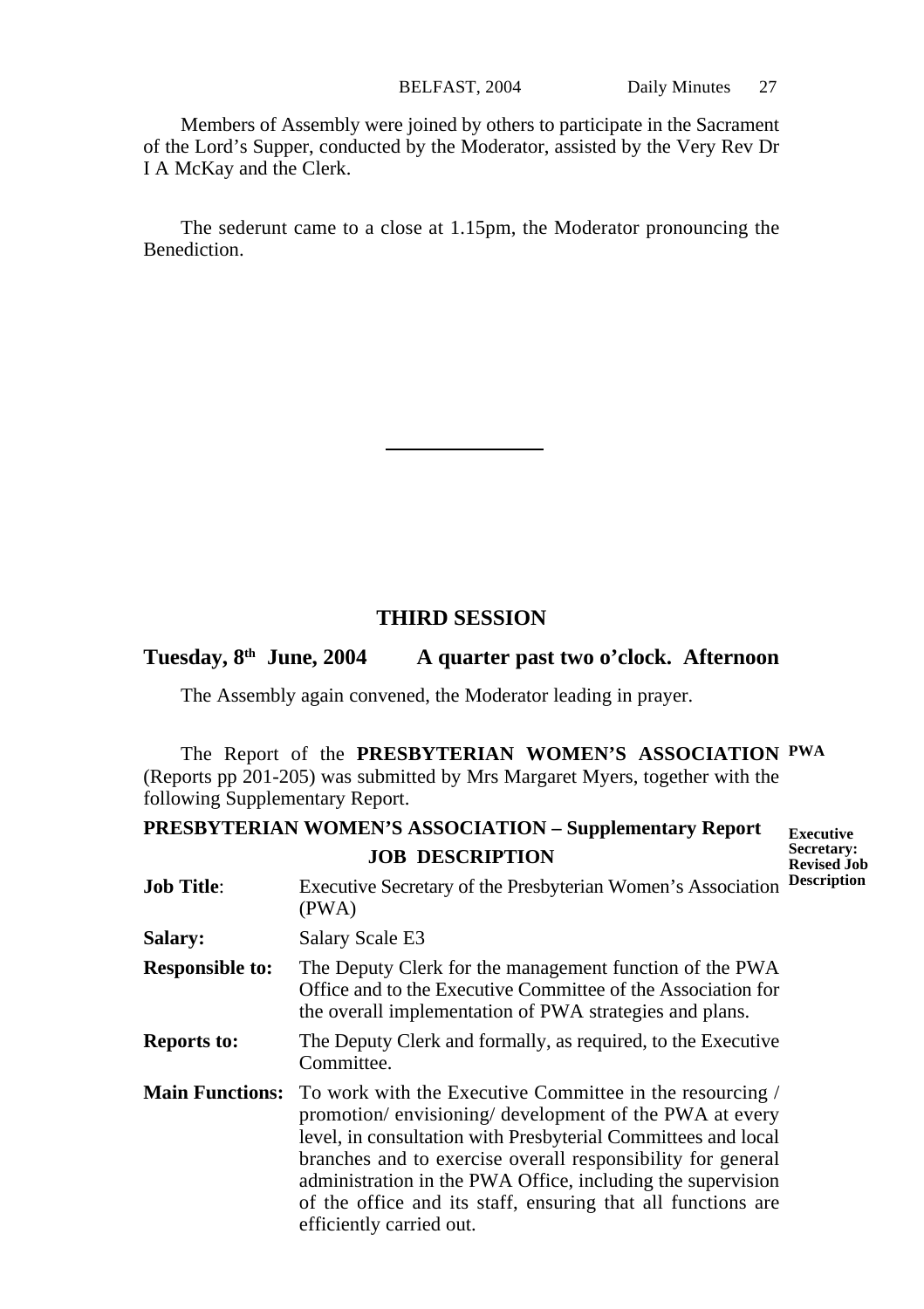#### **RESPONSIBILITIES AND DUTIES**

1. To ensure that communication with PWA branches is maintained and developed, providing assistance and advice and encouraging prayer and financial giving.

2. To undertake deputation work at PWA Meetings, Church Services and other meetings and share in the leading of the worship, as necessary.

3. To manage the financial functions of the PWA Office.

4. To liaise regularly with the Central President on PWA matters.

5. To be responsible for servicing the meetings of the Executive Committee and to service other ad hoc working parties and committees of Executive, as required.

6. To prepare PWA Points for Prayer pages.

7. To prepare the PWA Annual Report to the General Assembly and for the PWA Annual Meeting and edit the Annual Deaconesses' Reports.

8. To draft and update statements of policy and procedures for deaconesses and submit to the Executive Committee and BMI Personnel committee.

9. To co-ordinate occasional Special Events along with members of the Executive Committee.

10. To support the work in South Belfast Friendship House and liaise with the Board of Social Witness and South Belfast Presbytery regarding partnership.

11. To liaise with the Central Committee of the Young Women's Group and be available for consultation.

12. To organise the process of application and training for Deaconesses and liaise with Union College on placements during training.

13. To organise the placements in Congregations (or specialised Ministries) of Deaconesses and probationary Deaconesses of the Presbyterian Church in Ireland and the Deacons/Deaconesses of partner Churches.

14. To prepare and update regularly the leaflet for prospective Deaconesses.

15. To offer encouragement and pastoral care to serving Deaconesses, including visiting in situ.

16. To organise occasional events for inspiration and mutual fellowship of serving Deaconesses.

17. To organise, in consultation with serving deaconesses and the Deputy Clerk, the programme for development and in service training for Deaconesses, including periodic reviews.

18. To prepare and update regularly the Deaconess Handbook.

19. To prepare and update regularly an information leaflet for Ministers who have Probationary Deaconesses/Deaconesses or those who are interested in having a Deaconess in their Congregation. To liaise with the Ministers and oversee the Deaconesses.

20. To liaise with Clerks of Presbyteries and Ministers regarding Induction and Commissioning of Deaconesses.

21. To undertake any other duties relevant to the post as required by the Deputy Clerk or the Executive Committee.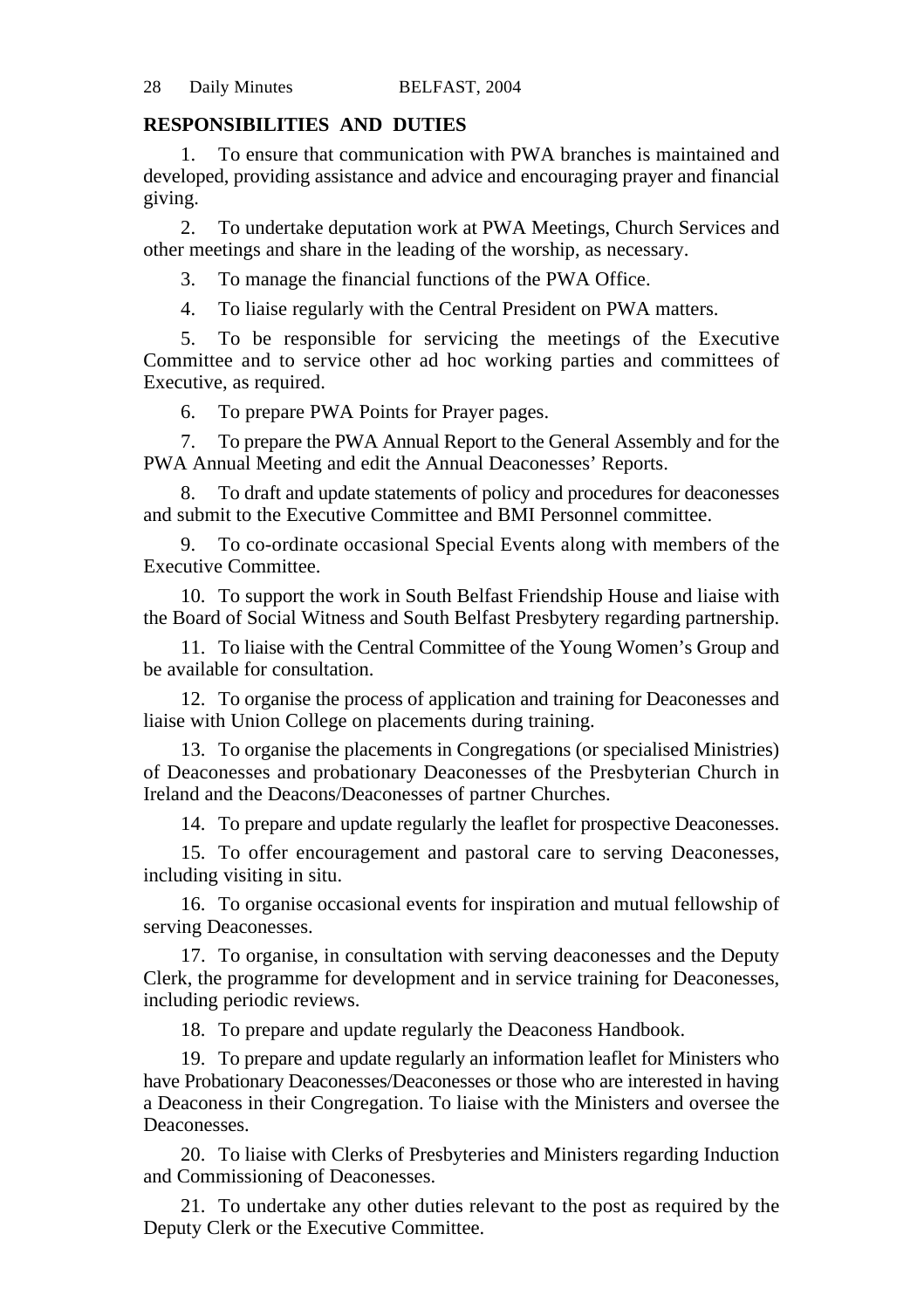#### **BOARD OF MISSION IN IRELAND**

As agreed with the Deputy Clerk and the PWA Executive Committee, to contribute to those aspects of the work of the Board of Mission in Ireland that are recognised as relating directly to the central functions and aims of PWA, including membership of relevant committees.

#### **OVERSEAS BOARD**

As agreed with the Deputy Clerk, the Executive Secretary of the Overseas Board and the PWA Executive Committee, to contribute to those aspects of the work of the Overseas Board that are recognised as relating directly to the central functions and aims of PWA, including membership of relevant committees.

Mrs Zoe Vallely, PWA Central President, also addressed the Assembly.

Moved by Mrs Margaret Myers, seconded by the Rev J H Robinson, and agreed:

1. That the Report be received.

The **Overtures Anent Par 308(7)(a) and 308(7)(b) of the Code** (Reports p **Overtures Anent Par 308(7)(a) and** 205) were submitted by Mrs M Myers. **308(7)(b)**

Moved by Mrs M Myers, seconded by Rev J H Robinson, and agreed:

That the Overture Anent Par 308(7)(a) of the Code be received and that, under Par 111 of the Code it be made the rule of the Church.

That the Overture Anent Par 308(7)(b) of the Code be received and that, under Par 111 of the Code it be made the rule of the Church.

The Report of the **NOMINATION BOARD** (Reports pp 121-127) was **NOMINATION** submitted by the Rev Dr D J Watts.

Moved by the Rev Dr D J Watts, seconded by the Rev D Knowles, and agreed:

1. That the Report be received.

2. That the Rev R S Hetherington be appointed Director of Ministerial **Director of Ministerial** Studies. **Studies**

The Moderator declared the Rev R S Hetherington elected and, having subscribed the Westminster Confession of Faith, he was declared appointed.

SUBSCRIPTION in terms of the General Assembly's Formula.

I believe the Westminster Confession of Faith as described in the Code, Chapter I, paragraphs 12-14, to be founded on and agreeable to the word of God, and as such I subscribe it as the Confession of my faith.

> R S HETHERINGTON Certified by DONALD J WATTS Clerk of Assembly 8 June 2004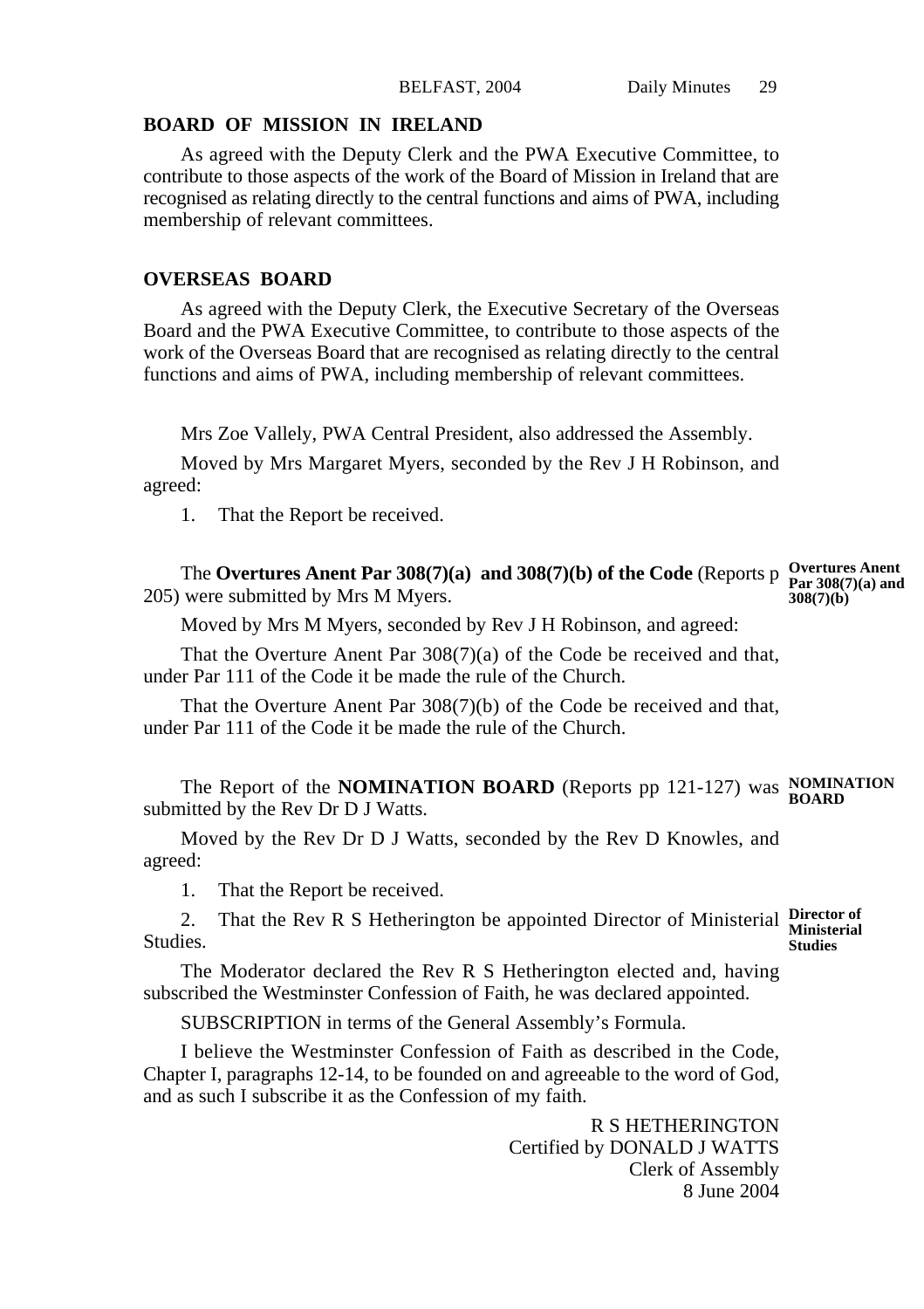| 30<br>Daily Minutes | BELFAST, 2004 |
|---------------------|---------------|
|---------------------|---------------|

Mr Hetherington expressed his thanks to the Moderator and members of Assembly, after which the Moderator, leading in prayer, commended the Rev R S Hetherington to the care and guidance of God.

Moved by the Rev Dr D J Watts, seconded by the Rev D Knowles, and agreed:

3. That the General Assembly adopt the recommendations contained in the Review, pars 5-12. **General**

4. That the General Assembly ask the Board of Finance and Personnel in the light of this Report, to review all aspects of the recruitment and employment of executive staff and report to the General Assembly in 2005.

5. That the Nomination Board be appointed for the ensuing year in accordance with Par 276 of the Code as follows:

#### **The Clerk, Convener**

**(a) The Moderator and Clerk of Assembly.**

**(b\*) Revs TWD Johnston, NAL Cameron, Dr RJ Greer; J Chestnutt, J Whittle, R McCleary.**

**(c\*) Revs JA Beattie, JH MacConnell, RJA Bell; ITA Gillespie, E Martin, EC Redmond.**

**(d\*) Revs AW Boyd, DR Whitley, BR Hughes; H McRoberts, Mrs E Murray, J McKaig.**

**(e\*) Revs Noel Ward, IF Smith, JF Murdoch; Mrs Rhona Ferguson, G Sproule, Stanley Warnock.**

**(f\*) Revs SW Rea, MR Burnside, J Mann; John Ellis, Samuel Anderson, Mrs D Holmes-Greer.**

**(g) Rev Dr RI Birney; Mrs Mary Robinson — Rev Dr DH Allen; N Chambers — Rev Dr RFS Poots; DF Adair.**

**Together with four "specialists" variously nominated for particular appointments.**

The Report of the **BOARD OF STUDIES AND CHRISTIAN TRAINING STUDIES AND** (Reports pp 293-306) was submitted by the Very Rev Dr A W G Brown, together **TRAINING** with the following Correction to the Report of the Students' Bursary Fund Committee. **BOARD OF CHRISTIAN**

#### **BOARD OF STUDIES AND CHRISTIAN TRAINING – Correction**

#### **Reports pp 299 Par 4** to read:

Taking all this into consideration, the Committee would recommend that we should not require repayment of grants or fees from those who have withdrawn or have been required to withdraw from training for the ministry, unless there are compelling reasons for doing so, as determined by the Board on the recommendation of the Students' Bursary Fund Committee.

Moved by the Very Rev Dr A W G Brown, seconded by the Rev D S Mackay, and agreed:

1. That the Report be received.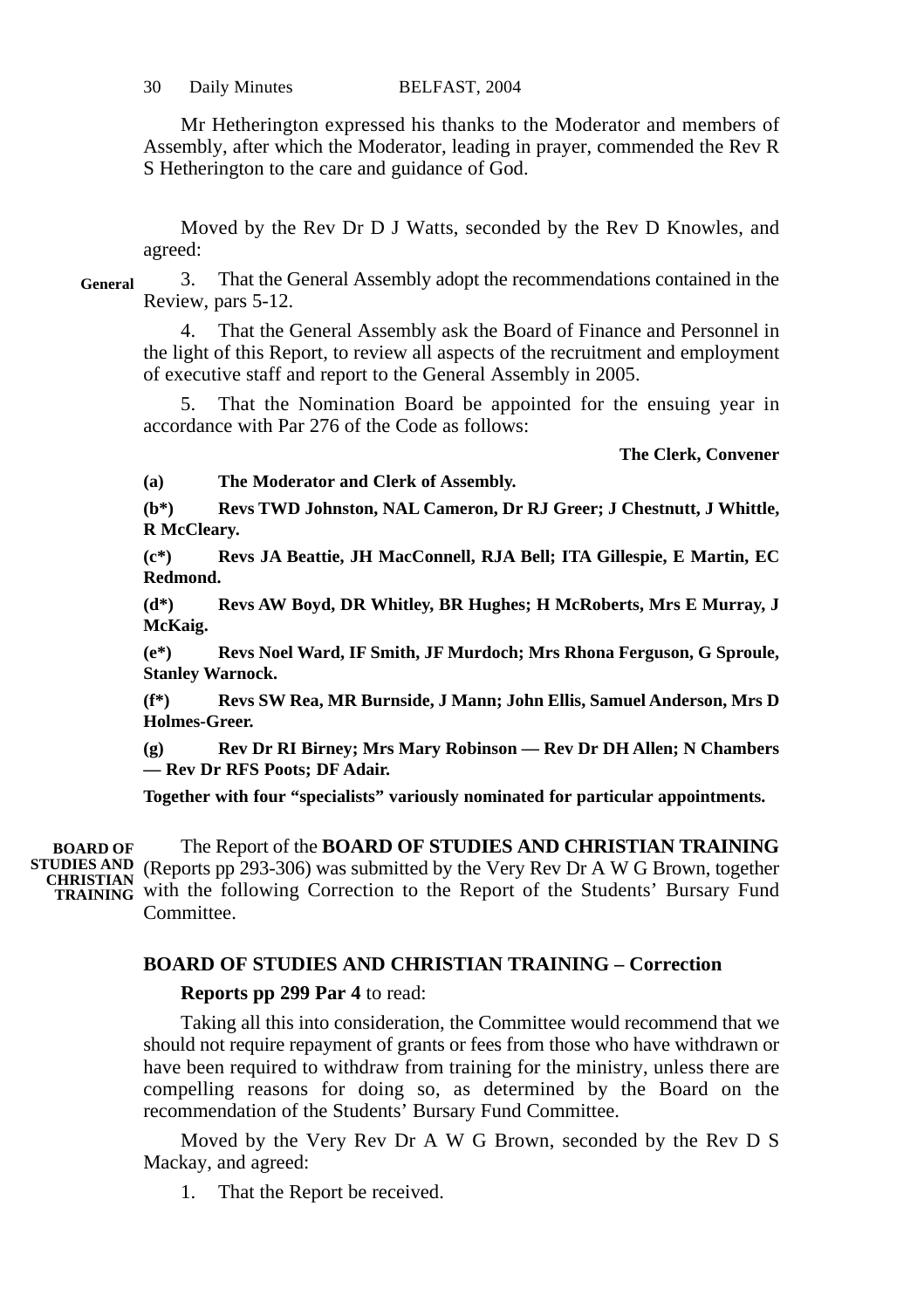2. That the General Assembly note with gratitude to God the  $150<sup>th</sup>$  birthday of Union Theological College, and pray for God's continued blessing on the Principal, Faculty, members of staff and students.

That the General Assembly note with pleasure the continued good number of applicants for the ordained ministry, and urge ministers and Kirk Sessions to encourage suitably gifted members to consider the possibility of God's call.

4. That the General Assembly ask the Board of Studies and Christian Training to seriously consider ensuring that within the selection process the minister of the applicant's congregation is adequately consulted.

5. That the following candidates, their nominations having been sustained by the Board of Studies and Christian Training, be accepted as students for the ordained ministry and placed under the care of their Presbyteries:

| Ronald S Agnew          | Craigavon                | Armagh              |
|-------------------------|--------------------------|---------------------|
| P Martin Baxter         | Ballywillan              | Coleraine           |
| Andy Carroll            | Lucan                    | Dublin & Munster    |
| Mark R Catney           | $2nd$ Comber             | Down                |
| David Clawson           | Strand                   | <b>East Belfast</b> |
| J Martin Gracey         | Downshire                | Carrickfergus       |
| William Montgomery      | Aghadowey                | Coleraine           |
| David McCarthy          | Dunmurry                 | South Belfast       |
| <b>Andrew McConnell</b> | Hill Street, Lurgan      | Armagh              |
| T Philip McCullough     | Kells                    | Ballymena           |
| Stephen R Robinson      | Kilmakee                 | South Belfast       |
| D Mark Shaw             | <b>Ballysillan</b>       | North Belfast       |
| W J Ivan Thompson       | 1 <sup>st</sup> Holywood | Ards                |

6. That the General Assembly note the recent review of legislation on assistants and associates, together with revised regulations for applicants, and approve their implementation for two years before any formal changes are made to the Code.

7. That the names of licentiates be included with those who are designated to conduct wedding services, subject to the rules of the Church.

8. Recognising the need for a small number of congregations to extend an Associate ministry beyond the present seven-year limit, the General Assembly approve the drawing up of legislation along the lines indicated in the Report.

The General Assembly invite the Review Committee to pursue further the possibility of a new category of 'Associate and Successor', and to report to next year's General Assembly.

10. That the assessment for the Ministerial Development Programme in **Ministerial** 2004 be reduced from 0.75p per £ to 0.25p per £ of stipend.

**Development Programme**

11. That the General Assembly approve the repayment policy outlined in paragraph 5 of the Student's Bursary Fund report.

12. That the General Assembly accept the revised guidelines for the **Recording of PERTOR OF ACADEMIC SERVICE SUBSERVIEWS** THE CONSUMERTED ACADEMIC Academic recording of academic qualifications in the Alphabetical List of Ministers, with Qualifications effect from 2005.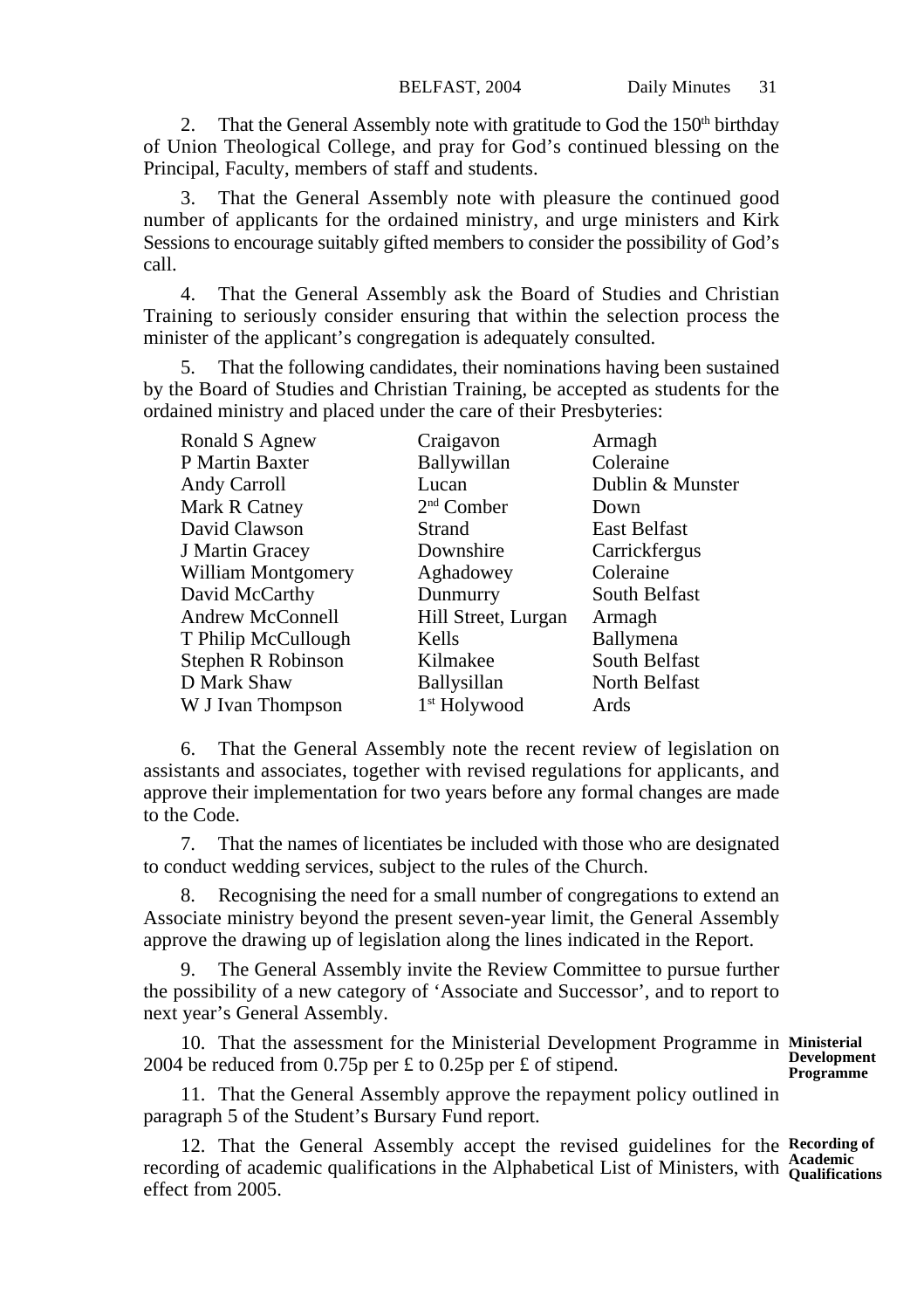Moved by the Rev Dr D J Watts, seconded by the Rev J H Robinson, and agreed:

13. That the resignation of the Very Rev Dr Godfrey Brown as Convener of the Board of Studies and Christian Training be accepted, that he be thanked for his services, and that the Rev George Moore be appointed in his place. **General**

Moved by the Very Rev Dr A W G Brown, seconded by the Rev D S Mackay, and agreed:

14. That the resignation of the Rev Graham Connor as Convener of the College and Magee Management Committee be accepted, that he be thanked for his services and that Rev D W Brice be appointed in his place.

15. That the following grants be paid from the Incidental Fund:

| June Summer School & Phase I Interview                        | £1,534 |
|---------------------------------------------------------------|--------|
| Pre-Term College Retreat                                      | £2,270 |
| Applicants' Study Day                                         | £340   |
| Phase II Interviews                                           | £40    |
| <b>Licentiate Courses</b>                                     | £95    |
| Meetings for students and spouses                             | £400   |
| Honoraria for Extern Examiners                                | £300   |
| Teaching in Communication Skills for students outside Ireland | £100   |
| <b>Information Day</b>                                        | £452   |
| <b>TOTAL</b>                                                  | £5.531 |

16. That the Board of Studies and Christian Training, together with the appropriate working Committees, be appointed for the ensuing year in accordance with Par 285 of the Code, as follows:

#### **Rev G Moore, Convener**

**(a) The Moderator and Clerk of Assembly, Professors in UTC, and two student representatives, University Chaplains, Exec Dir BMI, Director of Ministerial Studies, Revs Dr AWG Brown, G Moore.**

**(b) Revs JNI McNeely, RA Patton — Revs TA Moore, JWP McConnell — Revs RA Moffett, TW Gordon — Rev Dr RJG Gray; Dr C Reid,—— Revs WL Orr, WJM Parker—— Revs FJ Gibson, Dr MA Barry.**

**(c) Revs JD McGaughey, DA Murphy — Revs SP Moore, FA Bradley — Rev DS Mackay; Dr JH Gillespie — Revs DIJ McNie, RJ Gilkinson — Revs JH MacConnell, WJ Sleith.**

**(d) Rev TD Gribben; Mrs H Murdock — Revs V Sinclair, Dr. MR Patterson — Rev W McKeown; WF McConnell.**

**(e) Revs RW Gaston, DJ Hutchinson — Revs Dr C Glass, SJ Gray — Rev RI Abraham; Miss M Guy — Revs NW McAuley, JH Flaherty.**

**(f) Revs J Lamont, PA McBride—— Revs Dr JG Millar, FP Sellar, — Revs RI Carton, AA McCullough.**

**(g) Mrs M Robinson; Revs JH McIntyre, JG Kennedy, GAJ Farquhar, ATF Johnston, AV Stewart, GE Best, DT Moore, ES Hughes, C Meban.**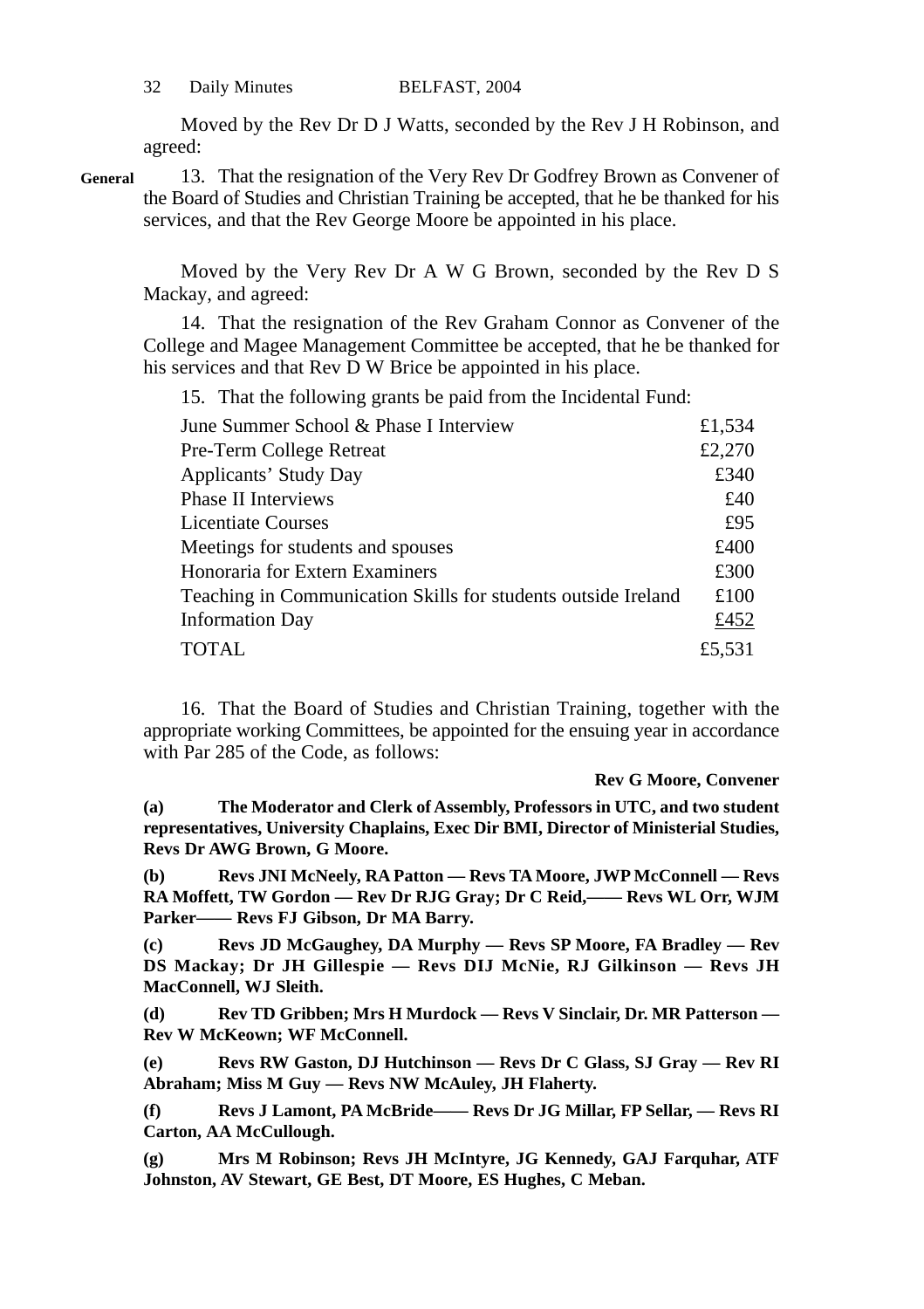**A. COMMITTEE ON MINISTERIAL STUDIES (5)**

**Rev SP Moore, Convener**

- **(a) The Moderator and Clerk of Assembly, Principal UTC, Education Secretary, Convener of Reception of Ministers and Licentiates Committee, Director of Ministerial Studies, Convener of Students' Bursary Fund Committee, Revs G Moore, SP Moore.**
- **(x) Revs GR Stockdale, AJMcL Smith, Prof WP Addley, Prof LS Kirkpatrick, Dr JG Millar; Mrs H Murdock.**
- **(y) Revs DJ Hutchinson, RA Moffett, JNI McNeely, NW McAuley, JWP McConnell; Dr JH Gillespie.**
- **B. COLLEGE AND MAGEE MANAGEMENT COMMITTEE (4) Rev DW Brice, Convener**
- **(a) The Moderator and Clerk of Assembly, the Principal UTC.**
- **(fac) Revs Prof JC McCullough, Prof WP Addley, Prof LS Kirkpatrick, WDF Marshall.**
- **(x) Dr TD Alexander, D Clements; Revs GBS Gibson, SP Moore, DW Brice, G Moore.**
- **C. COMMITTEE ON RESOURCING CHRISTIANS FOR MINISTRY (6) Rev Dr RM Crooks, Convener**
- **(a) The Moderator and Clerk of Assembly, Education Secretary, Professor of Practical Theology, Director and Deputy Director of Youth and Children's Ministry, Director of Christian Training, Director of Social Service, Director of Ministerial Studies, Revs G Moore, Dr RM Crooks.**
- **(x) Revs Dr IA McKay, G Aitcheson, J Coulter; Colin Millar.**
- **(y) Revs JD McGaughey, RJ Gilkinson, JNI McNeely, DH Thompson, Dr MA Barry, DJ Hutchinson, AA McCullough; Dr J Gillespie.**
- **D. RECEPTION OF MINISTERS AND LICENTIATES COMMITTEE (5) Rev RB Savage, Convener**
- **(a) The Moderator and Clerk of Assembly, Deputy Clerk, Principal UTC, Revs AD Davidson, G Moore, RB Savage, Director of Ministerial Studies, Convener of the Committee on Studies.**
- **(x) Revs Dr DH Allen, SD Finlay, SS Johnston, TWD Johnston, DS McIlwrath, WTJ Richardson.**
- **(y) Revs TD Gribben, W McKeown, Dr JG Millar, TA Moore; Mrs H Murdock, Mrs M Robinson.**

#### **Intermission**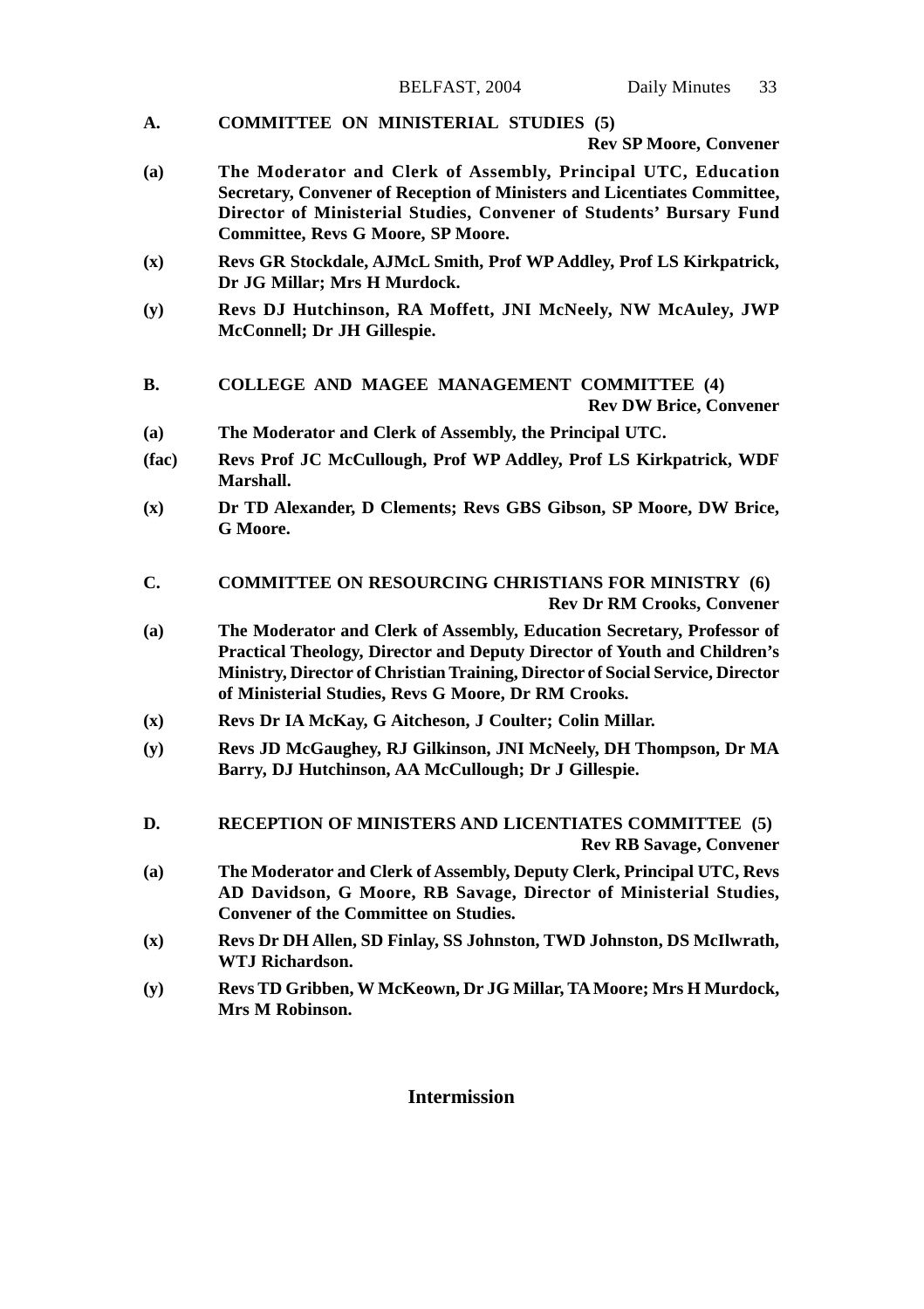The Report of the **BOARD OF COMMUNICATIONS** (Reports pp 101- 120) was submitted by the Rev W A Kennedy, together with the following **TIONS**Supplementary Report. **BOARD OF COMMUNICA-**

#### **BOARD OF COMMUNICATIONS – Supplementary Report**

#### **Memorial Record**

**The Rev George Lambert McAdoo, BA, BD, MTh,** senior minister of First Larne, died on 4 April 2004, in the  $68<sup>th</sup>$  year of his age and the  $40<sup>th</sup>$  of his ministry.

The son of a County Monaghan farmer, he was educated at Dundalk Grammar School. He became an automobile engineer and maintained a lifelong interest in cars and motorcycles. Having first attended Magee University College and graduated in Arts from Trinity College, Dublin, it was recovery from a serious motorcycle accident which led him to pursue theological training in New College, Edinburgh and Assembly's College, Belfast. He later gained degrees in Divinity and Theology from Edinburgh and Belfast respectively. Licensed by the Presbytery of Monaghan on  $31^{st}$  May 1964, he was ordained in Fortwilliam Park, Belfast, in December of that year and served assistantships there and in Lowe Memorial, Finaghy.

Called to Newry, he ministered to the Sandys Street congregation from 5 July 1967 to 10 September 1975. Installed in First Larne on 11 September 1975, he gave vital leadership to a congregation in the process of moving from the old meeting house to a new building complex. From the outset he poured all his energy into the life and work of that congregation, and it absorbed him completely, so that he had little interest in or outlet for recreational pursuits. His was a practical Christian faith through which he was a blessing to many. He had a pastor's heart and possessed the ability to reach out and to relate to different types of people. He made himself always available and was especially supportive of any in trouble. A big man with a big heart and noted for his abiding sense of humour, he was a very human human being who remained true to his early background and his roots in the country.

Outside the congregation and in the community he had a particular interest in education and brought his wisdom and enthusiasm to the Boards of Governors of Larne and Inver and Olderfleet Primary Schools and to both the High School and the Grammar School. He served the wider Church as Convener of the Reception of Ministers and Licentiates Committee from 1986-1993 and was Moderator of the Synod of Ballymena and Coleraine in 2000.

After twenty-seven years in First Larne he retired on 11 September 2002 and was diagnosed soon afterwards with a serious illness, which he faced with courage and with the confidence of the faith he had so consistently commended both within the pulpit and without.

He is survived by his widow, Dorothy, their three sons, and also by his mother.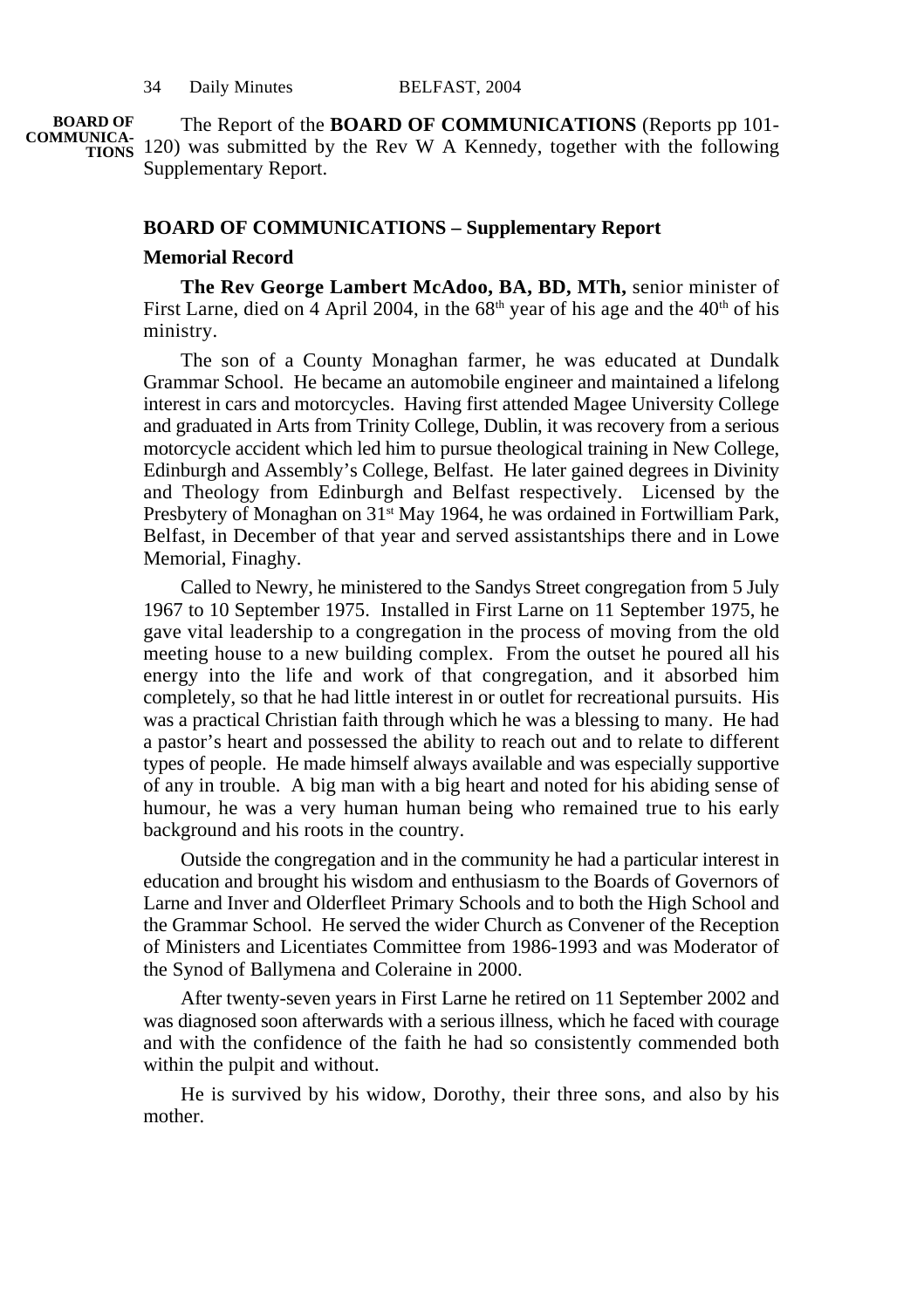**The Rev Colin Corkey, BA,** senior minister of Hydepark, died on 26 May, 2004 in the 94<sup>th</sup> year of his age and the  $68<sup>th</sup>$  of his ministry.

A son of the Manse, he was born at Drumhillery, Co Armagh on 21 May, 1911 and brought up in the congregation of Culnady. From there he followed the path of education which took him to Foyle College, Londonderry, to Magee University College, and to Trinity College, Dublin, where he graduated in Arts. He then attended New College, Edinburgh and Assembly's College, Belfast.

He was licensed in Magherafelt on 4 September, 1934. It was not Ireland, however, which inspired him to seek ordination, but the mission-field of China. After an assistantship in Castleton he offered himself for service in Manchuria, was ordained as a missionary on 27 July, 1936, and set about learning the Manchurian dialect in what was then Peking. His was an abiding interest in Chinese life and culture. After five years, however, in which he gave himself with dedication and enthusiasm to work which included a spell as YMCA secretary in Moukden and brought with it experiences and adventures which in later years he loved to recount, the Irish Presbyterian Church, fearful for their safety, withdrew its missionaries from China and, with reluctance and a sense of disappointment, he came home.

Drawn to work as a chaplain to the forces, he served for the remaining years of the Second World War in this capacity with the RAF. The acquisition of a wife, herself the daughter of the Manse, suggested adaptation to the more settled life of congregational ministry. He accepted the call of First Castlederg, was installed there in 1947, and remained until 1952, founding a company of the Boys' Brigade which continues to flourish. Rural Tyrone and Belfast's Falls Road may seem a contrast more than remarkable; but it was to the congregation of Albert Street that he was to minister next, from 1952-1965, and among the clergy and people of that area that he was to promote the politics of peace, compromise and justice for all which expressed his own character. After thirteen years he felt ready for a change, made application to the congregation of Hydepark, accepted their call, and remained as their minister until retirement on 31 July, 1976.

In such a varied life there were certain constants. Wherever he followed the call of God he displayed faithful pastoral care, kindly leadership, a type of preaching that was both reasoned and reasonable, and, above all, a warm-hearted friendship. Ever sure of his own convictions, he was careful to speak the truth in love. He himself had embraced a simple faith, and it was that which he sought to impart to others, in the belief that Christianity is "life with meaning". Robustly energetic, he found an interest in sport which enabled him to relate with particular ease to young people.

His own was a happy, hearty family-life. It was with his family that he delighted to spend holiday-time in Co Donegal. Upon retirement he and his wife went first to live in the redundant Manse at Killaig, where they endeared themselves to the people there, and then to a bungalow at Ballyhenry which brought further association with the Hydepark congregation. A long life lived to the full, it was one which touched a host of other lives and brought much blessing. Doreen, his wife and co-worker, and Frances, Colin, Stephen and John, their children, will be joined by many who remember and give thanks.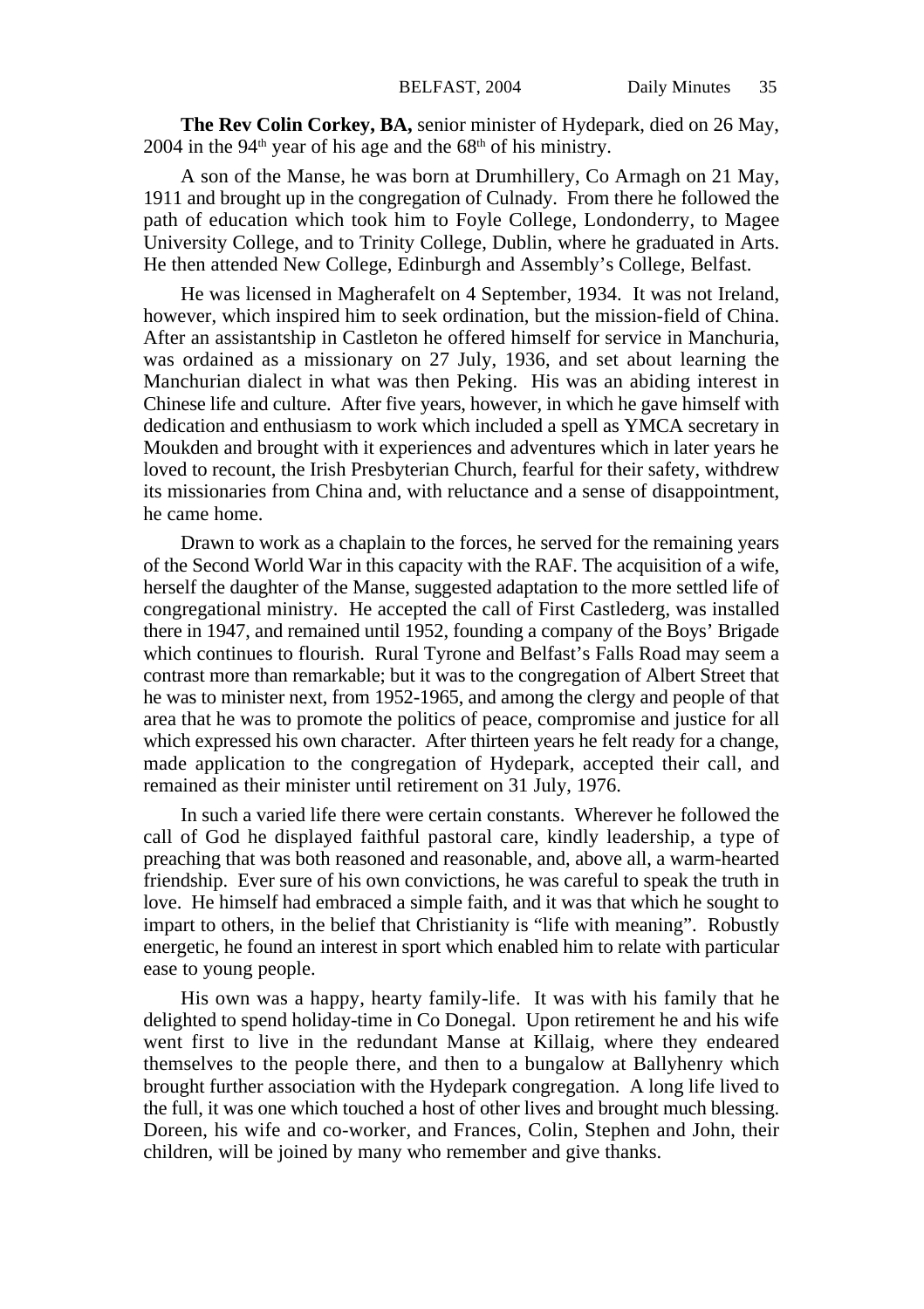Moved by the Rev W A Kennedy, seconded by the Rev W T J Richardson, and agreed:

1. That the Report be received.

2. That the General Assembly commend the work of the Communications Department and express thanks to the Information Officer, the office staff and the Editor of the Presbyterian Herald.

3. That the General Assembly approve the changes to the internal structures of the Board of Communications as described in Appendix I of their report.

4. That the General Assembly note with encouragement the plans by the Board of Communications to develop communication within the church as described in Appendix II of their report.

5. That the General Assembly welcome the production of the new Irish Presbyterian Hymnbook and encourage its use in all congregations.

That the General Assembly urge a good attendance at the launch of the new hymnbook on Saturday 18 September at 7.30pm in the Assembly Hall and at the regional launches.

7. That the Hymnal Committee be thanked for its work and appointed as an ad hoc committee of the General Assembly for one further year as follows:

#### **Rev WTJ Richardson, Convener**

#### **The Moderator and Clerk of Assembly; Rev WTJ Richardson; Stephen Lynas.**

#### **Revs Dr WP Addley, WTJ Richardson, WJ Murdock, WA Kennedy, RL Brown, JH McIntyre, WH Sanderson, RD McDowell, M Spratt, R Hill, JF Murdoch, IF Smith, JR Dickinson, Dr AWG Brown; H Morrow, Mrs O Marshall, Miss M Guy, O McAuley, C Blake, Ms J Cowle, Mrs M Braithwaite, Ms D Holt.**

Moved by the Rev W A Kennedy, seconded by the Rev Dr D J Watts, and agreed:

8. That the Public Worship Committee be thanked for its services and Worship discharged and that the Rev Jack Richardson be thanked for his work as its convener. **Public Committee**

> 9. That the resignation of the Rev John Murdoch as convener of the Memorial Record be accepted, that he be thanked for his services and that the Rev Jack Richardson be appointed in his place.

> Moved by the Rev W A Kennedy, seconded by the Rev W T J Richardson, and agreed:

10. That the Historical Society Committee be thanked for its services and discharged; that the Rev Dr John McKee be thanked for his work as its convener and the Rev Ivor Smith be appointed as convener as described in Appendix I of the Board of Communications Report. **Historical Society Committee**

11. That the resignation of the Rev Lawrence Hilditch as Convener of the Church Architecture Committee be accepted, that he be thanked for his services and the Rev George Simpson be appointed in his place. **Church Architecture Committee**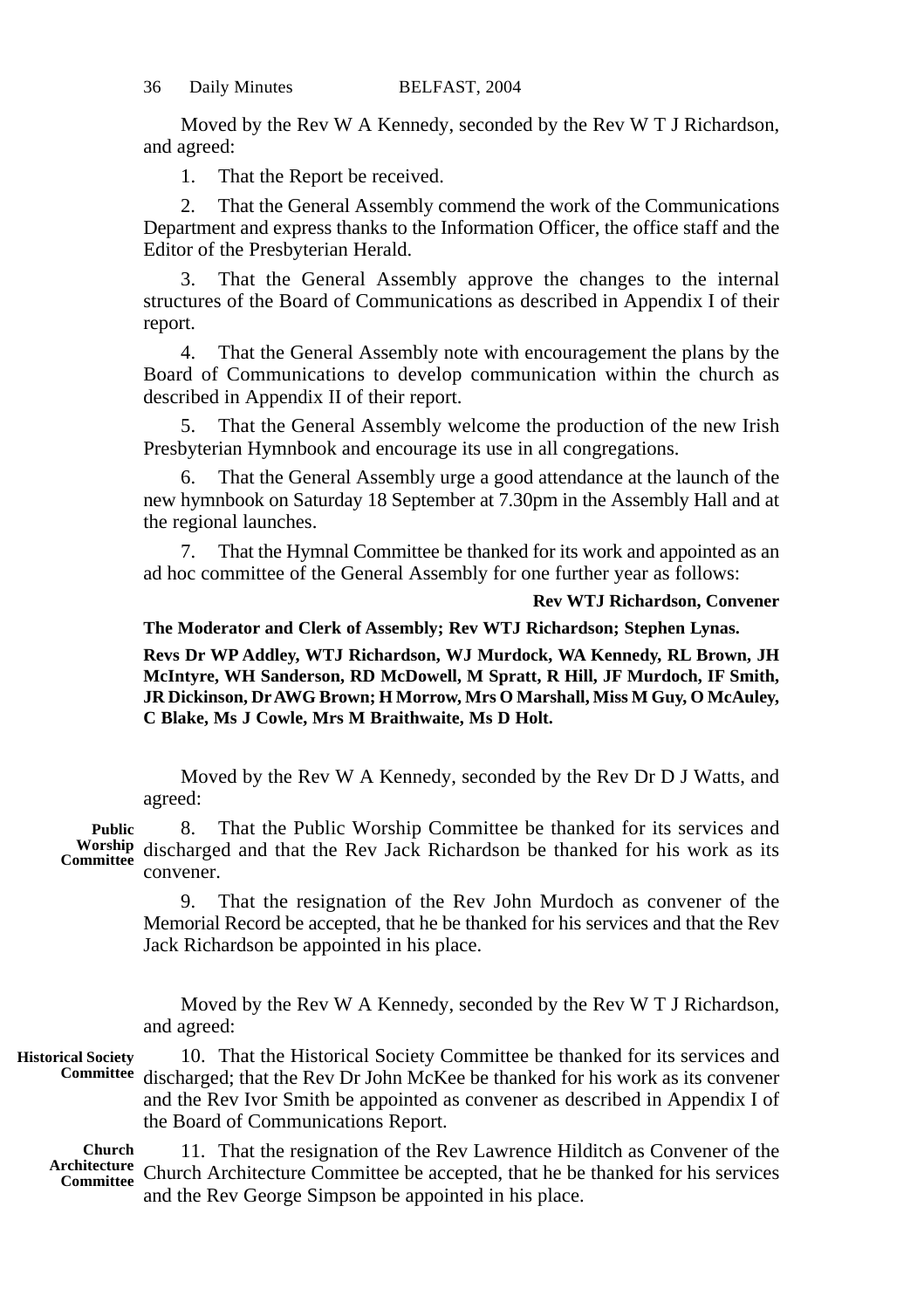12. That a grant of £1,500 be paid from the Incidental Fund to the Church **General**Architecture Committee.

13. That a grant of £13,700 be paid from the Incidental Fund to the Presbyterian Historical Society.

14. That the Board of Communications, together with its associated working committees, be appointed for the ensuing year in accordance with Par 277 of the Code as follows:

> **Rev WA Kennedy, Convener Stephen Lynas, Secretary**

**(a) The Moderator and Clerk of Assembly, Rev WA Kennedy; Editors of the Church Magazines, S Lynas.**

**(b) Rev CJC McMullen; Mrs Jean Mann — J MacQueen, V Riddell — Rev TI Harte; R Fleming—— Rev DH Gilpin; A Robinson — Rev WH Sanderson; H Morrow — Rev DC Scott; Mrs P Qua.**

**(c) J Francey, T Montgomery — R Nelson, Mrs H Graham — Rev R McMullan; Dr W Gilmore — Rev RD McDowell; K McAuley — Rev RL Brown; J Gowdy.**

**(d) Rev TC Wright; R Manson — Rev Dr G Grindle; Miss JP Gamble — Rev JR Lambe; T Busby.**

**(e) Rev Dr R Buick; W Harvey — Rev GD Simpson; J Donaghey — Miss Margaret Guy, JA Patterson—— Rev JI Thompson; Mrs M Crooks.**

**(f) Rev SJ Richmond; Mrs J Wilson — Rev Robert Cobain; Mrs Val Fitzgerald — Rev GJ Mackarel; R Sharpe.**

#### **A. COMMUNICATIONS ADMINISTRATION COMMITTEE (5) Rev Dr RA Russell, Rev IF Smith, Co-Conveners**

- **(a) The Moderator and Clerk of Assembly, Board Convener, Information Officer, Editor of Presbyterian Herald, Board of Communications Committee Conveners.**
- **(x) Rev Dr WE Davison; R Patton, M O'Neill, R Nelson.**
- **(y) Revs WH Sanderson, DH Gilpin, CJC McMullen, R Cobain; Mrs P Qua, Mrs J Mann, T Busby, R Fleming.**

#### **B. COMMUNICATIONS DEVELOPMENT COMMITTEE (7)**

**Rev C Glover, Convener**

- **(a) The Moderator and Clerk of Assembly, Board Convener, Committee Convener, Information Officer, Editors of Church Magazines, Magee Director, Prof of Practical Theology, Rev Dr RS Tosh, Religious Advisors to BBC, Downtown Radio, RTE and UTV.**
- **(x) Revs PD Thompson, J Wylie, C Meban, Dr WHG Crawley.**
- **(y) Revs RD McDowell, GJ Mackarel, RL Brown, SJ Richmond, CJC McMullen; T Busby, Val Fitzgerald, Miss Margaret Guy.**

#### **C. CHURCH ARCHITECTURE COMMITTEE (4)**

**Rev GD Simpson, Convener**

**(a) The Moderator and Clerk of Assembly, Revs WA Kennedy, LWH Hilditch, GD Simpson; Information Officer.**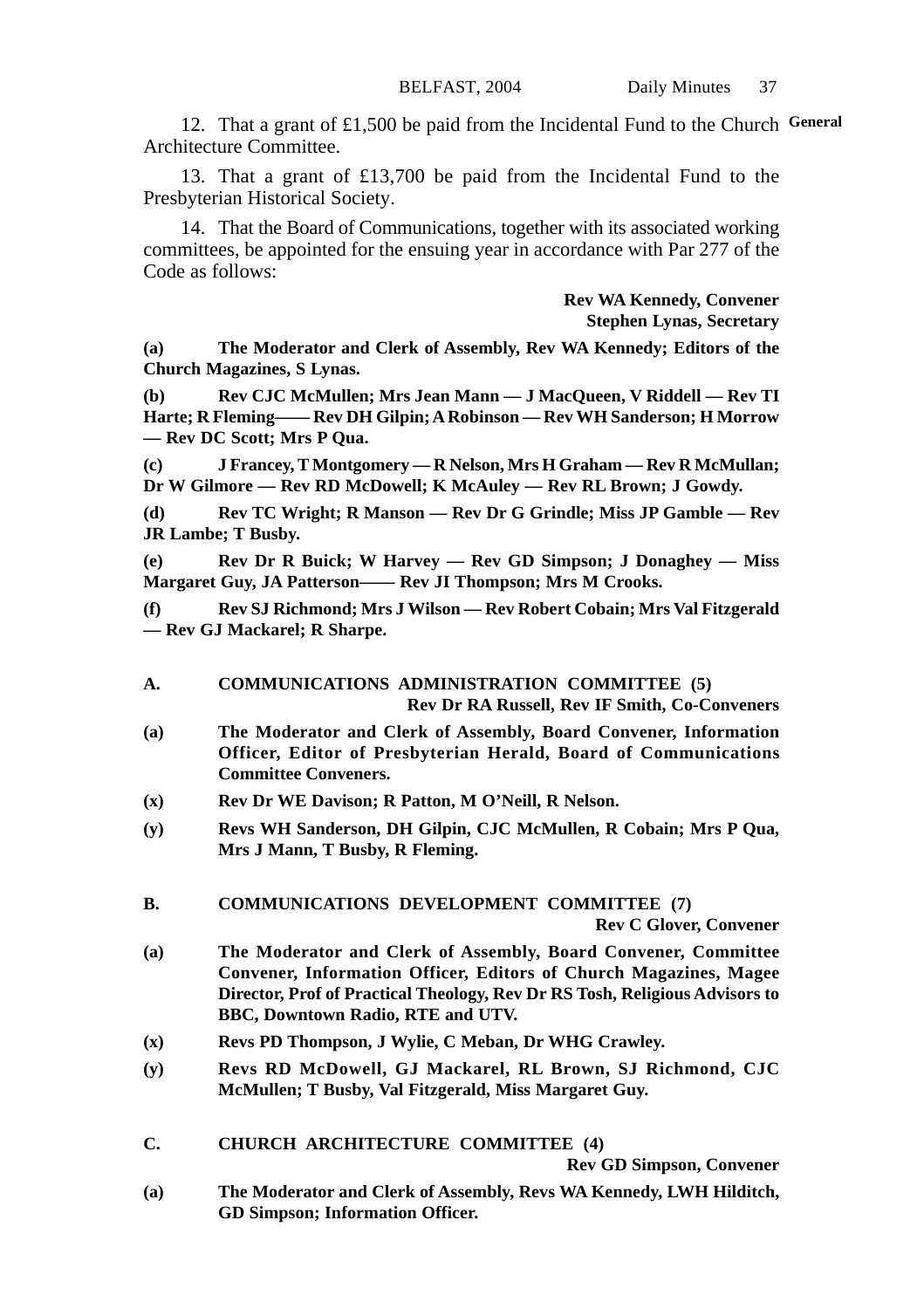**(x) W Boyce, Mrs J Hamilton, M Shaw; Rev RE Boggs.** General (x)

**(y) T Montgomery, JA Patterson; Revs JR Lambe, TI Harte.**

| <b>Overtures Anent</b><br>(d)                             | The Overtures Anent Par $277(2)(c)$ and (d) of the Code (Reports p 120)<br>Par 277(2)(c) and were submitted by the Rev W A Kennedy.                                                                                                                                        |  |  |
|-----------------------------------------------------------|----------------------------------------------------------------------------------------------------------------------------------------------------------------------------------------------------------------------------------------------------------------------------|--|--|
|                                                           | Moved by the Rev W A Kennedy, seconded by the Rev W T J Richardson,<br>and agreed:                                                                                                                                                                                         |  |  |
|                                                           | That the Overture Anent Par $277(2)(c)$ of the Code be received and that,<br>under Para 111 of the Code it be made the rule of the Church.                                                                                                                                 |  |  |
|                                                           | That the Overture Anent Par $277(2)(d)$ of the Code be received and that,<br>under Para 111 of the Code it be made the rule of the Church.                                                                                                                                 |  |  |
| <b>BOARD OF</b><br><b>MINISTRY AND</b><br><b>PENSIONS</b> | The Report of the <b>BOARD OF MINISTRY AND PENSIONS</b> (Reports pp<br>339-345) was submitted by the Rev J L Casement.                                                                                                                                                     |  |  |
|                                                           | Moved by the Rev J L Casement, seconded by Mr J Millar, OBE, and agreed:                                                                                                                                                                                                   |  |  |
|                                                           | That the Report be received.<br>1.                                                                                                                                                                                                                                         |  |  |
| Central                                                   | That Retired Ministers with pre 1978 service be paid, in the current year,<br>2.<br>Ministry Fund a special grant, Code Par 315(5), of £15 per month from the CMF.                                                                                                         |  |  |
|                                                           | That the rate of assessment for CMF in 2004 be $17p$ in the £ of Stipend.<br>3.                                                                                                                                                                                            |  |  |
| <b>Retired</b><br><b>Ministers' Fund</b>                  | 4.<br>That the rate of assessment for the Retired Ministers' Fund in 2004 be<br>11p in the £ of Stipend.                                                                                                                                                                   |  |  |
| Widow of<br><b>Ministers' Fund</b>                        | That the rate of assessment for the Widows of Ministers' Fund in 2004<br>5.<br>be 7.75p in the £ of Stipend.                                                                                                                                                               |  |  |
| Ministers'<br>Prolonged<br><b>Disability Fund</b>         | That the rate of assessment for the Ministers' Prolonged Disability Fund<br>б.<br>in 2004 be 2p in the £ of Stipend for Ministers, Licentiates and College Professors<br>and of Basic Ministerial Minimum for Ministers who are Missionaries.                              |  |  |
| Ministers'<br>Pension<br><b>Scheme</b> (1978)             | That the rate of assessment for the Ministers' Pension Scheme (1978) in<br>$7_{\scriptscriptstyle{\sim}}$<br>2004 be 20.75p in the $\pounds$ of Stipend as shown in the column 'Stipend paid to<br>Minister' or as fixed by the Union Commission in the case of a vacancy. |  |  |
|                                                           | That the General Board be authorised to act on behalf of the General<br>8.<br>Assembly during the coming year in relation to any proposed change to the<br>assessments and contributions for the Ministers' Pension Scheme (1978).                                         |  |  |
|                                                           | That under the provisions of Code Par 223 (3) Rev J M Cathcart<br>9.<br>(Waterside and Fahan) be given permission to retire on or after his 64 <sup>th</sup> birthday<br>and that his pension be in accordance with the Code and the Rules of the Scheme.                  |  |  |
|                                                           | 10. That the Board of Ministry and Pensions be thanked for its services and<br>discharged.                                                                                                                                                                                 |  |  |
|                                                           | Moved by the Rey Dr D I Watts, seconded by the Rey I H Robinson, and                                                                                                                                                                                                       |  |  |

Moved by the Rev Dr D J Watts, seconded by the Rev J H Robinson, and agreed:

11. That the out-going Conveners – Revs J L Casement, R J A Bell, D C Porter, Messrs J Hutcheson, J Millar, N McLaughlin – be thanked for their work in convening the Board and Committees.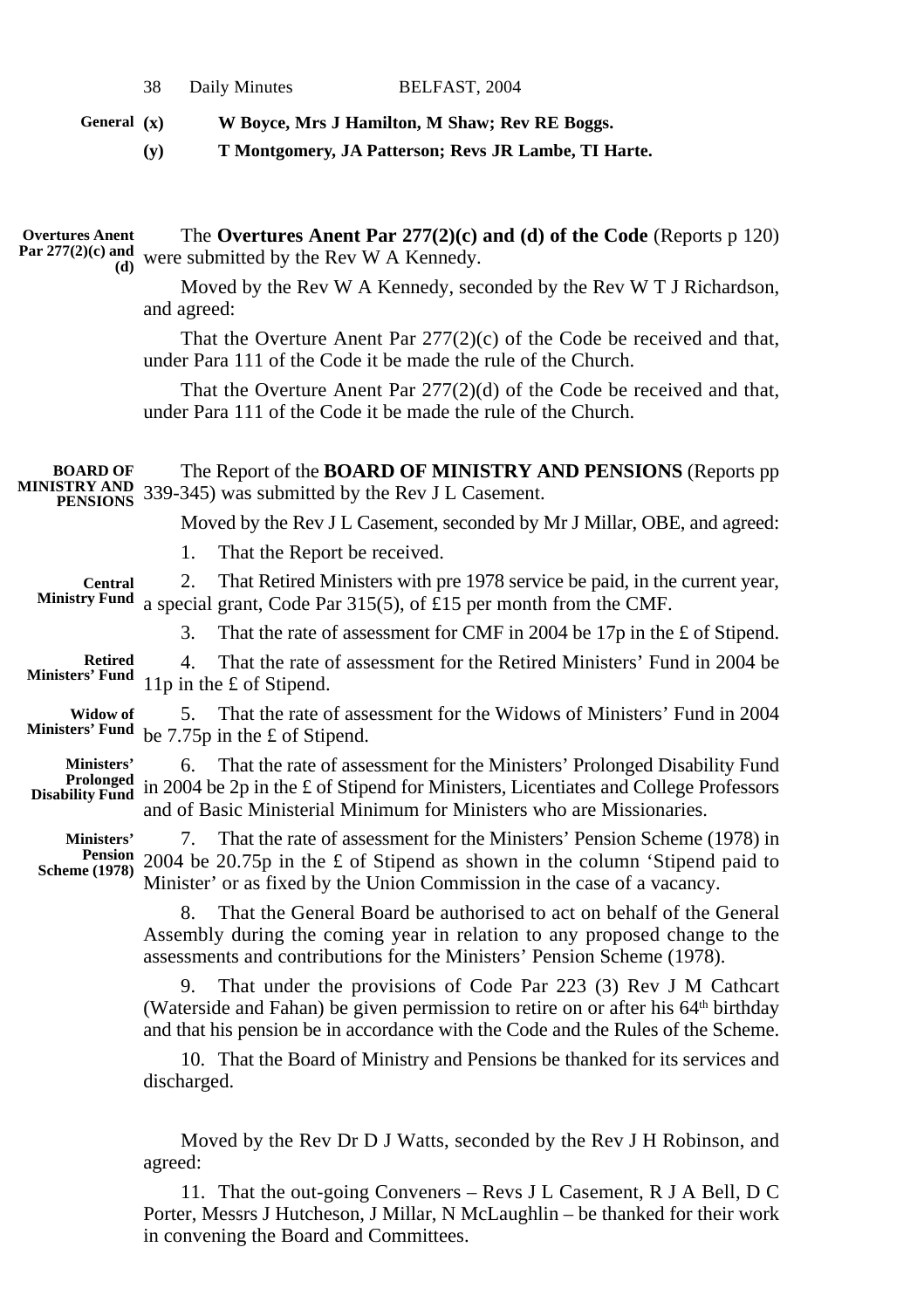Moved by the Rev J L Casement, seconded by the Rev Dr D J Watts, and agreed:

12. That Mr J Millar, OBE, be appointed Convener of the Board of Finance and Personnel.

Moved by the Rev J L Casement, seconded by Mr J Millar, OBE, and agreed:

13. That Mr David Lamb be appointed Convener of the Personnel Committee; Mr Michael Fitch be appointed Convener of the Finance, Legal and IT Committee; Mr Hubert Martin be appointed Convener of the Assembly Buildings Committee; Mr Douglas Crowe be appointed Convener of the Pensions and Assessments Committee.

14. That the Board of Finance and Personnel, with its associated working committees for the ensuing year, be appointed as follows:

**J Millar, Convener**

**(a) The Moderator and Clerk of Assembly, Financial Secretary, the Convener of Union Commission, Board Convener, Conveners of Finance, Legal & IT Committee, Personnel Committee, Assembly Buildings Committee and Pensions & Assessments Committee..**

**(b) Rev NJ Linkens; Mrs J Mann — AG Sleator, N Greenlee — Rev M Casement; R Courtenay—— Rev AS Thompson; M McMaster—— Rev SA Matthews; H Smyth — Rev D Rankin; M Agnew.**

**(c) Rev WF Dickey; C McClelland — Rev R Bell; F Picton — Rev R Kelly; H Stewart — Rev KDW Crowe; J McMullan — FJ Hand, CRA Davis.**

**(d) Rev WA Abernethy; D Crowe — Rev WI Hull; M Fitch — M Cairnduff, N Valentine.**

**(e) Rev JT Williamson; A Fletcher—— Rev JA Noble; RJ Boggs — Rev JL Casement; Robert Kidd — Rev IF Smith; E Carroll.**

**(f) Rev SW Rea; WC Patterson — Rev J Carson; J Gregg — Rev A McCullough; T Semple.**

**A. FINANCE, LEGAL AND IT COMMITTEE (3)**

**M Fitch, Convener**

- **(a) The Moderator and Clerk of Assembly, M Fitch, J Millar, Financial Secretary.**
- **(x) R Power, T McQuoid, B McCluggage, W Miscampbell.**
- **(y) Revs WI Hull, KDW Crowe; FJ Hand, N Valentine.**

**B.** PERSONNEL COMMITTEE (3) D Lamb, Convener

**(a) The Moderator and Clerk of Assembly; D Lamb, J Millar, Head of Personnel.**

(x) Revs Dr J Fell; **B** Phillips,

**(y) Revs JM Casement, IF Smith; T Semple, H Smyth.**

**C. ASSEMBLY BUILDINGS COMMITTEE (3) JH Martin, Convener (a) The Moderator and Clerk of Assembly, J Millar, J Kelly; Rev RIA Allely; JH Martin.**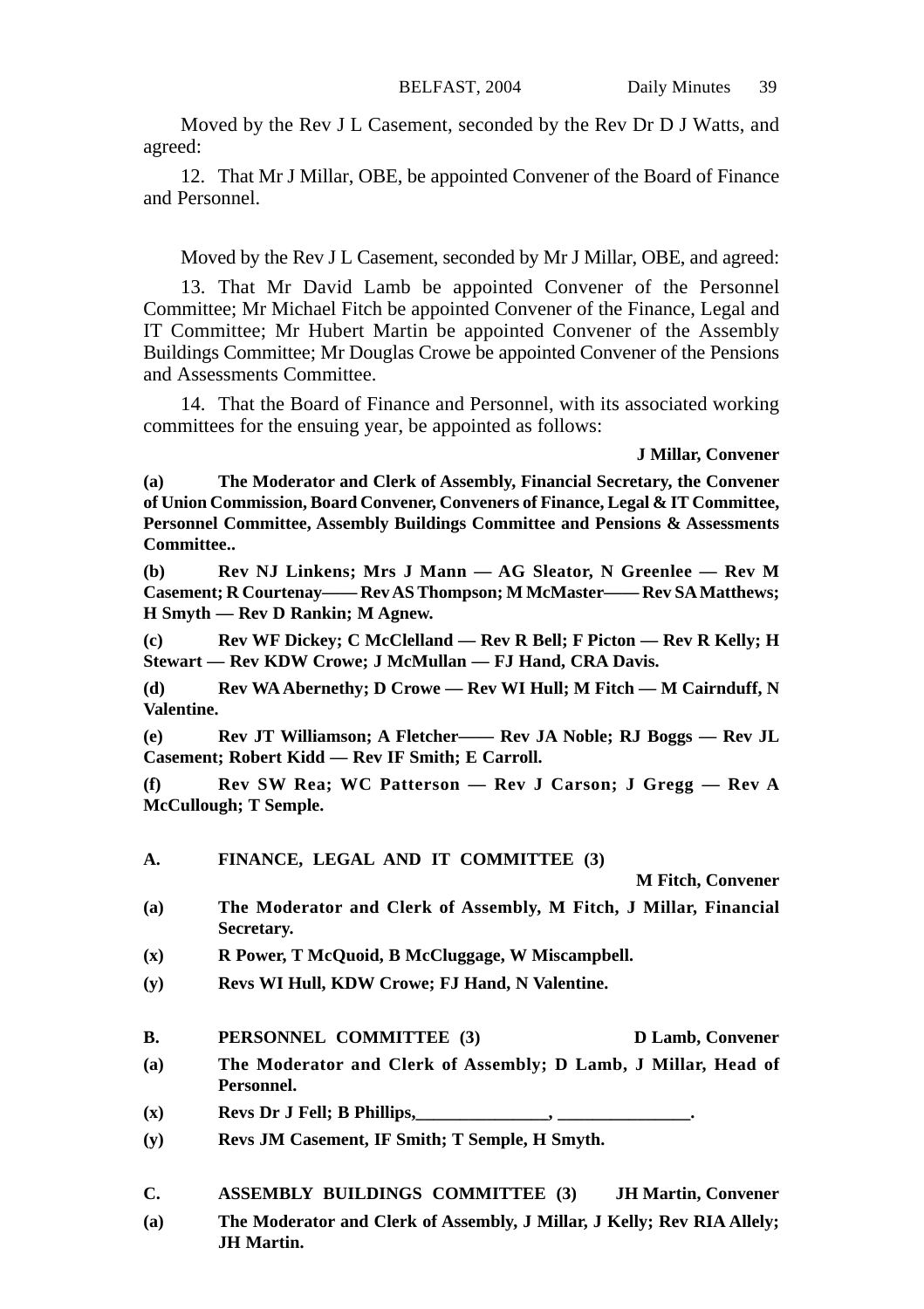- 40 Daily Minutes BELFAST, 2004
- **(x) WJ Cairns, A McQuoid, D Bell.**
- **(y) Revs JT Williamson, R Kelly, A Shaw Thompson.**
- **D. PENSIONS AND ASSESSMENTS COMMITTEE (4)**

**D Crowe, Convener**

- **(a) The Moderator and Clerk of Assembly, D Crowe, J Millar, Financial Secretary.**
- **(x) Rev D Armstrong; J Hutcheson, I Johnston, D Munster, D Clements, \_\_\_\_\_\_\_\_\_\_\_\_\_\_\_.**
- **(y) Revs RJA Bell, JL Casement, SW Rea, WA Abernethy, AA McCullough; E Carroll.**

The **Overtures anent Pars 223(3); 268(4)(d); 286; 288; 311(3); 311(6); Pars 223(3):** 311(7); 312(2); 316(3); 314; 315(3); 318(A)2b; 319(3); 324(3); 321(1); 111(6) 288; 311(3); of the Code (Reports pp 345-348) were submitted by the Rev J L Casement. Moved by the Rev J L Casement, seconded by Mr J Millar, OBE, and agreed: That the Overtures anent Pars 223(3); 268(4)(d); 286; 288; 311(3); 311(6); 311(7); 312(2); 316(3); 314; 315(3); 318(A)2b; 319(3); 324(3); 321(1) of the Code be received and that, under Par 111 of the Code, they be made the rule of the Church. **Overtures anent 268(4)(d); 286; 311(6); 311(7); 312(2); 316(3); 314; 315(3); 318(A)2b; 319(3); 324(3); 321(1); 111(6)**

Moved by the Rev J L Casement, seconded by Mr J Millar, OBE and agreed:

That the Overture anent Par 111(6) of the Code be received and placed on the books.

The sederunt came to a close at 5.55pm, the Moderator pronouncing the Benediction.

#### **FOURTH SESSION**

Wednesday, 9<sup>th</sup> June, 2004 Half past nine o'clock. Forenoon

The Assembly again convened, the Moderator leading in prayer.

The Report of the **DOCTRINE COMMITTEE** (Reports pp 27-35) was submitted by the Rev Professor S N Williams. **DOCTRINE COMMITTEE**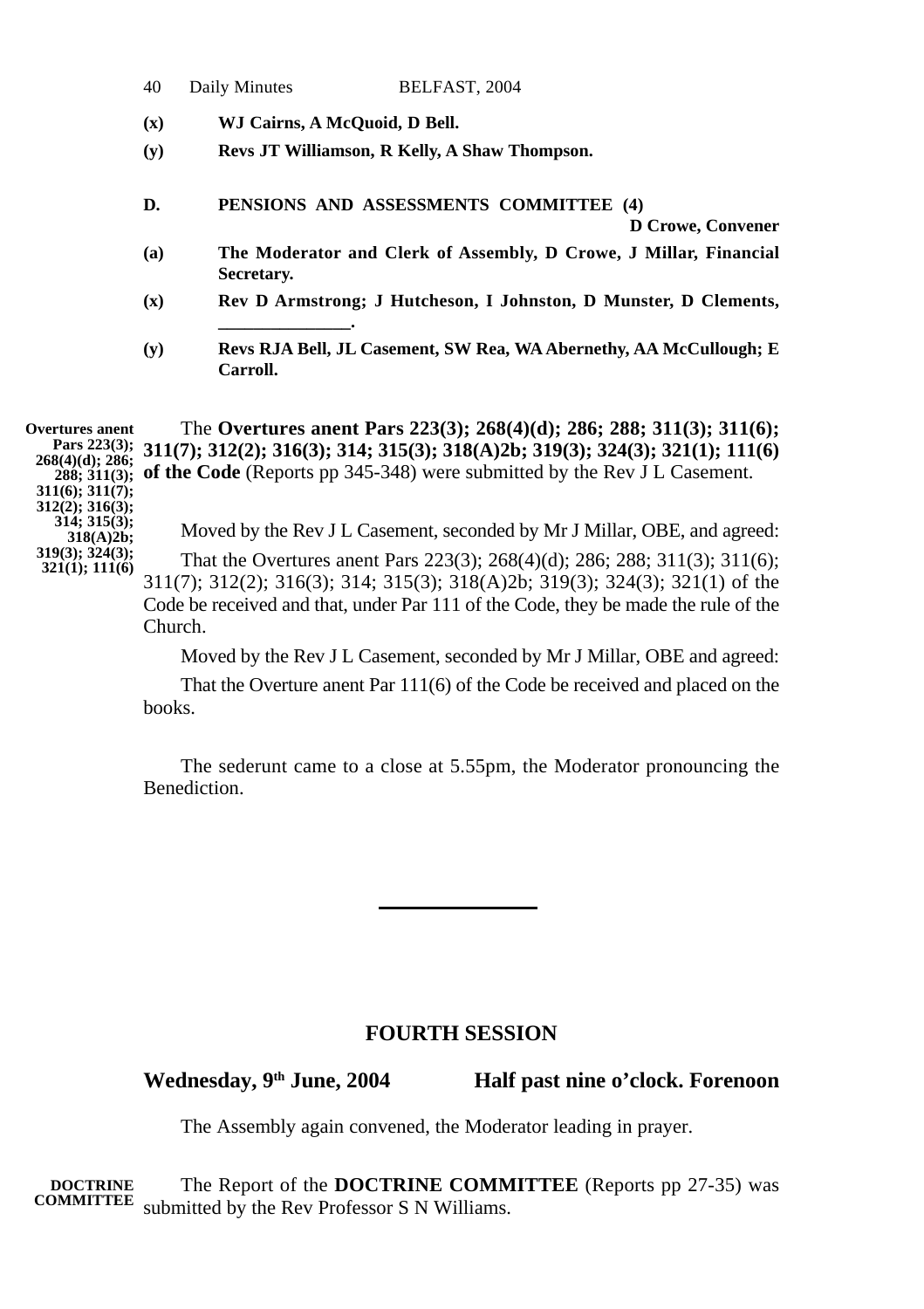Moved by the Rev Professor S N Williams, seconded by the Very Rev Dr J W Lockington.

1. That the Report be received.

Moved as an amendment by the Rev Dr A N Kerr, seconded by the Rev T W A Greer:

That the Report be received and in its further deliberations the committee be asked to consider how best the truth of the historic doctrine of Justification by Faith can be proclaimed relevantly in our present situation.

On being put, the amendment was declared passed.

Moved, as a further amendment, by the Rev Dr M A Barry, seconded by the Rev Dr W W Porter, and agreed:

That the Report be received and in its further deliberations the committee be asked to consider how best the truth of the historic doctrine of Justification by Faith can be proclaimed relevantly in our present situation, and to set up the mechanism to examine the Biblical nature, role and relationship of the minister, elder and deacon, including the meaning of ordination and appropriate ways of training elders.

On being put as substantive motion, was passed.

Moved by the Rev Professor S N Williams, seconded by the Very Rev Dr J W Lockington, and agreed:

2. That overtures be prepared by the Clerk and presented to the General Assembly of 2005 to accommodate elders who may wish to give up the duties of eldership for a period of time.

3. That the General Assembly take steps to encourage every-member ministry, initially through a six month programme focussing on ministries in the church, where possible beginning in January 2005.

4. That the General Assembly encourage the Magee Institute in their provision of instruction and resources for those seeking to develop every-member ministry.

#### **Intermission**

The Report of the **CHURCH AND GOVERNMENT COMMITTEE CHURCH AND** (Reports pp 36-58) was submitted by the Very Rev Dr H A Dunlop, together with **GOVERNMENT COMMITTEE**the following Supplementary Report.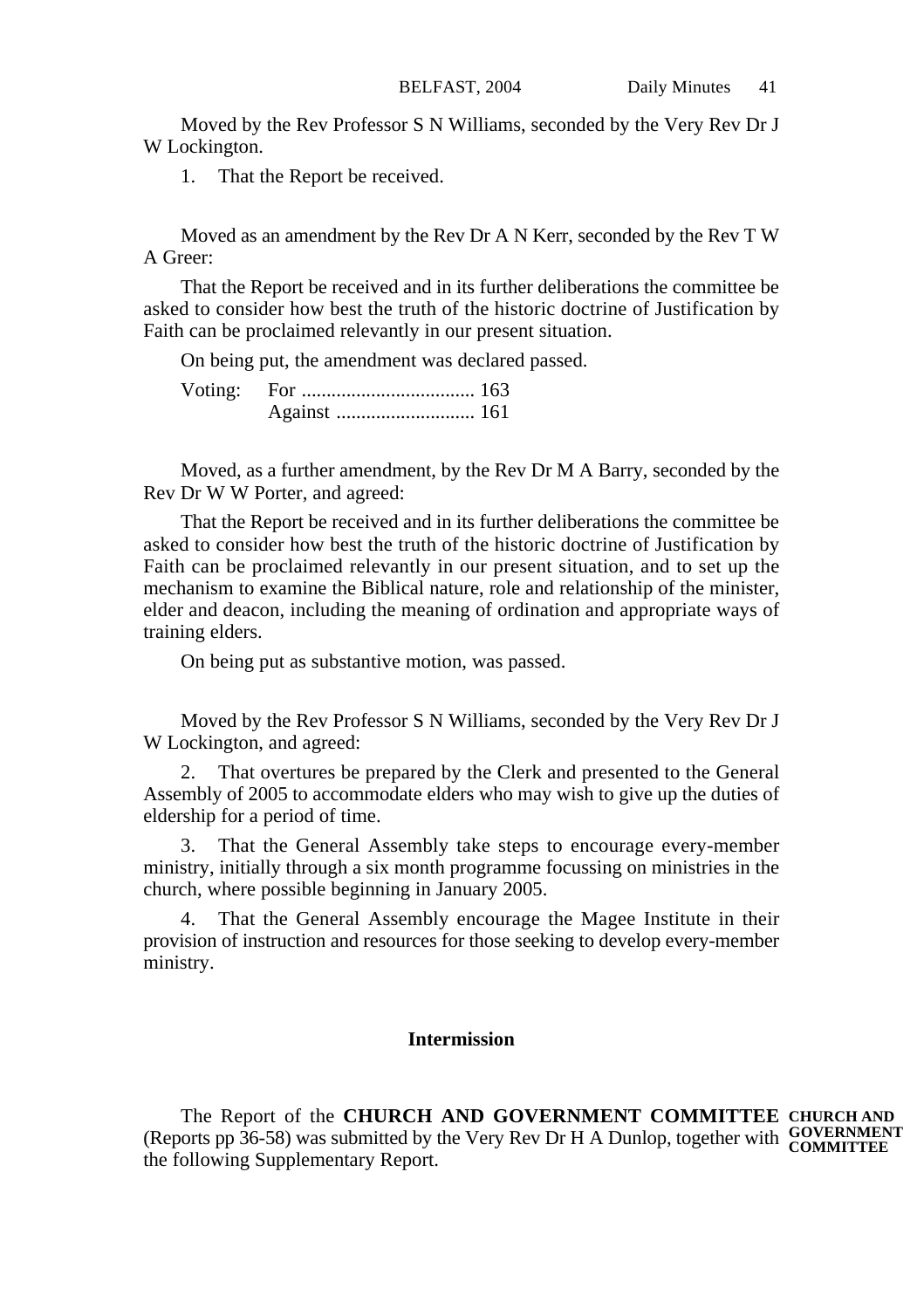# **CHURCH AND GOVERNMENT COMMITTEE – Supplementary Report**

1. Since the report was prepared there have been a number of significant events.

#### **International Monitoring Commission**

2. In April the independent International Monitoring Commission issued a report. It angered Sinn Fein by reporting continuing IRA activity and operative links between the IRA and Sinn Fein. It also angered the Progressive Unionist Party and the Ulster Political Research Group by linking the UVF to recent murders, and loyalist paramilitaries in general to criminality. None of this came exactly as a surprise. However, as the IMC has now placed these matters on public record, the question arises, "What should be done about it?" The Government's response has been to impose financial penalties. Is it sufficient to leave it at that? Does responsibility not rest with the Government to ensure that sanctions are sufficiently stringent that no political party will allow itself to have any link with any paramilitary organisation? Political parties must understand that, if they expect to be accepted and respected, they must be completely committed in practice, as well as in theory, to constitutional politics alone.

3. Paramilitary organisations are a scourge on the very communities they claim to protect. There is a parallel with the Mafia in Sicily. Peter Popham, writing in the Independent (24 May) quotes Leoluca Orlando, a campaigning anti-Mafia mayor of Palermo: "The Mafia is something I call 'identity-based criminality'. The Sicilian Mafia used our culture to justify killings. And they killed in the name of values: in the name of honour, family, friendship. So they killed twice: one time they killed the person, one time they killed the culture."

4. This is not to say that paramilitary organisations should be forced into a corner and cut off from all contact with civilised society. It is vitally important that those groups and individuals who have meaningful contact with them should continue to use whatever influence they have to challenge their philosophy and methodology, which lead only to hopelessness and futility both for themselves and for their communities, and to encourage them towards constructive community regeneration. If this is to happen, they need to know that there can be a better future. The Church has an important role here, albeit difficult and at times frustrating. On the one hand that role is to maintain moral integrity and call sin for what it is, and on the other hand it is to care about people, to patiently build relationships and to witness to the Good News of Jesus Christ. Those who attempt this difficult work are to be commended.

#### **Iraq**

5. Unease continues to grow about British and American policy in Iraq. An open letter to the Prime Minister, signed by 52 former British ambassadors, high commissioners, governors and senior international officials, expressed deepening concern about the policies on the Arab-Israel problem, and Iraq. Given its source, it was couched in unusually strong terms.

6. The security situation in Iraq has steadily worsened in the past 4 months, although the war ended over a year ago. No weapons of mass destruction have been found, with the exception of old poison-gas artillery shells left over from the Iran-Iraq war, thus undermining justification for the war. It has become clear that there was no effective plan for the post-Saddam settlement, and only recently has an exit strategy been hastily put together. On top of this, abuse of Iraqi prisoners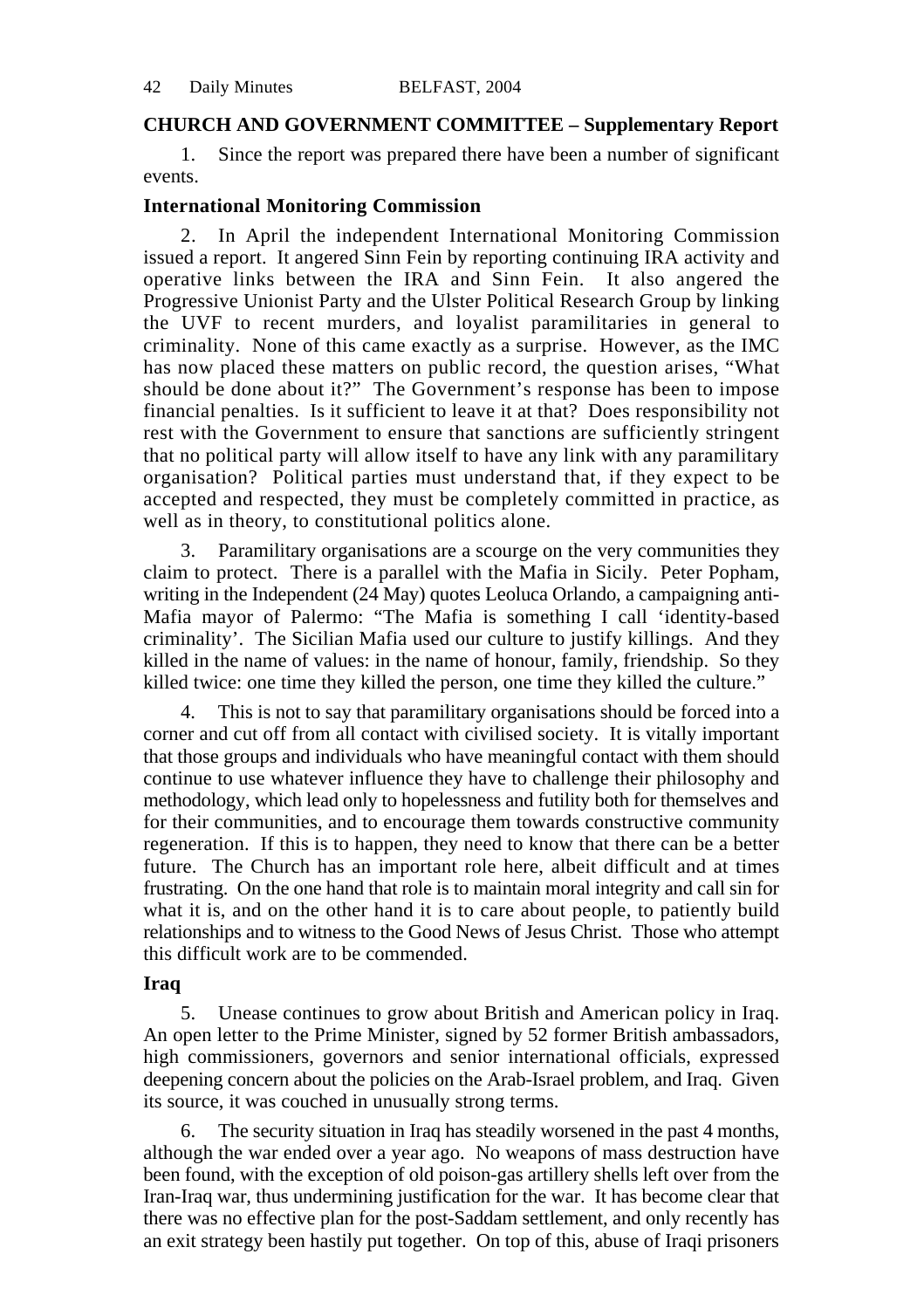by American soldiers, and allegations of similar abuse by British soldiers, have caused shock and outrage around the world, and greatly exacerbated an already volatile situation.

7. Coalition policy must take account of the nature and history of Iraq, the most complex country in the region. However much Iraqis may yearn for a democratic society, the belief that one can now be created by the Coalition is naïve. This is the view of nearly all the independent specialists on the region, both in Britain and in America. The situation requires the active involvement of the United Nations in plans to restore peace and stable government. It is important that the British Government provide whatever support is requested by Lakhdar Brahimi, the United Nations special envoy to Iraq.

#### **The Middle East**

8. On 14 April, Prime Minister Sharon and President Bush announced that the "Road Map" for the settlement of the Israel/Palestine conflict was being set to one side. This decision was made without consultation with the EU, Russia, the UN, or the Palestinians, although the decision to launch the "Road Map" had involved all of them. Despite nothing being done to move negotiations forward or to curb the violence, hopes had been raised that, at last, there might be some prospect of an end to violence, and a resolution of a problem which, more than any other, has poisoned relations between the West and the Islamic world. These hopes now appear to be ill-founded. The announcement is an abandonment of principle, which is one-sided and illegal. Further, it has not even been accepted by many within Mr Sharon's own party who resent the proposed giving up of settlements within Gaza, albeit in return for holding on to many settlements in the West Bank. It constitutes a worrying disengagement from the peacemaking process and an endorsement of a course of action that can only lead to more desperate violence and the prolonging of conflict in the region.

9. In the light of current events, it is timely and appropriate to repeat the statement issued by the Church and Government Committee two years ago:

(1) "For the sake of peace and security in Israel and Palestine, in the Middle East and in the world, the human tragedy experienced by Palestinians and Israelis must be ended. Acts of terror, whether individual or organised, and state violence and military destruction must stop. We do not believe that acts of violence will ultimately create a climate in which Israelis and Palestinians can live together in security.

(2) Israel has a right to exist as a sovereign state within secure boundaries, as have the Palestinian people to self-determination, including the creation of a sovereign Palestinian state, and both peoples have a right to live in peace as neighbours. The Committee calls on the Governments of the United Kingdom and the Republic of Ireland to take a pro-active, unbiased role in promoting justice and peace in the region.

(3) We acknowledge that though the land be holy for its historical significance for people of different faiths, it is not sacred for exclusive claims. As a Committee of the Presbyterian Church, we are convinced that the potential for peace, if grounded in justice, is far greater than the divisions perpetuated by conflict, hostility and violence. We are absolutely convinced that 'shalom', 'salaam', 'peace' is God's will for all people. Therefore we pray to Almighty God that the spirit of good counsel and good will prevail for a just and lasting peace in Israel and Palestine." (2002 Annual Reports, p.58)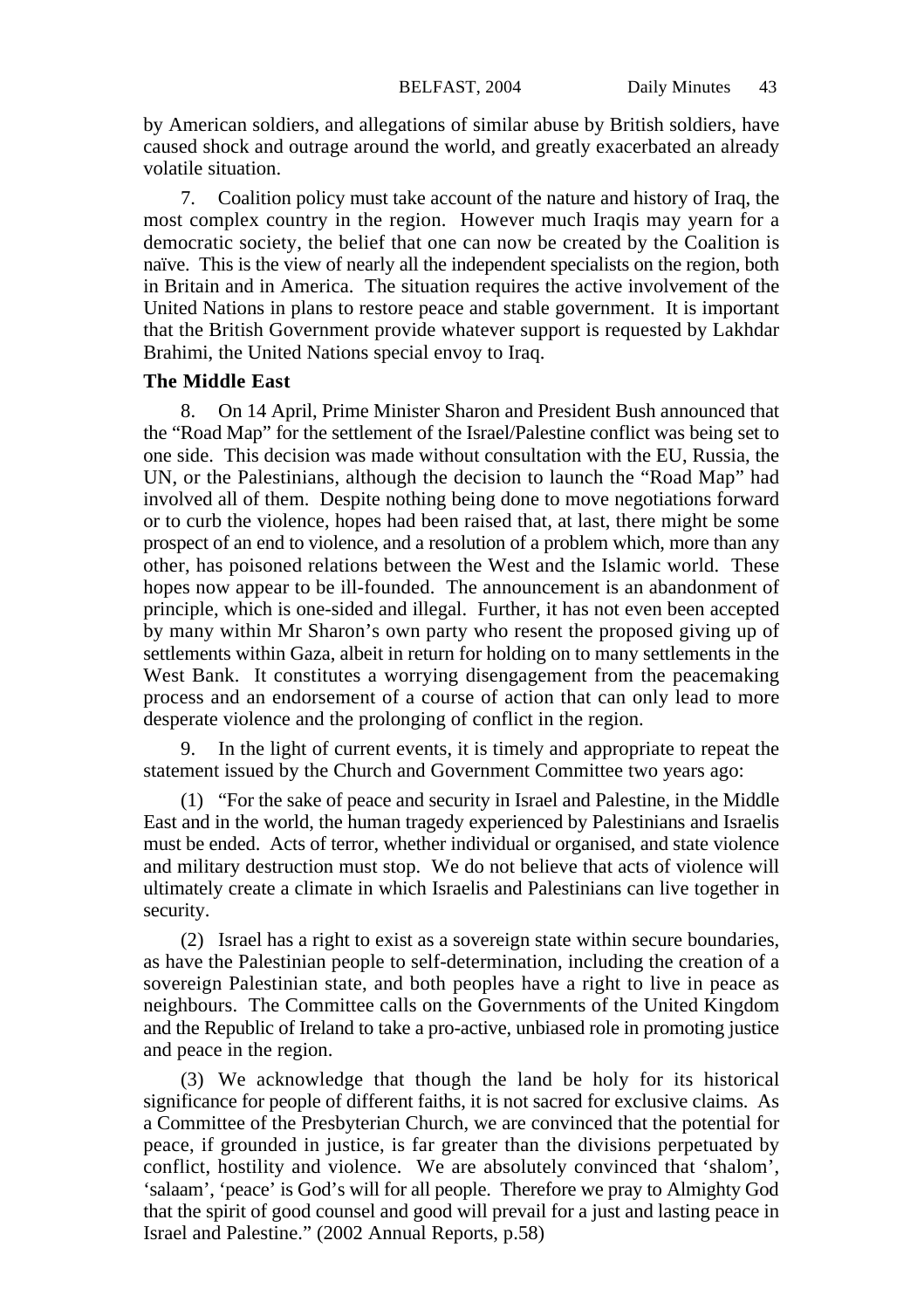10. The Micah Declaration on Integral Mission (2001) sets out a biblical theological statement which challenges the Church on such issues:

"Integral mission or holistic transformation is the proclamation and demonstration of the gospel. It is not simply that evangelism and social involvement are to be done alongside each other. Rather, in integral mission our proclamation has social consequences as we call people to love and repentance in all areas of life. And our social involvement has evangelistic consequences as we bear witness to the transforming grace of Jesus Christ. If we ignore the world we betray the word of God which sends us out to serve the world. If we ignore the word of God we have nothing to bring to the world. Justice and justification by faith, worship and political action, the spiritual and the material, personal change and structural change belong together. As in the life of Jesus, being, doing and saying are at the heart of our integral task.

We call one another back to the centrality of Jesus Christ. His life of sacrificial service is the pattern for Christian discipleship. In his life and through his death Jesus modelled identification with the poor and inclusion of the other. On the cross God shows us how seriously he takes justice, reconciling both rich and poor to himself as he meets the demands of his justice. We serve by the power of the risen Lord through the Spirit as we journey with the poor, finding our hope in the subjection of all things under Christ and the final defeat of evil. We confess that all too often we have failed to live a life worthy of this gospel.

The grace of God is the heartbeat of integral mission. As recipients of undeserved love we are to show grace, generosity and inclusiveness. Grace redefines justice as not merely honouring a contract, but helping the disadvantaged."

Moved by the Very Rev Dr H A Dunlop, seconded by Mr G McCullagh, and agreed:

1. That the Report be received.

2. That the General Assembly, recognising the need for victims to find healing and closure, yet conscious of the debilitating effect on society of yet more inquiries, call for the establishment of a dedicated forum where victims can tell their stories and their personal experiences be placed on official public record.

3. That the General Assembly, believing that all people are made in the image of God and as such deserve respect, protection and care, deplore the level of violent crime against elderly people and members of minority communities, and call upon all citizens of both parts of Ireland to be good neighbours to all and to work towards a more tolerant and peaceful society.

4. That the General Assembly urge the Minister of Justice in the Republic of Ireland to grant the right to residency to parents of Irish citizens who in accordance with regulations pertaining at the time in good faith made application for the right to residency but who now, due to regulation changes after a High Court Ruling, are left with no decision on their application and without the right to free legal aid.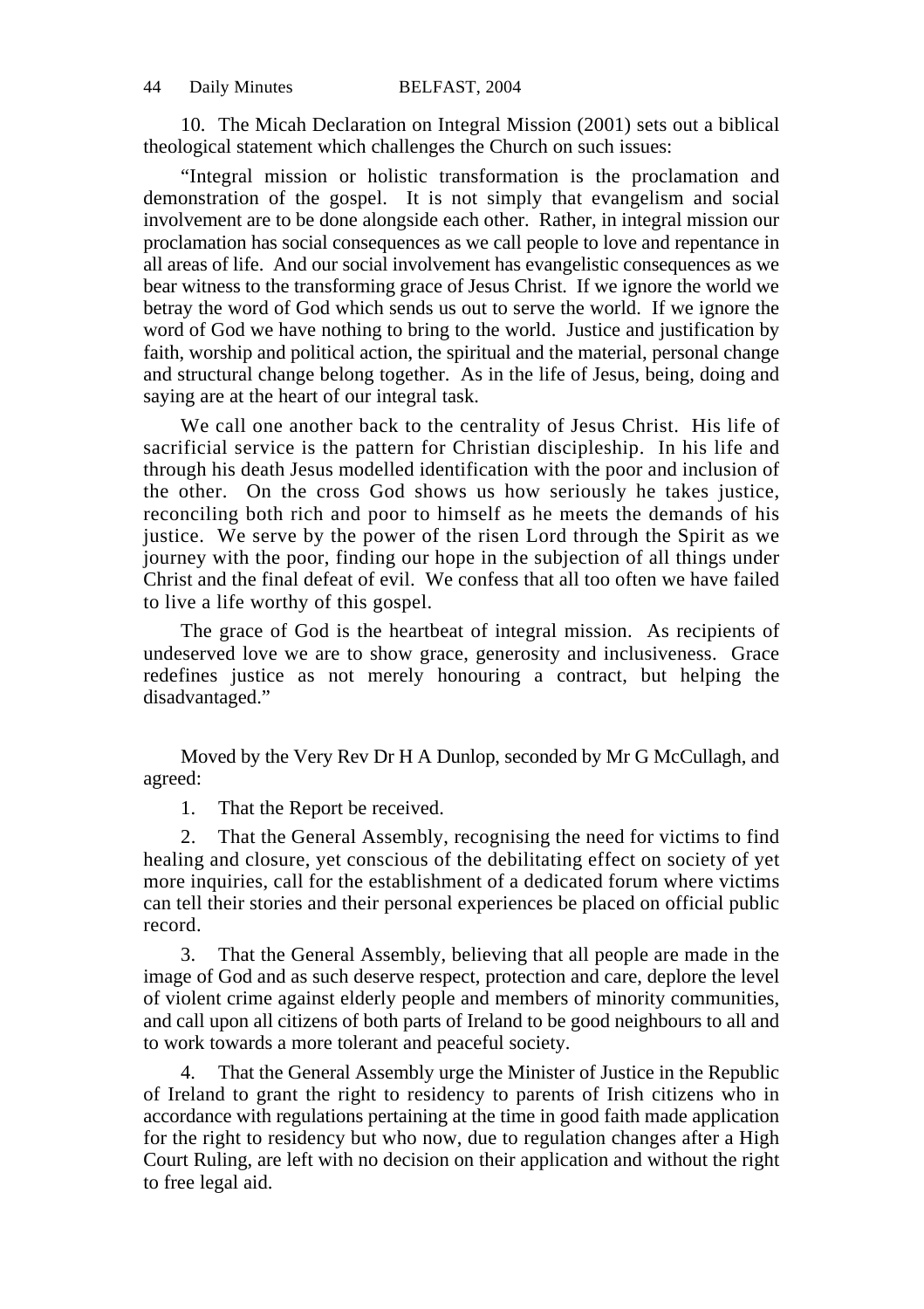5. That the General Assembly encourage voters to cast their vote in the forthcoming referendum in the Republic of Ireland on the right to citizenship of every person born on the island of Ireland.

Business lapsed on Standing Orders.

The Assembly engaged in worship conducted by the Moderator, assisted by Miss J P Gamble and Mr D Leal.

At the request of the Moderator, the Rev J R Dickinson addressed the Assembly.

The sederunt came to a close at 1.00pm, the Moderator pronouncing the Benediction.

#### **FIFTH SESSION**

Wednesday, 9<sup>th</sup> June, 2004 Two o'clock. Afternoon

The Assembly again convened, the Moderator leading in prayer.

#### **CHURCH AND GOVERNMENT COMMITTEE**

#### **– Debate Resumed**

Moved by the Very Rev Dr H A Dunlop, seconded by Mr G McCullough, and agreed:

6. That the General Assembly congratulate the Government of the Irish Republic on the introduction of anti-smoking regulations, and urge that similar provisions be introduced in Northern Ireland.

7. That the General Assembly commend to the prayers of the Church all who work in the Prison Service in Northern Ireland, and their families, continue to call upon paramilitary groups to desist from all illegal activity, and support the creation of a post of Prison Ombudsman for Northern Ireland.

8. That the General Assembly, noting that June 20th is Politics Sunday, encourage members of the Church, of whatever political persuasion, to be involved in politics, to cast their vote in elections, including the forthcoming European election, and to pray for politicians.

**CHURCH AND GOVERNMENT COMMITTEE**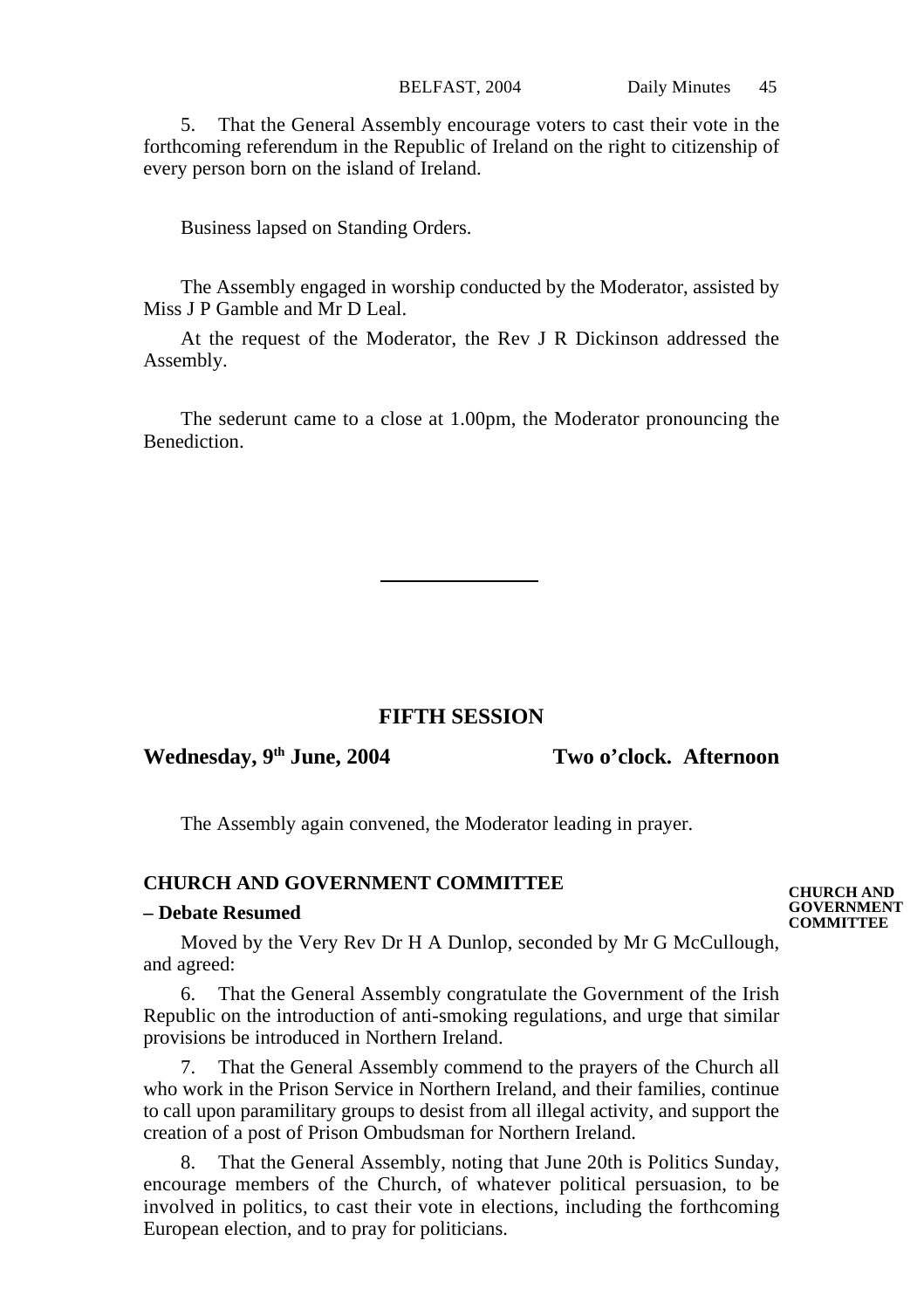9. That the General Assembly, recognising the professionalism and bravery of British troops and police personnel in the difficult situation in Iraq, call upon the Government of the United Kingdom to support an upgraded role for the United Nations in the shaping of the new Iraqi state, in the restoration of peace and stability, and in the reconstruction of Iraq.

10. That the General Assembly call on the Governments of the United Kingdom and the Republic of Ireland to take a pro-active role in encouraging the Government of the United States of America to begin a peace initiative based on the "Road Map" launched by the USA, the EU, Russia and the UN.

11. That the Rev Matthew Ross and his ministry in Brussels, and all the staff of the Church and Society Commission, be commended to the prayers of the Church.

12. That the Governments of the United Kingdom and the Irish Republic be urged to work for the retention of Article I-51 in the proposed Constitution for Europe.

13. That the General Assembly reaffirm its opposition to the mining of lignite in the Ballymoney area, and request the Government to bear this affirmation in mind when it considers any application for exploration or mining in the area.

14. That a grant of £15,200 be made available from the Incidental Fund to the Church and Government Committee.

Moved by the Very Rev Dr H A Dunlop, seconded by the Rev Dr D J Watts, and agreed:

15. That the resignation of Mr George McCullagh as Co-Convener of the Church and Government Committee be accepted, that he be thanked for his services, and that the Rev D T Moore be appointed in his place.

The Report of the **GENERAL BOARD** (Reports pp 9-25) was submitted by the Rev Dr D J Watts, together with the following Supplementary Report. **GENERAL BOARD**

#### **GENERAL BOARD – Supplementary Report**

#### **MARRIAGE ORDERS**

The Civil Registration Act 2004 was signed into law in the Republic of Ireland on 27 February 2004. At present no date has been announced for its implementation. While broadly similar to the Marriage (Northern Ireland) Order 2003, there are important differences and any minister not familiar with the new provisions should consult the Presbytery Clerks. In particular it should be noted that there must be a specific declaration of no impediment made, i.e. silence is not sufficient. If not included in the service, this may be made no more than two days prior to the date of marriage. There will also not be an overlap of old and new regulations. The new must be followed from the date to be announced. It is intended that all ministers of the Presbyterian Church in Ireland should be included in the Register of Solemnisers in the Republic, as is the case in Northern Ireland.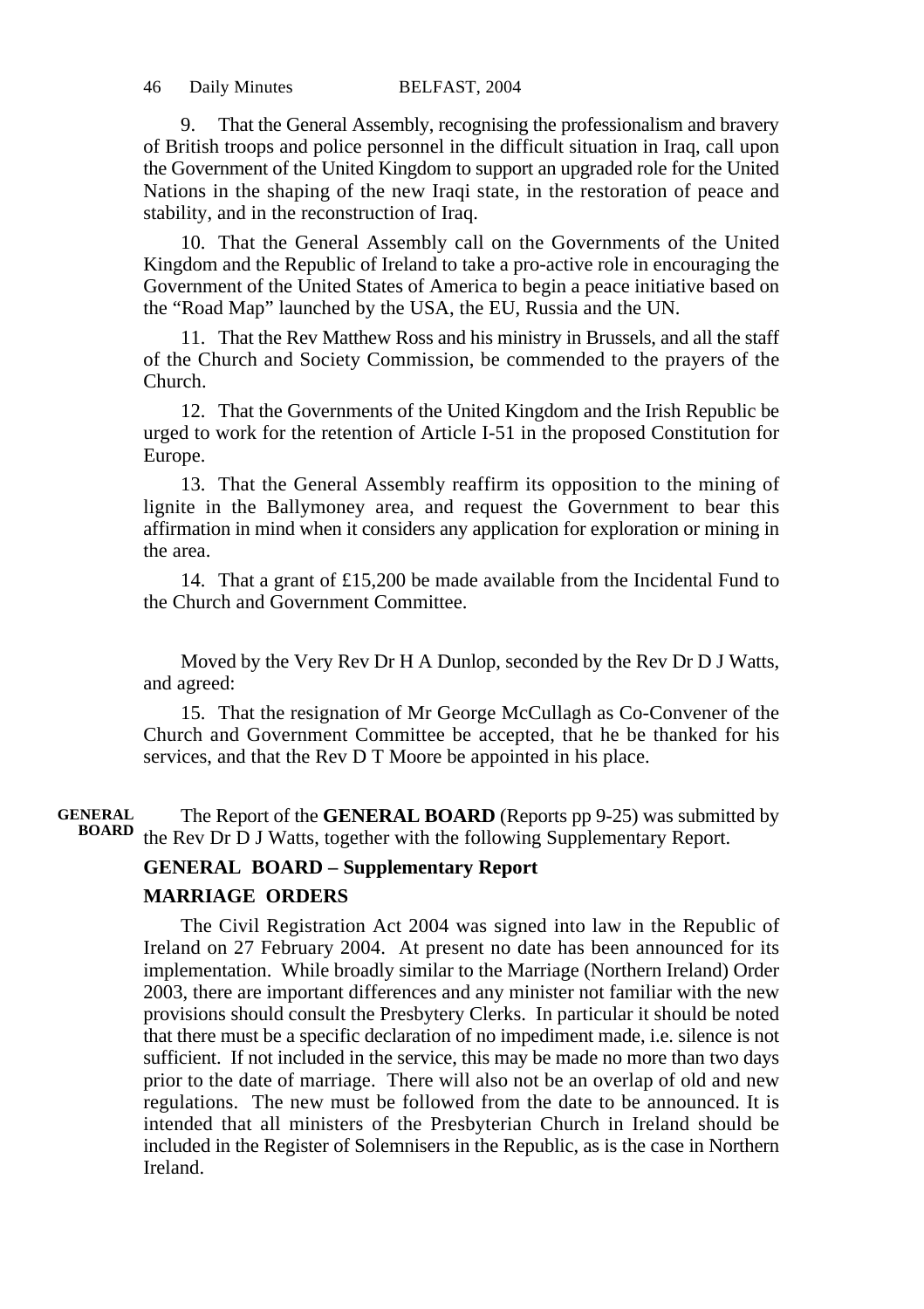# **REPORT OF GENERAL BOARD PANEL ON CHURCH HOUSE**

#### **1. THE PANEL**

The General Board, in October, 2003, appointed the Panel to advise on 'all matters relating to Church House and Fisherwick Buildings'. The membership of the Panel is as follows:- The Moderator, Clerk, Very Rev Dr DH Allen, Very Rev Dr SJ Dixon; Revs LE Carroll, JA McCaughan, FP Sellar; Mrs Z Vallely, DF Adair, David Bell, John Millar, JH Martin, WJ Cairns, Clive Knox and Jonathan Kelly.

### **2. BACKGROUND INFORMATION**

#### **a. History**

The major part of the Church House complex was built between 1900 and 1905 from a sandstone that tends to be porous and prone to water absorption making it susceptible to erosion and decay. It is a listed building and the views of the Department of Environment and Heritage must be taken account of in any work proposed.

In the early 1990's, a major refurbishment was completed, including the stabilising of the foundations and the rearrangement of the internal space, at a cost of £6.7 million. This was financed by an annual assessment of 10 pence in the  $\pounds$ for 10 years and the rents arising from the shops in the Spires Mall and Church House offices.

The following summary reflects the income and costs from February 1990 to December 2003:

|                                           | £           |
|-------------------------------------------|-------------|
| <b>Building Costs</b>                     | 6,703,163   |
| <b>Fixtures and Fittings</b>              | 201,258     |
| <b>Stonework Repairs</b>                  | 444,568     |
| <b>TOTAL EXPENDITURE</b>                  | 7,348,989   |
| <b>Congregational Assessments</b>         | (5,546,035) |
| Cash Surplus from lettings(Note 1)        | (1,922,548) |
| Bank Balance at 31 December 2003 (Note 2) | 119.594     |

*Note 1 – This includes amounts charged to internal Church agencies over the years*

*Note 2 – Since 31st December, 2003 this balance has been utilised in completing the current phase of the repairs.*

#### **b. Stonework**

There was no major work done to the stonework in the 1990 project and, in 2002, following instances of stone falling off the building, a Survey and Condition Report indicated that significant work was required.

The estimated nett cost of the work was £800,000 and it was anticipated that this would be funded over a number of years by rents from the shops.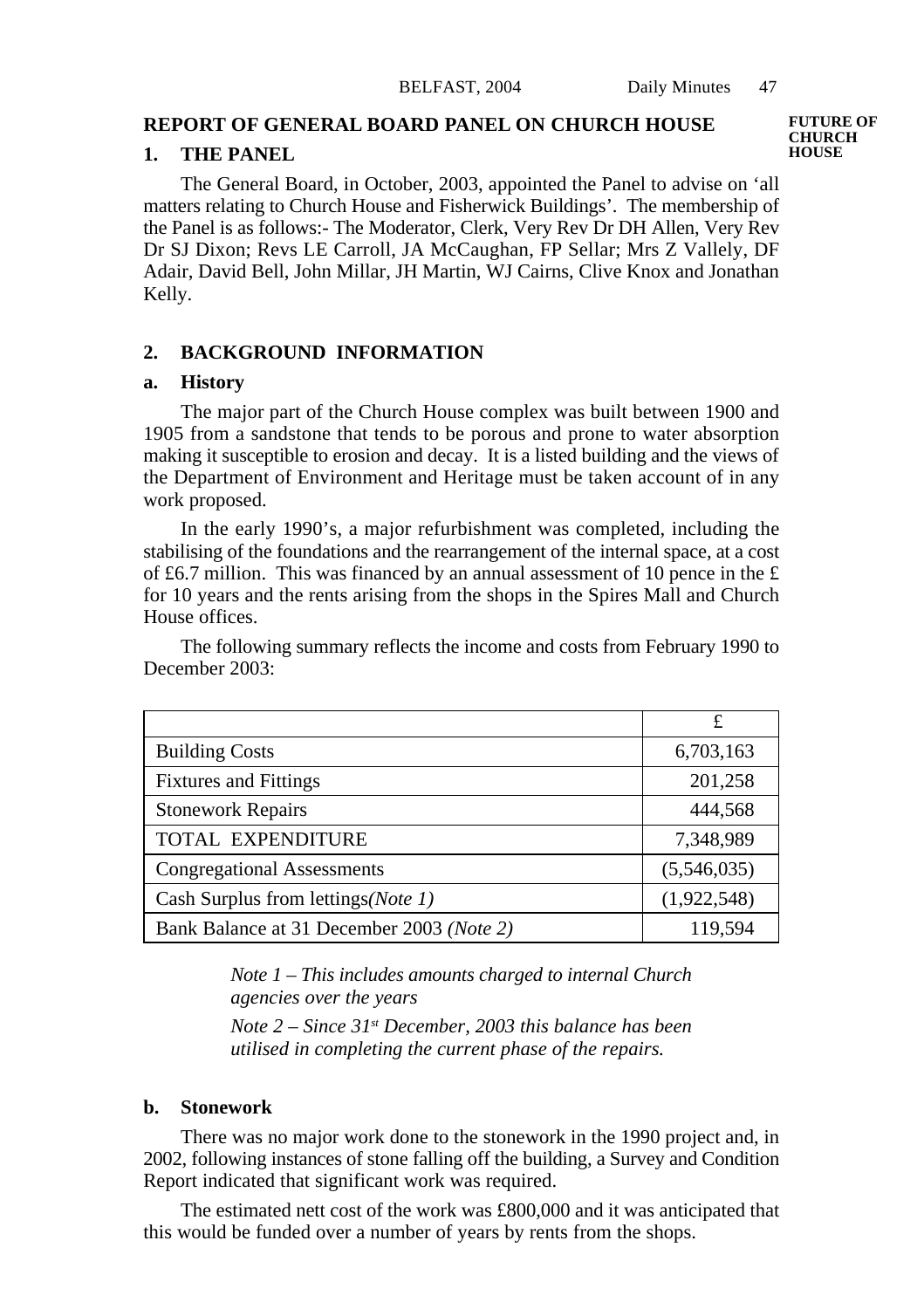| 48 | Daily Minutes | BELFAST, 2004 |
|----|---------------|---------------|
|----|---------------|---------------|

At an early stage in the work, it was discovered that the condition of the stonework was worse than expected. A further survey was requested by the Assembly Buildings Committee and this revealed that the total cost of the work required was £2.5 million (less whatever grant would be available). This was reported to the June, 2003, Assembly.

A 'Structural Panel' was set up and agreed with the contract team to bring the present contract to a close when the present phase and any necessary safety works were completed.

A Supplementary Inspection and Report was commissioned in January, 2004. The additional work, if carried out at that time, was estimated to cost £1.6 million, subject to the level of any grants. The Report states that the outstanding work will need to be addressed within about 18 months. The estimate for work under a future contract is £1.75m.

|                      | Completed Work<br>(Phase 2 plus)<br>Safety Work) | Work<br>Outstanding | Total<br>Cost of<br>Project |
|----------------------|--------------------------------------------------|---------------------|-----------------------------|
| <b>Building Work</b> | 603,300                                          | 1,581,000           | 2,184,300                   |
| Fees                 | 83,790                                           | 165,000             | 248,790                     |
| VAT                  | 120,241                                          | 279,000             | 399,241                     |
| <b>TOTAL</b>         | 807,331                                          | 2,025,000           | 2,832,331                   |
| Grant                | (184, 840)                                       | (457,000)           | (641, 840)                  |
| Net Cost             | 622.491                                          | 1,568,000           | 2,190,491                   |

#### **c. Other Essential Work**

While the stonework is essential it is not the only work which needs to be considered.

**Fisherwick Buildings**: This part of the complex, at the Upper Queen Street end, consists of Offices leased to the Northern Ireland Housing Executive. The Lease expires on  $30<sup>th</sup>$  April, 2005, and there is a possibility that the lease will not be renewed. In any event, the condition of the premises is not in accordance with current legal requirements and it is professionally estimated that expenditure of around £740,000 will be required to ensure that current standards are met. The Managing Agents believe that this expenditure, whilst necessary, is not guaranteed to increase rents.

**Church House Offices**: The office accommodation is fully utilised. The lack of flexibility in room sizes does not contribute to making more effective use of the space available and means that the service costs are high. BTW Shiells comments:- "The detailed analysis of the existing floor areas in Church House, even with allowance for the assembly hall, give a net efficiency of 54% in their current layout. Typical average office buildings produce a net efficiency of 80%".

Substantial expenditure will shortly be required to meet new legislation regarding disability access and to extend the existing comfort cooling system.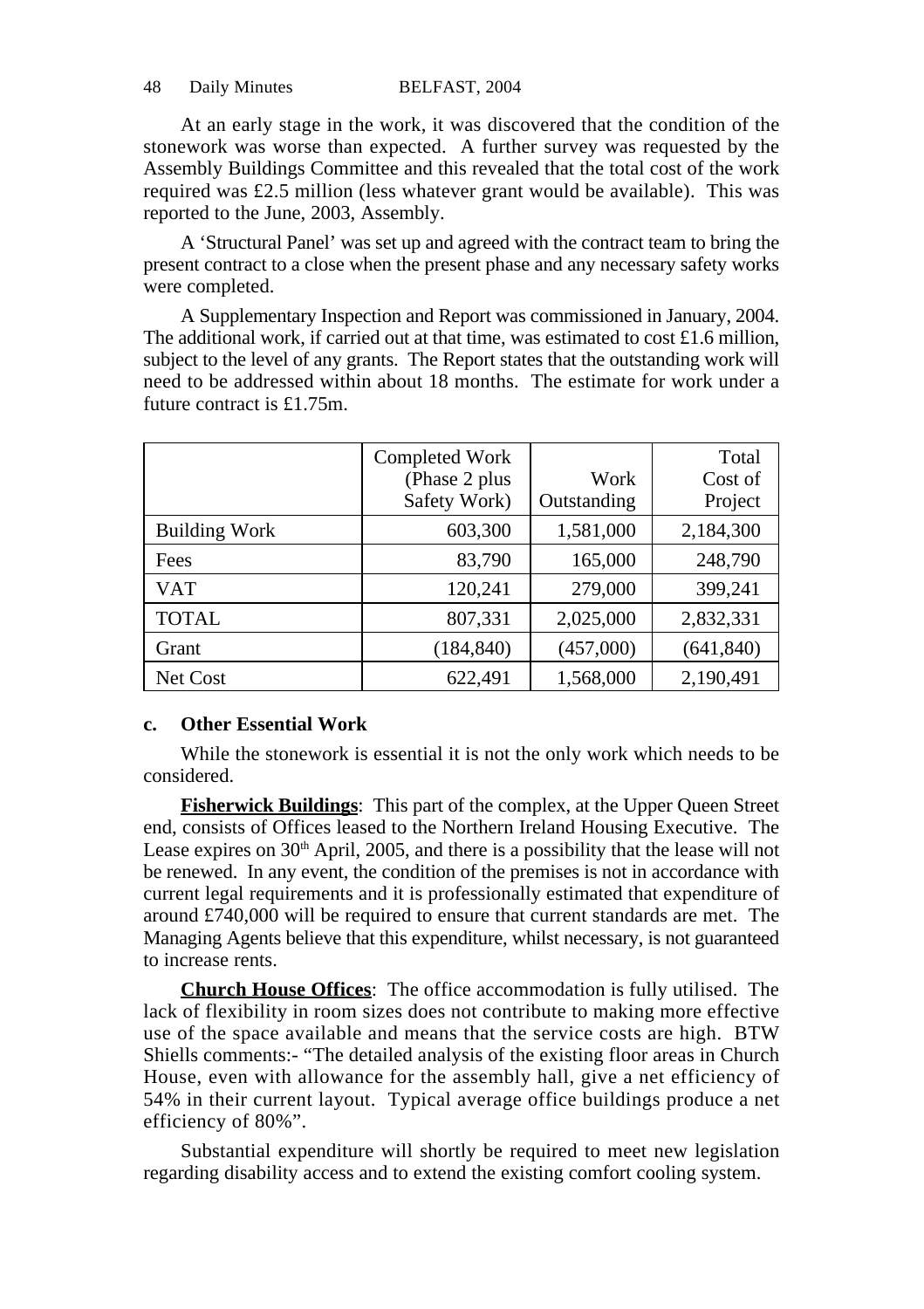#### **d. Financial**

It is estimated by BTW Shiells that the required work set out above will involve expenditure in excess of £3.4 million.

Based on the existing level of income from letting it will take approximately 35 years to pay off this amount.

It is important to realise that the cash surplus from letting (currently £210,000 p.a.) is made up both of external rents and rents paid by the various Church agencies on offices in Church House. The cash surplus from external sources is currently £40,000 and likely to decrease (see (e) below).

#### **e. The Spires Mall**

The Assembly Buildings Committee has been looking at the commercial viability of the Mall and has received a Report from the Managing Agents (BTW Shiells). The Agents point out that, while being successful at its initial inception, it is becoming increasingly difficult to secure and maintain lettings. This is partly due to location, as the commercial centre of the city moves towards Castle Court and Victoria Square. There are also significant, but necessary, restrictive covenants on the leases. The report states:- "The Spires Mall, occupying the ground floor level of the building, offers a niche shopping location in a pleasant mall environment. The Spires Mall, however, has not proven to be a vibrant retail destination due to its fringe location in relation to the city's main retailing core and in part to the fact that the entrances to the scheme do not provide sufficient impact to draw footfall through the Mall. As a destination, the Spires lacks critical mass, limiting the schemes potential to provide major footfall levels, which for particular retail uses is critical?

It then concludes:- "It is difficult to foresee any significant increase in the future income derived from the Scheme. In all probability, expenditure will escalate in terms of rent and service charge voids; tenant incentives; vacant rate liability; disabled access compliance and physical enhancements to the property, in particular, improvements to the mall entrances, signage and lighting and a refurbishment of offices to modern standards."

#### **f. Assembly Buildings Committee**

At its meeting on 5<sup>th</sup> February, 2004, the Committee considered the situation and, whilst recognising that the Church needs to consider other matters, e.g. the City Centre location, Presbyterian witness in the City Centre, the history and heritage of the building etc., concluded 'that the building should be expediently sold in its entirety'.

The Agents' Report values the entire property, ignoring the stonework liability, at £4.25 million on the basis that the Church would attach no restrictive covenants to a sale. It expresses the view:- "We believe the property would generate substantial interest in the present buoyant market and would appeal to a range of developers, private investors and owner occupiers."

It is worth noting that the building is now valued at approximately £3m less than has been spent since 1990.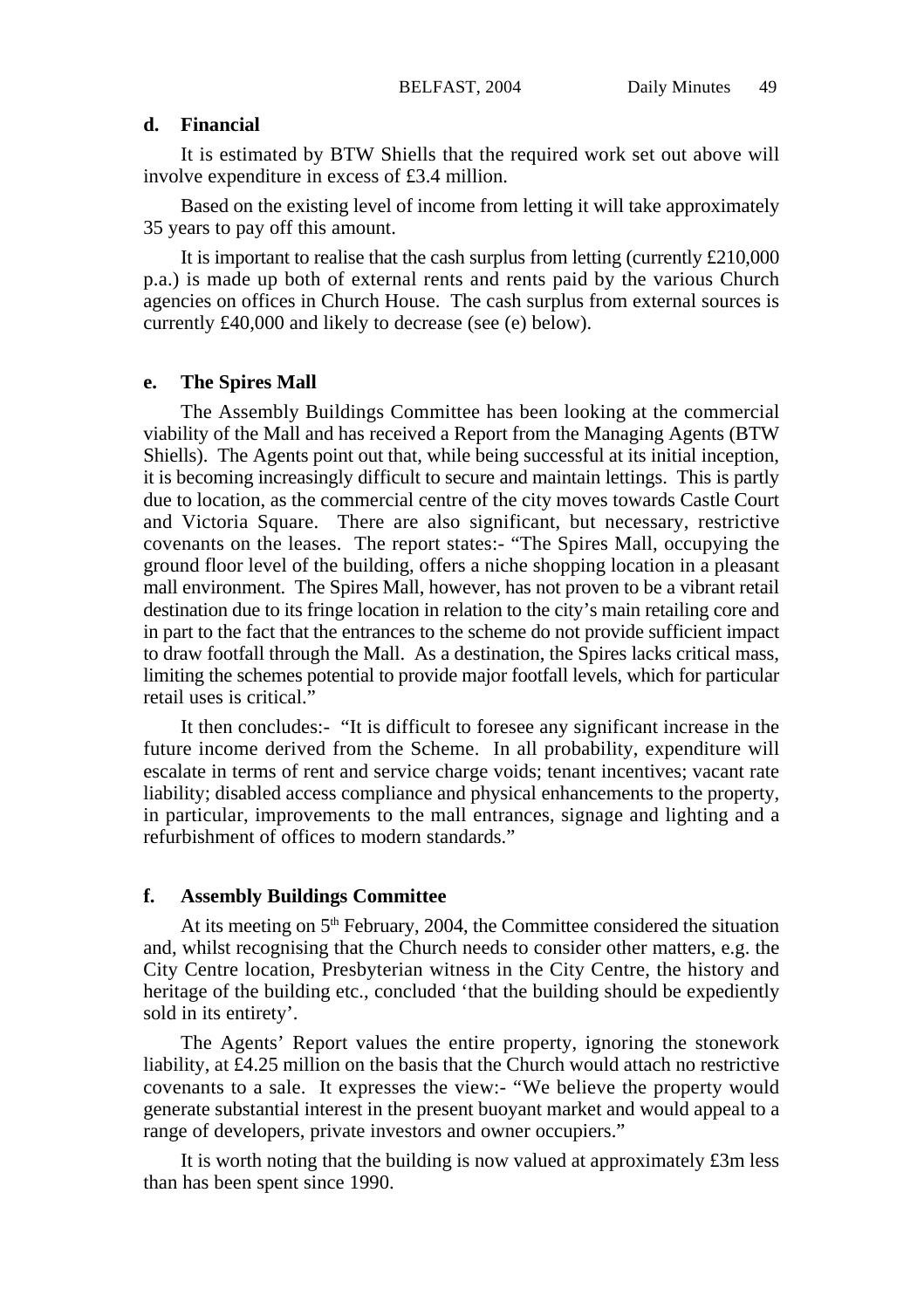50 Daily Minutes BELFAST, 2004

#### **3. THE PANEL'S DELIBERATIONS**

The Panel recognised that it had been asked to consider a vital but sensitive issue for the future life of the Church. While the financial considerations outlined above are important, they should not be the defining factor in any decisions that are made. The following issues were among those recognised as important.

- (a) There is an historic and sentimental attachment to Church House as a building, which stands on a prominent site in the City Centre. It would be unfortunate, and inaccurate, if a move from the present site was interpreted as a retreat from the life of the City. In fact the Church would wish to engage more fully in commercial and civic life.
- (b) The Committee on Priorities strongly recognised, in its 2002 Report (Reports p.307), that: "The local congregation is the primary mission unit of the Church." It follows that the administrative centre of the Church exists to facilitate and strengthen the work of mission in congregations. It must therefore do so in as effective and efficient a way as possible. The office accommodation provided can either assist, or make this task more difficult.
- (c) Church House must be accessible, both to members of the Church and to the agencies and organisations with which the Church relates. This means that car parking should be readily available, although planning restrictions in the City Centre mean that it is unlikely, on a City Centre location, to be provided on site. It is also important that Church House is accessible by public transport, especially for those coming from a distance.
- (d) The present Church House serves three main functions, providing office accommodation; meeting rooms and the Assembly Hall. It was recognised that in any move it would be unlikely that provision could be made for meetings of the General Assembly. Appropriate accommodation would need to be hired each year.
- (e) If it remains in the City Centre, Church House should make a positive contribution to the Presbyterian presence in the City, by providing information and a welcoming access to the structures of the Church.
- (f) Any suggestion of a move from the present Church House will inevitably cause uncertainty for staff and existing tenants. It is therefore important that decisions are made without undue delay.

### **4. THE OPTIONS CONSIDERED**

The Panel considered five main options and commissioned BTW Shiells to prepare a report on each of them. At the time of writing the final version of the report has not been received, but an interim report gives clear guidance.

(a) Retain the existing buildings, complete stonework and other essential maintenance, renovate Fisherwick Buildings to facilitate letting and undertake basic, essential work in Church House.

BTW Shiells comments:- "The most significant advantage to this option is the subjective benefit of retaining the existing historical location.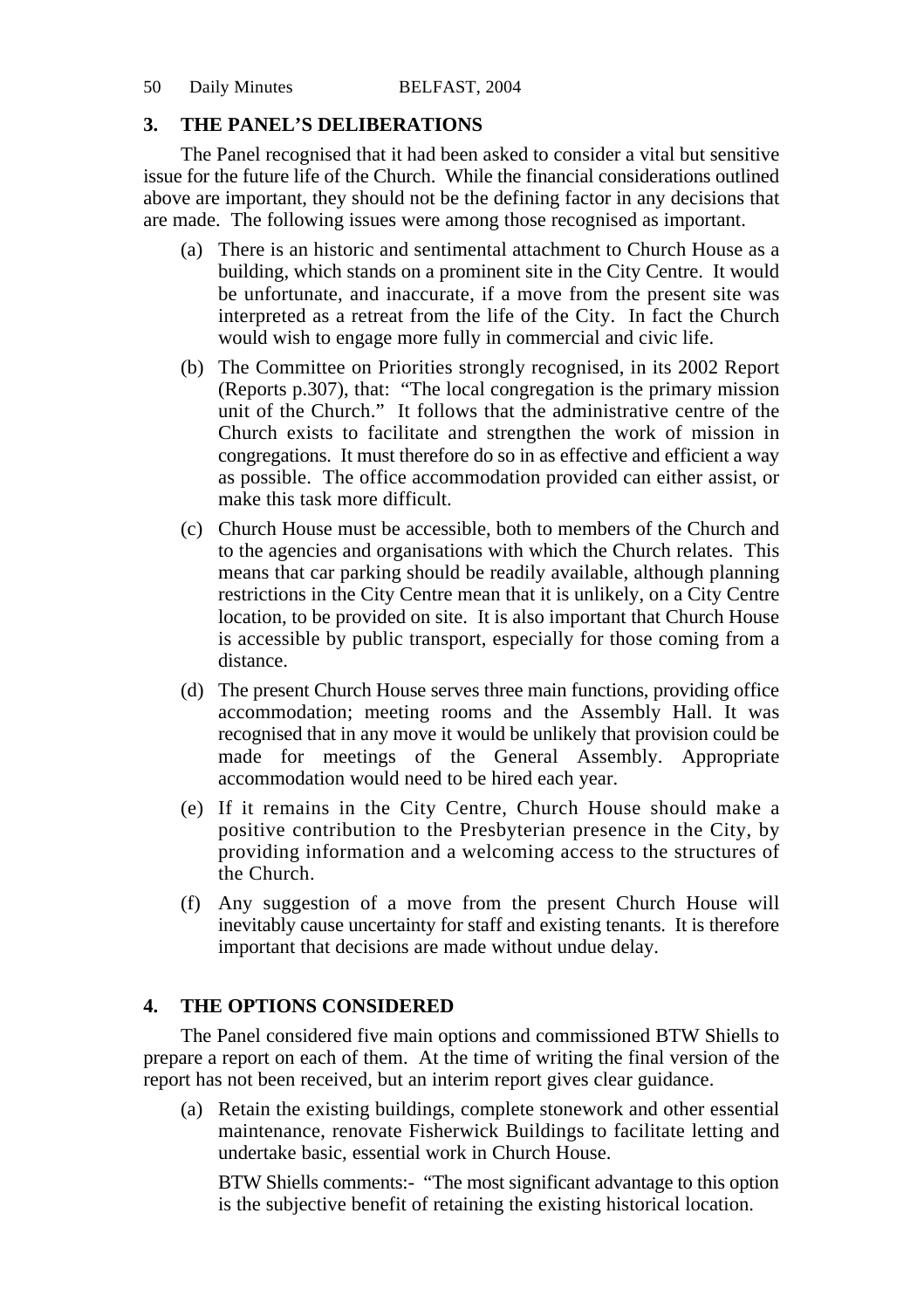There are, however, a significant number of disadvantages. The refurbished building will not perform to standards of new purpose built developments and, in particular, there will be difficulties in complying with the Disability Discrimination Act (DDA) legislation.

The proposal would be disruptive in that there would require to be a period when the building is decanted for a period of, probably, 18 months and there is a potential problem of the availability of temporary office space for such a relocation.

This option has a fundamental financial disadvantage in respect of the potential future void areas within the building and the increasing capital expenditure required to maintain the building."

- The cost is estimated at £3.4m., including VAT and nett of anticipated grant.
- (b) Retain the façade of the existing building but build new behind it.
	- The cost is estimated at £12.8m., assuming no liability for VAT.
- (c) Relocation to a City Centre site.

BTW Shiells recognises that this should be a significant site where the Presbyterian Church would be a visible presence.

- The cost is estimated at £5.025m. If the present buildings are sold at the estimated £4.25m., there would be a cost to the Church of £775,000.
- (d) Relocation to a site along the "M1-M2 corridor".
	- The cost is estimated at £4.275m. If the present buildings are sold at the estimated £4.25m., there would be a cost to the Church of £25,000.
- (e) Leasehold

BTW Shiells comments:- "The option to move to leased accommodation and, in particular, a speculative office development which may have already been constructed would give you less control over the occupation and future use of the building. This would also limit your financial control on expenditure, particularly in respect of service charges which would be landlord driven." It should be noted that the normal lease also makes the tenant responsible for repairs deemed necessary by the Landlord during the tenancy.

• Estimate cost over 21 years £10.39m. (including VAT).

If interest of 5% is earned on the proceeds from the sale of Church House, but subject to any rent reviews, the proceeds would only cover 10-11 years rental payments. Thereafter the annual rent (£493,500 at current levels) will be a charge to the Church in full. Of course with this proposal the Church is left with no asset, and an on-going requirement to lease property.

### **5. A FURTHER POSSIBILITY**

During the preparation of this Report, the Panel became aware of an exciting possibility to re-locate to the car-park site adjacent to May Street Church. This site has been bought by a development company – Barnabas Ventures – which was set up to encourage projects which facilitate Christian mission, especially in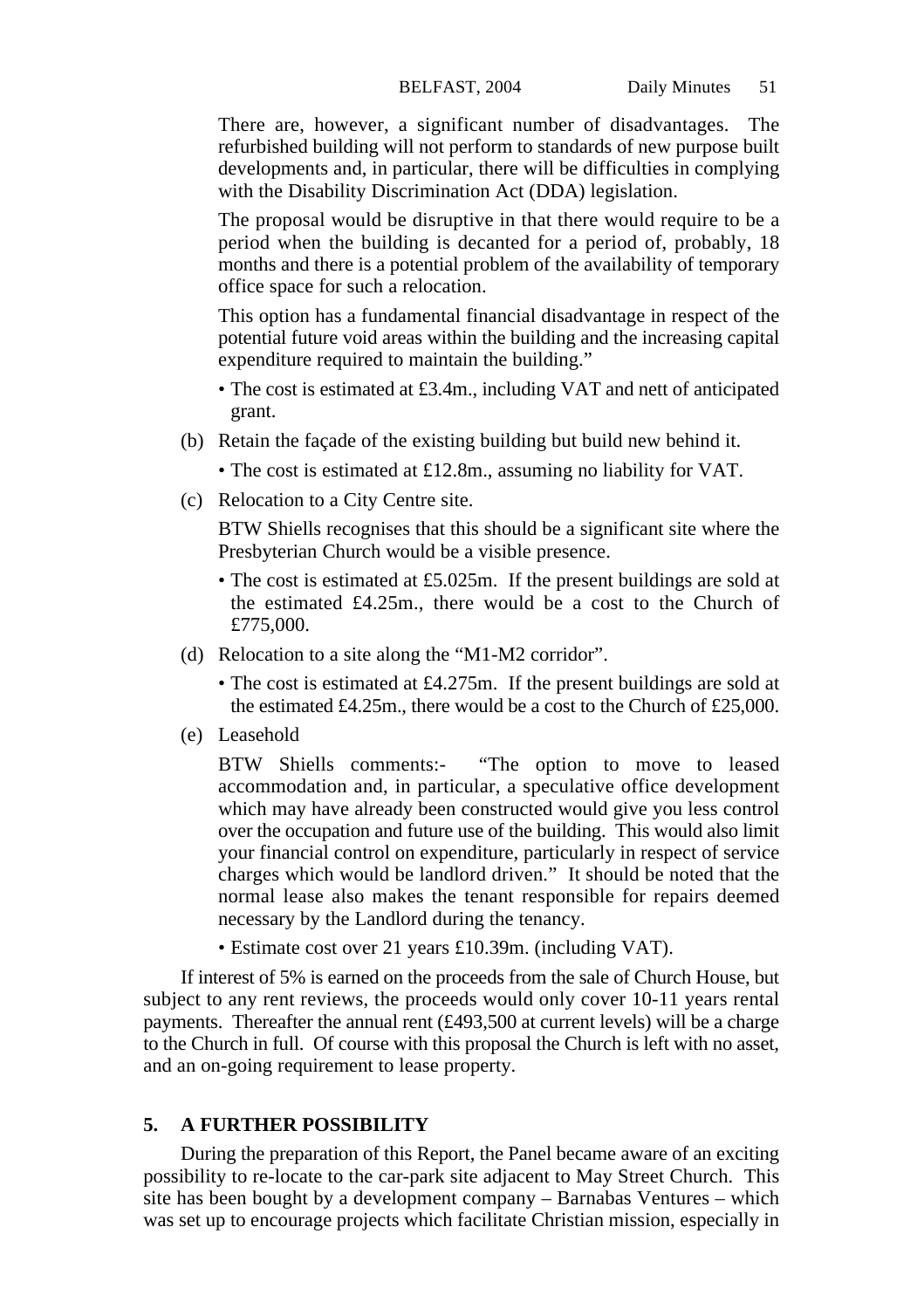the City. The Managing Director had felt led to purchase this site and was in discussion with May Street Congregation as to how a development might assist their outreach. On hearing that there was discussion of the re-location of Church House, he offered to discuss whether the needs of Church administration could also be met from a new building on this site, but linked into the existing and historic May Street Church. The Panel are convinced that this is a proposal which should be seriously considered. It retains a very visible presence for the Presbyterian Church on an historic site in the City Centre. Indeed the previous Church House was across May Street in the present Ross's Auction Rooms. It also brings together in a creative way a centre of worship, outreach and administration. The synergy which this may provide should not be ignored. It is also encouraging that May Street Congregation would welcome the interest of the wider Church. While at present this is no more than a possibility, and there would be much detailed work to be done, the Panel believes the possibility must be fully explored, to determine if this is the direction the Spirit is leading us.

### **6. RECOMMENDATIONS**

The Panel fully accepts that much detailed work has still to be carried out, but it is also convinced that certain decisions need to be taken now. The report on the stonework only gives an eighteen month period before further work may be needed, and the possibility of the May Street site cannot be held open indefinitely.

In general, the Panel cannot see how further substantial expenditure on Church House would ensure that the needs of the Church are met. There is no guarantee that the required further expenditure on stonework would be the last. The commercial aspects of the property present ongoing concerns and act as a distraction from the ongoing work and mission of the Church. Work to the offices would deal with statutory requirements but is unlikely to create an environment capable of being easily altered to accommodate any reorganisation of staff that might be required from time to time.

There would, understandably, be a sense of sadness and disappointment if the Church decided to move from Church House and the loss of the Assembly Hall as a venue for the General Assembly would present significant, but not insurmountable, difficulty in obtaining an alternative. In spite of these, the Panel believes that, before further substantial sums of money are expended, the opportunity should be taken to seek to relocate to a modern setting that will reallocate resources to provide a new more flexible, efficient and adaptable setting for the Church's administration.

It is recommended that:-

- a. a decision is made, in principle, to sell the Church House complex in its entirety and without the attachment of restrictive trading covenants
- b. a suitable alternative site and accommodation is sought. This should provide accessibility and capacity to meet the needs of the Church
- c. plans for the new location are drawn up
- d. plans are put in place for interim accommodation, if necessary
- e. regard is had for the interests and concerns of the staff during the decision, planning and execution stages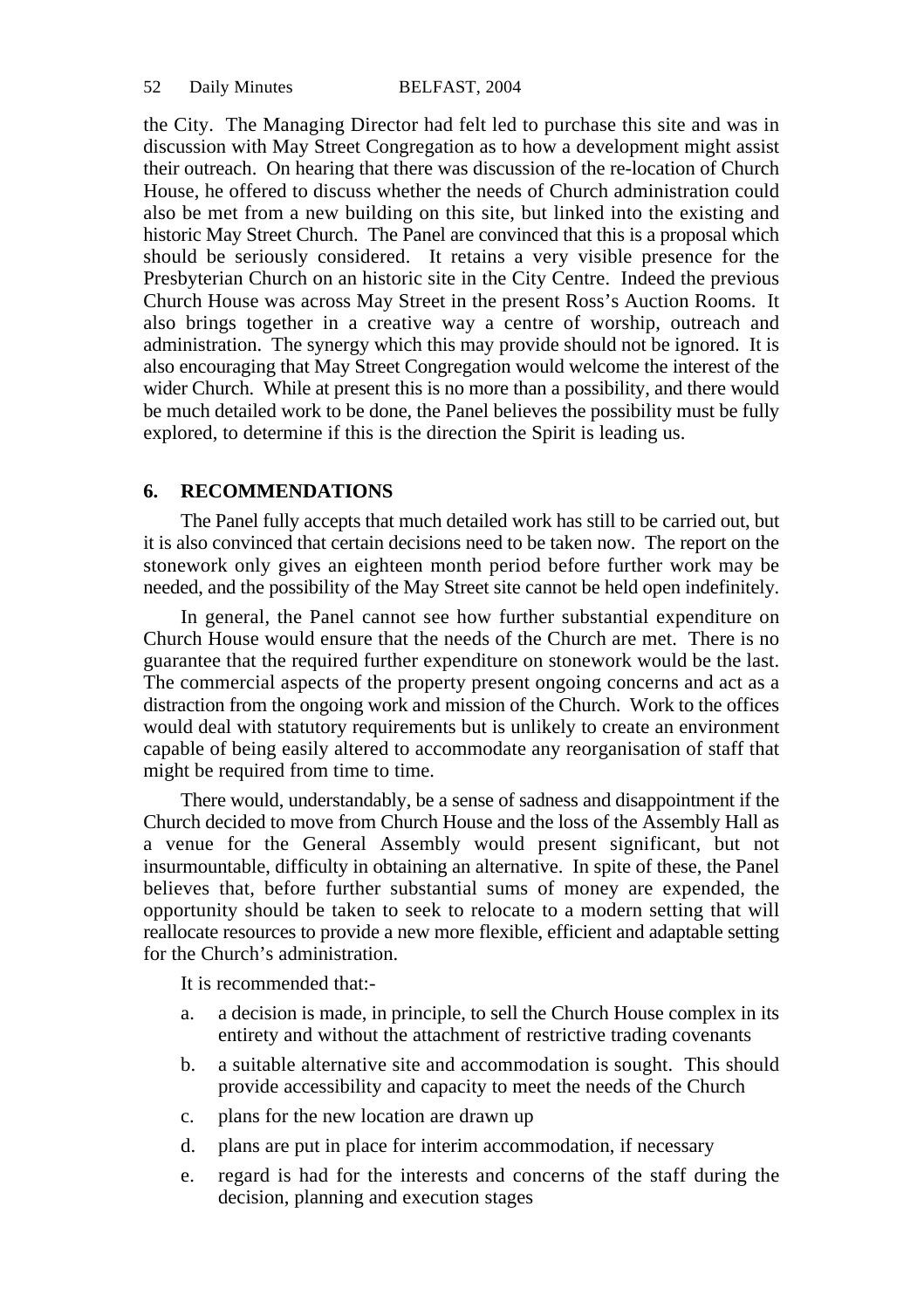- f. proposals are made as to the location for General Assemblies etc.
- g. detailed financial estimates are prepared for all aspects of the recommendations.

DONALD J. WATTS

# **APPENDIX A**

# **SUMMARY OF ADVANTAGES AND DISADVANTAGES (from BTW Shiells Report)**

#### **OPTION 1 - STAYING IN PRESENT BUILDINGS**

#### **Advantages**

- Capital investment is retained, albeit subject to further capital expenditure and reduced revenue
- Subjective benefit of remaining in the existing historical location
- Income from conference facility

#### **Disadvantages**

- Decanting costs and disruption on two occasions in decanting and reoccupying the building
- Availability of appropriate space for temporary relocation
- High life cycle costs
- Functional suitability and space utilisation of existing building in respect of the proposed use
- Relatively poor performing building with a low lettable ratio in relation to the gross area
- Poor functional suitability and difficult to comply with DDA
- Increasing financial liability in respect of:
- Major building repairs
- Potential vacant space, both retail in The spires and offices in Fisherwick Buildings

#### **OPTION 2 - RELOCATION ACQUISITION**

#### **Advantages**

- Occupation of building bespoke to specified requirements
- Lower life cycle costings
- Less disruption  $-$  only one relocation
- No decant costs
- Longer term improved investment value
- Improved ratio of gross to net lettable area
- Potentially improved car parking provision
- Reduced financial liability

#### **Disadvantages**

- Requires further capital investment
- Loss of historical location and historic building
- Loss of income from conferences
- Difficulty in identifying suitable site for development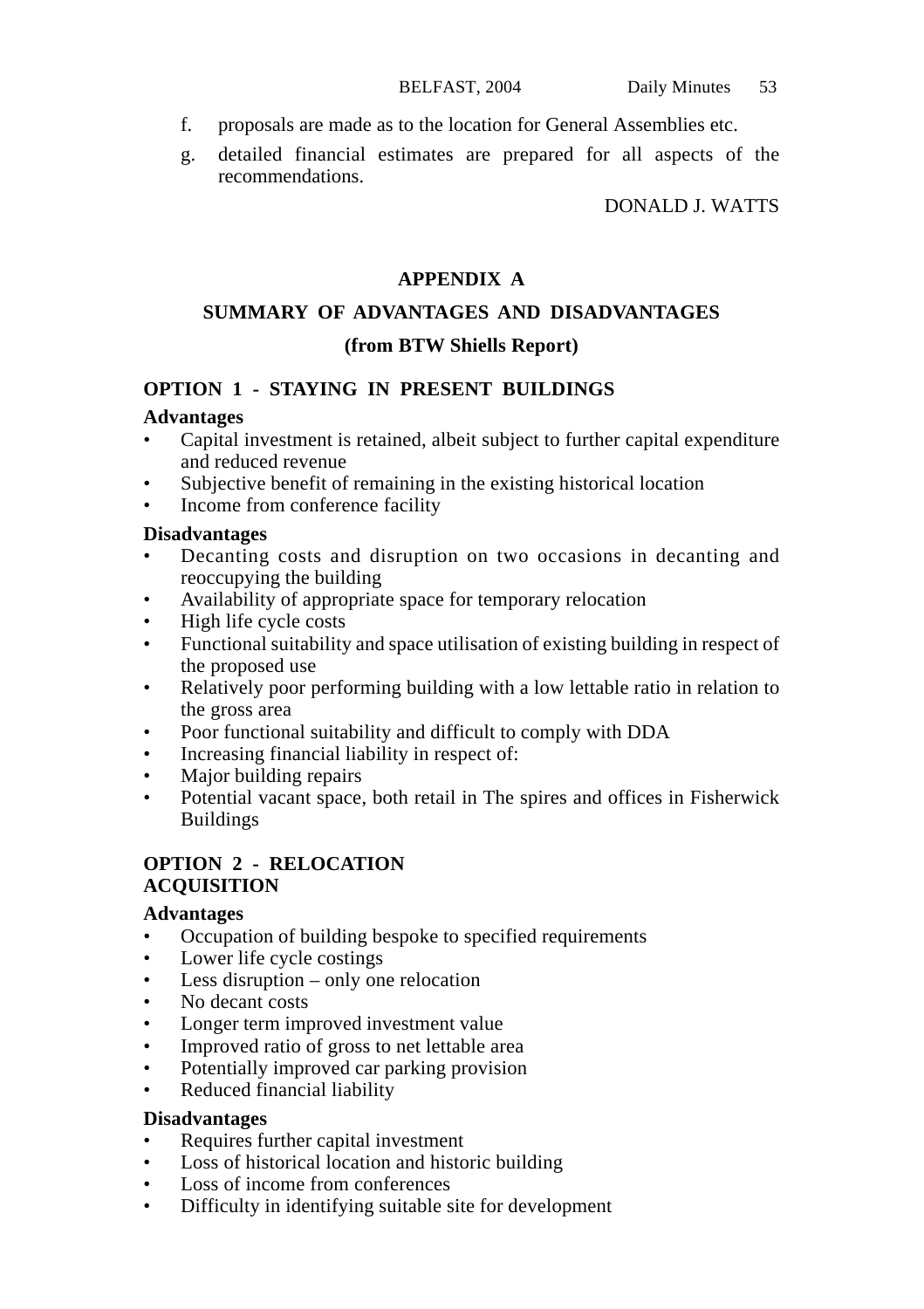#### **OPTION 3 - RENTAL**

#### **Advantages**

- Flexibility to relocate in the future with no capital investment and expenditure
- Capital investment not limited or restricted

#### **Disadvantages**

- Ongoing annual rent and service charge payments for the property
- Lack of control over service charge expenditure which is dictated by the landlord
- Liability in respect of any repairing obligations that may be imposed by the landlord
- The building would not necessarily be bespoke to your requirements
- Lack over control over common parts if building is not occupied 100% by one user.

The Panel appointed by the General Board continues its work. **YOUTH BOARD CENTRES**

**Rostrevor** continues to operate with a significant increase in the number of bookings since March 2004. However, for the centre to remain open, substantial investment will be required, not least with regard to the new disability legislation.

**Lucan**, as reported, is closed for residential accommodation but the "day" programme continues to operate and indeed there has been an increase in demand for this facility. As a precautionary measure, the Panel responded to the County Council's consultation on a draft plan for development in the area by applying for re-zoning of that section of the site which is not currently zoned for residential development. This was not an indication of any early decision to sell, but was considered prudent to maximise an asset which is important to the mission of the Church. Discussion as to the future use of the Lucan site continues. A useful paper has been prepared by the Dublin and Munster Presbytery and it is hoped to meet representatives of both the Presbytery and the local congregation in the near future.

**Guysmere** continues to be fully booked at weekends. Most of the centre has recently been repainted internally and a decision has been taken to replace carpets and undertake essential disability work. This is with a view to ensuring that the centre can remain open in the immediate future, while a decision on the wider issues of residential accommodation is being made.

The Panel has prepared a questionnaire which is being sent to every congregation to try to ascertain the present and future use of the centres and their importance for congregational life. Only if congregations feel that residential centres are an important aspect of their ministry can there be any justification for either keeping and renewing what we have, or building something entirely new. As this is an important issue for the whole Church it would be helpful if every congregation would respond to the survey and return the questionnaire by **30 June**.

The Moderator's Advisory Committee met to advise the Moderator-Designate. **ADVISORY COMMITTEEMODERATOR'S**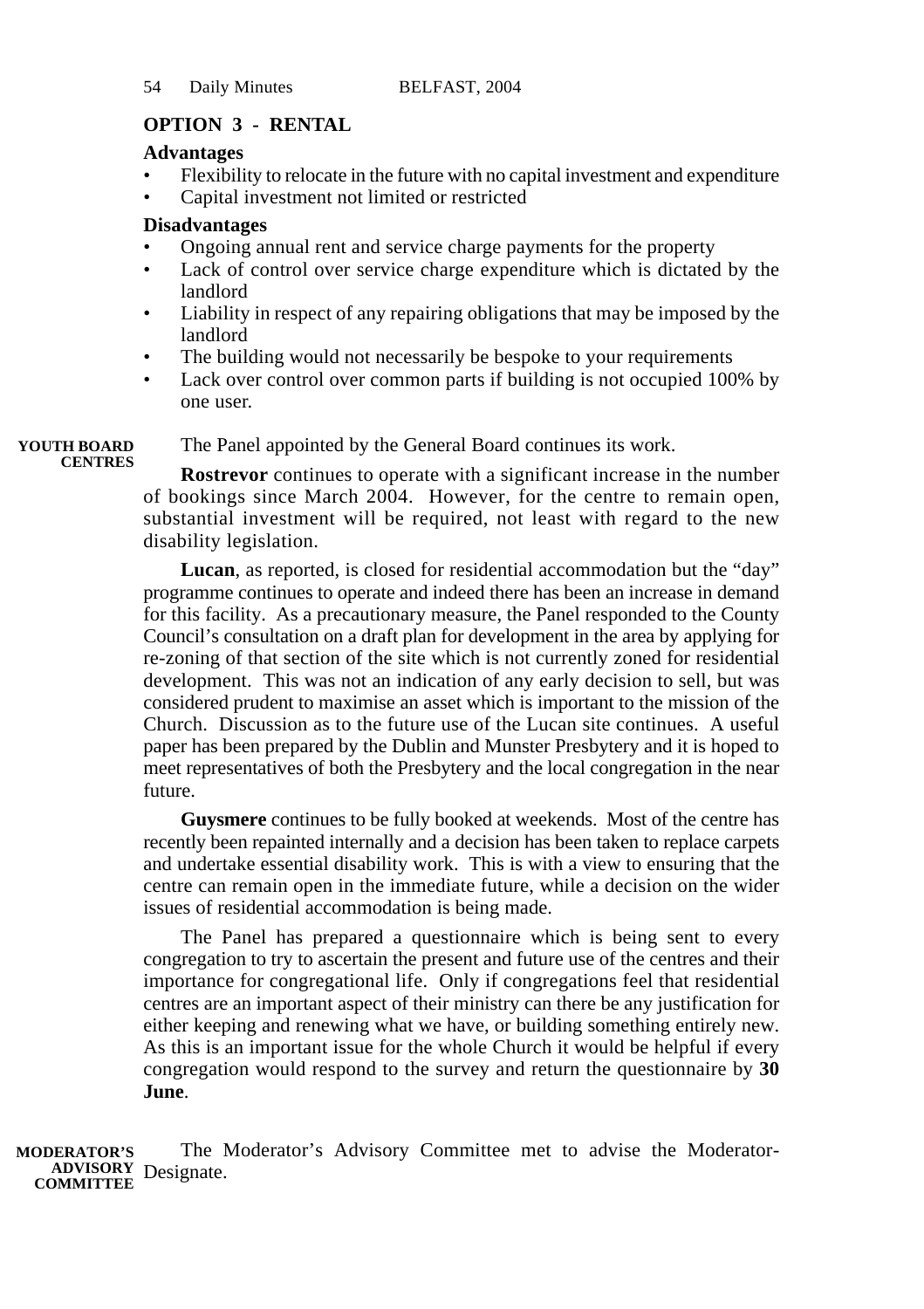The Recognised Ministries Committee met to consider two organisations **RECOGNISED** under the recognised ministries scheme, where ministers have been employed and **MINISTRIES COMMITTEE**are seeking recognition.

#### **The Boys' Brigade**

#### *The Very Rev Dr D H Allen writes:*

The Boys' Brigade is an interdenominational Christian Uniformed Youth Organisation catering for boys and young men in the 4 to 18 age range. It was founded by William Alexander Smith in Glasgow in 1883 and came to Northern Ireland in 1888. It has a current membership of about 17,000.

Its *object* is the advancement of Christ's Kingdom among boys and the promotion of habits of obedience, reverence, discipline, self-respect and all that tends towards a true Christian manliness.

The Boys' Brigade seeks to provide boys and young men with opportunities to promote their personal, social, spiritual and physical development, through a comprehensive range of experience and services. Through the achievement of its' object it hopes to lead them to personal faith in the Lord Jesus Christ.

#### **Youth Link**

#### *The Rev David Stanfield writes:*

Youth Link was formed in 1992 as the shared dream of the four larger Churches (Presbyterian, Methodist, Roman Catholic and Church of Ireland) with the joint purposes of developing and delivering quality training in the areas of Youth Ministry and Community Relations.

Youth Link exists to serve the Church, therefore it works with the church youth departments in the delivery of accredited and non-accredited youth leadership training programmes in youth work and ministry, peace building and reconciliation. These programmes are recognised widely for their quality and are delivered in a variety of contexts from local congregations to institutions such as the Belfast Bible College.

With particular regard to the Presbyterian Church, Youth Link has helped the Youth Board in the development and delivery of both the Youth Ministry, and Advanced Youth Ministry Courses. Staff also support David Smith in the development and delivery of the Preparing Youth for Peace Programme.

On a wider level Youth Link is currently facilitating the discussions around the creation of a Professional qualification in Youth Ministry that would more adequately prepare people to become full-time Youth Workers in Church-based contexts.

In the sphere of community relations, programmes have been recognised both nationally and internationally as being innovative, creative and significant in their contribution to peace building.

As it looks to the future, Youth Link's vision is of Churches working together to develop excellence in youth work and ministry and to promote equity, diversity and interdependence.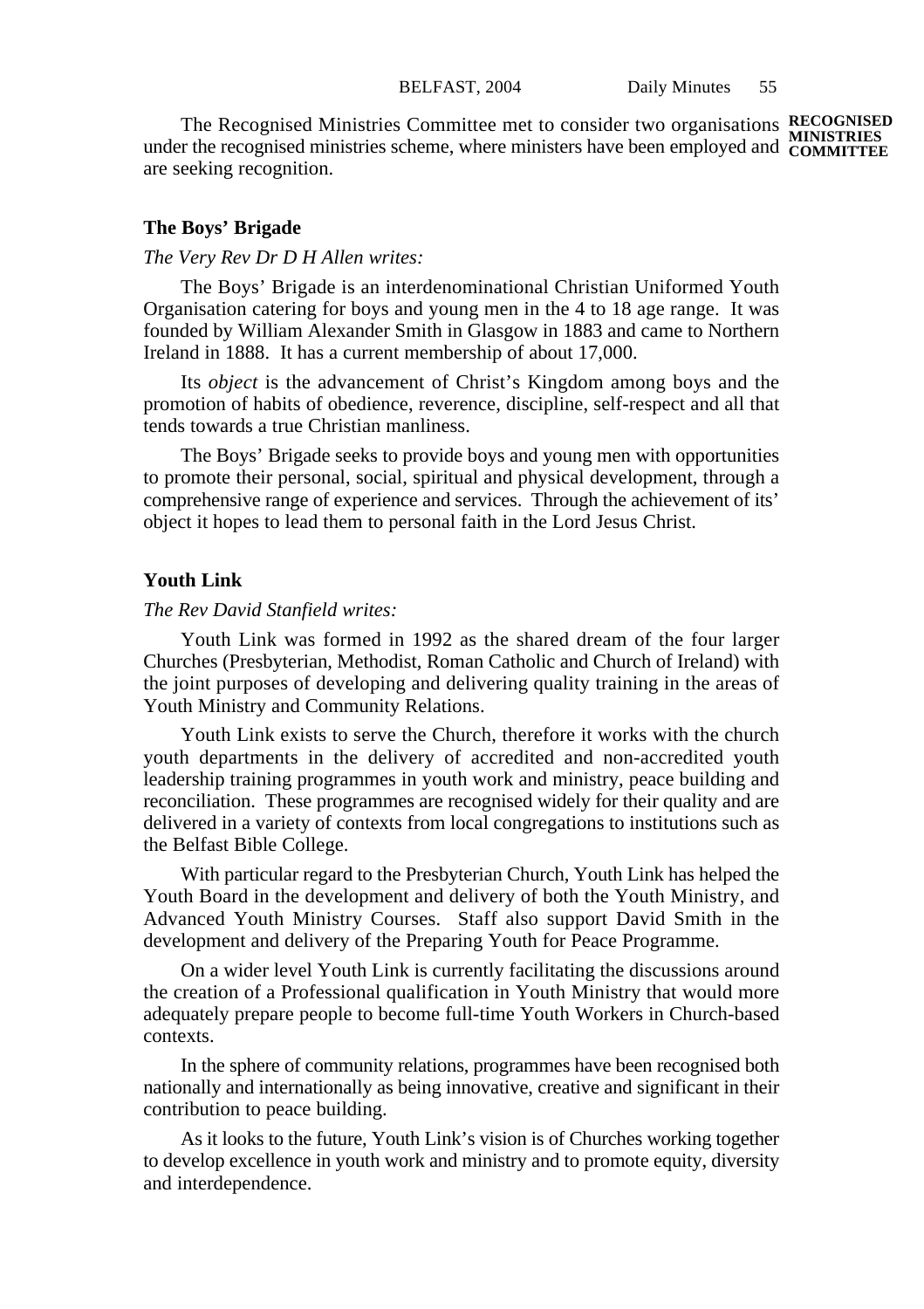#### 56 Daily Minutes BELFAST, 2004

The recommendation of the Committee is that recognition should be given to both organisations in terms of Code Par  $200(5)(a)$ . The Committee also recommends that it should review the practice of recognising ministries and organisations and report to the next Assembly.

There have been a number of meetings over the past two months between PEACEMAKING members of the Peace and Peacemaking Committee and the Youth Board to explore ways to build both on the success of the Youth Board's *Preparing Youth For Peace Programme* and the increasing number of congregations developing specific initiatives in response to the *"Church's Peace Vocation"* statement. Recognising that it is important for churches on this island to deal positively with racial and social differences as well as religious and political ones, representatives of the Race Relations Committee and the Board of Social Witness have also participated in these discussions. Our hope is to be able to develop materials and provide trained leadership, including programme officers, to work with both adults and youth across the church. A very preliminary discussion exploring possible funding has also taken place with the International Fund for Ireland. Our hope is that it will be possible to bring more detailed proposals to the General Board in the Autumn. **PEACE AND COMMITTEE**

Moved by the Rev Dr D J Watts, seconded by Mr D F Adair, and agreed:

1. That the Report be received.

2. That the General Assembly agree that the Church House complex be sold and that a suitable alternative site and accommodation be acquired.

Moved by the Rev Dr D J Watts, seconded by Mr D F Adair:

3. That the Church House Panel of the General Board be tasked with bringing to the General Board a definite proposal for the sale and resiting of Church House, with detailed reasons and costings.

Moved, as an amendment, by the Rev G D Simpson, seconded by the Rev R E Boggs:

That the Church House Panel of the General Board be tasked with bringing to the General Assembly a definite proposal for the sale and viable options for the resiting of Church House, with detailed reasons and costings.

On the amendment being put and a vote taken the Moderator announced the result as follows:

A ballot was then taken and the Moderator announced the result as follows: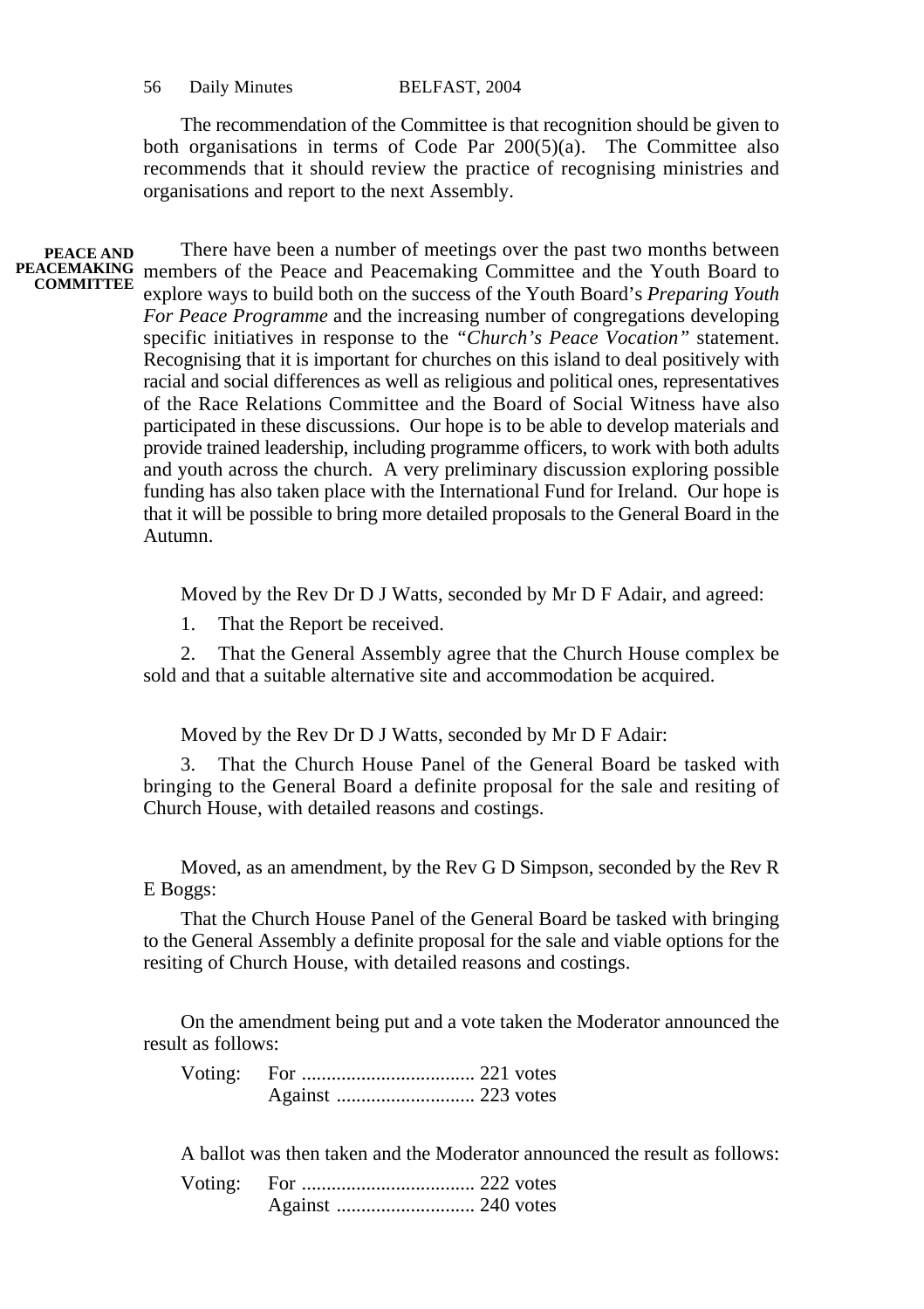The amendment was declared lost.

The original resolution, being put, was passed.

#### **Intermission**

Moved by the Rev Dr D J Watts, seconded by Mr D F Adair:

4. That the General Board be authorised to make all necessary decisions regarding the sale and move of Church House to an alternative site, including financial arrangements.

Moved as an amendment by the Rev G D Simpson, seconded by the Rev R E Boggs:

That the General Assembly authorise the Moderator, at the request of the General Board, to call a special meeting of the General Assembly to make all necessary decisions regarding the sale and move of Church House to an alternative site, including financial arrangements.

On being put, the amendment was declared lost.

The original resolution, being put, was passed.

Business lapsed on Standing Orders (See p72)

The Report of the **YOUTH BOARD** (Reports pp 260-276) was submitted by **YOUTH** the Rev E J Hyndman. **BOARD**

Moved by the Rev E J Hyndman, seconded by the Rev J P Moxen, and agreed:

1. That the Report be received.

2. That a grant of £6,500 be paid to Youth Link NI from the Incidental Fund.

Moved by the Rev E J Hyndman, seconded by the Rev J H Robinson, and agreed:

3. That the resignation of the Rev Jonathan Moxen as Convener of the Youth Events Committee be accepted and that he be thanked for his services.

Moved by the Rev E J Hyndman, seconded by the Rev J P Moxen, and agreed:

4. That the resignation of Mrs Heather Lyle as Convener of the Youth Training and Resources Committee be accepted and that she be thanked for her services.

5. That the resignation of the Rev Desi Paul as Convener of the Youth Home Mission Committee be accepted and that he be thanked for his services.

6. That the resignation of the Rev Peter Lyle as Convener of the Youth Overseas Committee be accepted and that he be thanked for his services.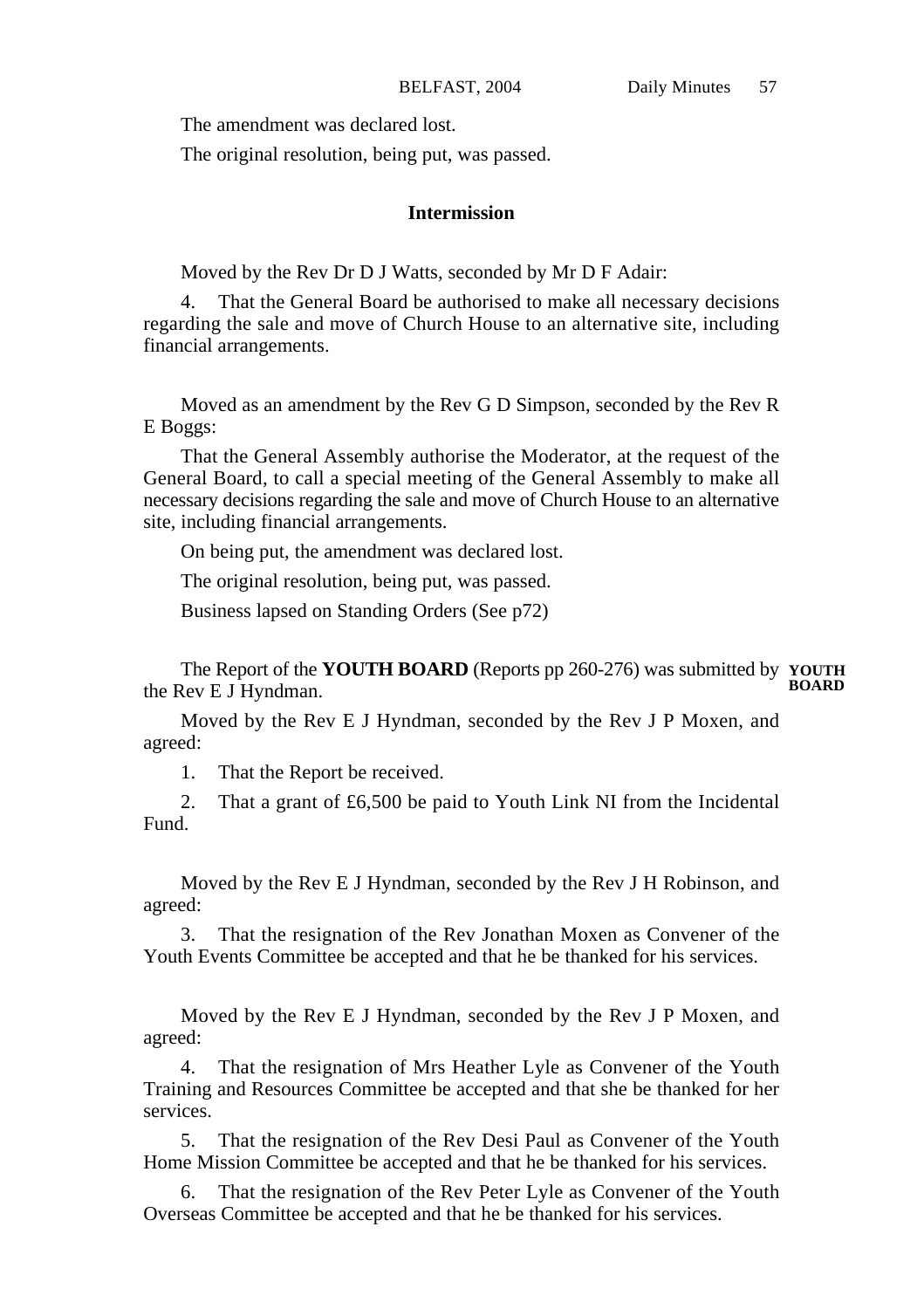7. That the resignation of the Rev Robin Brown as Convener of the Youth Centres Committee be accepted and that he be thanked for his services.

8. That the proposals for development of the new integrated Board of Youth and Children's Ministry be accepted and the revised job descriptions **and Children's** adopted. **Board of Youth Ministry**

> 9. That the Rev E J Hyndman be appointed Convener of the Board of Youth and Children's Ministry.

> 10. That the following be appointed Conveners of the Committees of the Board of Youth and Children's Ministry:

| <b>Training Committee</b>               | Rev C D Mawhinney |
|-----------------------------------------|-------------------|
| <b>Research and Education Committee</b> | Mrs H Lyle        |
| <b>Resources Committee</b>              | Rev G J Kennedy   |
| <b>Ministry Opportunities Committee</b> | Rev D J Paul      |
| <b>Ministry Events Committee</b>        | Rev J P Moxen     |

11. That the Board of Youth and Children's Ministry, with its associated working committees for the ensuing year, be appointed in accordance with Par 283 of the Code as follows:

> **Rev EJ Hyndman, Convener Miss R Stirling, Secretary**

**(a) The Moderator and Clerk of Assembly, Convener of Congregational Life and Resourcing Christians for Ministry Committees, Education Board Secretary, University Chaplains, Rev EJ Hyndman; Director and Deputy Director of Youth and Children's Ministry.**

**(b) Revs AM Bates, GJ Kennedy — Rev SD Finlay; N McKee — Rev. D Stanfield; N Conkey — Rev DJ Bruce; S Macfarlane — Revs I Harbinson, A Watson — M Peacock, Mrs E Maxwell.**

**(c) Revs AWT Brown, MJR Neilly — Rev J Moxen; M Wylie — Revs CJ Aitcheson, JG Johnston — Rev RD McDowell; Miss R Patterson — Rev MN Davidson; Mrs L Dunlop.**

**(d) Rev IK McDonald; Miss J Nelson — Rev R Love; Miss H Murray — Rev ME Taylor;** 

**(e) Rev TD Hagan; K McCrossan — Rev JG Jones; Wm Willis—— Rev K Henderson; Miss M Guy—— Revs JA Curry, Dr AN Kerr.**

**(f) Rev SJ Richmond; J Cowan—— Revs Andrew Smith, Dr Keith McCrory— — Kieran Kelly, Miss Pamela Patton.**

**(g) Miss A Morrow, Mrs Jill Craig, Mrs Mercy Emery, Mrs J Robinson, Mrs R McKnight, Miss Anne Houston, Mrs Gillian Ditty, Mrs Heather Carey, Miss Fiona Livingstone, Mrs Gillian Graham, Mrs Linda Keys, Mrs Ellen Wilmont, Mrs Deirdre Johnston, Ivan Ferris, Aaron Ditty, David Pattison, T Bruce, David Laney, David McNeill, Andrew Brown.**

**A. TRAINING COMMITTEE (5) Rev Craig Mawhinney, Convener**

**(a) The Moderator and Clerk of Assembly; Rev EJ Hyndman, Craig Mawhinney, Director of Youth and Children's Ministry, Deputy Director of Youth and Children's Ministry, Youth Development Officers, Children's Development Officer, Regional Youth and Support Worker.**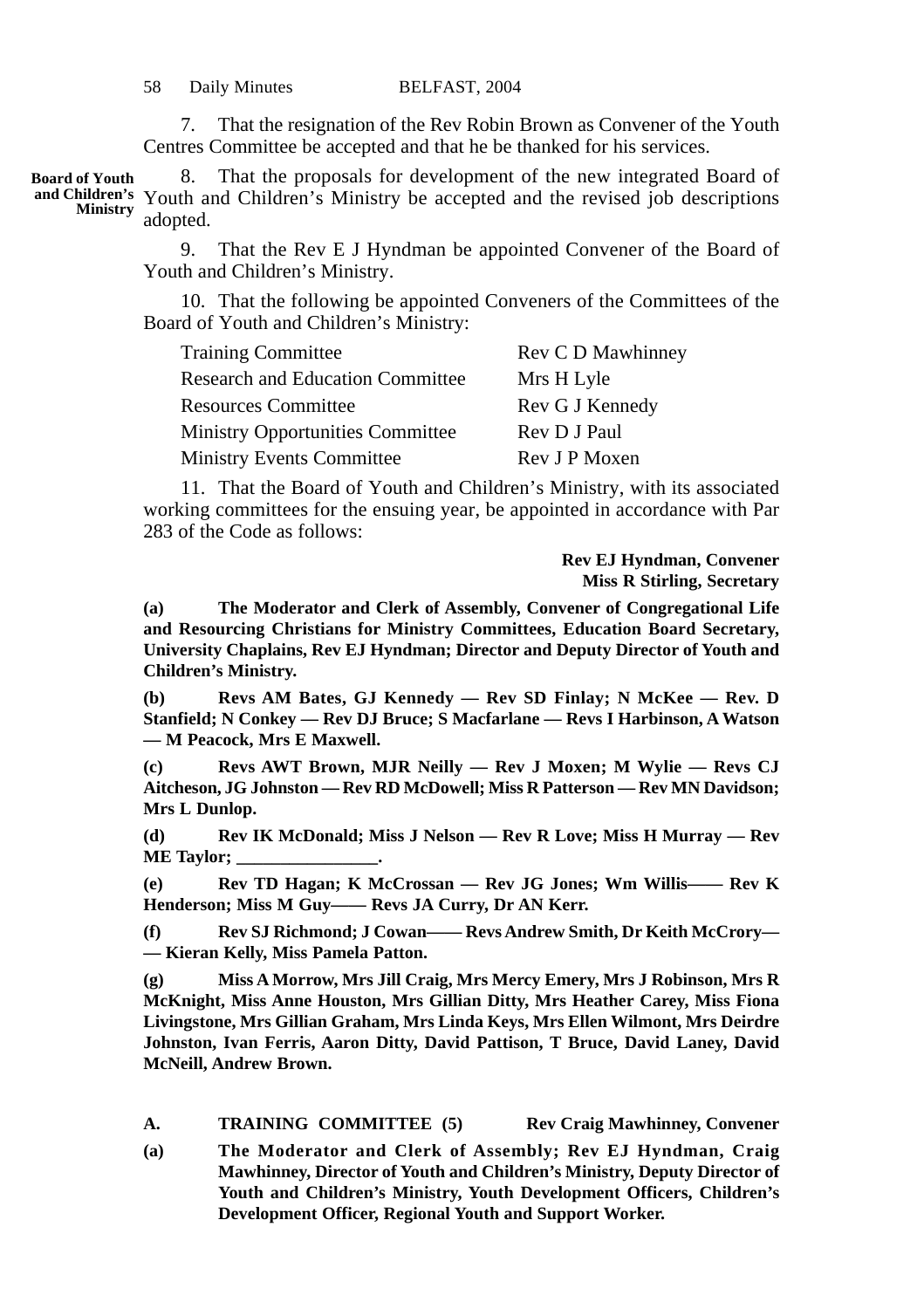- **(x) Revs Dr William Crawley, John Peacock; Paul Bowman, Paul Brown, Mrs J Robinson.**
- **(y) Revs David Bruce, Marlene Taylor, JG Jones, Kenneth Henderson, David Stanfield.**

#### **B. RESEARCH AND EDUCATION COMMITTEE (3)**

**Mrs Heather Lyle, Convener**

- **(a) The Moderator and Clerk of Assembly; Revs EJ Hyndman, Mrs Heather Lyle, Director of Youth and Children's Ministry, Deputy Director of Youth and Children's Ministry.**
- **(x) Rev Roy Patton; Lynda Gould, Glen Jordan.**
- **(y) Revs David Stanfield, Robert Love, Andrew Watson.**
- **C. RESOURCES COMMITTEE (6) Rev GJ Kennedy, Convener**
- **(a) The Moderator and Clerk of Assembly; Revs EJ Hyndman, GJ Kennedy; Director of Youth and Children's Ministry, Deputy Director of Youth and Children's Ministry, Centres' Director, Children's Development Officer, Youth Development Officers, Regional Youth and Support Worker.**
- **(x) Revs Brian Martin, David Montgomery, Robin Brown, Dr Stewart Jones; Mrs Lorna Rankin.**
- **(y) Revs Chris Aitcheson, JG Johnston, AWT Brown, Ian Harbinson, Alistair Bates, David Bruce.**

#### **D. MINISTRY OPPORTUNITIES COMMITTEE (6)**

**Rev DJ Paul, Convener**

- **(a) The Moderator and Clerk of Assembly; Revs EJ Hyndman, DJ Paul; Director of Youth and Children's Ministry, Deputy Director of Youth and Children's Ministry, Overseas Board representative, Board of Mission in Ireland representative, Volunteers' Co-Ordinator.**
- **(x) Revs Philip Thompson, Cheryl Meban, D Rankin; Mark Smith, Mrs Marianne Trueman, Mark Welsh.**
- **(y) Revs Robert Love, TD Hagan, MJR Neilly, Michael Davidson, Ian McDonald, JA Curry.**

#### **E. MINISTRY EVENTS COMMITTEE (4)**

**Rev Jonathan Moxen, Convener**

- **(a) The Moderator and Clerk of Assembly; Revs EJ Hyndman, Jonathan Moxen; Director of Youth and Children's Ministry, Deputy Director of Youth and Children's Ministry.**
- **(x) Revs John Carlisle, James Burnett; Alan Meban, Martin Hull, Mark McIntyre.**
- **(y) Revs Alistair Bates, Andrew Smith, Sam Finlay; Michael Wylie, Stephen Macfarlane, Keiran Kelly.**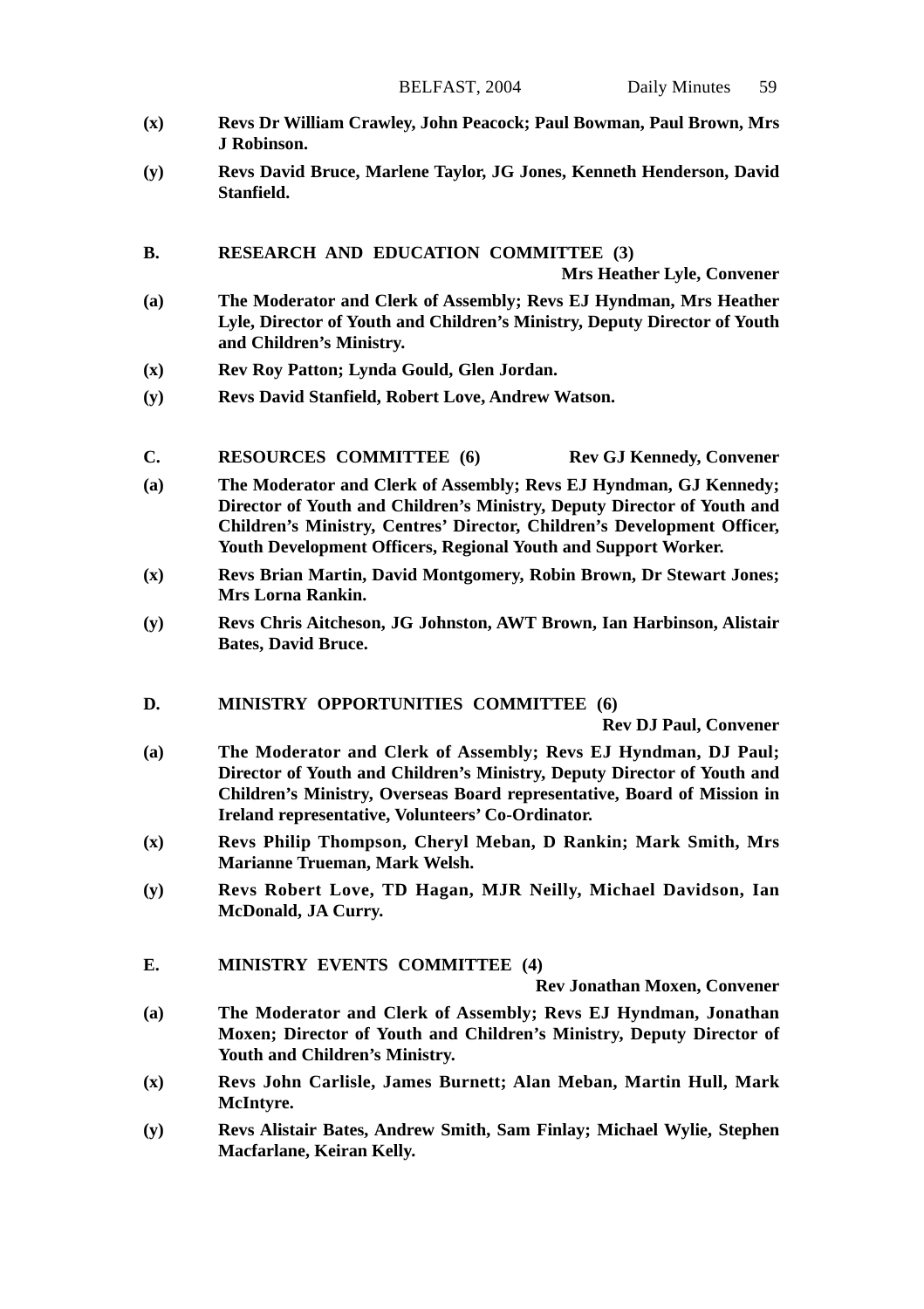The Report of the **UNION COMMISSION** (Reports pp 60-76) was submitted by the Rev T J Stothers, together with the following Supplementary Report. **UNION COMMISSION**

#### **UNION COMMISSION – Supplementary Report**

(1) The Personnel and Planning Committee have continued to consider the appointment of Additional Pastoral Personnel and especially the wide-ranging legal and personnel issues involved. It is recommended that a firm of consultants in this field – Peninsula – be engaged to offer a personnel and health and safety service to all congregations. This is a large consultancy firm which is organised on an all-Ireland basis.

 (2) It is possible that a congregation may need a slight change to its parish bounds and it would be helpful if it could be dealt with before the next Assembly. A resolution is appended to authorise the Union Commission to deal with the matter.

Moved by the Rev T J Stothers, seconded by the Rev C D McClure, and agreed:

1. That the Report be received.

2. That the CMF be authorised to pay grants towards expenses incurred by ministers in congregations, up to a limit of NI £5,100 or RI  $\epsilon$ 7,650 for ministers residing in the Republic of Ireland, within the terms of resolution 3, p70, General Assembly Minutes 1988.

3. That the General Assembly accept in outline the suggestions made in part 4 of the report from the Panel on Urban Mission (Appendix), and directs the panel to consult with the Board of Mission in Ireland with a view to their implementation. **Panel on Urban Mission**

4. That the congregation of Corlea be dissolved by the Union Commission on 1 January, 2005, or other suitable date, subject to suitable arrangements being made for the distribution of its assets. **Corlea**

Moved by the Rev T J Stothers, seconded by the Rev J H Robinson, and agreed:

5. That the Personnel and Planning Committee be thanked for its services and discharged (see Reports p61, Par 11) and that the Rev Colin McClure be thanked for his work as its Convener. **General**

Moved by the Rev T J Stothers, seconded by the Rev C D McClure, and agreed:

6. That the General Assembly agree the appointment of "Peninsula" to offer a personnel and health and safety service to congregations in terms to be agreed with the Union Commission and the Board of Finance and Personnel, and that an assessment be raised at a rate in 2004 of 0.25p in the £ of Stipend.

That the General Assembly authorise the Union Commission to approve a change in parish bounds on the recommendation of the Synod.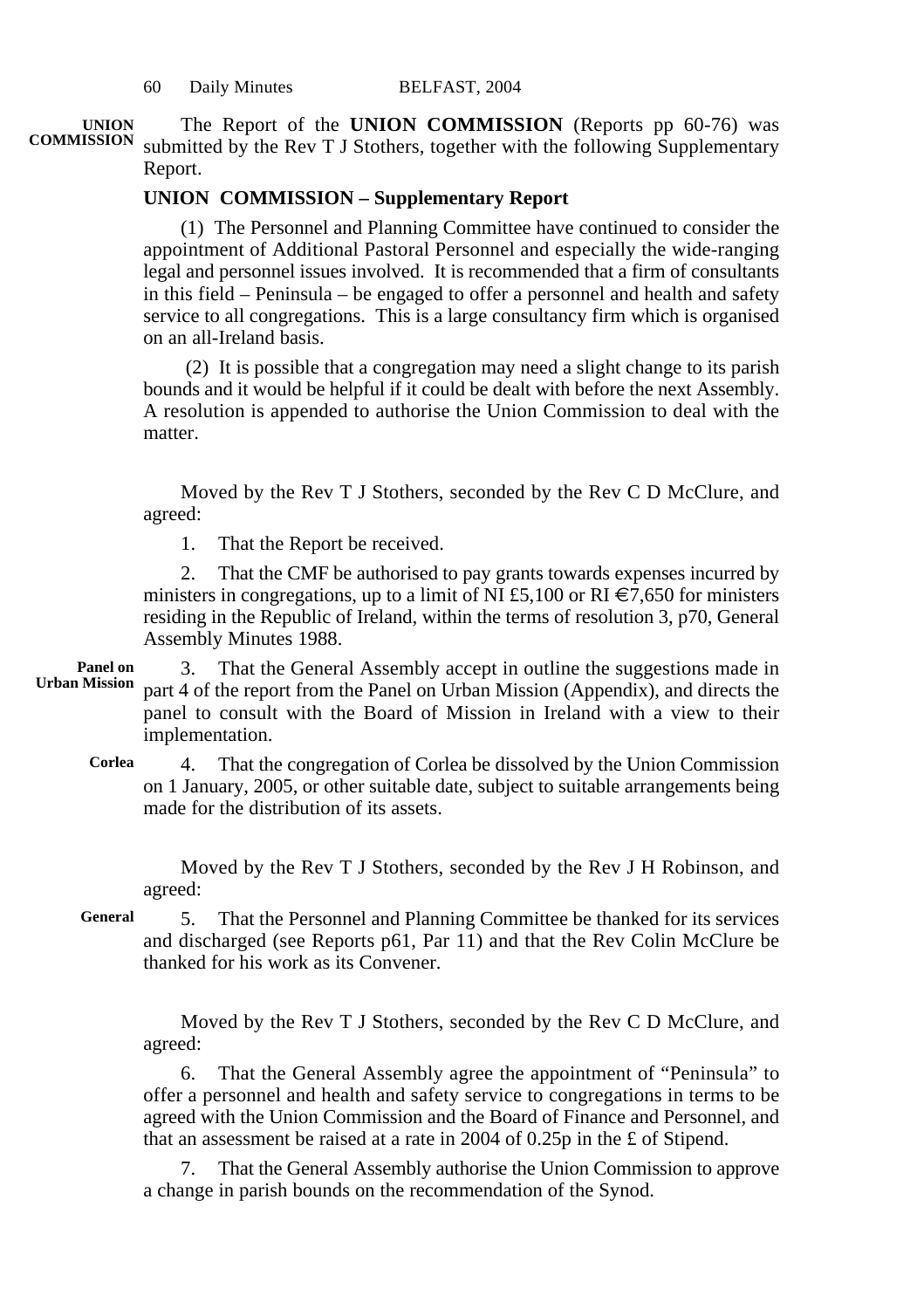8. That the Union Commission be appointed for the ensuing year in accordance with Par 128 of the Code as follows:

> **Rev TJ Stothers, Convener Rev SA Matthews, Secretary**

**(a) The Moderator and Clerk of Assembly, the Convener and Secretary of the Commission, the Secretary of the Board of Mission in Ireland, the Convener of the Home and Irish Mission Committee, one representative of the Central Ministry Fund.**

**(b\*) Revs TA McNeely, WJ Henry; Wm Grills, Mervyn Spence, Dr Chris Girvan, JB McClean.**

**(c\*) Revs Dr RI Birney, N McClean, TR Graham, WI Hunter; HL Todd, J Gregg.**

**(d\*) Revs TV Patterson, Dr I Hart, AR Bill; AJ Giffen, D McCormick, L Hully.**

**(e\*) Revs TWA Greer, GD Simpson, Dr J Fell; Mrs L Thompson, R Forbes, TR Reid.**

**(f\*) Revs M Burnside, J Lamont, S Anketell, B Brown; Kenneth Walker, Miss J Binnie.**

**(g) Revs P Dalzell, Dr AR Rodgers, J Brackenridge, CD McClure, WT Cordner, LH Eagleson; Mrs H Jess, Mrs H Murdock, Dr TJ Robinson.**

The **Overtures anent Par 128(1) and Par 193(2)(a) of the Code** (Reports **Overtures anent** p 77) were submitted by the Rev T J Stothers. **Par 128(1) and Par 193(2)(a)**

Moved by the Rev T J Stothers, seconded by the Rev C D McClure, and agreed:

That the Overture anent Par 128(1) of the Code be received and placed on the books.

That the Overture anent Par 193(2)(a) of the Code be received and that, under Para 111 of the Code, it be made the rule of the Church.

The sederunt came to a close at 5.45pm, the Moderator pronouncing the Benediction.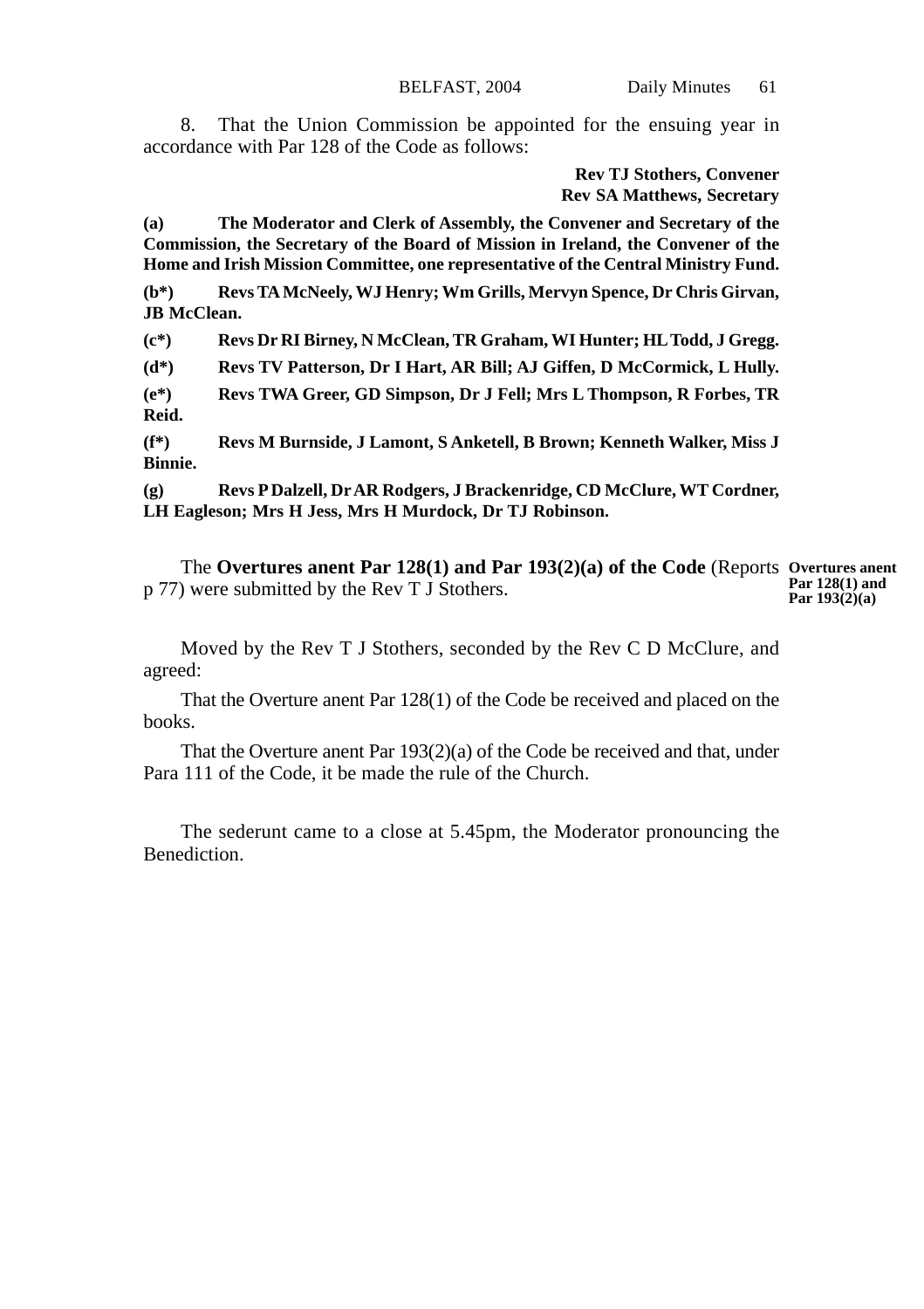| 62 | Daily Minutes | BELFAST, 2004 |
|----|---------------|---------------|
|    |               |               |

On Wednesday evening,  $9<sup>th</sup>$  June 2004, a Rally, conducted by the Moderator, took place at 7.45 pm. During worship, the Moderator welcomed Licentiates and expressed thanks to recently retired Ministers.

At the request of the Moderator, Professor David Livingstone, Professor of Geography and Intellectual History at the Queen's University of Belfast, addressed the Assembly.

The sederunt came to a close at 9.25 pm, the Moderator pronouncing the **Benediction** 

#### **SIXTH SESSION**

#### **Thursday, 10th June, 2004 Half past nine o'clock. Forenoon**

The Assembly again convened, the Moderator leading in prayer.

The Report of the **OVERSEAS BOARD** (Reports pp 147-176) was submitted by the Very Rev Dr S J Dixon, together with the following Correction **BOARD**to the Board Report: **OVERSEAS**

#### **OVERSEAS BOARD – Correction**

#### **Reports p 163 Appendix A, under 'India' to include**:

Norman & Joan Duncan 1994 Layman's Evangelical Fellowship and CNI – on Home Assignment

Board missionaries home from overseas, overseas bursars and Presbyterians serving with other missionary societies were introduced to the House by Miss Helen Johnston, Executive Officer for Personnel.

Moved by the Very Rev Dr S J Dixon, seconded by the Rev W S Marrs, and agreed:

1. That the Report be received.

2. That the General Assembly receive the Interim Report on the review of vision, purpose and strategy and direct the Overseas Board to continue with this process, bringing a final report to the General Assembly in 2005.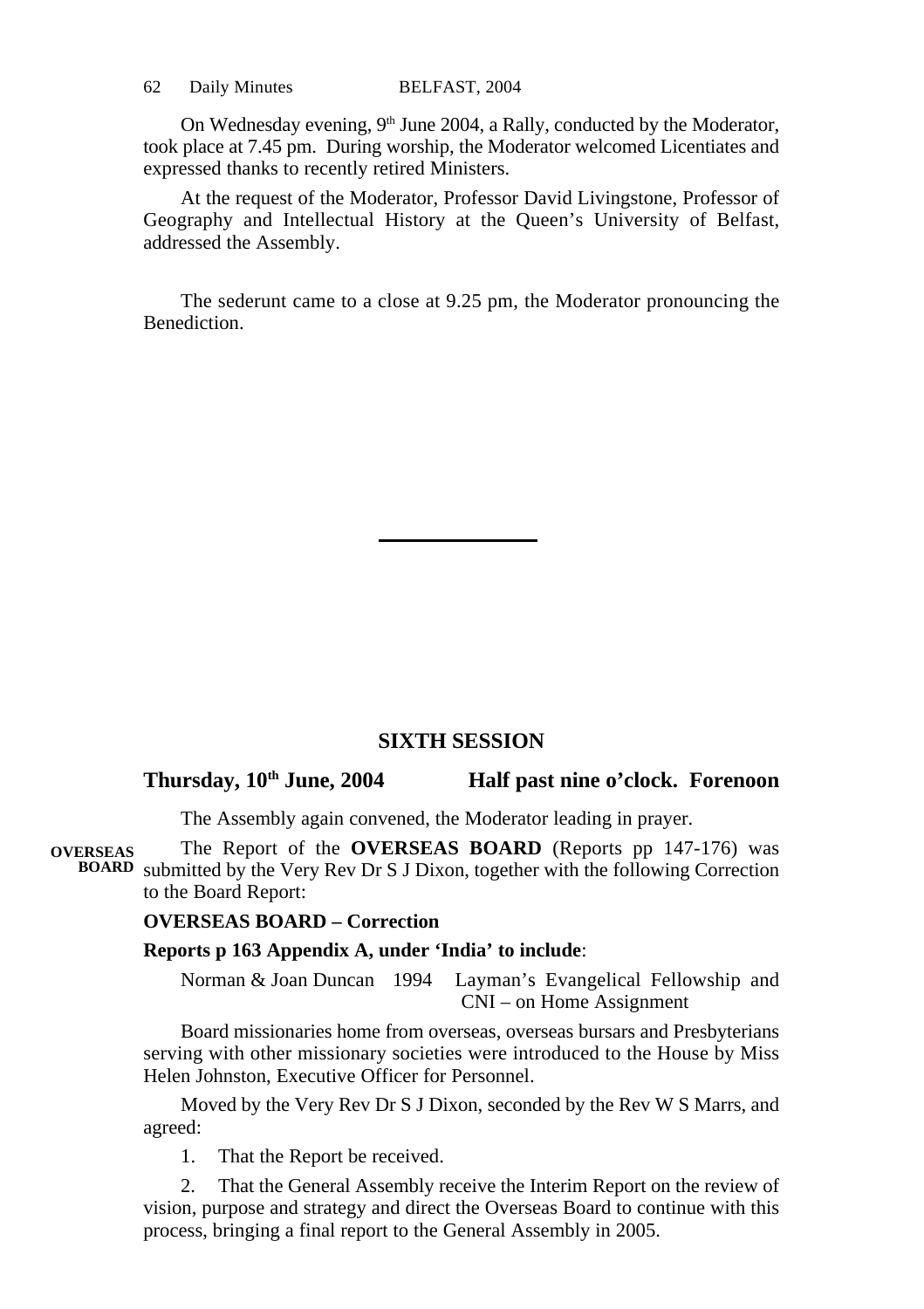3. That the General Assembly note that approximately 90% of mission is carried out by the Church world-wide in countries that are generally perceived to be predominantly Christian, and urge the Overseas Board to consider this in its strategic review.

4. That the General Assembly instruct the Overseas Board to look into how our church should best respond to the rise of Islam in the overseas context.

5. That given the ongoing political tensions and religious conflicts in Asia, and the consequent challenges heaped on minority Christian communities, the General Assembly call upon all our people to be committed to prayerful and practical support for Christians in China, India, Pakistan, Indonesia, Thailand and Myanmar.

6. That the General Assembly urge prayer for a peaceful solution to the ongoing political turmoil and conflict in Nepal, and for the United Mission to Nepal as they further implement their strategic plan and not least as they relate to the Nepali Christian Community.

7. That the General Assembly recommend the Overseas Board, at this time of European Union expansion and numerical decline in many of the Churches of Europe, to work together with European partners to discern and respond to new God-given opportunities for the effective proclamation of the gospel.

8. That the General Assembly give thanks for our renewed contact with the National Evangelical Synod of Syria and Lebanon, and ask the Overseas Board to continue its investigation into the place of Western mission in the Middle East, with particular reference to the role of the Presbyterian Church in Ireland.

9. That the General Assembly, recognizing the high degree of involvement in recent years with our partners in mission in Malawi, Kenya and Sudan, call upon our people to pray earnestly for these African Churches as they continue to share the good news of Jesus Christ in the context of deepening poverty and political uncertainty, and where an effective response to HIV/AIDS is diminished by the exodus of many healthcare workers to the West.

10. That the General Assembly give thanks that we have the privilege of contributing to and learning from the missionary endeavours of the Presbyterian churches in Brazil, and the United Church of Jamaica and the Cayman Islands, as these churches seek to reach out effectively with the gospel in isolated rural locations and growing urban centres.

11. That the General Assembly give thanks to God for the faithful service and witness of our missionary personnel in their varied and sometimes dangerous situations, and commend them and their families to the whole hearted support of our church.

12. That the General Assembly give thanks for the widespread interest in prayer and support for our missionaries and overseas mission partners, and rejoice at the evidence of an increasing desire on the part of some individuals and congregations for a more direct, 'hands on' involvement in global mission.

13. That the General Assembly encourage the Overseas Board, where appropriate, to work closely with other boards, presbyteries and congregations of our church in identifying and implementing strategies by which to encourage and enable all of our people to be active in their support for and involvement in the mission of Jesus Christ to the world.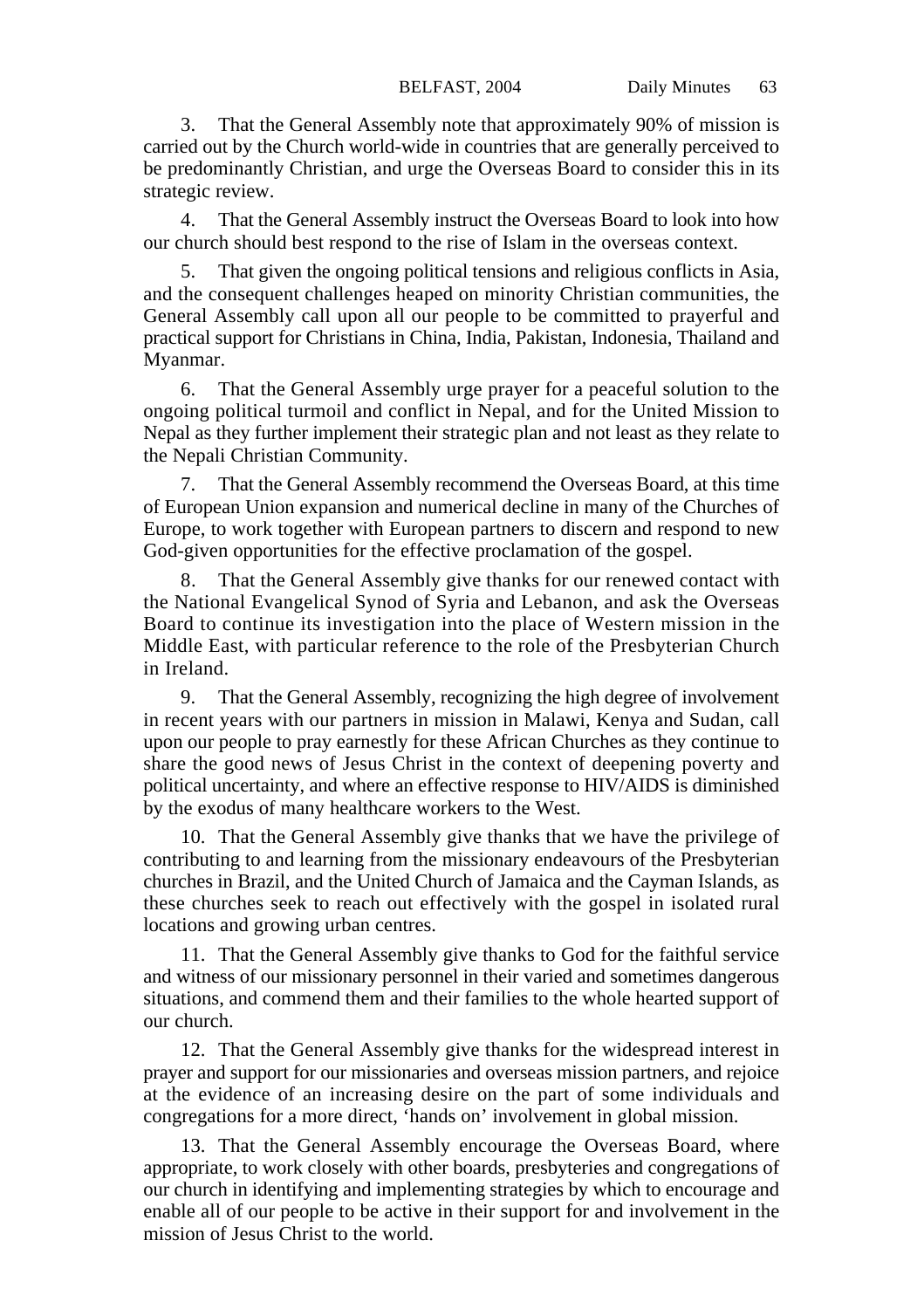14. That the resignation of the Rev Robin Quinn as Convener of the Africa, Latin America and Caribbean Committee be accepted, that he be thanked for his services and that the Rev Stephen Richmond be appointed in his place.

15. That the Rev Dr Mark Gray be appointed as Convener of the World Development Committee.

16. That the Overseas Board, with its associated working committees, be appointed for the ensuing year in accordance with Par 279 of the Code as follows:

> **Rev Dr SJ Dixon, Convener Rev WS Marrs, Secretary**

**(a) The Moderator and Clerk of Assembly, President, Overseas Vice-President and Executive Secretary of the PWA, Convener and Secretary of the Board, Convener of the Church Relations Committee, Deputy Director of Youth and Children's Ministry, two Young Women's Group representatives, Board of Youth and Children's Ministry representative.**

**(b) Rev Nigel McCullough; JM Warnock, Mrs A Murdock — Rev MM Stewart; Miss J Allen, Mrs E McIlwaine — Revs M Stanfield, RA Moffett; Miss M McCombe — Rev RA McLernon; N McKinney, Miss W Norwood—— Rev P Thompson; Dr J Kyle, Mrs M McCammon — Revs NS Millen, DB Murphy; Mrs D Rea.**

**(c) Rev NA Brown; N Rea, Mrs A Erwin — Mrs I Wallace, Miss D Savage, Mrs J Gaston — Rev Dr RN Gordon; G McIntyre, Mrs J Farlow — Rev NE Dorrans; Mrs N Moore, Miss C Anderson — Rev PE Dickinson; D Robinson, Mrs A Reid.**

**(d) Revs JSB Drennan, GF McKeown; Mrs Margaret Patterson,—— Revs BR Hughes, T Wilson; Mrs M Jackson— Rev Dr D Murphy; Miss R Taylor, \_\_\_\_\_\_\_\_\_\_\_\_\_\_\_\_.**

**(f) Rev SJ Richmond; S Speer, Mrs F Armour — Revs P McDowell, J Mann; Mrs D Mitchell—— Miss H Stewart, L Foster, E Martin.**

**(p) Mrs Doreen McMullen, Mrs Sandra Fleck, Mrs Lorna Brown, Mrs Rosemary Cowan, Mrs Pat Colvin, Mrs Valerie Stewart, Miss Zena McAllister.**

A. ASIA COMMITTEE (5) Rev SJ Hanna, Convener

**Rev WS Marrs, Secretary**

- **(a) The Moderator and Clerk of Assembly, Revs Dr SJ Dixon, SJ Hanna; Mrs Z Vallely, Mrs S Fell, Mrs D McMullen; Rev WS Marrs; CN Eves.**
- **(x) Revs Dr JW Lockington, Dr MCA Gray, CJC McMullen; Dr M Watson**
- **(y) Revs D Murphy, BR Hughes, G Aitcheson, PG McDowell; Miss M McCombe, Miss D Savage, Mrs E McIlwaine, Mrs M Jackson.**

**B. EUROPE AND MIDDLE EAST COMMITTEE (6)**

**Mrs Maureen Patterson, Convener Rev WS Marrs, Secretary**

**(a) The Moderator and Clerk of Assembly, Revs Dr SJ Dixon, JA Kirkpatrick, JN Seawright; Mrs M Patterson, Mrs Z Vallely, Mrs S Fell, Mrs D McMullen; Rev WS Marrs.**

**<sup>(</sup>e) Revs Dr WJH McKee, LWH Hilditch; Dr H Williamson — Rev DS Irwin; Mrs E Alexander, Mrs M Conn — Rev G Aitcheson; Dr C McKibbin, Mrs M McKibbin — Rev JW Fleck; R Wallace, Mrs M McCreedy.**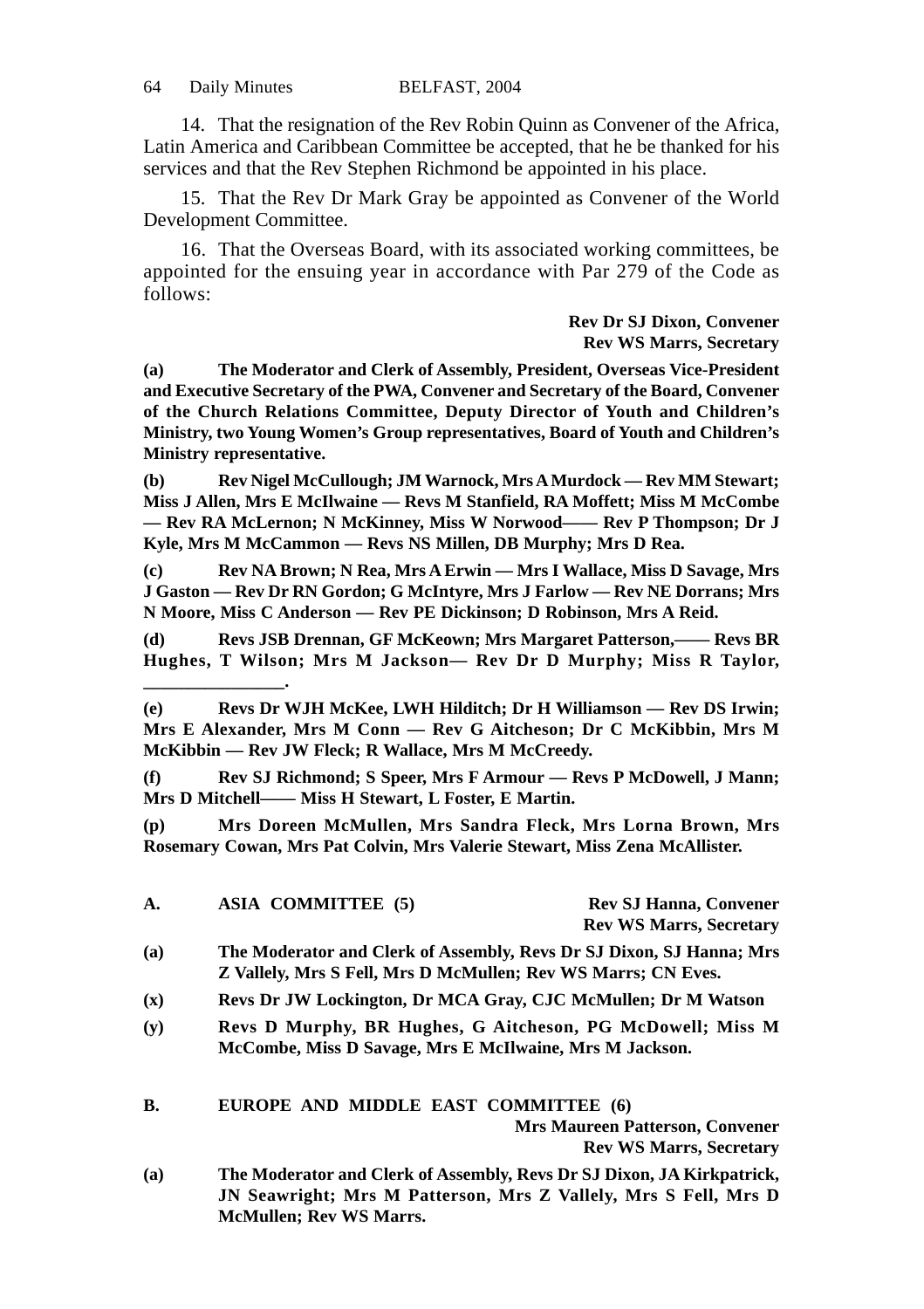| Revs Dr RI Birney, IJ Patterson, JI Thompson; Mrs E Alexander.                                                                                                                |
|-------------------------------------------------------------------------------------------------------------------------------------------------------------------------------|
| Revs RA McLernon, GF McKeown, RA Moffett; N McKinney, Mrs A Reid,<br>Miss Z McAllister, Mrs J Gaston, Mrs D Rea                                                               |
| AFRICA, CARIBBEAN & LATIN AMERICA COMMITTEE (5)<br><b>Rev SJ Richmond, Convener</b><br><b>Rev WS Marrs, Secretary</b>                                                         |
| The Moderator and Clerk of Assembly, Revs Dr SJ Dixon, HR Quinn; World<br>Development Committee Convener, Mrs Z Vallely, Mrs S Fell, Mrs D<br><b>McMullen</b> ; Rev WS Marrs. |
| Revs WJ Waring, WP Addley; TA Macpherson, R Kerr, Mrs M Binnie, J<br>Doherty.                                                                                                 |
| Revs J Mann, Dr RN Gordon, NE Dorrans; Miss R Taylor, Mrs D Mitchell,<br>Dr H Williamson.                                                                                     |
| WORLD DEVELOPMENT COMMITTEE (5)                                                                                                                                               |
| <b>Rev Dr MCA Gray, Convener</b><br><b>Rev WS Marrs, Secretary</b>                                                                                                            |
| The Moderator and Clerk of Assembly, Revs Dr SJ Dixon, WS Marrs, Dr.<br>MCA Gray; Mrs H McCall, Church Relations Committee Representative,<br><b>PWA Representative.</b>      |
| Rev CD McClure; A McCreary, Mrs S Phillips, D Nesbitt, Mrs F Watts, T<br>Magowan.                                                                                             |
| Revs NJ McCullough, J Mann; Miss Z McAllister, Mrs M McCammon, Mrs<br><b>M Patterson, G McIntyre.</b>                                                                         |

BELFAST, 2004 Daily Minutes 65

The **Overture Anent Par 279(2) of the Code** (Reports p 176) was submitted **Overture Anent Par 279(2)** by the Very Rev Dr S J Dixon.

Moved by the Very Rev Dr S J Dixon, seconded by the Rev W S Marrs, and agreed:

That the Overture Anent Par 279(2) of the Code be received and that, under Par 111 of the Code, it be made the rule of the Church.

The Minutes were taken and corrected.

# **Intermission**

The Report of the **BOARD OF MISSION IN IRELAND** (Reports pp 177- **BOARD OF MISSION IN** 200) was submitted by the Very Rev Dr D H Allen. **IRELAND**

Moved by the Very Rev Dr D H Allen, seconded by the Rev R L Craig:

1. That the Report be received.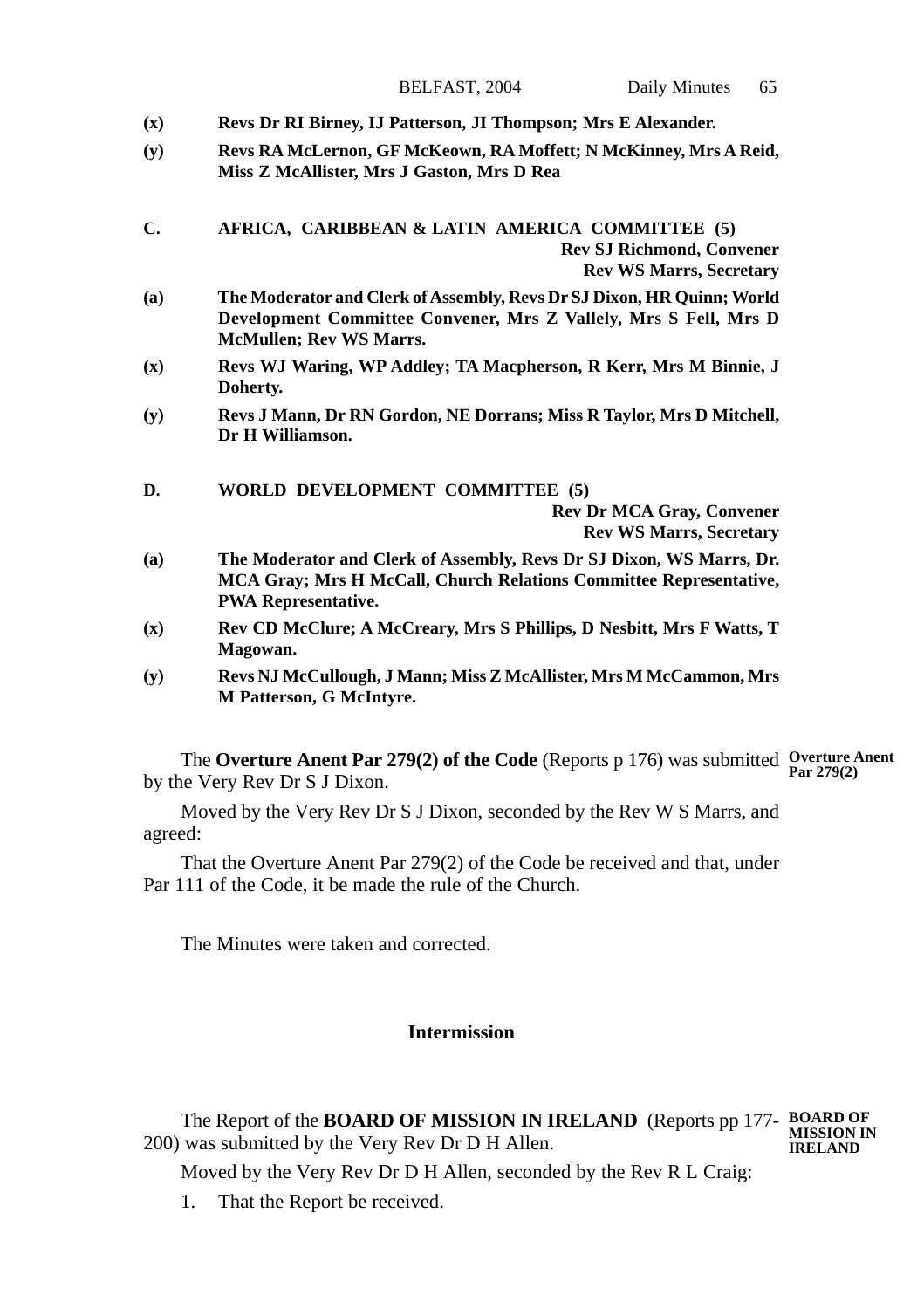| 66 | Daily Minutes | BELFAST, 2004 |  |
|----|---------------|---------------|--|
|----|---------------|---------------|--|

Moved as an amendment by the Rev D Bannerman, seconded by the Rev Dr R A Russell:

That the Report be received and that the report on alternative medicines and alternative therapies be printed separately as a charge on the Incidental Fund. **Report on medicines and therapies**

On being put, the amendment was declared passed.

On being put as substantive motion, was passed.

Business lapsed on Standing Orders (See page 75).

The Assembly engaged in worship conducted by the Moderator, assisted by the Rev D Bradley, the Rev Binnie Mwakasungula and Mr G Jordan.

At the request of the Moderator, the Rev Dr M R Patterson addressed the Assembly.

The sederunt came to a close at 1.00 pm, the Moderator pronouncing the **Benediction** 

#### **SEVENTH SESSION**

# **Thursday, 10th June, 2004 Two o'clock. Afternoon**

#### **In Private**

The Assembly again convened, the Moderator leading in prayer.

The Report of the **JUDICIAL COMMISSION** (Reports p 59) was submitted by the Rev Dr D J Watts. **JUDICIAL COMMISSION**

> Moved by the Rev Dr D J Watts, seconded by Mr M A Morrow, QC, and agreed:

1. That the Report be received.

2. That the Rev Mairisine Stanfield be appointed to the Judicial Commission.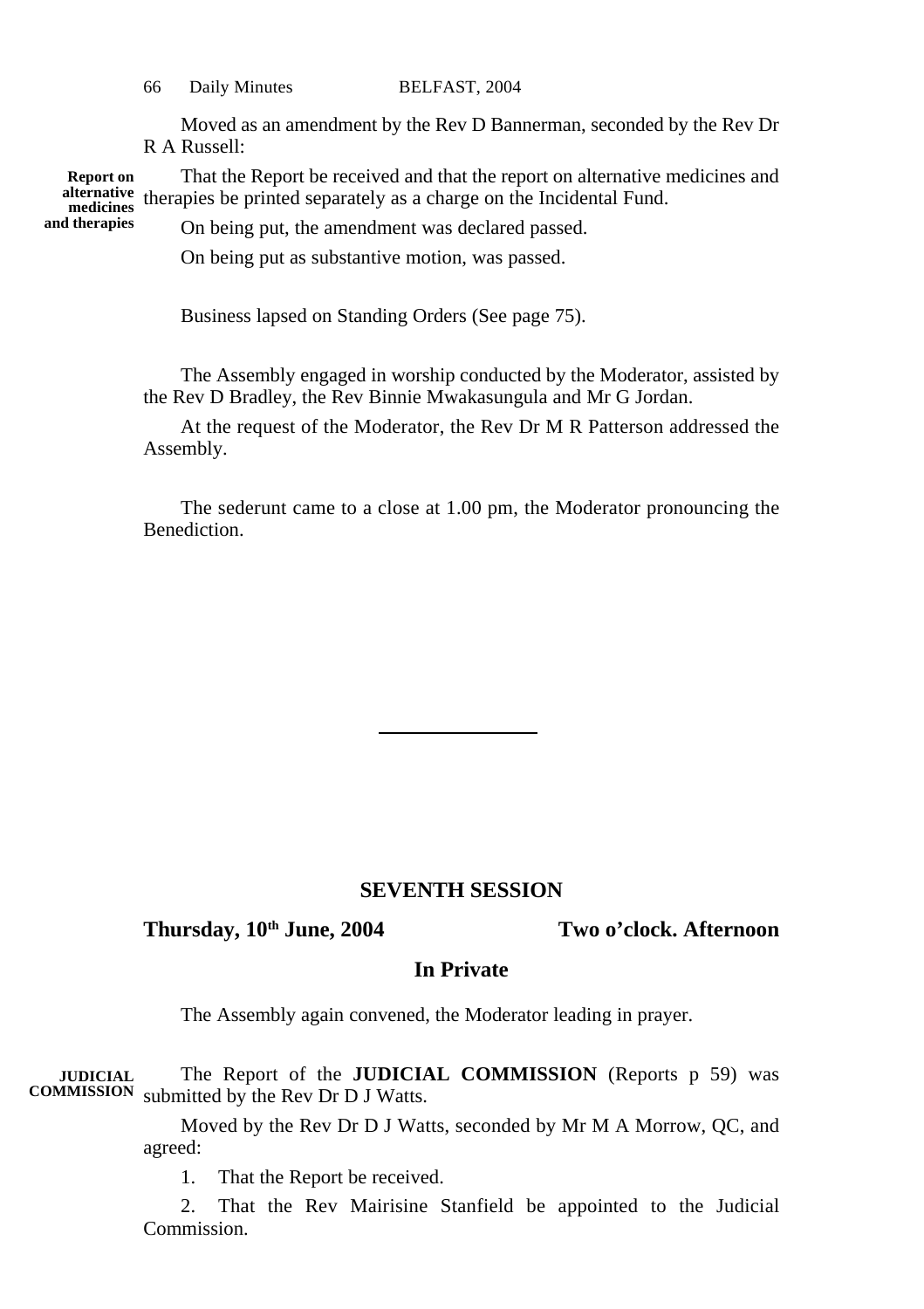The Report of the **COMMITTEE ON THE RECEPTION OF RECEPTION OF MINISTERS MINISTERS AND LICENTIATES** (Reports pp 306-308) was submitted by the **AND** Rev R B Savage, together with the following Supplementary Report. **LICENTIATES**

#### **COMMITTEE ON THE RECEPTION OF MINISTERS AND LICENTIATES – Supplementary Report**

The Committee met to interview the Rev T C Morgan and a resolution is appended.

Moved by the Rev R B Savage, seconded by the Rev T W D Johnston, and agreed:

1. That the Report be received.

2. That the Rev Jane Dasher be required to be reinterviewed by the Committee for the Reception of Ministers and Licentiates should a future application be submitted.

3. That the Rev Troy Christopher Morgan be declared eligible for call upon **The Rev** undertaking the courses required by the Board of Studies and Christian Training Norgan and satisfactorily completing an ordained assistantship of two years, on the same basis as the licentiate assistantship.

The **Memorial of the Rev D J M Boyle** (Reports p 308) was submitted by **Memorial of** Rev DJM Boyle the Rev C G Harris.

Moved by the Rev C G Harris, seconded by the Rev T A McNeely, and agreed:

That the Memorial be received and its prayer granted, and that the Rev D J M Boyle serve an Ordained Assistantship for a period of not less than 12 months.

The **Memorial of the Rev Jeffrey Godwin** (Reports p 309) was withdrawn.

The **Memorial of the Rev Geoffrey Reilly** (Reports p 310) was submitted by **Memorial of** the Rev G Aitcheson. **Rev Geoffrey Reilly**

Moved by the Rev G Aitcheson, seconded by the Rev J F Murdoch:

That the Memorial be received and its prayer granted.

On being put, the motion was declared lost.

The **Memorial of the Rev Maurice Sloan** (Reports p 311) was submitted by Memorial of Rev Maurice the Rev R T Anderson. **Sloan**

Moved by the Rev R T Anderson, seconded by Mr V Garland:

That the Memorial be received and its prayer granted.

On being put, the motion was declared lost.

The **Memorial of the Rev Charles Tarter** (Reports p 312) was withdrawn.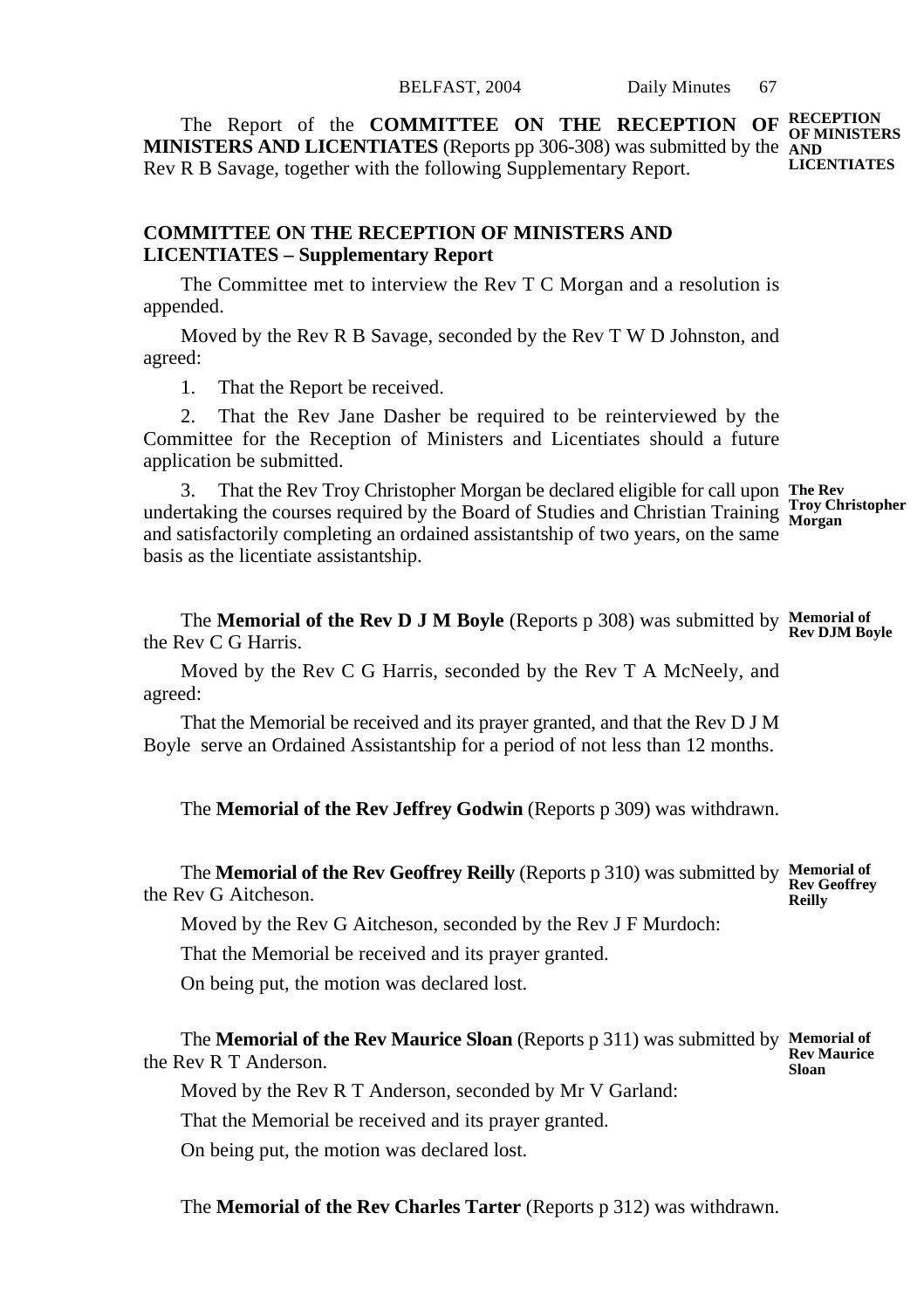# **In Public**

| <b>INTER-</b><br>CHURCH<br><b>RELATIONS</b> | The Report of the INTER-CHURCH RELATIONS BOARD (Reports pp<br>128-146) was submitted by the Rev A D Davidson.                                                                                                                                                                                                                                                                  |                                                                   |         |  |
|---------------------------------------------|--------------------------------------------------------------------------------------------------------------------------------------------------------------------------------------------------------------------------------------------------------------------------------------------------------------------------------------------------------------------------------|-------------------------------------------------------------------|---------|--|
| <b>BOARD</b>                                | Moved by the Rev A D Davidson, seconded by the Rev L E Carroll, and<br>agreed:                                                                                                                                                                                                                                                                                                 |                                                                   |         |  |
| <b>Irish Church</b><br><b>Relations</b>     | That the Report be received and that studies be carried out by the<br>1.<br>Church Relations Committee to determine the possibility of dialogue with the<br>Reformed Presbyterian and Evangelical Presbyterian churches in the island of<br>Ireland.                                                                                                                           |                                                                   |         |  |
|                                             | 2.                                                                                                                                                                                                                                                                                                                                                                             | That the following appointments be made:                          |         |  |
|                                             | To the Irish Council of Churches – Revs J Brackenridge, Dr S J Campbell; L<br>Conway, OBE; Rev L E Carroll; Mrs Pat Crossley; Revs A D Davidson, G A J<br>Farquhar; Miss D Gilmour; Revs Dr R J G Gray, Dr M C A Gray, R Herron, Dr<br>S Hutchinson; Mrs M Irwin; Revs L Kennedy-Ritchie, D Knox, C McClure, D<br>Nesbitt; J A Patterson, Ms Valerie Steele; Rev Dr D J Watts. |                                                                   |         |  |
| <b>Race Relations</b>                       | To the Irish Council of Churches Executive – Revs J Brackenridge, A D<br>Davidson, L Kennedy-Ritchie and Dr D J Watts.                                                                                                                                                                                                                                                         |                                                                   |         |  |
|                                             | To the Irish Inter Church Committee – Revs A D Davidson and Dr D J Watts.                                                                                                                                                                                                                                                                                                      |                                                                   |         |  |
|                                             | 3.<br>That the General Assembly welcome and support initiatives being taken<br>at local and at General Assembly level in response to recent racial attacks,<br>particularly in Northern Ireland.                                                                                                                                                                               |                                                                   |         |  |
|                                             | 4.                                                                                                                                                                                                                                                                                                                                                                             | That every Presbytery be urged to appoint a Race Relations Agent. |         |  |
| <b>General</b>                              | 5.<br>That Presbyteries be urged:                                                                                                                                                                                                                                                                                                                                              |                                                                   |         |  |
|                                             | to study the published report Policy on Asylum Seekers and<br>Refugees;                                                                                                                                                                                                                                                                                                        |                                                                   |         |  |
|                                             | • to seek contact with new immigrants and guest workers within their<br>boundaries:                                                                                                                                                                                                                                                                                            |                                                                   |         |  |
|                                             | to monitor incidents of racial intimidation or tension locally and to<br>report on the above to the Race Relations Panel.                                                                                                                                                                                                                                                      |                                                                   |         |  |
|                                             | 6.                                                                                                                                                                                                                                                                                                                                                                             | That 12 September 2004 be observed as Racial Justice Sunday.      |         |  |
|                                             | 7.                                                                                                                                                                                                                                                                                                                                                                             | That the following grants be made from the Incidental Fund:       |         |  |
|                                             |                                                                                                                                                                                                                                                                                                                                                                                | Irish Council of Churches                                         | £16,400 |  |
|                                             | Irish Inter-Church Meeting                                                                                                                                                                                                                                                                                                                                                     | £8,000                                                            |         |  |
|                                             | Conference of European Churches                                                                                                                                                                                                                                                                                                                                                | £3,500<br>£1,000                                                  |         |  |
|                                             | Leuenberg Consultation                                                                                                                                                                                                                                                                                                                                                         |                                                                   |         |  |
|                                             | World Alliance of Reformed Churches<br>£10,100                                                                                                                                                                                                                                                                                                                                 |                                                                   |         |  |
|                                             | World Alliance of Reformed Churches General Council Fund<br>£1,000<br><b>Race Relations Grants</b>                                                                                                                                                                                                                                                                             |                                                                   |         |  |
|                                             | £3,850<br><b>Environmental Panel</b><br>£300                                                                                                                                                                                                                                                                                                                                   |                                                                   |         |  |
|                                             |                                                                                                                                                                                                                                                                                                                                                                                | £5,500                                                            |         |  |
|                                             |                                                                                                                                                                                                                                                                                                                                                                                | General Work of the Board                                         |         |  |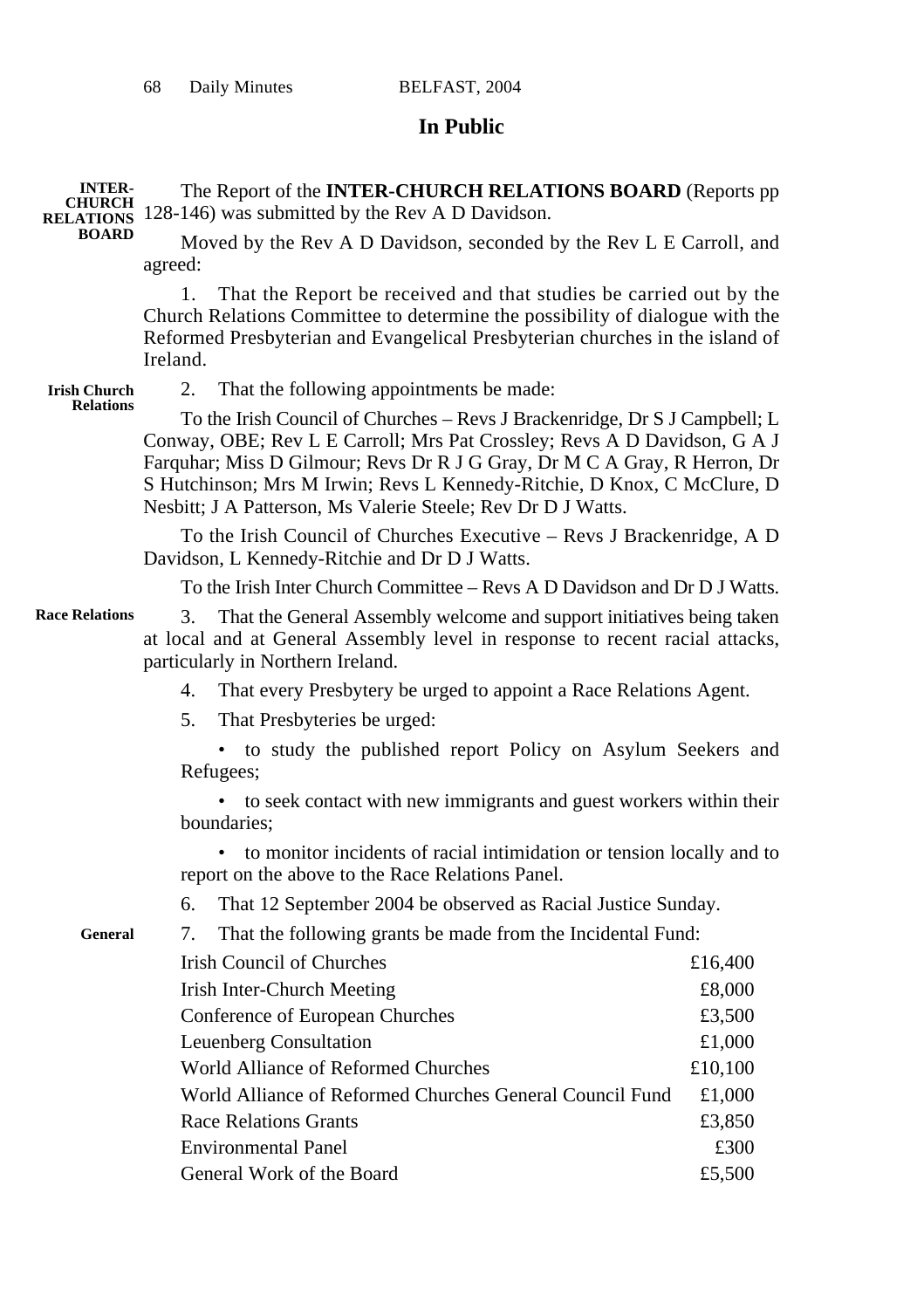Race Relations Grants:

| (i) Diakonia Council of Churches                      | £1,000 |
|-------------------------------------------------------|--------|
| (ii) Holocaust Memorial Day Committee                 | £100   |
| (iii) All-Ireland Consultative Committee (towards the |        |
| projected November Conference with ethnic minorities) | £1,500 |
| (iv) Northern Ireland Council for Ethnic Minorities   | £250   |
| (v) Irish Refugee Council (Dublin)                    | £250   |
| (vi) General work of the Race Relations Committee     | £750   |

Moved by the Rev Dr D J Watts, seconded by the Rev J H Robinson, and agreed:

8. That the Convener of the Inter-Church Relations Board, Rev A D Davidson, and the Conveners of its working committees – Revs Gabrielle Farquhar, Lesley Carroll, Dr Gordon Gray and Mrs Hazel McCall – be thanked for their years of dedicated service.

Moved by the Rev A D Davidson, seconded by the Rev L E Carroll, and agreed:

9. That the Inter-Church Relations Board, with its associated working committees, be thanked and discharged.

The **Overture Anent Par 278 of the Code** (Reports p 146) was submitted by **Overture Anent** the Rev Dr D J Watts. **Par 278**

Moved by the Rev Dr D J Watts, seconded by the Rev J H Robinson, and agreed:

That the Overture Anent Par 278 of the Code be received and that, under Par 111 of the Code, it be made the rule of the Church.

The Report of the **UNITED APPEAL BOARD** (Reports pp 332-338) was **UNITED** submitted by Mr M H Stewart. **APPEAL BOARD**

Moved by Mr M H Stewart, seconded by the Rev T D Gribben, and agreed:

- 1. That the Report be received.
- 2. That the United Appeal for 2005 be as set out in Schedules III and IV.

3. That the United Appeal Board for the ensuing year be appointed in accordance with Par 287 of the Code as follows:

> **MH Stewart, Convener The Clerk, Secretary**

- **(a) The Moderator and Clerk of Assembly; MH Stewart.**
- **(b\*) Revs WL Haslett, DC Porter; JAM Cunningham, Noel Greenlee.**
- **(c\*) Rev GA Preston; Miss M French, MH Stewart, V McLean.**
- **(d\*) Revs SE Hughes, V Sinclair, JR Lambe; J McKibben.**
- **(e\*) Revs PG McCrea, Dr SDH Williamson, J Noble; JA Patterson.**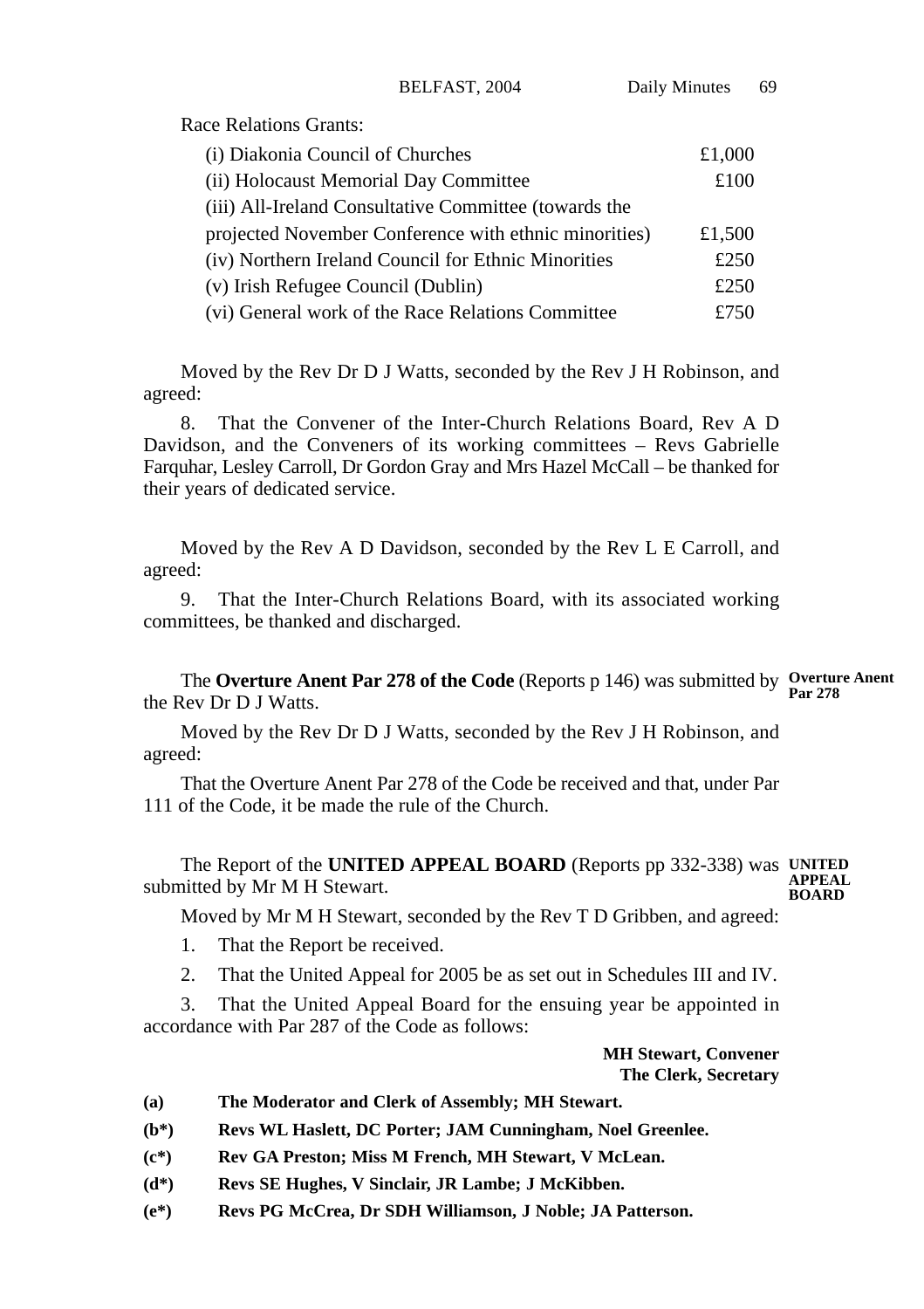70 Daily Minutes BELFAST, 2004

**(f\*) Revs M Burnside, GA Mitchell, A Boal; Norman Watt.**

**(g) Revs D Clarke, TD Gribben, J Lamont, Rev G McClelland; Mrs O Marshall, J Clarke, B McCormack, N Adams.**

The Report of the **BOARD OF FINANCE AND ADMINISTRATION FINANCE AND** (Reports pp 315-331) was submitted by Mr D F Adair, together with the following Supplementary Report. **BOARD OF**<br>**FINANCE AND** 

# **BOARD OF FINANCE AND ADMINISTRATION – Supplementary Report**

#### **Value Added Tax**

Further discussions have taken place with Customs & Excise. The Church originally registered for VAT from 1 April 1973 as it was unclear at the time of late registration what the actual date should have been. It has now been agreed with Customs & Excise that the registration date should be 1 January 1996. A first VAT return has been prepared for the period 1 January 1996 to 31 October 2003 and the amount of VAT paid was £59,400. As the Church registered with Customs & Excise before the expiration of the Belated Notification Penalty Exemption, no penalty is payable. Furthermore, no interest is due in respect of this amount. It is estimated that amounts for subsequent quarters will be in the region of £2,250. In principle Customs  $\&$ Excise have agreed the basis on which the first VAT return was prepared but they reserve the right to carry out an inspection of the Church's records relating to that return.

As indicated in the Board report, it will be necessary to make changes to the accounting systems and it is planned to have these in place for the VAT return for the quarter commencing 1 July 2004. If the relevant resolution appended to the Boards report is approved, amounts due prior to this will be a charge to the Incidental Fund and thereafter any agency of the Church with vatable supplies will be responsible for payment of any VAT due.

One issue which remains unresolved relates to Fisherwick Management Services Limited (owned by PCI), who manage the Church House complex. The company is responsible for service charge expenditure and for invoicing this to tenants.

Moved by Mr D F Adair, seconded by Mr D Lamb, and agreed:

1. That the Report be received.

2. That Ernst and Young LLP be appointed as auditors for all the Committees, Boards, Trusts, Commissions and Agencies of the General Assembly for the year 2004.

3. That the assessment for the Incidental Fund for 2004 be 5.25p in the £ of stipend.

4. That the Incidental Fund be authorised to meet any liability to Customs & Excise arising from late VAT registration. **Incidental Fund**

> 5. That no action is taken at present to incorporate the central Church structure as a company limited by guarantee but that the matter be kept under review by the Board of Finance and Personnel and that a report be brought to the General Assembly by that Board by 2008 at the latest.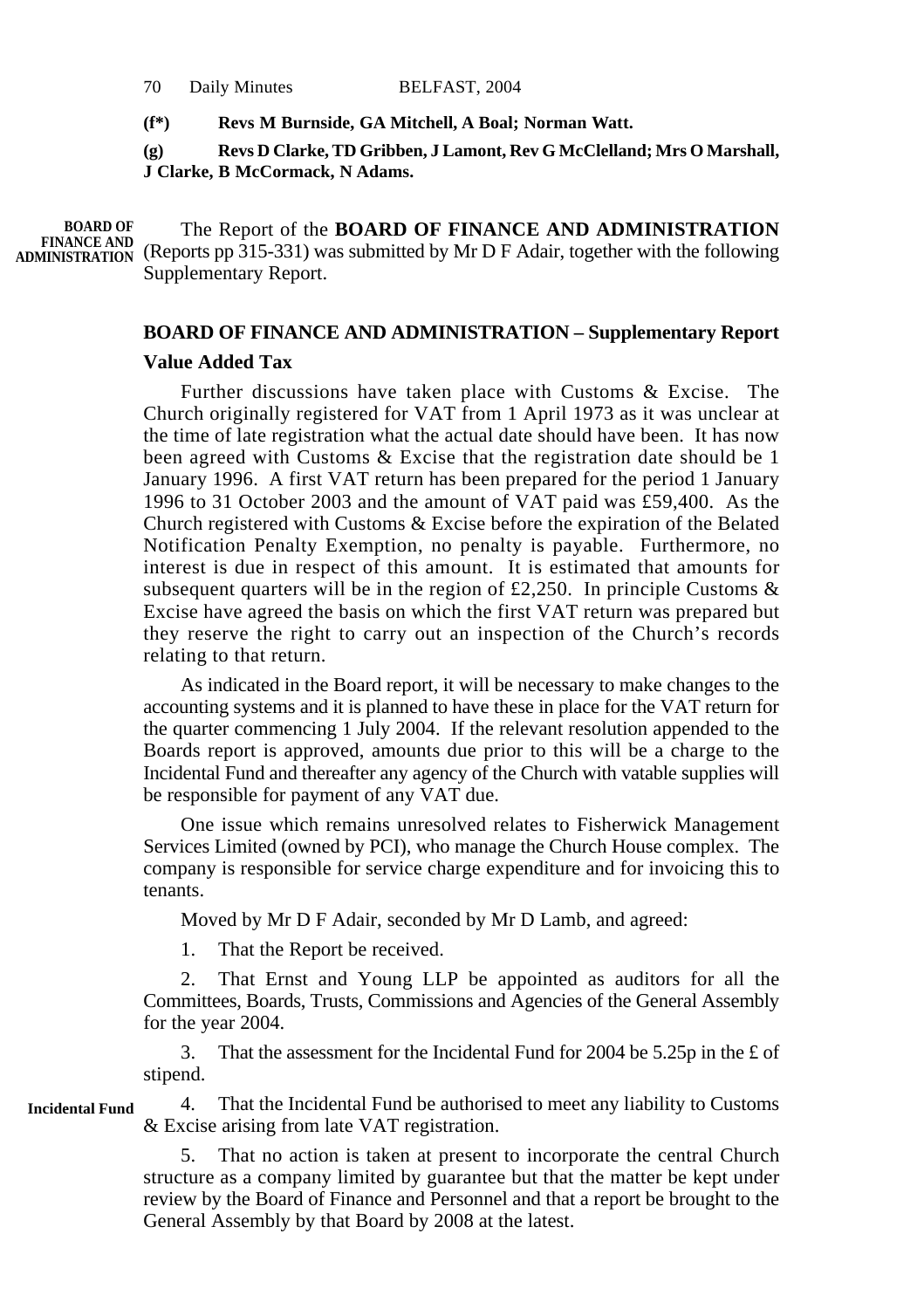6. That Presbyteries and Congregations be strongly recommended to take such steps as are required to:

(a) indemnify officers and members of decision-making bodies such as Church Committees and Kirk Sessions,

(b) ensure that such persons are aware of their responsibilities as specified in the Code and their potential liabilities.

(c) arrange for suitable indemnity insurance cover for congregations and presbyteries,

(d) provide appropriate training,

(e) ensure that the people appointed to carry out tasks have, or employ those who have, the appropriate skills and experience;

and that in order that such provision of indemnification be as consistent and comprehensive as possible throughout the Presbyterian Church in Ireland, the Board of Finance and Personnel should prepare and distribute guidelines for Congregations and Presbyteries, after appropriate consultation with experts in the areas of insurance and law.

7. That the Board of Finance and Personnel have a Risk Assessment for the Central Church carried out and that a report be made to the General Assembly no later than 2006.

Moved by Mr D F Adair, seconded by the Rev Dr D J Watts, and agreed:

8. That the resignations of Mr Michael Fitch, Mr David Lamb and Rev R I A Allely as Conveners under the Board of Finance and Administration be accepted and that they be thanked for their services.

Moved by Mr D Lamb, seconded by the Rev Dr D J Watts, and agreed:

That the resignation of Mr D F Adair as Convener of the Board of Finance and Administration be accepted and that he be thanked for his services.

Moved by the Rev Dr D J Watts, seconded by the Rev J H Robinson, and agreed:

10. That the Board of Finance and Administration, with its associated working committees, are thanked for their services but not reappointed in accordance with Par 286 of the Code in view of the General Assembly's decision to amalgamate the Board with the Board of Ministry and Pensions in the new Board of Finance and Personnel.

#### **Intermission**

The **Memorial of the Kirk Session of Adelaide Road, Donore** (Reports p **Memorial of the Kirk Session of** 77) was submitted by the Rev F P Sellar.

**Adelaide Road,**

Moved by the Rev F P Sellar, seconded by the Rev C M Hunter, and agreed: **Donore**

That the Memorial be received and its prayer granted.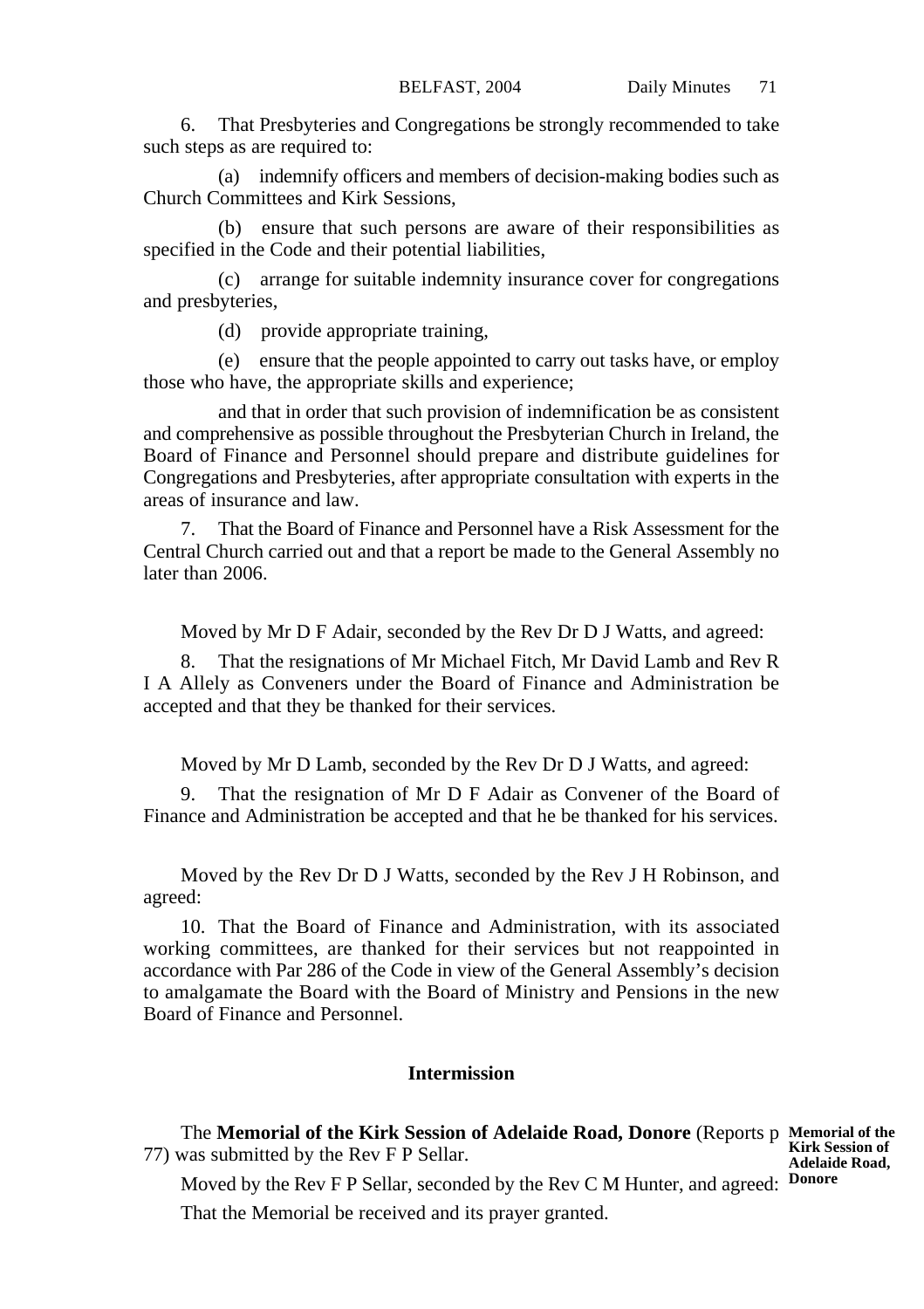The **Memorial of the Kirk Session of Clontarf** (Reports p 78) was submitted by the Rev W McLaren. **of Clontarf Memorial Kirk Session**

Moved by the Rev W McLaren, seconded by Mrs C Poynton, and agreed:

That the Memorial be received and its prayer granted.

**GENERAL BOARD ––**Debate Resumed (See page 57) **GENERAL BOARD**

Moved by the Rev Dr D J Watts, seconded by Mr D F Adair, and agreed:

5. That the General Assembly adopt the Marriage Guidelines as printed in paragraph 11.

6. That the General Assembly approve in principle the new Committee structure of the General Board.

7. That the following Panel be set up to consider the number and boundaries of Presbyteries and report through the General Board: Moderator, Clerk, Deputy Clerk, Clerks of Synods, Revs J G Faris, T C Morrison; W H Scott, S Warnock.

#### 8. That a grant of up to £1,000 be made available from the Incidental Fund to the Conciliation Panel. **Conciliation**

9. That the General Assembly adopt the recommendations of the Recognised Ministries Committee on Ministers and Licentiates without Charge. **Ministries Recognised**

> 10. That the Rev Dr Ruth Patterson and the Rev Desmond Maxwell report in the interim to the General Board.

> 11. That The Boys' Brigade be approved as an organisation appropriate for recognised ministry.

> 12. That Youth Link be approved as an organisation appropriate for recognised ministry.

On being put, the resolution was declared passed.

Voting: For ................................... 76 Against ............................ 38

13. That the General Assembly ask the Recognised Ministries Committee to review all aspects of the Recognised Ministries scheme and report to the next Assembly.

14. That the greetings of the General Assembly be sent to our chaplains serving with the Regular Forces. **Forces**

> 15. That the General Assembly note the various openings becoming available for chaplaincy work in the Regular Forces and commend these opportunities for service to our younger ministers.

> 16. That the General Assembly commend the work done by our part time chaplains in the Territorial Army, the Army Cadet Force and by Officiating Chaplains to our Garrisons and Stations.

> 17. That the General Assembly express appreciation for those of our ministers who have recently returned from operational duties in Iraq, Bosnia and Afghanistan.

**Committee**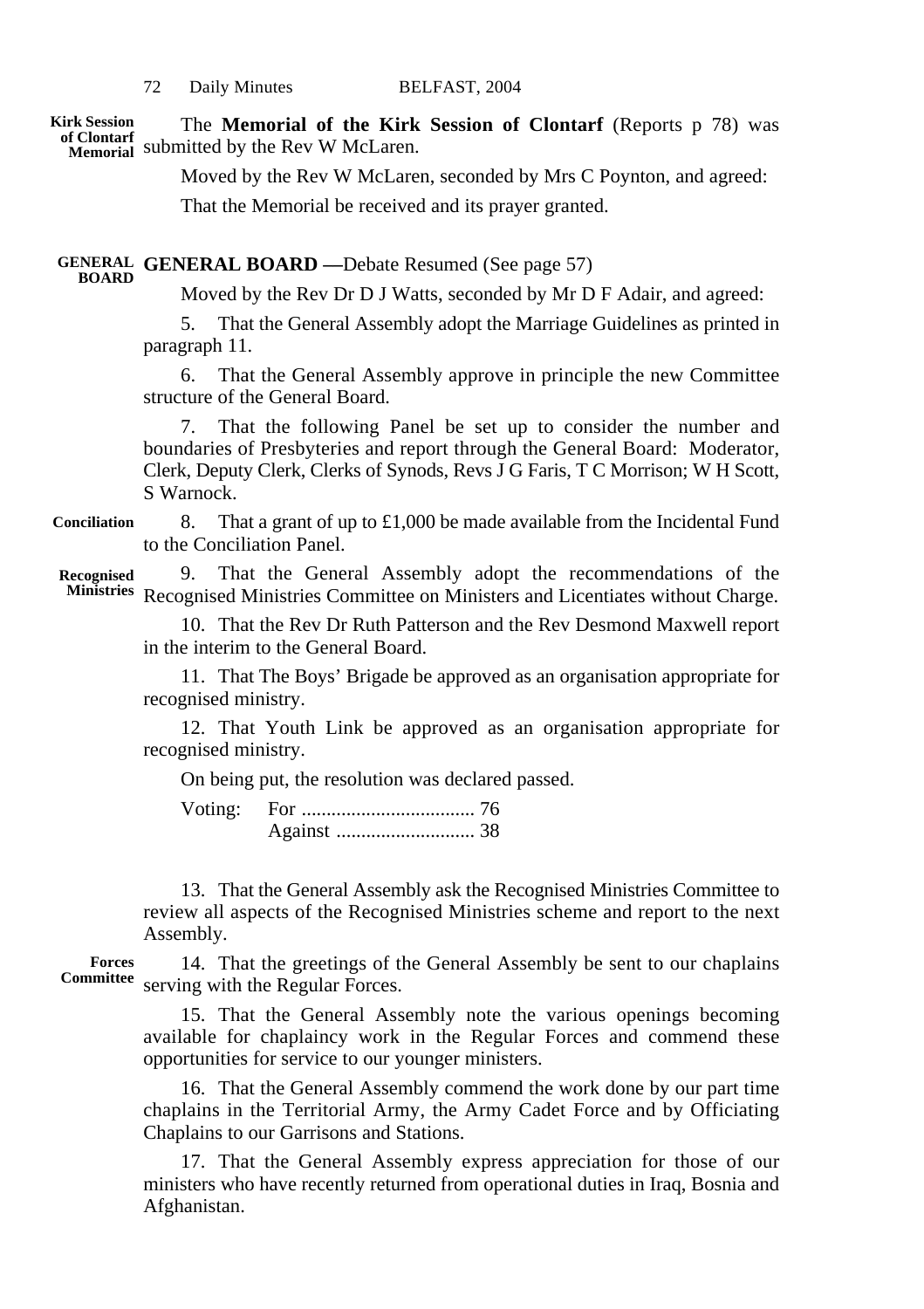18. That the General Assembly recommend the customary observance of Battle of Britain Sunday and Remembrance Sunday in our congregations and that the appropriate offerings taken up on those days be given to the Royal Air Force "Wings Appeal" and the Royal British Legion Poppy Appeal.

19. That the General Assembly recommend that congregations continue to support the work of the UDR/Royal Irish Regiment Benevolent Fund by taking up an offering on the last Sunday in April or some other appropriate Sunday.

20. That a grant of up to £2,500 be made available from the Incidental Fund **Peace and Peacemaking** to the Peace and Peacemaking Committee.

21. That the following grants be paid from the Incidental Fund:

| Church House Panel               | £7,500 |
|----------------------------------|--------|
| <b>Residential Centres Panel</b> | £1,000 |
| Provision of Marriage Registers  | £4,000 |
| General work of the Board        | £3,500 |

22. That the resignation of the Rev Stephan van Os as Convener of the Forces Committee be accepted, that he be thanked for his services and the Rev P P Campbell appointed in his place.

23. That the resignation of Dr Robert Rodgers as Convener of the Chaplains Committee be accepted, that he be thanked for his services and the Rev J Gordon appointed in his place.

24. That the resignation of the Rev Doug Baker as Convener of the Peace and Peacemaking Committee be accepted and that he be thanked for his services.

25. That the General Board, with its associated working committees for the ensuing year, be appointed in accordance with Par 272 of the Code as follows:

#### **The Clerk, Convener**

**(a) Moderator and Clerk of Assembly, preceding three Moderators and former Clerks of Assembly, Clerks of Synods and Assembly Conveners of Commissions and Boards.**

**(b) Revs Dr RA Russell, J Gordon; J McIntyre, DF Adair — Revs CG Harris, FAC Wilson; WJ Hamilton, WH Scott — Revs Dr James Harper, RE Boggs; McL Gibson, Mrs I McBride — Revs JI Davey, R Lockhart; N Mawhinney, Miss E McConnell — Revs IJ Patterson, R. Murray; J Hudson, Dr TJ Robinson—— Revs SA Finlay, Dr DJ McGaughey; RE McWilliams, S Walker.**

**(c) Revs JJ Andrews, B Boyd; N Rea, S Wallace—— Revs WJ Johnstone, G. Farquhar; E. Boal, RJ McDowell — Revs Ivan Hunter, TP Fleming; I Smyth, P McGonigle — Revs HB Wallace, HW Mullan; M Morrison, EC Redmond — Revs WD Weir, D Bannerman; B Strange, Mrs AB Wilson.**

**(d) Revs TC Morrison, RS Hetherington; R Doggart, B Hamill—— Revs RT Anderson, WPH Erskine; Dr RM Nicholl, Miss Mary Angus — Revs John McVeigh, Dr JR Savage; AJ Morrow, Miss VJ Wilson.**

**(e) Revs Dr J Fell, DJ Hutchinson; JA Emery, A Craig —Revs S Stewart, N Ward; B Douglas, S Warnock—— Revs JF Murdoch, R Herron; J Cochrane, JA Patterson — Revs TJ Conway, T Greer; R Stewart, EM Carroll.**

**(f) Revs Brian Brown, J Lamont; AO Buchanan, Mervyn McKean — Revs JG Faris, FP Sellar; Ms Joan Cowle, Wm Harper — Revs Nancy Cubitt, A McCullough; J Fairbairn, \_\_\_\_\_\_\_\_\_\_\_\_\_\_\_.**

**Committee General**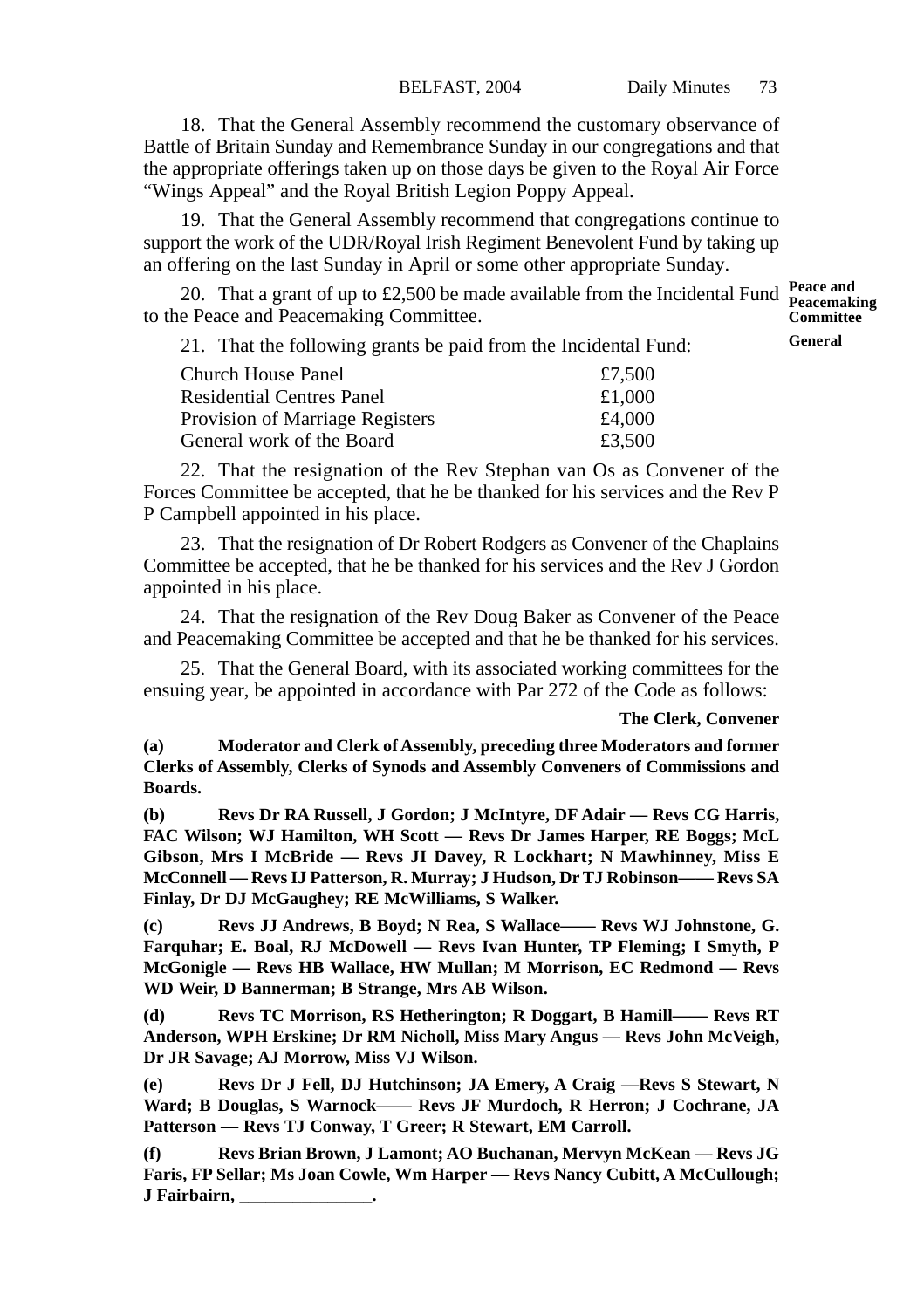|  | 74 | Daily Minutes | BELFAST, 2004 |
|--|----|---------------|---------------|
|--|----|---------------|---------------|

**(g) Revs TD Gribben, IF Smith, CJC McMullen; Mrs G Irwin, Mrs K Mawhinney, Mrs M Patterson, Mrs Z Vallely, Mrs R Cowan, Miss E Drysdale, Mrs M Thompson, HS McCullough, A McMurtry, S McKinney, Mrs A Harbison, Mrs H Jess, D McCleery, WH Henry, D Bell, JH Martin, Mrs M Magowan.**

| A.             | CHURCH AND SOCIETY COMMITTEE (6)                                                                                                                                                                                                       |
|----------------|----------------------------------------------------------------------------------------------------------------------------------------------------------------------------------------------------------------------------------------|
|                | Revs Dr Alastair Dunlop; David Moore, Conveners                                                                                                                                                                                        |
| (a)            | The Moderator, preceding Moderator, Clerk, former Clerks, and Deputy<br>Clerk of Assembly, Moderator-Designate, Global Concerns Convener, Revs,<br>Dr Alastair Dunlop, David Moore; George McCullagh.                                  |
| $(\mathbf{x})$ | Revs D Bannerman, TN Hamilton, R Herron, DR Baker; Mrs S Blair, Mrs<br><b>H McKinley, Ross McCarter.</b>                                                                                                                               |
| (y)            | Revs J Gordon, Dr J Fell, JJ Andrews, TJ Conway; J Hudson, M McKean.                                                                                                                                                                   |
| В.             | <b>GLOBAL CONCERNS (5)</b><br><b>Rev Lesley Carroll, Convener</b>                                                                                                                                                                      |
| (a)            | The Moderator and Clerk of Assembly, Conveners of Environment, Peace<br>and Peacemaking, Race Relations Panels, One representative from Overseas<br>Board, Church Relations Committee; Rev. Lesley Carroll.                            |
| (x)            | Revs CM Hunter, CJC McMullen, AC Rankin; Mrs F Watts; Dr J Gillespie                                                                                                                                                                   |
| (y)            | Revs DJ Hutchinson, IJ Patterson, Dr RA Russell; AJ Morrow, R Stewart.                                                                                                                                                                 |
| C.             | <b>CHURCH RELATIONS (5)</b><br><b>Rev AD Davidson, Convener</b>                                                                                                                                                                        |
| (a)            | The Moderator and Clerk of Assembly, Prof of Systematic Theology,<br>Director of Youth and Children's Ministry, one representative from: Board<br>of Mission in Ireland, Overseas Board and Global Concerns Panel; Rev AD<br>Davidson. |
| $(\mathbf{x})$ | Revs J Brackenridge, KDW Crowe, SE Hughes, JC McCullough, L<br>Kennedy-Ritchie; Mrs H McKinley.                                                                                                                                        |
| (y)            | Revs WB Boyd, GAJ Farquhar, J McVeigh, Dr JR Savage; W Harper, Dr JJ<br>Robinson.                                                                                                                                                      |
| D.             | DOCTRINE COMMITTEE (5)<br>Principal, UTC, Convener                                                                                                                                                                                     |
| (a)            | The Moderator and Clerk of Assembly, the General Assembly's Theological<br>Professors.                                                                                                                                                 |
| (x)            | Revs C Meban, Prof RFG Holmes, Dr JW Lockington, A Gibson, GJ<br>Kennedy; Dr N Smith.                                                                                                                                                  |
| (y)            | Revs Dr J Fell, TP Fleming, JG Faris, FP Sellar, J Gordon, SA Finlay                                                                                                                                                                   |
| E.             | PRIORITIES COMMITTEE (6)<br><b>The Clerk, Convener</b>                                                                                                                                                                                 |
| (a)            | The Moderator and Clerk of Assembly, Deputy Clerk, General Board<br>Conveners.                                                                                                                                                         |
| $(\mathbf{x})$ | <b>One Representative from the Boards of Communications; Overseas; Board</b><br>of Mission in Ireland; Social Witness; Youth and Children's Ministry;<br><b>Education; Studies and Christian Training; Finance and Personnel.</b>      |
| (y)            | Revs TJ Conway, N Cubitt, RS Hetherington, WD Weir; Miss VJ Wilson,<br>DF Adair, EM Carroll, WH Scott.                                                                                                                                 |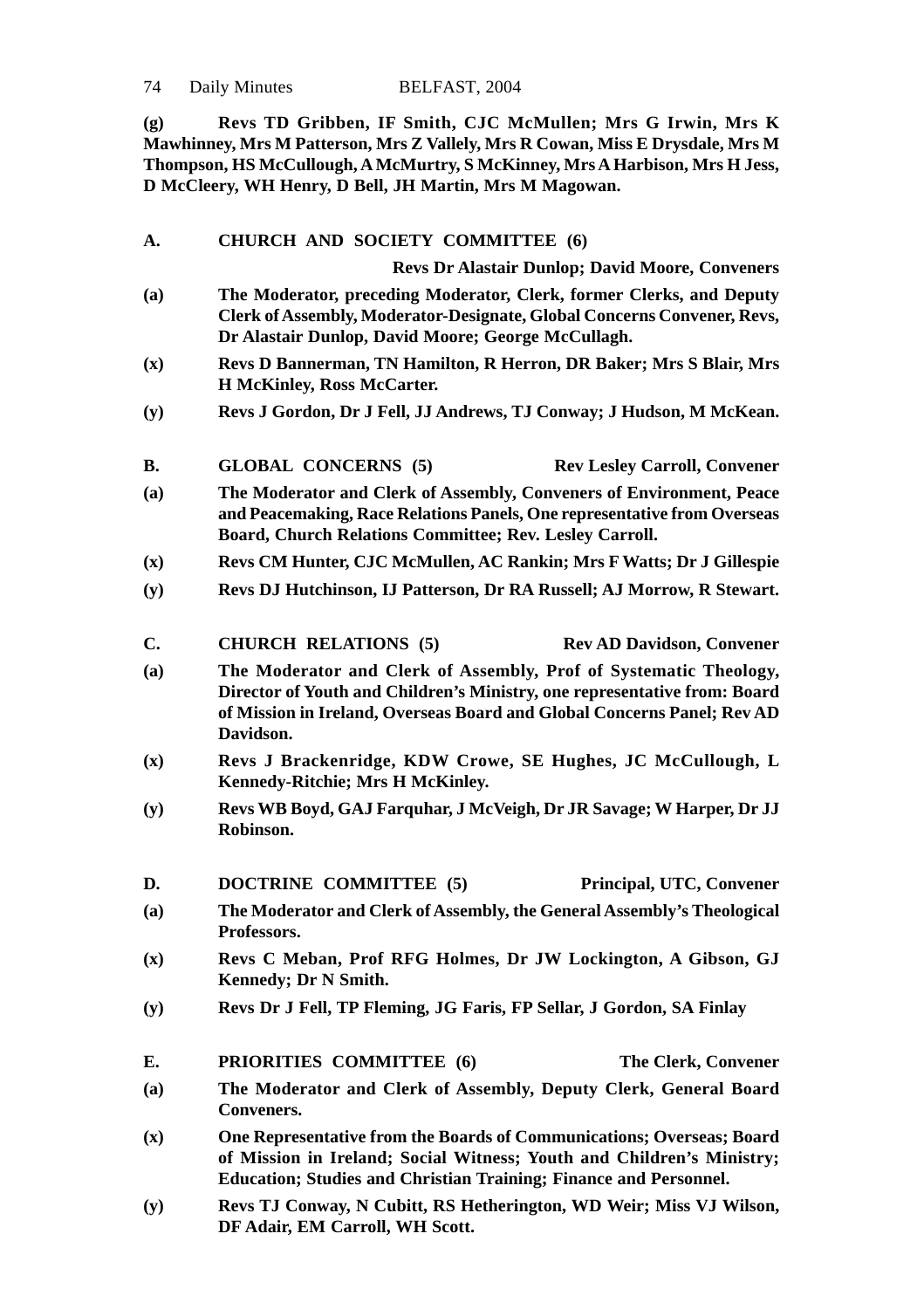- **F. MODERATOR'S ADVISORY COMMITTEE (5) The Clerk, Convener**
- **(a) The Moderator, preceding three Moderators, Clerk, former Clerks, and Deputy Clerk of Assembly, Clerks of Synods, Head of Personnel, Information Officer.**
- **(x) Mrs R Dunlop, N Chambers, MA Morrow, QC.**
- **(y) Revs. JJ Andrews, TJ Conway, Dr J Fell, IJ Patterson, WD Weir; Miss VJ Wilson.**
- **G. RECOGNISED MINISTRIES COMMITTEE (4) The Clerk, Convener**
- **(a) The Moderator, Clerk of Assembly, Convener of Doctrine Committee, Convener of Union Commission, Deputy Clerk, Convener of Committee on Reception of Ministers and Licentiates.**
- **(x) Revs IT McKee, WS Marrs; Mrs M Myers, Miss R Stirling.**
- **(y) Revs JJ Andrews, WPH Erskine, TP Fleming, WJ Johnstone, R Lockhart, WD Weir; Miss VJ Wilson.**

The **Overture anent Par 93 (2) of the Code** (Reports p 29) was submitted **Overture anent** by the Rev Dr D J Watts. **Par 93(2)**

Moved by the Rev Dr D J Watts, seconded by Mr D F Adair, and agreed:

That the Overture anent Par 93 (2) of the Code, having lain on the books for one year, be enacted as the law of the Church.

The **Memorial of the Presbytery of Foyle** (Reports p 26) was submitted by **Presbytery of Foyle Memorial** the Rev N Ward.

Moved by the Rev N Ward, seconded by the Rev G D Simpson, and agreed:

That the Memorial be received and its prayer granted.

| <b>BOARD OF MISSION IN IRELAND</b> – Debate Resumed (See Page 66)                     | <b>BOARD OF</b>   |
|---------------------------------------------------------------------------------------|-------------------|
| Moved by the Very Rev Dr D H Allen, seconded by the Rev R L Craig, and <b>IRELAND</b> | <b>MISSION IN</b> |
| agreed:                                                                               |                   |

2. That the General Assembly, in commending Bible Sunday (5 **Evangelism** December), encourage congregations to make fuller use of the available resources **Committee** and to highlight the importance of the Scriptures in our life and witness.

3. That the General Assembly in encouraging members of the Church to see the privilege and responsibility of being 'salt' and 'light' in everyday life, commend to ministers the booklet, "Supporting Christians at Work" by Mark Greene.

4. That the General Assembly thank Rev Harold Boyce for his energetic and effective service as Director of Evangelism, and pray that God will continue to use him up to and beyond his retirement on 31 January 2005.

5. That the General Assembly grant permission to the Irish Mission to **Irish Mission** borrow finances from the Presbyterian Mutual Society to enable the provision of **Committee**accommodation for Irish Mission Workers.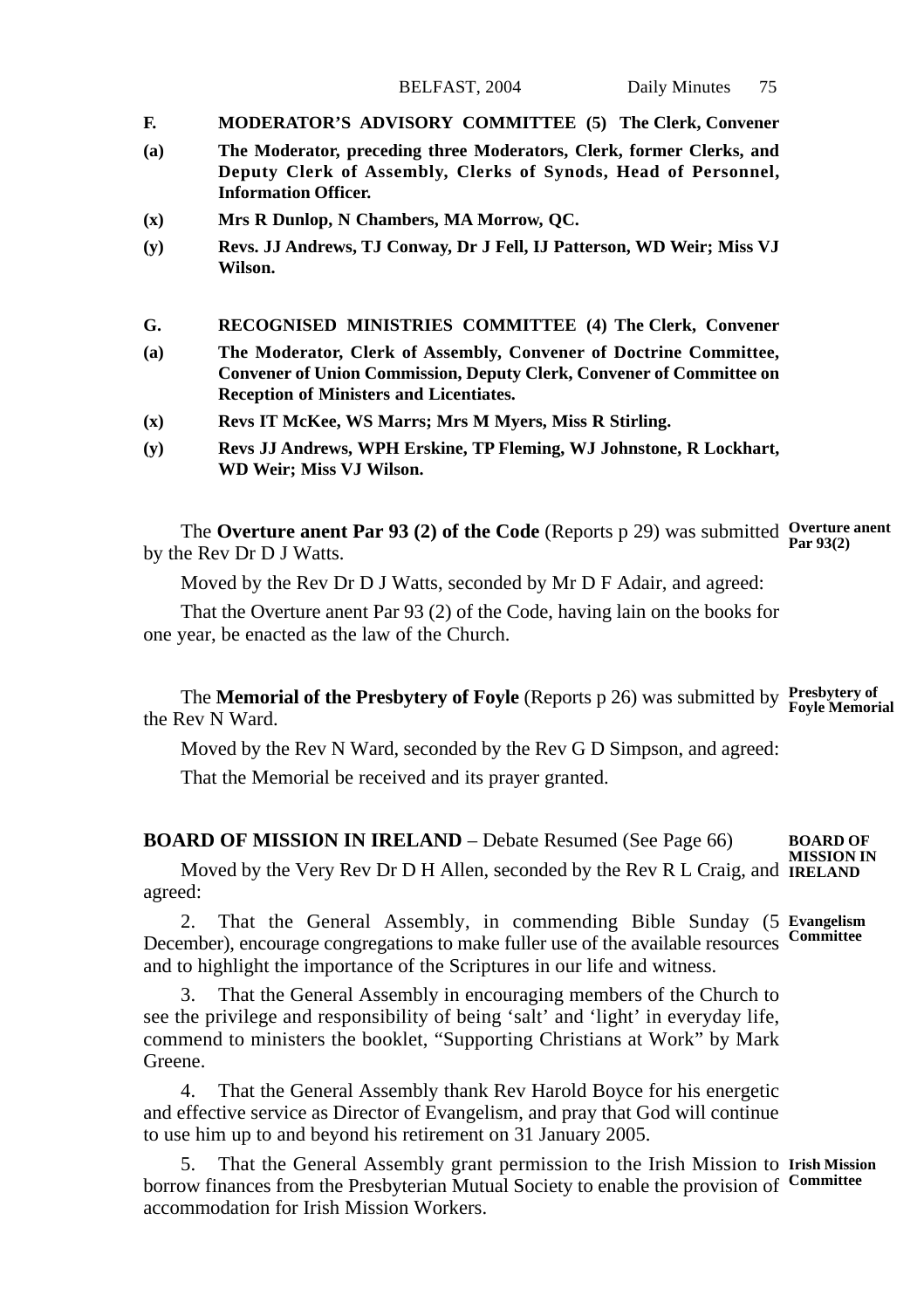6. That the General Assembly congratulate the Directors of the Society on its continuing success and encourage congregations and individuals to avail of its lending facilities. **Mutual Society**

7. That the General Assembly note with satisfaction the agreed Guidelines, Advisory<br> **Committee** which recognise "that churches may wish to adapt places of public worship in the light of contemporary revisions of their worship and mission". **Historic Churches**

8. That the following be appointed to the Alternating Ministries Committee: Conveners of the Board of Mission in Ireland and Home & Irish Mission Committee, Deputy Clerk, Mrs C Poynton, Rev S G Anketell. **Alternating Ministries Committee**

Moved by the Rev R L Craig, seconded by the Rev J H Robinson, and agreed: **General**

9. That the resignation of the Very Rev Dr D H Allen as Convener of the Board be accepted, that he be thanked for his services, and that the Rev Graham Connor be appointed in his place.

Moved by the Very Rev Dr D H Allen, seconded by the Rev R L Craig, and agreed:

10. That the General Assembly approve the new structure of the Board of Mission in Ireland, as outlined in Appendix I.

11. That the General Assembly approve the revised Job Descriptions, as outlined in Appendix II.

Moved by the Very Rev Dr D H Allen, seconded by the Rev J H Robinson, and agreed:

12. That the resignations of Rev George Moffett & Mr Brian Knox (Church Extension), Rev John Parkes (Evangelism), Rev Dr Stephen Williamson (Divine Healing), Rev Rob Craig (Home Mission) and Rev Roy Patton (Irish Mission) be accepted, and that they be thanked for their services.

Moved by the Very Rev Dr D H Allen, seconded by the Rev R L Craig, and agreed:

13. That Mrs Cherry Poynton be appointed as Convener of the Committee for Education and Promotion.

14. That the Rev R A Patton be appointed as Convener of the Home and Irish Mission Committee.

15. That the Rev Harold Boyce be appointed as Convener of the Committee on Congregational Life.

16. That the Board of Mission in Ireland, with its associated working Committees for the ensuing year, be appointed in accordance with Par 280 of the Code as follows:

> **Rev Graham Connor, Convener Deputy Clerk, Secretary**

**(a) The Moderator and Clerk of Assembly, Deputy Clerk, Convener of BMI, President, Home Vice-President, and Executive Secretary of PWA, BMI Director for Personnel, Convener and Secretary of the Social Witness Board, the Conveners of the Education, Studies and Christian Training, Youth & Children's Ministry Boards, the**

**Presbyterian**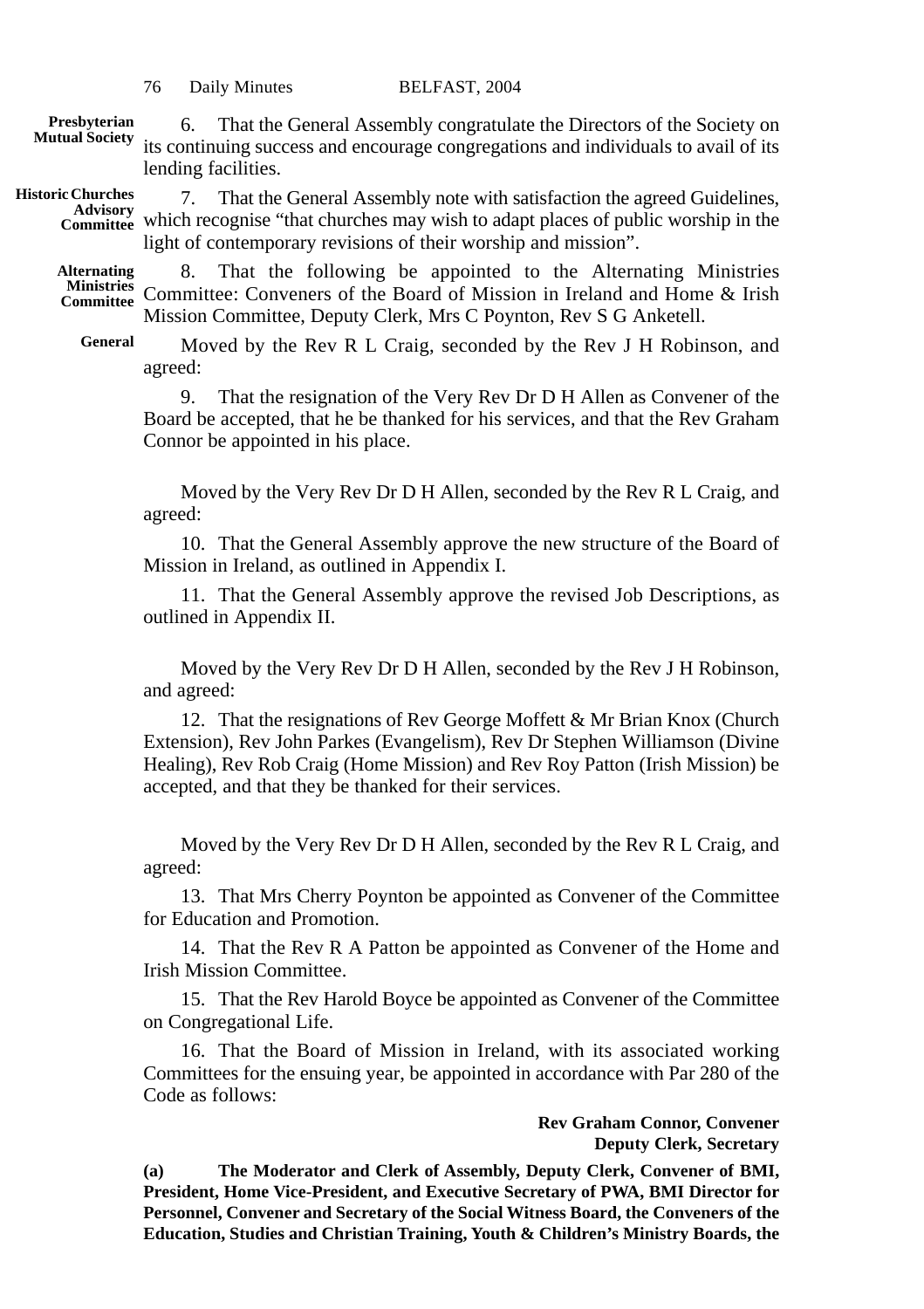**Union Commission and the Pensions and Assessments Committee, the Presbyterian Mutual Society Agent, two Young Women's Group representatives, two Youth & Children's Ministry Board representatives, two deaconess representatives; Rev Dr DH Allen.**

**(b) Revs J Gordon, D Bradley; Mrs J Richardson — Revs BA McDonald, BA Small; Mrs M Dowds—— Revs M Casement, G Stockdale; Mrs L Moore — Rev WJ Henry; I McCullagh, Mrs H Jess — Revs AA Cole, J Hagan; Mrs A Harbinson — Revs DS Henry, FJ Gibson; Mrs A McIntyre.**

**(c) Rev SW Dickinson; J McWhirter, Miss H Nicholl—— Revs RJ McCullough, B McMillen; Mrs L Stothers — Rev M Goudy; Dr JH Gillespie, Mrs D Lynn — Rev ST Carson, RB Thompson; Mrs H Morrison — Revs S Simpson, Dr WD Patton; Mrs HW Montgomery.**

**(d) Rev ID Neish; B Gordon, Miss C Cathcart — Revs DJ McKelvey, K Drury; Miss M Angus—— Revs M Gibson, J Scott; Mrs S Giffen.**

**(e) Revs TD Hagan, DJ Hutchinson; Mrs M McCloskey — Revs JL Blair, J McGregor; Mrs M Docherty — Rev Dr JW Lockington; JA Patterson, Miss J Patterson — Revs Dr KO Patterson, PG McCrea; Mrs E Farr.**

**(f) Revs J Lamont, WA McCully; Mrs A Lamont — Revs Dr S Mawhinney, SS Johnston; Mrs C Poynton—— Rev N Cubitt; Mrs G Oliver; R McConkey.**

**(p) Dr Lynn Murray, Mrs Eileen Greenlee, Mrs Georgina Hunter, Mrs Barbara Thompson, Mrs Jean Donald, Mrs Nan Bradford, Mrs Doreen McMullen.**

- **A. EDUCATION AND PROMOTION (5) Mrs C Poynton, Convener Executive Secretary for Education and Promotion, Secretary**
- **(a) The Moderator and Clerk of Assembly, Deputy Clerk, Convener of BMI, Committee Convener, Executive Secretary for Education & Promotion, Conveners of Home and Irish Mission, Congregational Life and Shankill Road Mission Committees, Information Officer, PWA Executive Secretary.**
- **(x) Revs TW Gordon, J Scott; D Aicken, D Thompson, W Steele.**
- **(y) Revs BA McDonald, J Lamont, B McMillan, GR Stockdale; Mrs M Weir.**
- **B. HOME AND IRISH MISSION COMMITTEE (7)**

**Rev RA Patton, Convener Deputy Clerk, Secretary**

- **(a) The Moderator and Clerk of Assembly, Deputy Clerk, Convener of BMI, Committee Convener, PWA Central President, PWA Home Vice-President, PWA Executive Secretary, BMI Director for Personnel, BMI Executive Secretary for Education & Promotion, Mrs C Poynton.**
- **(x) Revs JD Woodside, PG McCrea, WJ Henry, SS Johnston, RL Craig, G Trueman, WA McCully, Dr S Mawhinney; DF Adair, Mrs Irene Young.**
- **(y) Revs JM Casement, KA Drury, N Cubitt; Mrs L Stothers, J Patterson.**

**C. CONGREGATIONAL LIFE (5) Rev H Boyce, Convener Director for Congregational Life, Secretary**

**(a) The Moderator and Clerk of Assembly, Deputy Clerk, Convener of BMI, Committee Convener, Director for Congregational Life, Convener of Committee on Resourcing Christians for Ministry, Director of Christian**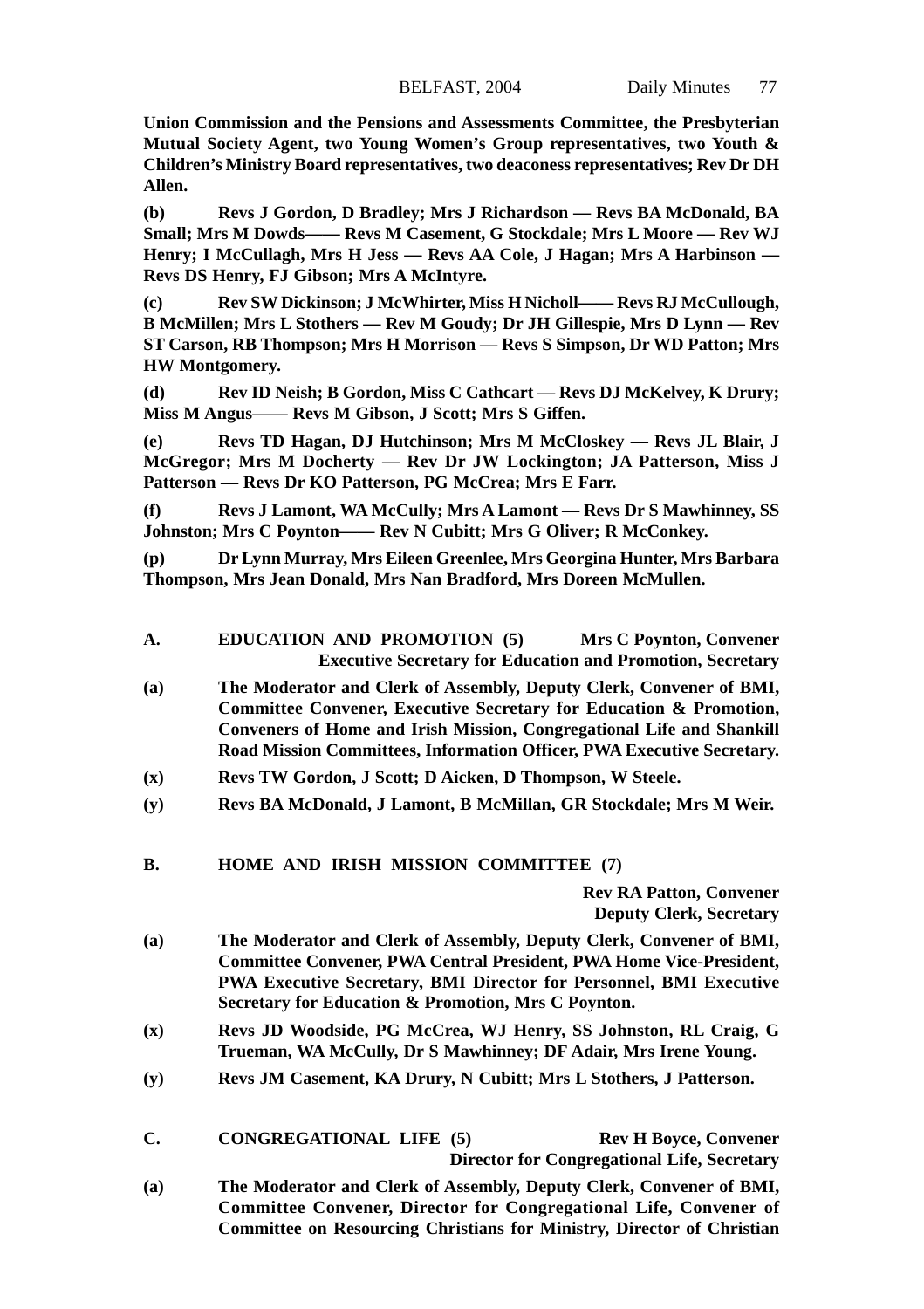| 78 | Daily Minutes | BELFAST, 2004 |  |
|----|---------------|---------------|--|
|    |               |               |  |

**Training, BMI Executive Secretary for Education & Promotion, Director for Personnel, Prof of Practical Theology.**

- **(x) Revs GE Best, RB Savage, IJ Patterson, WJ Parkes, D Bannerman.**
- **(y) Revs JM Casement, Dr WD Patton, RJ McCullough, JL Blair; Mrs B Thompson.**
- **D. SHANKILL ROAD MISSION** (5) **Rev JS Dallas, Convener Rev WMcB Campbell, Superintendent**
- **(a) The Moderator and Clerk of Assembly, Deputy Clerk, Convener of BMI, Committee Convener, Shankill Road Mission Superintendent, Clerk of Session of Shankill Road Mission Congregation, BMI Executive Secretary for Education and Promotion.**
- **(x) Revs Dr I Hart, GF McKeown, AW Boyd; Miss D Pinkerton.**
- **(y) Revs J Gordon, M Gibson, Dr JW Lockington; Miss C Cathcart**

The **Overture Anent Par 300(1) of the Code** (Reports p 200) was submitted Par 300(1) by the Very Rev Dr D H Allen. **Overture anent**

> Moved by the Very Rev Dr D H Allen, seconded by the Rev R L Craig, and agreed:

> That the Overture Anent Par 300(1) of the Code be received and that, under Par 111 of the Code, it be made the rule of the Church.

> The sederunt came to a close at 5.25pm, the Moderator pronouncing the Benediction.

#### **EIGHTH SESSION**

**Friday, 11th June, 2004 Half past nine o'clock. Forenoon**

The Assembly again convened, the Moderator leading in prayer.

The Report of the **TRUSTEES** (Reports pp 349-352) was submitted by Sir Eric McDowell. **TRUSTEES**

Moved by Sir Eric McDowell, seconded by Mr J I Bill, OBE, and agreed:

1. That the Report be received.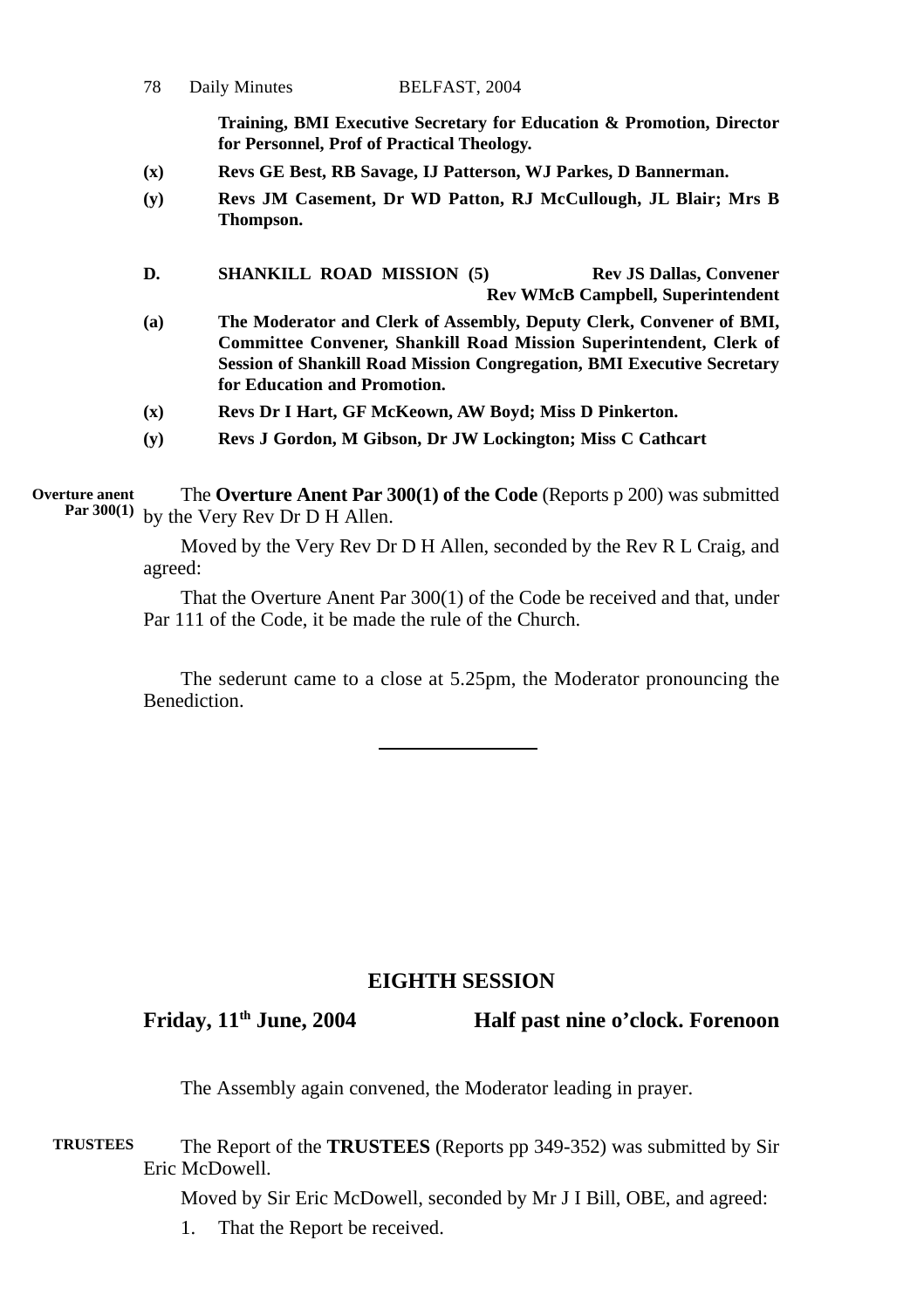2. That the recommendation regarding the Mrs A M Davidson Trust be adopted.

3. That the recommendation regarding the Sir Wm V McCleery Trust be adopted.

4. That the recommendation regarding the Miss Irene Scott Trust be adopted.

5. That the recommendation regarding the Miss Ida Mary McGeown Trust be adopted.

6. That the recommendation regarding the Victor Morrow Trust be adopted.

7. That in accordance with the Will of the late John Getty the following be constituted as the Committee for the "direction and management of the application" of the income from the Getty Bequest:

Very Rev Dr S Hutchinson, Revs Dr D J Watts, J McAllister, OBE, W D F Marshall, R J A Bell, W J Orr; Mr Wilson Ervin, CBE, Sir Eric McDowell, Mr David Bell, CB, Mr A T Ross, Mr John Millar, OBE, Mr J I Bill, OBE.

The Report of the **COMMISSION ON TRUSTS** (Reports p 314) was **COMMISSION ON TRUSTS** submitted by Mr A J Rankin.

Moved by Mr A J Rankin, seconded by the Rev Dr D J Watts, and agreed:

1. That the Report be received.

2. That the Commission on Trusts for the ensuing year be appointed in accordance with Par 130 of the Code as follows:-

#### **AJ Rankin, Convener**

**(a) The Moderator and Clerk; AJ Rankin.**

**(g) Revs D Clarke, Dr TJ Simpson, RJA Bell, D Chapman, WS Marrs, JH Robinson; JW Russell, WH Henry, Mrs O Marshall.**

The Report of the **BOARD OF SOCIAL WITNESS** (Reports pp 206-257) **BOARD OF** was submitted by Mr L Conway, OBE, together with the following **SOCIAL** Supplementary Report.

#### **BOARD OF SOCIAL WITNESS – Supplementary Report (S)**

1. Since the writing of the Report to the General Assembly, ongoing discussions have been taking place with the Church of Ireland and the Methodist Church in Ireland with a view to standardising procedures in the area of child protection, and especially in relationships with external youth organisations that use church premises.

2. It is hoped that one result of these discussions will be a common protocol used by the churches for dealing with youth groups that are not church affiliated but which use church premises. This common protocol will clarify procedures for appointing leaders, reporting procedures in the event of an incident occurring, and issues of accountability and responsibility. In due course the common protocol will be printed in the Child Protection guidelines but it will take more time to reach agreement on the detail.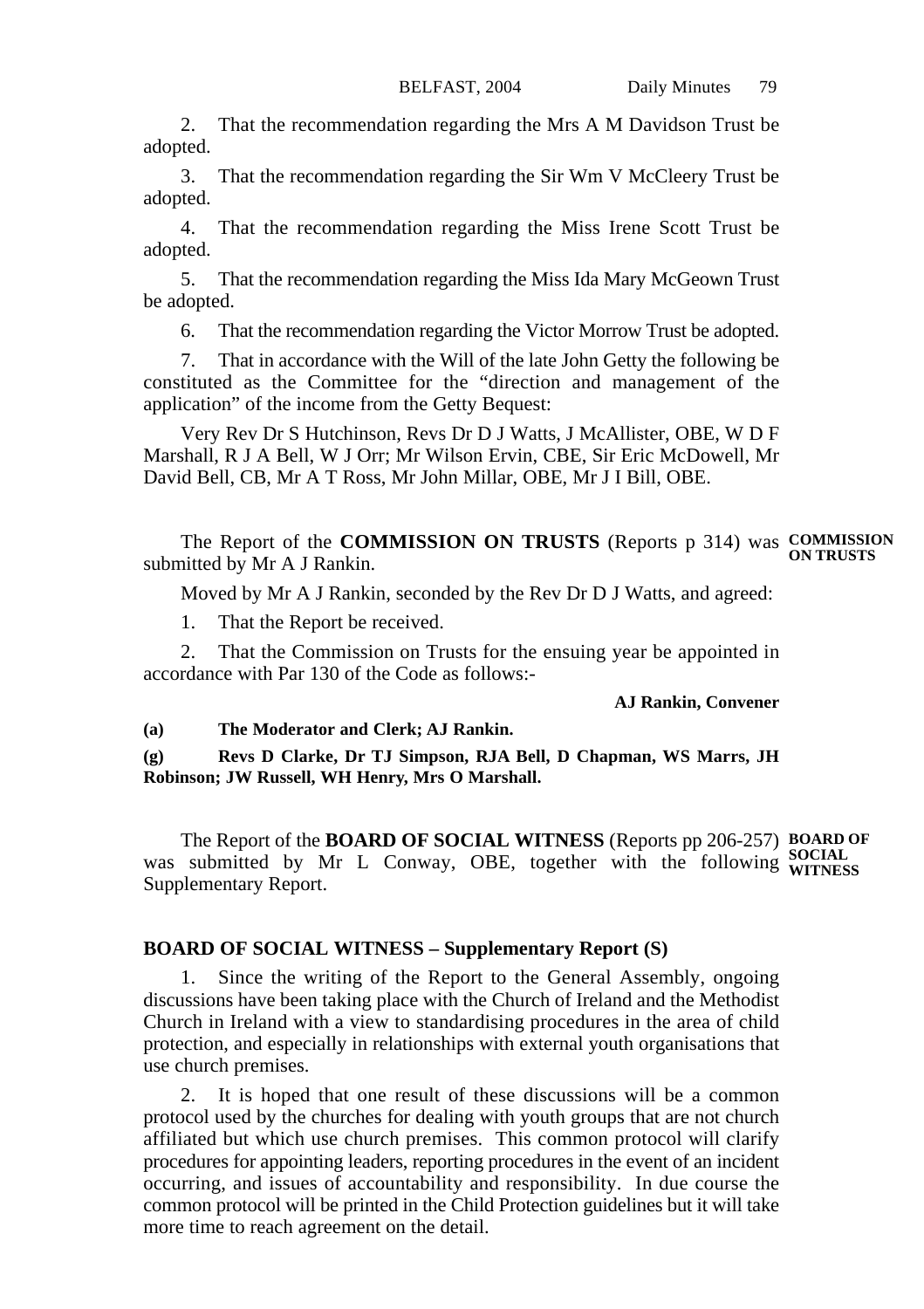#### 80 Daily Minutes BELFAST, 2004

3. As part of these discussions it has been necessary to review our procedures for carrying out police checks. Since 1997 only ministers, deaconesses and full time youth workers have been required by the General Assembly to be checked. It is likely that this practice of checking will have to be widened to all who have substantial contact with children.

4. Discussions are taking place with PECS (the Pre-Employment Consultancy Service) to agree the job descriptions of those who are most likely to require checks – eg Sunday School teachers, youth club leaders, perhaps also organists and caretakers.

5. Currently the Church of Ireland and the Methodist Church in Ireland are PECS checking a wider range of persons working with young people.

6. In light of the benefits of having a consistent policy amongst the churches, and also with the approach of a scheme of Accreditation and new legislation that is raising the benchmark, it seems that we have little alternative but to widen our policy of checking all those who apply to work with children and young people. At the moment this would only apply to new applicants, existing workers will not be checked. As this is a significant change in the policy of the General Assembly a resolution is appended.

At the moment PECS checks are facilitated by the Youth Board. In the light of the increased workload a review of the administration of the PECS forms is taking place. The outcome of that review will be notified to congregations. We thank the Youth Board, especially Lois McIlrath, for facilitating the process of PECS checking thus far.

8. As these discussions have raised other child protection issues there has been a delay in finalising the third edition of the Guidelines. We had hoped to go to print in June but this will have to be delayed. We are still hoping to have the third edition available by early September.

Moved by Mr L Conway, OBE, seconded by the Rev R Vallely, and agreed:

1. That the Report be received.

2. That Dr Jean McClune be continued as Convener of the Kinghan Mission Committee for a further year.

3. That the General Assembly express its appreciation to the Police Service of Northern Ireland for the determined stand taken against drug trafficking in Northern Ireland; congratulate them on recent significant seizures and encourage their future endeavours in the fight against a great social evil.

That the General Assembly welcome the third edition of the Child Protection Guidelines and encourage every congregation to regularly review their procedures in light of these Guidelines.

5. That the General Assembly agree that from 1 January 2005 PECS checks will be carried out on all new applicants and volunteers who will have regular access to children and young people in churches and their organisations.

6. That the General Assembly approve and adopt the policy document: Sexual Abuse Policy and Procedures for Dealing with Allegations of Sexual Abuse. **Allegations of**

7. That the General Assembly approve and adopt the policy document: Policy and Procedures for Dealing with Allegations of Sexual Harassment. **of Sexual HarassmentAllegations**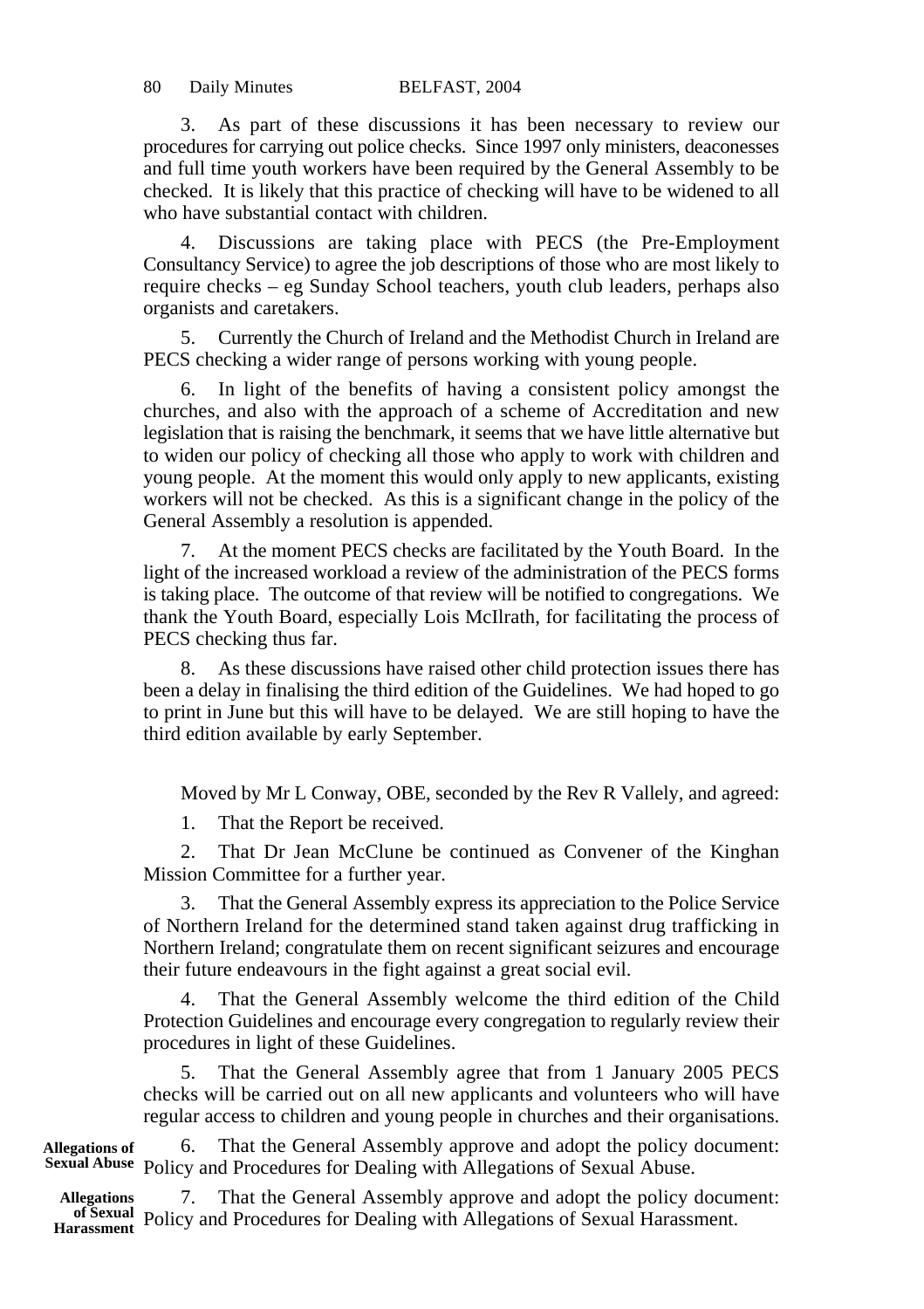8. That the General Assembly appoint Mr Norman Chambers to the position of Co-ordinator, responsible for the efficient handling and co-ordinating of complaints received under the Policy and Procedures for Dealing with Allegations of Sexual Abuse and/or Harassment.

9. That a charge be made on the Incidental Fund for the printing and promotion of the third edition of the Child Protection Guidelines.

10. That a charge be made on the Incidental Fund for the printing of the policy documents: Policy and Procedures for Dealing with Allegations of Sexual Abuse/Harassment.

11. That the customary grant made by the Social Issues and Resources Committee up to a total of £3,000 be met from the Incidental Fund.

12. That Willow Brook be added to the list of agencies recognised by the **Motion on the Books: Willow** United Appeal.

**Brook**

13. That the Board of Social Witness, with its associated working **General**committees for the ensuing year, be appointed in accordance with Par 281 of the Code as follows:-

> **Rev R Vallely, Convener Director of Social Service, Secretary**

**(a) The Moderator and Clerk of Assembly, Superintendent of the Shankill Road Mission, Minister and Superintendent of the Kinghan Mission, Board Convener, Director of Social Service, Residential Services Manager.**

**(b) Revs WJ Murdock, H Boyd; L Willoughby — Rev AJ Thompson; J Smart, Mrs D Foster — Rev JR Hyndman; W Keown, Mrs J Davidson—— Dr D Patterson, R McCleary, Mrs A Neilly — Rev P Thompson; Mrs M Hewitson, Mrs M Williams — Rev RJ Mattison; J Chestnutt, Mrs C Stephenson.**

**(c) Rev DW Brice; J Todd, Mrs W Bristow—— Rev MS Gault; Mrs L Graham, Mrs Z Vallely — Rev J Coulter; G McIntyre, Mrs L Conn — Revs M Barr, JA Thompson; Mrs K Fulton — Rev JL Tosh; DL Malcolm, Mrs W Dickey.**

**(d) Revs K McConnell, TN Hamilton; Mrs B Brennan, — Revs J Braithwaite, N Agnew; Miss M Cromie — Revs Dr RM Crooks, D Maxwell; Mrs B Stewart.**

**(e) Revs AJA Rosborough, JK McCormick; Mrs E Patterson—— Revs DS Irwin, EG McKimmon; Mrs V Miller — Rev GD Allen; H Alexander, Mrs M Good — Rev RIA Allely; R McKee, Mrs I Reid.**

**(f) Rev PA McBride; Mrs E Montgomery, Mrs J McKean — Rev Dr S Mawhinney; D Boyd, Mrs L Milligan — Rev GJ Mackarel; Miss F Fleming, W McConkey.**

**(p) Mrs Marie Catherine, Miss Elizabeth Smyth, Mrs Helen Murdock, Mrs Hilary Jess, Mrs Maureen Weir, Mrs Joan Hanna.**

**A. SOCIAL ISSUES AND RESOURCES COMMITTEE (4)**

**Rev RA Liddle, Convener**

- **(a) The Moderator and Clerk of Assembly, Committee Convener, Board Convener, Director of Social Service.**
- **(x) Revs Dr RA Russell, Dr CA Grant; Dr K Moyna Bill.**
- **(y) Revs H Boyd, RIA Allely, J Braithwaite, WJ Murdock; Miss E Smith, Dr D Patterson.**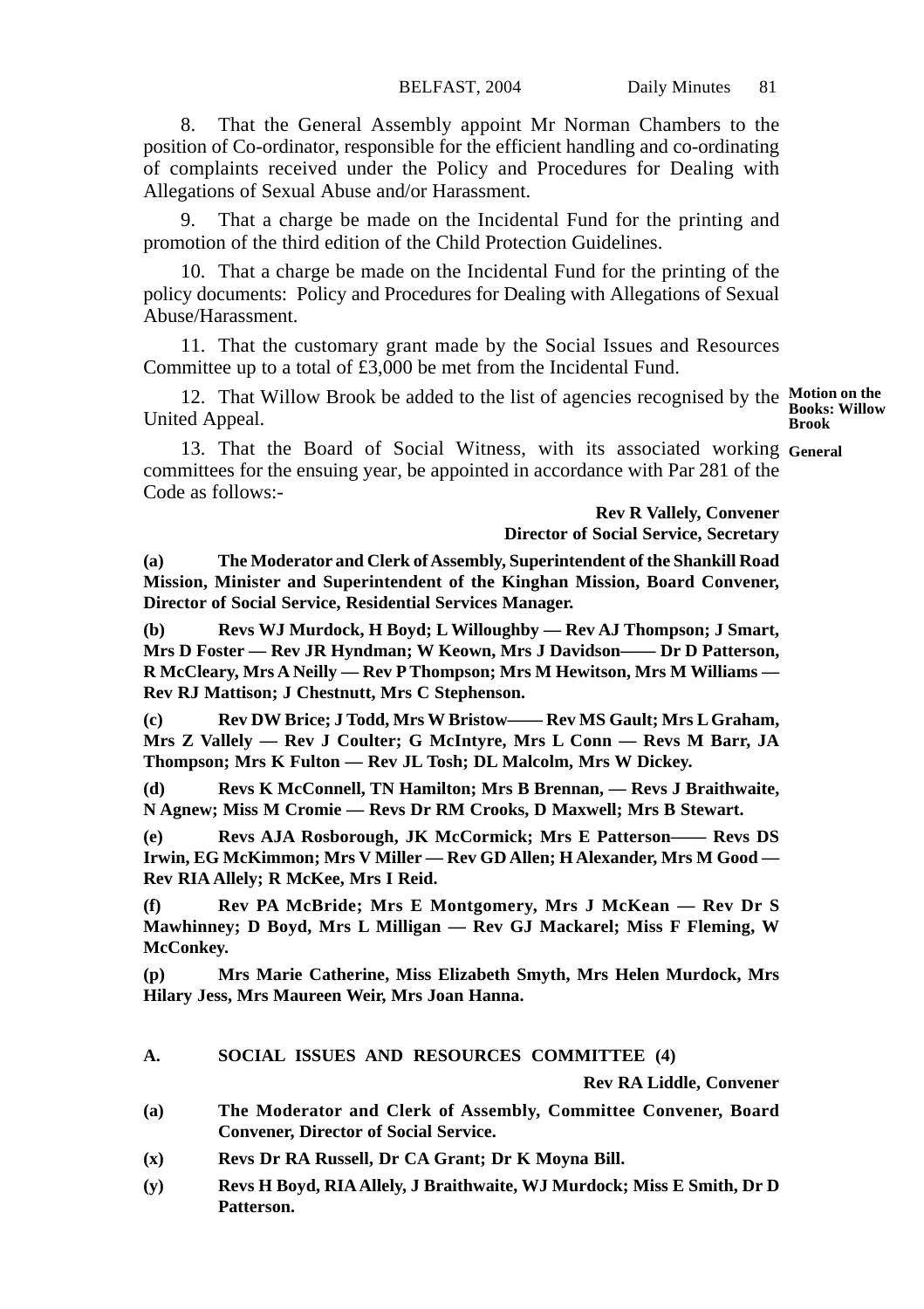- 82 Daily Minutes BELFAST, 2004
- **B. ADDICTION AND EDUCATION SERVICES COMMITTEE (5)**

**Revs JA Beattie, TJ Wilson Co-Conveners**

- **(a) The Moderator and Clerk of Assembly, Board Convener, Director of Social Service, Committee Conveners, 1 Rep Duncairn & St Enoch's Church, Rev Dr JC Buick.**
- **(x) Rev Ian McClean; J Luke, Miss L Dunlop, Dr L Calderwood.**
- **(y) Revs GD Allen, AJA Rosborough, AJ Thompson, Mrs Z Vallely, G McIntyre, G Todd, Mrs W Bristow, Dr D Patterson.**
- **C. WAR MEMORIAL HOSTEL COMMITTEE (5) JH Martin, Convener**
- **(a) The Moderator and Clerk of Assembly, Board Convener; Director of Social Service, Committee Convener, Financial Secretary, Convener and Secretary of the Board of Education, Convener of the University Education Committee, Director of Youth and Children's Ministry.**
- **(x) Revs RN Agnew, RA Patton; NJ Chambers, A Treacy.**
- **(y) Revs MS Gault, DS Irwin, Dr RM Crooks, K McConnell, Mrs H Murdock, Mrs G Drennan, Mrs M Patterson.**
- **D. KINGHAN MISSION COMMITTEE (4) Dr Jean McClune, Convener Rev S Henning, Superintendent**
- **(a) The Moderator and Clerk of Assembly, Board Convener, Minister and Superintendent of Kinghan Mission, Director of Social Service, Committee Convener.**
- **(x) G Lewis, A Shaw, Mrs Christine Houston.**
- **(y) Revs Dr RM Crooks, JA Braithwaite, DS Irwin, M Barr, JA Thompson; Mrs H Jess.**

#### **E. PRESBYTERIAN RESIDENTIAL TRUST COMMITTEE (4)**

**Rev JA Noble, Convener Mrs Linda Wray, Secretary**

- **(a) The Moderator and Clerk of Assembly, Board Convener, Committee Convener; Director of Social Service, Residential Services Manager.**
- **(x) I Gillespie, Miss H McMillen, B Wilson.**
- **(y) Revs MS Gault, JA Thompson; Miss F Fleming, Mrs P Johnston, Mrs Z Vallely, Mrs B Stewart.**

**F. MARRIAGE AND THE FAMILY COMMITTEE (5)**

**Mrs R Simpson, Convener**

- **(a) The Moderator, Clerk, Deputy Clerk, Board Convener, Director of Youth and Children's Ministry, Rev Dr RM Crooks, Director of Social Service, Professor of Practical Theology.**
- **(x) Revs JM Wade, JW McAuley; Mrs Irene Millar, Mrs Christine Finlay, Dr Paul Gray, Mrs G Compton.**
- **(y) Revs JA Braithwaite, DS Irwin, GJ Mackarel; Miss L Graham, Mrs E Montgomery, Miss M Cromie.**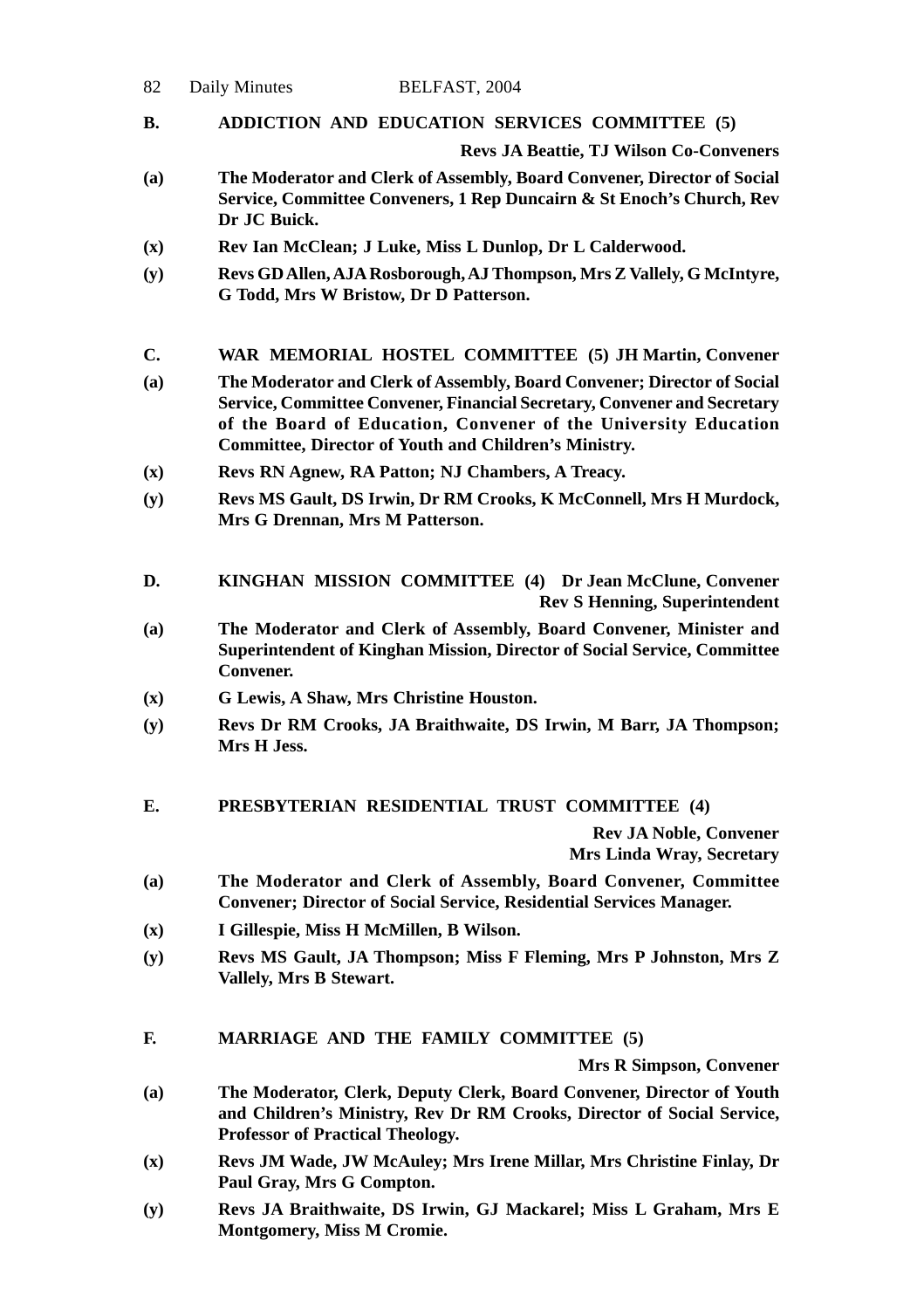- G. FORCES COMMITTEE (3) Rev PP Campbell, Convener
- **(a) The Moderator and Clerk of Assembly, Board Convener, Director of Social Service, Revs S van Os, PP Campbell.**
- **(x) Revs Dr J Fell, JJ Andrews, RT Anderson, Dr J Harper.**
- **(y) Revs EG McKimmon, N Agnew; W Keown.**
- **H. CHAPLAINS COMMITTEE (5) Rev J Gordon, Convener**
- **(a) The Moderator and Clerk of Assembly, Board Convener, Director of Social Service, Convener of Social Issues and Resources Committee; Rev J Gordon.**
- **(x) Revs BCG Black, Dr RFS Poots, WPH Erskine, Dr. J. Fell, TJ Conway, SA Finlay; RDT Gibson.**
- **(y) Revs TN Hamilton, JL Tosh; Miss M Cromie.**

#### **Intermission**

The Report of the **Ad-Hoc Committee on Priorities** (Reports pp 354-360) **Ad-Hoc** was submitted by the Rev T D Gribben.

**Committee on Priorities**

Moved by the Rev T D Gribben, seconded by the Very Rev Dr H A Dunlop, and agreed:

1. That the Report be received.

2. That a Panel be set up under the General Board, to report to the 2005 General Assembly with regard to the issues in the second paragraph of the 'Outstanding matters' section of the report of the Ad Hoc Committee on Priorities.

3. That the General Assembly approve the recommendations relating to 'Co-ordination / Co-operation between Boards', as outlined in Appendix I.

4. That the General Assembly approve the recommendations relating to 'Making the system work', as outlined in Appendix II.

Moved by the Very Rev Dr H A Dunlop, seconded by the Rev Dr D J Watts, and agreed:

5. That the Rev Trevor Gribben be thanked for his diligent and committed work as Convener of the Ad Hoc Committee on Priorities.

Moved by the Rev T D Gribben, seconded by the Very Rev Dr H A Dunlop, and agreed:

6. That the Ad Hoc Committee on Priorities be thanked for its services and discharged.

The Report of the **SHANKILL ROAD MISSION COMMISSION SHANKILL ROAD MISSION** (Reports pp 258-259) was submitted by the Rev J S Dallas. **COMMISSION**

Moved by the Rev J S Dallas, seconded by the Rev Dr D J Watts, and agreed:

1. That the Report be received.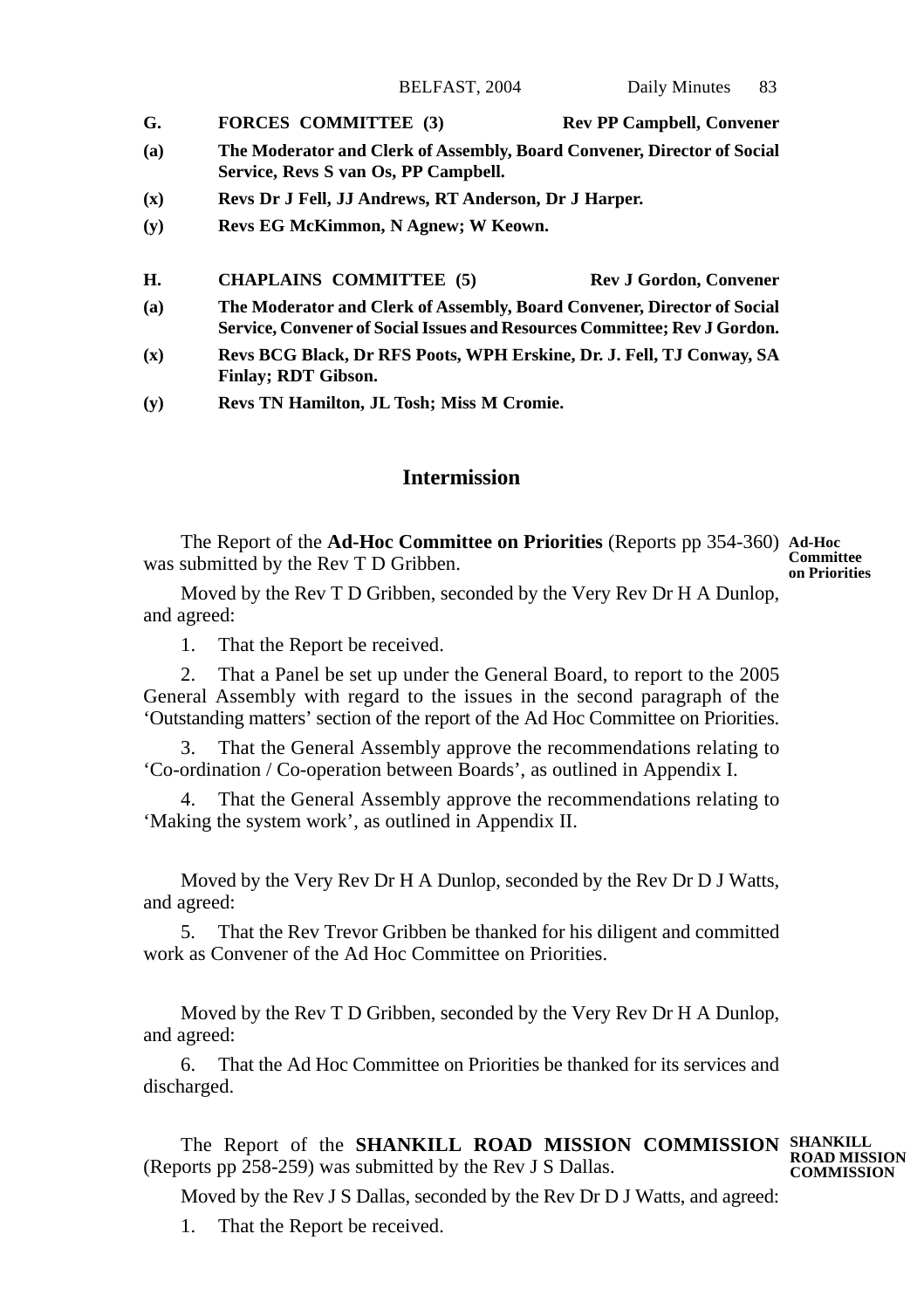| 84<br>Daily Minutes | BELFAST, 2004 |
|---------------------|---------------|
|---------------------|---------------|

2. That the Superintendent and the Shankill Road Mission Staff be commended to the prayers of the General Assembly, as they carry on the work in West Belfast.

3. That the Shankill Road Mission Commission be thanked for its services and discharged as a Commission, but that the Shankill Road Mission Committee be appointed, under the Board of Mission in Ireland.

The Minutes were taken and corrected.

The Final Report of the **BUSINESS BOARD** was submitted by the Clerk, **BOARD** the Rev Dr D J Watts, as follows: **BUSINESS**

> The Business Board met once during the week. It considered an additional resolution, which was subsequently withdrawn.

> At its meeting on Friday 4 June, the resolutions appended were approved for submission at the close of the Assembly.

> Moved by the Rev Dr D J Watts, seconded by the Rev J H Robinson, and agreed:

1. That the Report be received.

2. That the following corresponding members be appointed:

*To the Church of Scotland 2005* The Right Rev Dr K N E Newell The Rev W I Hull An Elder to be appointed by the Business Board

3. That the corresponding members to the United Reformed Church of the United Kingdom, 2005, and delegates to the Presbyterian Church of Wales, the General Synod of the Church of Ireland and the Methodist Conference, 2005, be appointed by the Business Board.

4. That the Clerk be given authority to make corrections to the Daily Minutes as and when required.

5. That the next General Assembly be held in Church House, Belfast on Monday, 6<sup>th</sup> June, 2005.

After a brief adjournment, the Moderator conducted worship, assisted by the Revs C Meban and Dr A N Kerr

At the request of the Moderator, the Rev R S Stockman addressed the Assembly.

The Moderator conducted a closing act of worship; thanked the Clerk of Assembly, the Deputy Clerk and his Chaplains; Mrs Joyce Anderson and the staff of the General Secretary's Office; Mr Stephen Lynas, the audio visual team and the media; the Church House staff, including Mr Harry Orr; the Rev T C Morrison and Mrs Claire Dixon; the organists and musicians; those who acted as stewards and time-keepers.

Thereafter he declared the Assembly to be dissolved and convened the next Stated General Assembly of the Presbyterian Church in Ireland to meet in Church House, Belfast, on Monday, 6<sup>th</sup> June, 2005.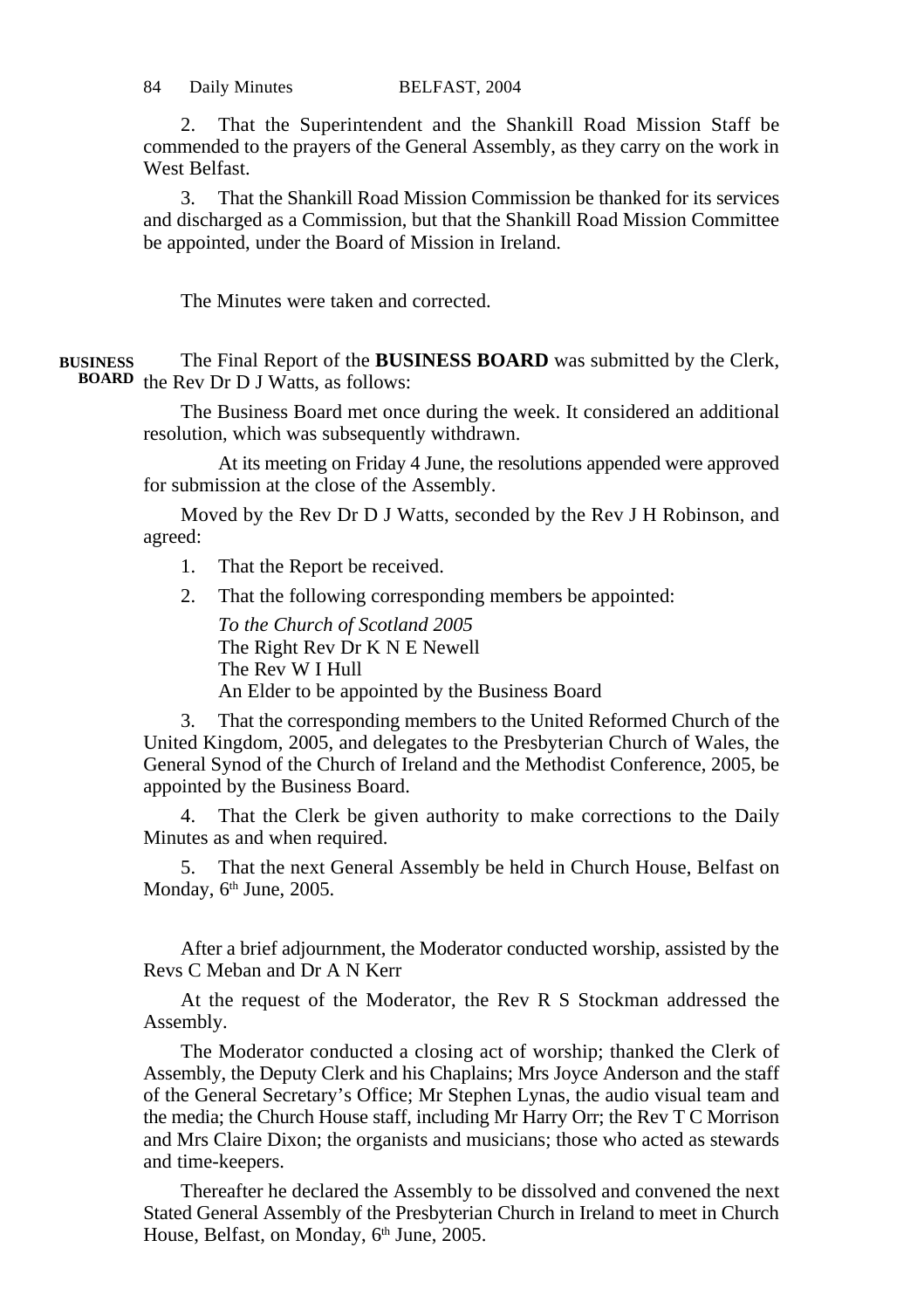The Moderator pronounced the Benediction.

The sederunt came to a close at 1.25 pm.

Attested by DONALD J WATTS Clerk of Assembly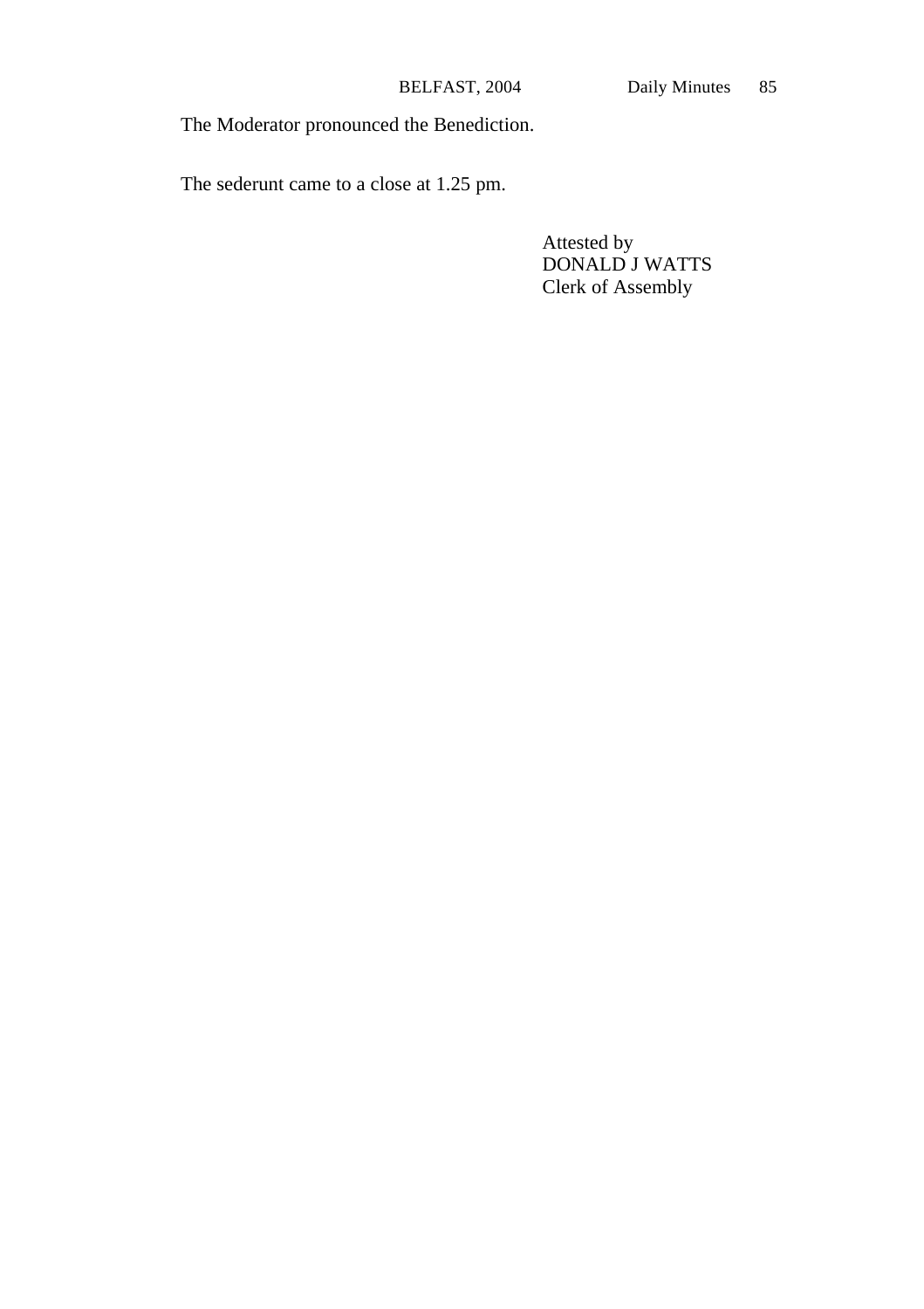# **DEPUTATIONS — 2005**

- I.— CORRESPONDING MEMBERS TO THE CHURCH OF SCOTLAND Right Rev Dr K N E Newell, Moderator Rev W I Hull An Elder to be appointed by the Business Board
- II.— CORRESPONDING MEMBER TO THE UNITED REFORMED CHURCH OF THE UNITED KINGDOM To be appointed by the Business Board.
- III.— DELEGATE TO THE PRESBYTERIAN CHURCH OF WALES To be appointed by the Business Board.
- IV.— DELEGATES TO THE CHURCH OF IRELAND GENERAL SYNOD To be appointed by the Business Board.
- V.— DELEGATES TO THE METHODIST CHURCH IN IRELAND CONFERENCE To be appointed by the Business Board.

| ECCLESIASTICAL CHANGES. ETC.  |    |                |    |      |      |      |      |
|-------------------------------|----|----------------|----|------|------|------|------|
| Reported by Presbyteries in — |    | 1998 1999 2000 |    | 2001 | 2002 | 2003 | 2004 |
|                               | 13 | 13             | 15 | 8    | 4    |      | 5    |
|                               | 12 | 16             | 13 | 14   | 14   | 9    | 4    |
|                               | 24 | 26             | 41 | 36   | 32   | 22   | 24   |
|                               | 28 | 13             | 28 | 26   | 27   | 23   | 27   |
|                               | 13 | 11             | 14 | 16   | 13   | 12   | 13   |
|                               | 15 | 3              | 10 | 14   | 6    | 14   | 17   |
|                               | 44 | 39             | 26 | 22   | 25   | 30   | 37   |
|                               | 26 | 26             | 21 | 22   | 22   | 23   | 23   |
| <b>Licentiates</b>            | 41 | 33             | 34 | 18   | 12   | 6    | 10   |
|                               |    |                |    |      |      |      |      |

#### *FORM OF BEQUEST TO THE PRESBYTERIAN CHURCH*

*I hereby give and bequeath to the General Secretary for the time being of the Presbyterian Church in Ireland, whose receipt for the same shall be a sufficient discharge, the sum of £…………………… upon trust to be applied by such General Secretary toward the ……………………… (here state the Mission, Central Ministry, or other Fund, to be benefited) of the General Assembly; and I direct that the said legacy be paid out of my pure personal estate; and free from any deduction on account of any legacy duty, or other tax whatever.*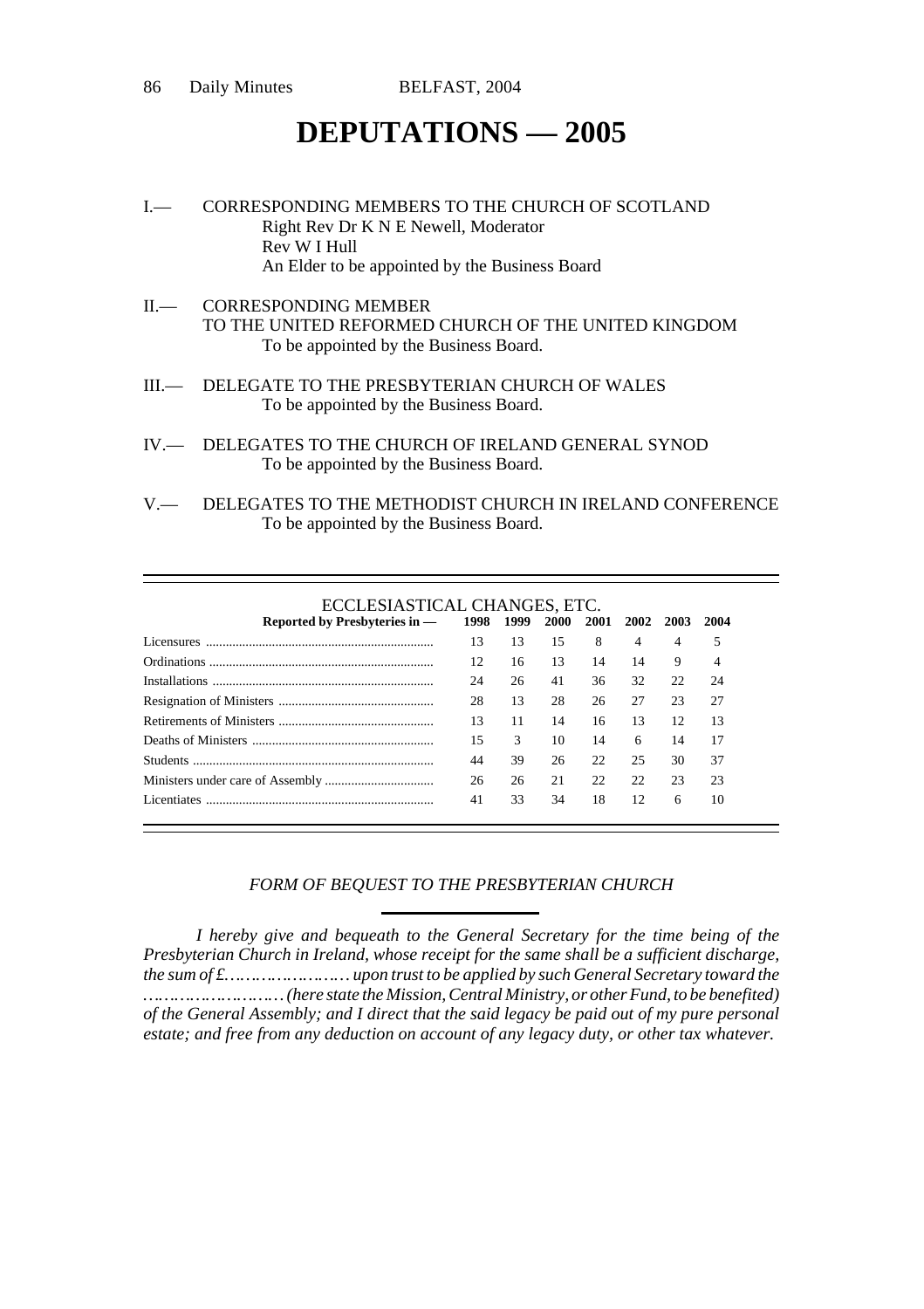# **CHANGES IN THE CODE 2004**

CHURCH HOUSE, BELFAST, BT1 6DW AUGUST, 2004.

The following changes have been made in the 1997 edition of the Code, which should be corrected accordingly.

> DONALD J. WATTS Clerk of Assembly

#### **Anent Par 111(6) of the Code**

It is hereby overtured to the General Assembly to enact that the present wording of sub-paragraph 111(6) of the Code be deleted and substituted by:

"No alterations to the rules governing the Central Ministry Fund, the Retired Ministers' Fund, the Widows of Ministers' Fund or the 1978 Ministers' Pension Scheme shall be made unless notice proposing the making of the rules has been on the minutes of the proceedings of the Assembly for twelve months."

#### **Anent Par 193(2)(a) of the Code**

It is hereby overtured to the General Assembly to enact that in Par 193(2)(a) of the Code the words "or at any time during" be inserted after the words "prior to".

### **Anent Par 223(3) of the Code**

It is hereby overtured to the General Assembly to enact that in Par 223(3) of the Code the words "Ministry and Pensions" and "Retirements and Pensions" be deleted and the words "Finance and Personnel" and "Pensions and Assessments" be substituted in their place.

#### **Anent Par 268(4)(d) of the Code**

It is hereby overtured to the General Assembly to enact that in Par 268(4)(d) of the Code the words "Finance and Administration" be deleted and the words "Finance and Personnel" be substituted in their place and the words "Board of Ministry and Pensions" be deleted.

# **Anent Par 277(2)(c) and (d) of the Code**

It is hereby overtured to the General Assembly to enact that Par  $277 (2)(c)$ and (d) of the Code be deleted.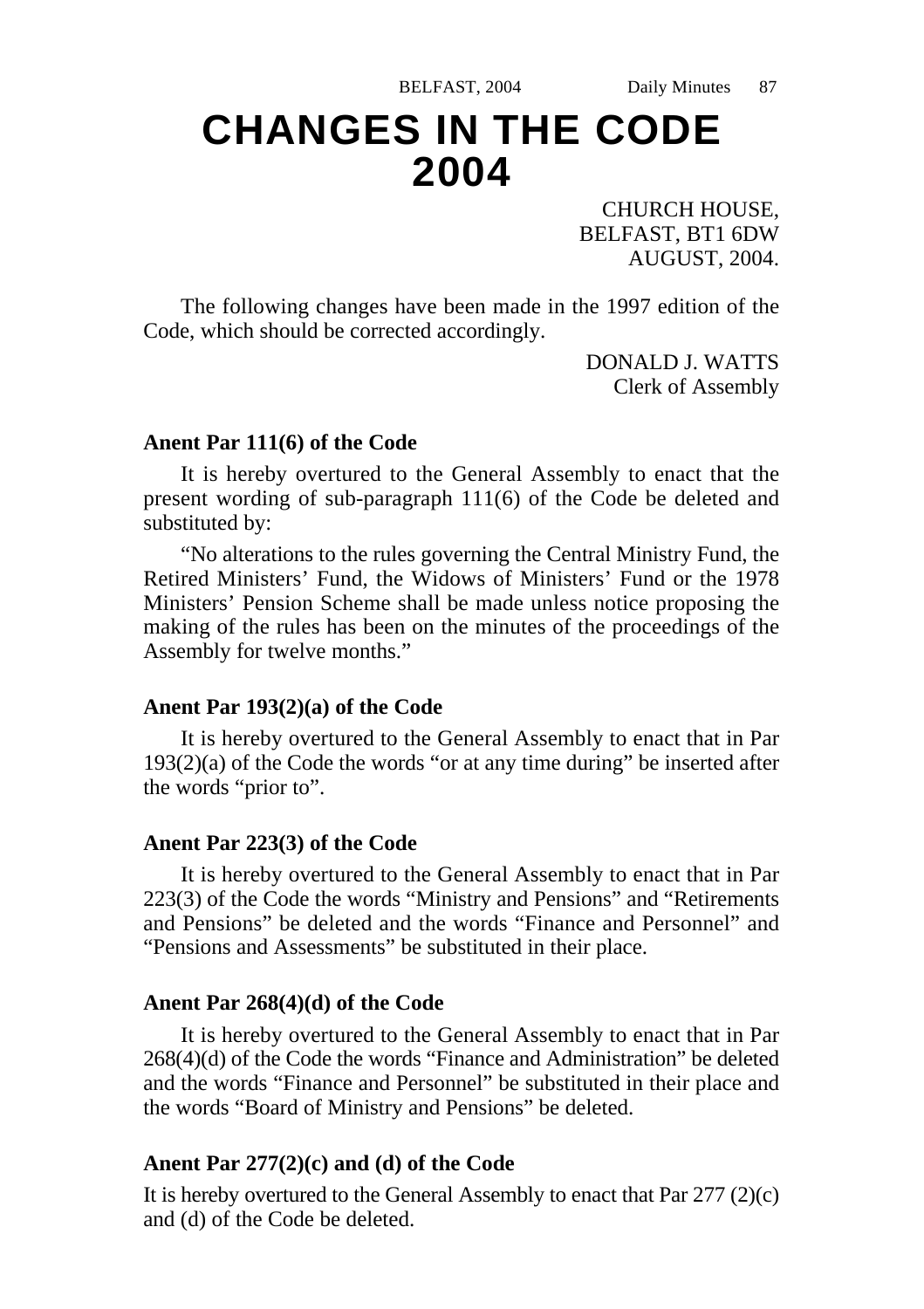# **Anent Par 278 of the Code**

It is hereby overtured to the General Assembly to enact that Par 278 of the Code be deleted.

# **Anent Par 279(2) of the Code**

It is hereby overtured to the General Assembly to enact that in Par 279(2) of the Code an additional sub-section (b) be added as follows:

"(b) encourage study of, and response to, the issues of aid, relief and world development"

and that the present sub-sections  $(b)-(d)$  be renumbered as  $(c)-(e)$ 

# **Anent Par 286 of the Code**

It is hereby overtured to the General Assembly to enact that the present wording of Par 286 of the Code be deleted and substituted by the following:

# **"Board of Finance and Personnel**

(1) The Board shall consist of the Moderator and Clerk, the Financial Secretary, the Convener of the Union Commission, the Assembly Conveners of the Board and the working committees under its supervision, with their members, and two persons nominated by each Presbytery, not more than one of whom shall be a minister.

- (2) The Board shall:
- (a) be responsible for the management of all personnel employed by the General Assembly or under the control of the Assembly whether in Church House or in other related appointments, including the approval of all contracts of employment and amendments thereto. (In the appointment of the Financial Secretary, the Board, while retaining the power of appointment shall consult with the Executive Committee of the Trustees to permit the person to be also appointed Secretary to that Committee).
- (b) ensure that all Boards and officials provide all information necessary for the review of staff matters.
- (c) ensure that Boards and officials and all staff adhere to any regulations introduced by or with the authority of the Board for the welfare or the general efficiency of the staff or the property of the Church.
- (3) It shall be the duty of the Board to:
- (a) oversee the finances of the church, including the regulation of the systems for the control of all assets and funds of the Church,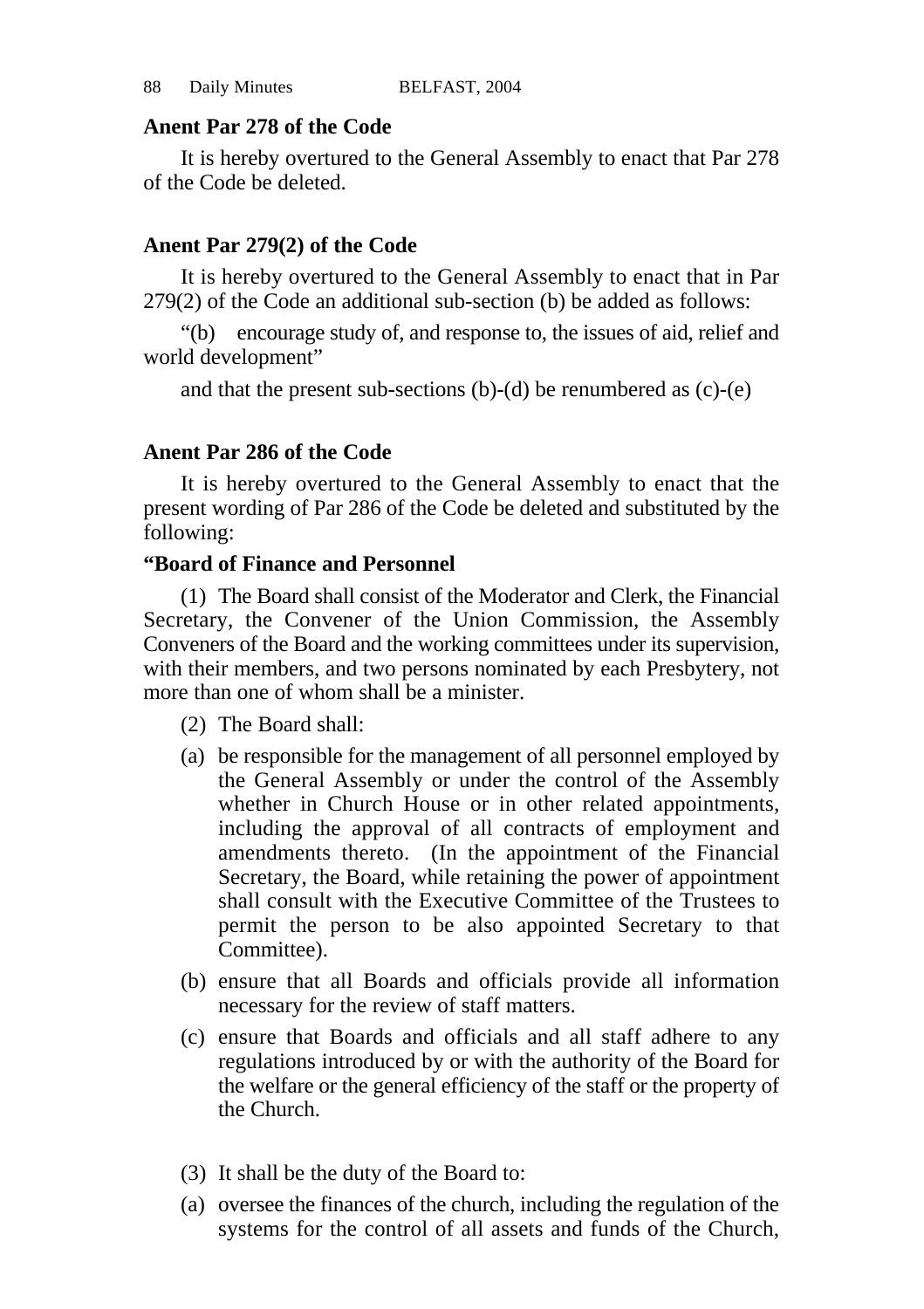except those which are the responsibility of individual congregations or the Assembly Trustees.

- (b) prepare and present the annual accounts to the Assembly and nominate auditors for appointment by the Assembly.
- (c) ensure that Boards and officials follow guidelines approved by the Board for the receipt, recording, retention, and payment of monies, and that they provide financial and other information as and when the Board shall require.
- (d) require Boards and officials to obtain the prior approval of the Board before adopting any policy or change of policy affecting the legal status of the Church, a Board, or an official of the Church.
- (e) require Boards and officials to take all steps considered necessary by the Board, for the protection of the assets of the Church against all classes of risk.

(4) The Board shall, directly or by committee, superintend the administration of the Assembly's Incidental Fund, as directed by the Assembly:

- (a) for the payment of travelling expenses, postage, printing and administrative costs in connection with the work of the General Assembly or any of its Boards or Committees.
- (b) for the payment of any other grants or expenses as approved by the General Assembly.
- (c) to obtain the necessary funds by means of an annual assessment levied on congregations, at a rate which shall be fixed by the Assembly annually.
- (d) but shall not be chargeable with the expenses of any committee for which the Assembly has made other provisions, as through the United Appeal; nor of members of commissions, boards and committees other than conveners or secretaries, unless by special direction of the Assembly; nor of deputations beyond the limits of the British Isles without the directions of the Assembly or its General and Business Boards.

(5) The Board shall, directly or by committee, be responsible for the regular compilation and publication of Church Statistics as follows:

(a) it shall prepare and issue annually a query sheet to congregations to ascertain their numerical strength and financial condition together with any additional matters which it may decide. It is the responsibility of each Moderator, or interim Moderator, of Kirk Session, to ensure that all questions are answered and that the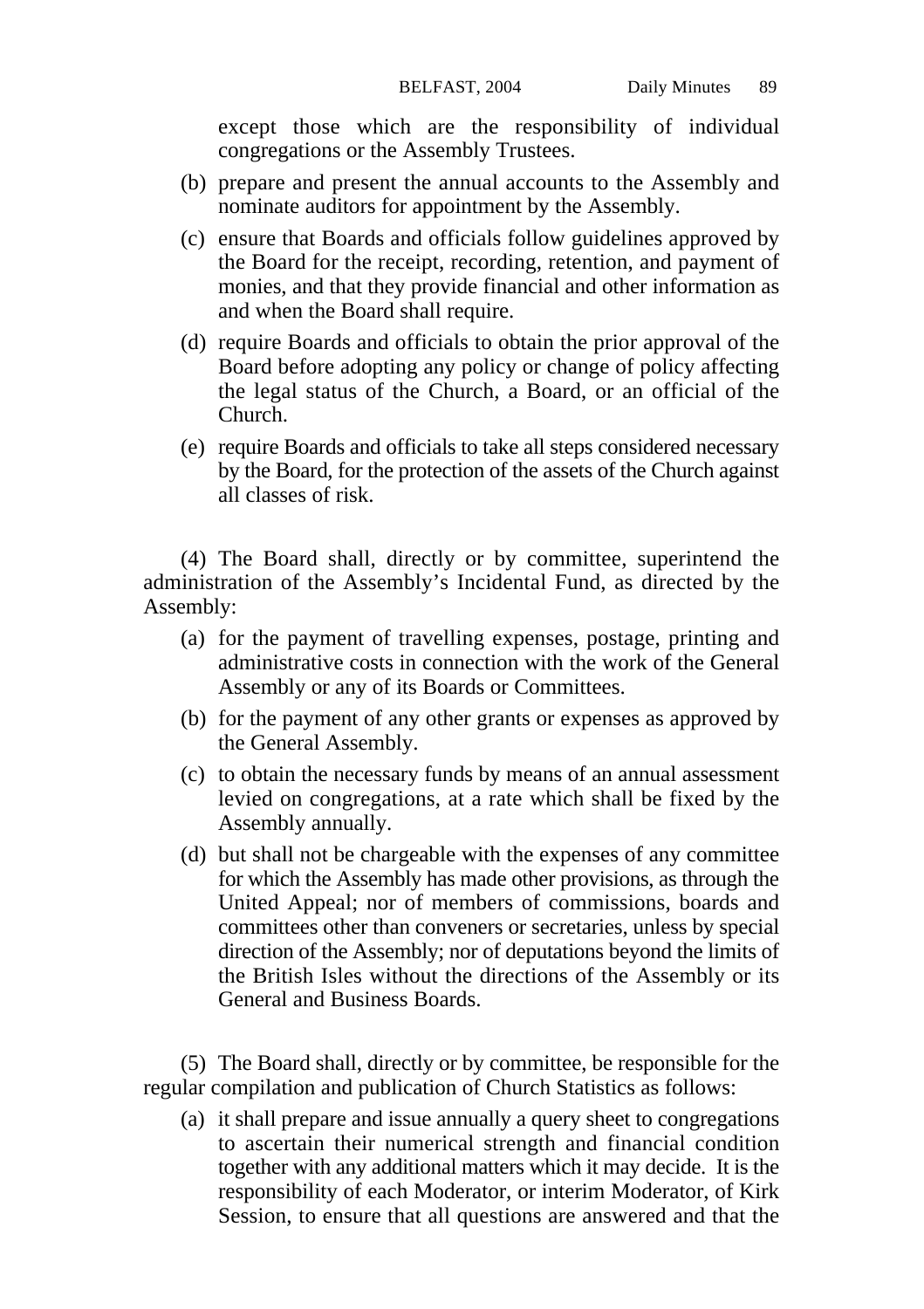#### 90 Daily Minutes BELFAST, 2004

query sheets are submitted to Presbytery in time for examination and certification at their stated meeting in March, after which they shall be forwarded to the Board without delay.

(b) the information thus obtained shall be tabulated and subsequently published by the authority of the Assembly as a supplement to its annual Minutes.

(6) The Board shall, directly or by committee, superintend the management of the Church House and Assembly Hall, including the Fisherwick Buildings, caring for the fabric, effecting necessary repairs and improvements, arranging lettings of the various halls, rooms, and buildings and maintaining the order and cleanliness of the entire property and be responsible for all matters of health and safety within the buildings.

- (7) The Board shall directly or by committee:
- (a) administer The Central Ministry Fund (see Pars 313ff)
- (b) administer The Retired Ministers Fund (see Pars 321ff)
- (c) administer The Widows of Ministers Fund (see Pars 324ff)
- (d) administer The 1978 Ministers' Pension Scheme (see Pars 326ff)
- (e) administer The Prolonged Disability Fund
- (f) administer The Retired Ministers' House Fund
- (g) appoint a committee to consider and report to the Assembly the cases of all ministers applying for special leave to retire from active duty. The committee shall have the right to issue a schedule of queries to be answered by the applicant.

(8) The Board shall have the authority to deal with urgent matters of financial administration, outside the other powers of the Board, which may arise between meetings of the General Assembly.

# **Anent Par 288 of the Code**

It is hereby overtured to the General Assembly to enact that the present Par 288 of the Code be deleted.

# **Anent Par 300(1) of the Code**

It is hereby overtured to the General Assembly to enact that in Par 300(1) of the Code the words "Home Board" be deleted and the words "Board of Mission in Ireland" be substituted in their place.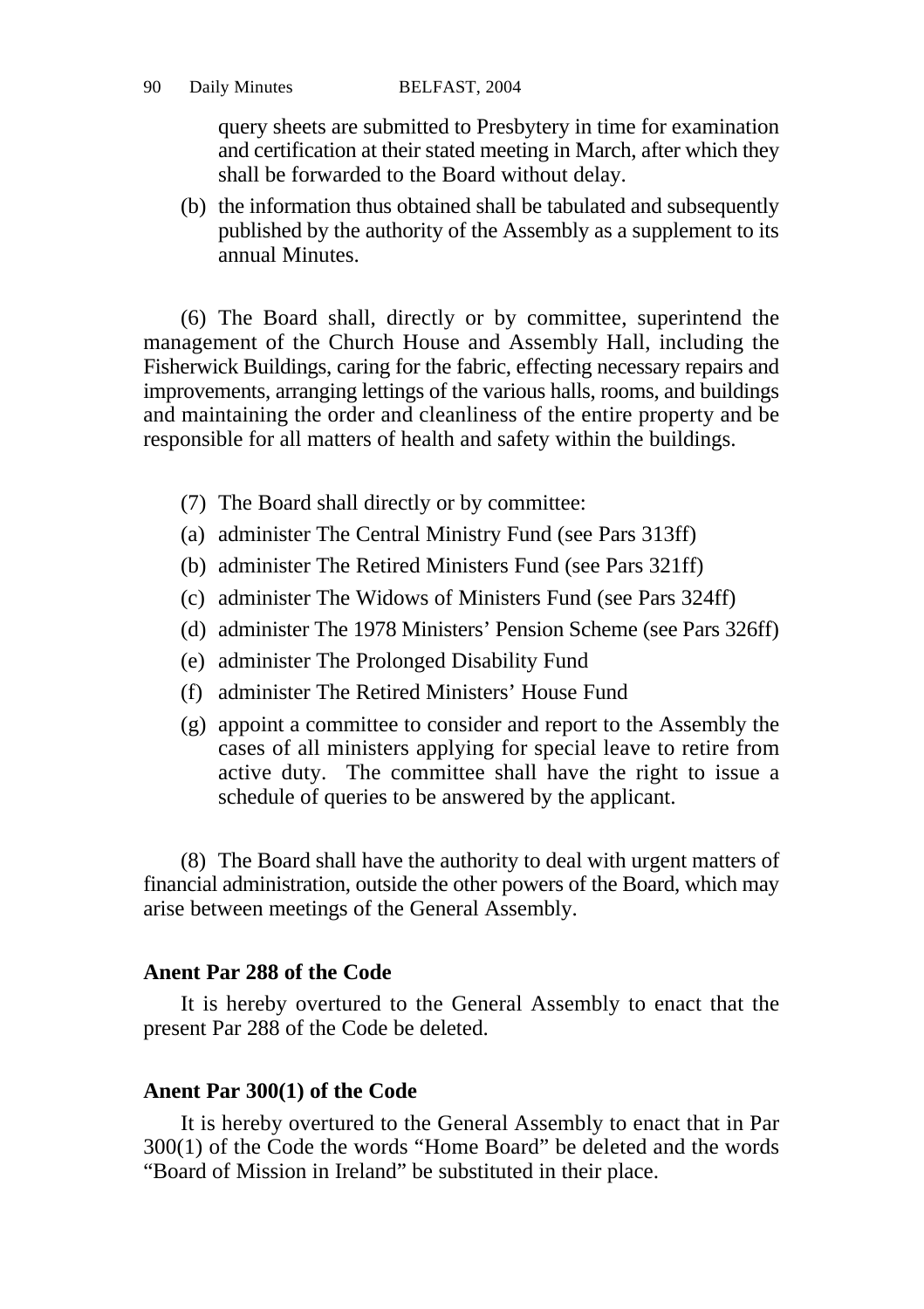#### **Anent Par 308(7)(a) of the Code**

It is hereby overtured to the General Assembly to enact that in Par 308(7)(a) of the Code the words, "the Home Treasurer, the Overseas Treasurer" be deleted and that the words, "the Treasurer", be substituted in their place.

#### **Anent Par 308(7)(b) of the Code**

It is hereby overtured to the General Assembly to enact that in Par 308(7)(b) of the Code the word "twenty-one" be deleted and the words "not otherwise represented" be added after the words "Presbyterial Committees".

# **Anent Par 311(3) of the Code**

It is hereby overtured to the General Assembly to enact that in Par 311(3) of the Code the words "Board of Ministry and Pensions and its Central Ministry Fund (ie CMF) Committee" be deleted and the words "Board of Finance and Personnel through its Pensions and Assessments Committee" be substituted in their place.

# **Anent Par 311(6) of the Code**

It is hereby overtured to the General Assembly to enact that the present wording of Par 311(6) of the Code be deleted and substituted by:

"(6)Two secretaries of the Fund shall be appointed annually by the Board of Finance and Personnel from among its members".

#### **Anent Par 311(7) of the Code**

It is hereby overtured to the General Assembly to enact that subparagraph 311(7) of the Code be deleted.

#### **Anent Pars 312(2) and 316(3) of the Code**

It is hereby overtured to the General Assembly to enact that in Pars 312(2) and 316(3) the words "CMF Committee" be deleted and the words "Pensions and Assessments Committee" be substituted in their place.

# **Anent Par 314 of the Code**

It is hereby overtured to the General Assembly to enact that in Par 314 of the Code the words "Board of Ministry and Pensions" and "CMF Committee" be deleted and the words "Board of Finance and Personnel" and "Pensions and Assessments Committee" be substituted in their place.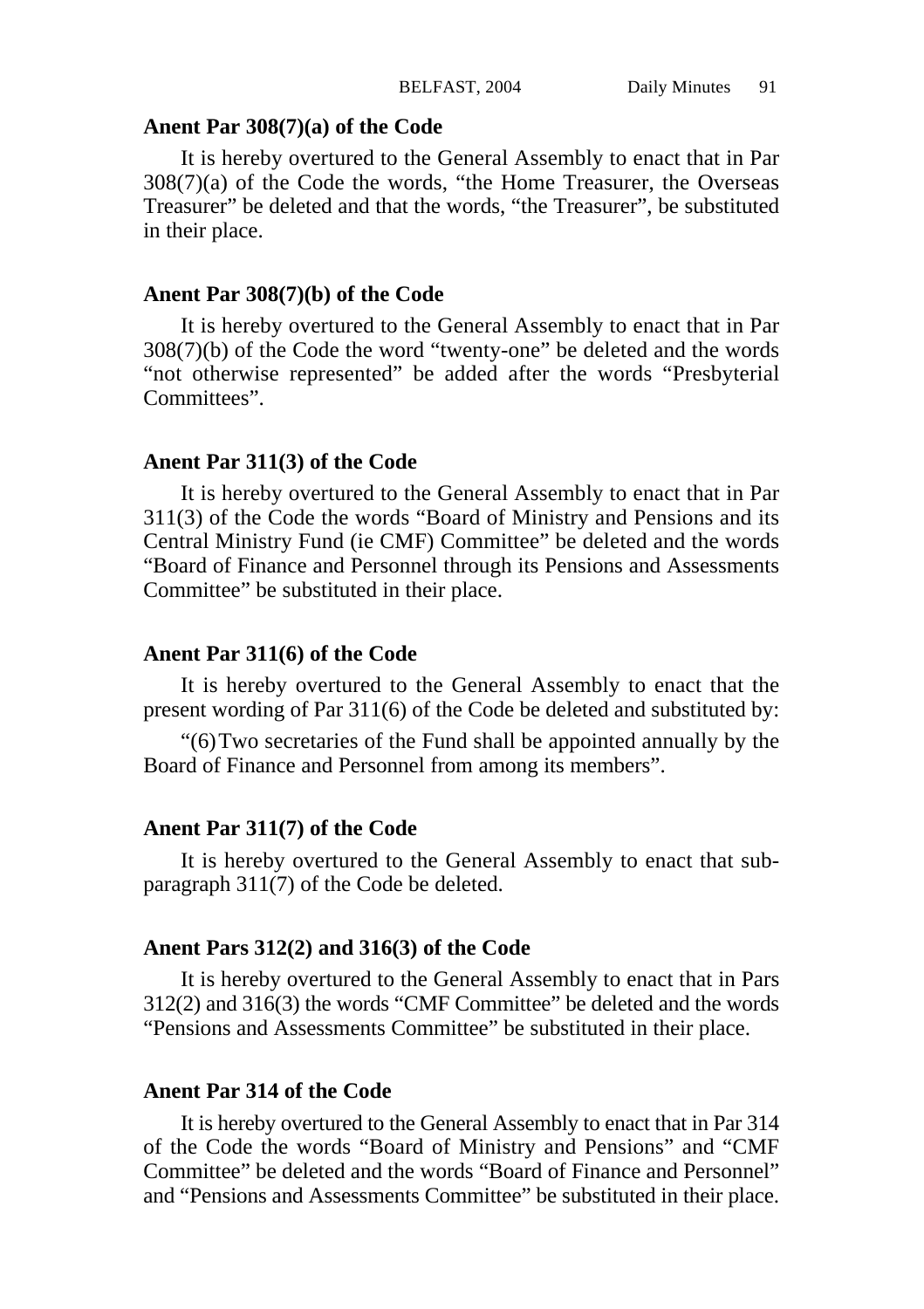# **Anent Par 315(3) of the Code**

It is hereby overtured to the General Assembly to enact that in Par 315(3) of the Code the words "upon application" be deleted.

# **Anent Pars 318(A)2b; 319(3); 324(3) of the Code**

It is hereby overtured to the General Assembly to enact that in Pars 318(A)2b; 319(3); 324(3) of the Code the words "Ministry and Pensions" be deleted and the words "Finance and Personnel" be substituted in their place.

# **Anent Par 321(1) of the Code**

It is hereby overtured to the General Assembly to enact that in Par 321(1) of the Code the words "Committee on Retirements and Pensions and the Board of Ministry and Pensions" be deleted and the words "Pensions and Assessments Committee of the Board of Finance and Personnel" be substituted in their place.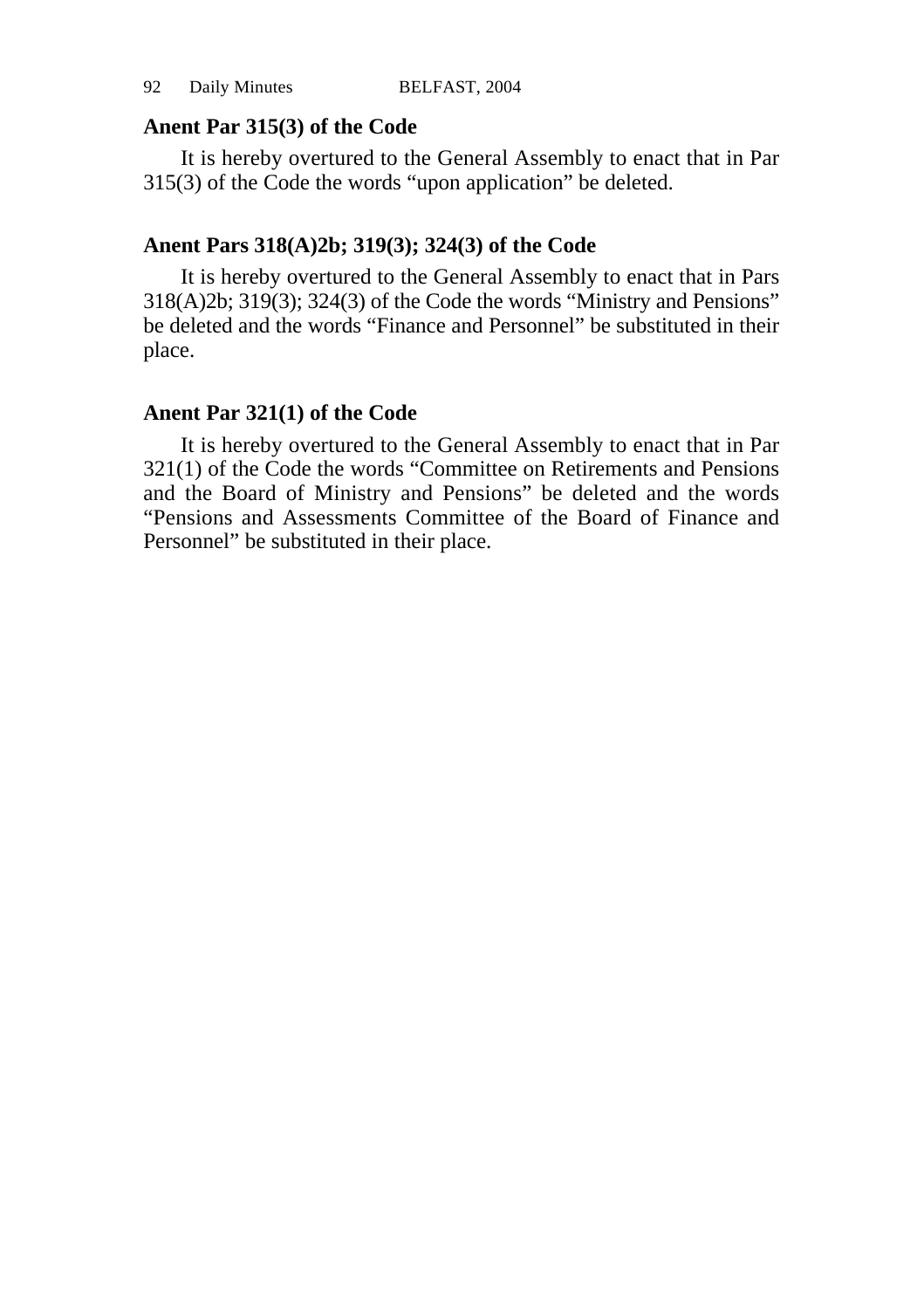# N O T E S